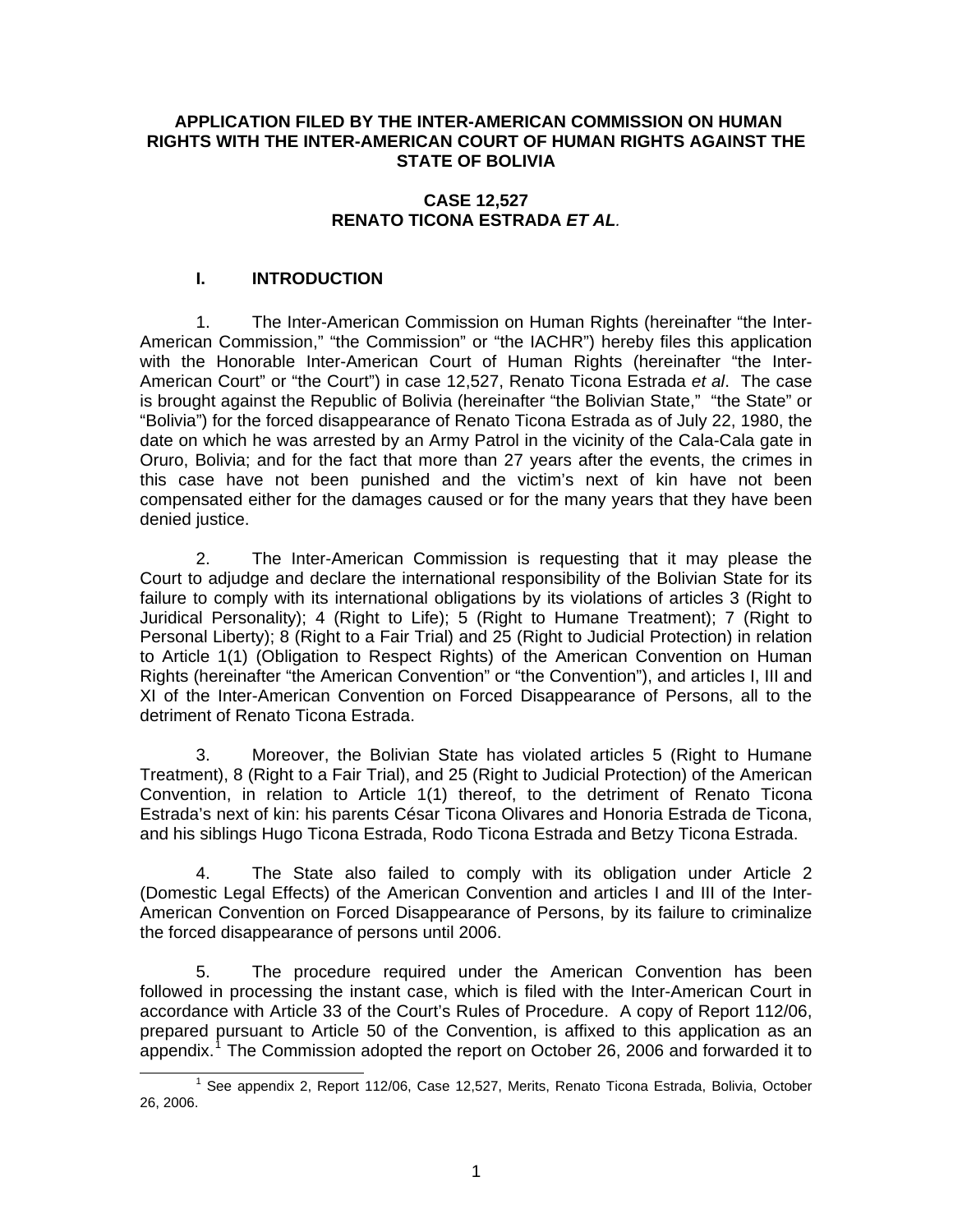the State on December 8, 2006. The State was given two months in which to act on the recommendations contained in the report.

6. On March 8, 2007, the State requested an extension from the Inter-American Commission for the purpose of complying with the recommendations contained in the report. The extension was granted until June 8, 2007. On June 6, 2007, the Commission received another extension request, which was granted until August 8, 2007. On July 27, 2007, during its 128<sup>th</sup> regular session, the Inter-American Commission examined the information supplied by the parties. The Commission recognized the State's May 31, 2007 act of atonement -staged during the week in which Bolivia remembers those disappeared- when a square on Avenida Dehene, at the entrance to the grounds of the University in Oruro, was named after Renato Ticona Estrada ("Plaza del Universitario Renato Ticona Estrada"). Nonetheless, the Commission concluded that the State had not fully adopted its recommendations and therefore decided, pursuant to articles 51(1) of the Convention and 44 of the Rules of Procedure of the IACHR, to refer the present case to the Inter-American Court.

7. Forced disappearance of persons is an unlawful act that gives rise to a multiple and continuous violation of a number of essential, nonderogable human rights. The violation is continuous so long as the State has not established the whereabouts of the victim or discovered his remains, has not prosecuted and punished those responsible for the victim's forced disappearance, and has not given the victim's next of kin assurances of adequate reparation. The absolute impunity that attends the disappearance of Renato Ticona Estrada serves to prolong the suffering that the violation of his basic rights has caused. It is the State's duty to provide an adequate judicial response that identifies and punishes those responsible for Renato Ticona Estrada's forced disappearance, to locate the victim's mortal remains and to adequately compensates his next of kin.

# **II. STATEMENT OF THE OBJECT OF THE APPLICATION**

8. The object of the present application is to request that it may please the Court to adjudge and declare that:

a. The Bolivian State has, since July 22, 1980, been in continuous violation of articles 3 (Right to Juridical Personality); 4 (Right to Life); 5 (Right to Humane Treatment); 7 (Right to Personal Liberty); 8 (Right to a Fair Trial) and 25 (Right to Judicial Protection) in relation to Article 1(1) (Obligation to Respect Rights) of the American Convention on Human Rights and articles I, III and XI of the Inter-American Convention on Forced Disappearance of Persons, all to the detriment of Renato Ticona Estrada and by virtue of acts attributable to the Bolivian State.

b. The Bolivian State has violated Article 5 (Right to Humane Treatment) of the American Convention, in relation to Article 1(1) thereof, to the detriment of the next of kin of Renato Ticona Estrada, his parents César Ticona Olivares and Honoria Estrada de Ticona, and his siblings Hugo Ticona Estrada, Rodo Ticona Estrada and Betzy Ticona Estrada by virtue of the suffering and anguish that Renato Ticona Estrada's forced disappearance has caused to them.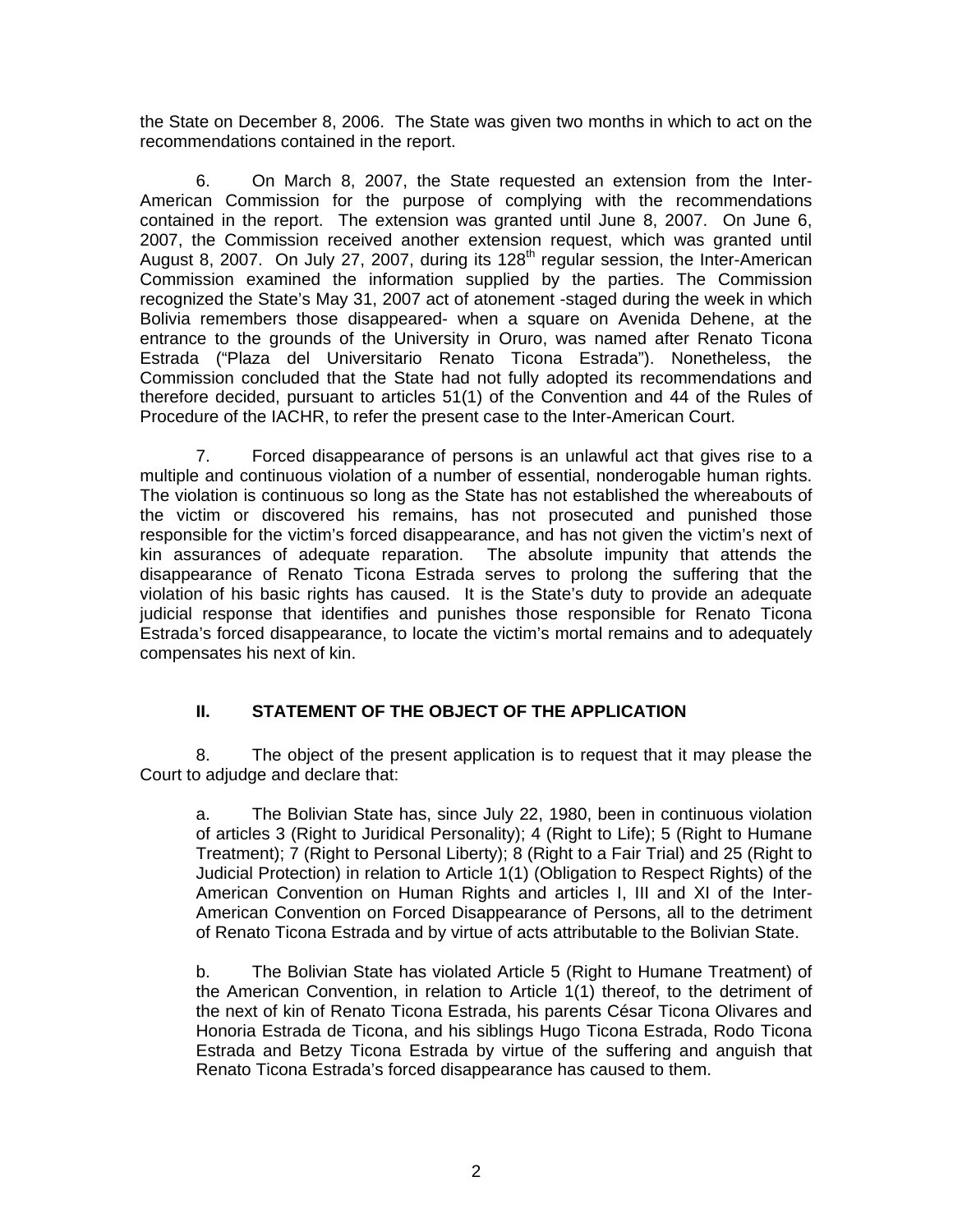c. The Bolivian State has violated articles 8 (right to a fair trial) and 25 (right to judicial protection) of the American Convention, in relation to Article 1(1) thereof, to the detriment of the next of kin of Renato Ticona Estrada, his parents César Ticona Olivares and Honoria Estrada de Ticona, and his siblings Hugo Ticona Estrada, Rodo Ticona Estrada and Betzy Ticona Estrada because they have been denied justice with respect to Renato Ticona Estrada's forced disappearance and his unlawful detention and torture.

d. The State has failed to fulfill the obligation undertaken in Article 2 (Domestic Legal Effects) of the American Convention and the obligations contained in articles I and III of the Inter-American Convention on Forced Disappearance of Persons, by failing to make forced disappearance a crime under its domestic laws until 2006.

9. As a consequence of the above, the Inter-American Commission is asking the Court to order that the Bolivian State shall:

a. Acknowledge its international responsibility for the facts established in case 12,527, Renato Ticona Estrada *et al. v. Bolivia.*

b. Conduct a thorough, impartial, effective and prompt investigation of the facts with a view to identifying, prosecuting, and punishing all intellectual and material authors who had a hand in the abduction, inhuman or degrading treatment of Renato Ticona Estrada and Hugo Ticona, and the former's subsequent disappearance.

c. Conduct a thorough, impartial, effective and prompt investigation into the persons involved in the obstructionist conduct on the part of various State agencies and in the failed investigations and inquiries into the facts of the present case, with a view to identifying those responsible for the failure to investigate that has allowed the crimes to go unpunished to this day.

d. Locate Renato Ticona Estrada's mortal remains and deliver them to his next of kin.

e. Provide medical care to Renato Ticona Estrada's next of kin.

f. Adequately compensate Renato Ticona Estrada's next of kin, including pecuniary and non-pecuniary damages, for the violations of their human rights.

g. Pay the legal costs and expenses that Renato Ticona Estrada's next of kin have incurred in pursuing the case at the domestic level and in bringing the present case to the inter-American system.

#### **III. REPRESENTATION**

10. In accordance with articles 22 and 33 of the Court's Rules of Procedure, the Commission has designated Commissioner Florentín Meléndez and its Executive Secretary, Santiago A. Canton, as its delegates in this case. The Deputy Executive Secretary, Elizabeth Abi-Mershed, and the specialists from the Secretariat, Débora Benchoam, Manuela Cuvi Rodríguez and Silvia Serrano, have been designated to serve as legal advisors.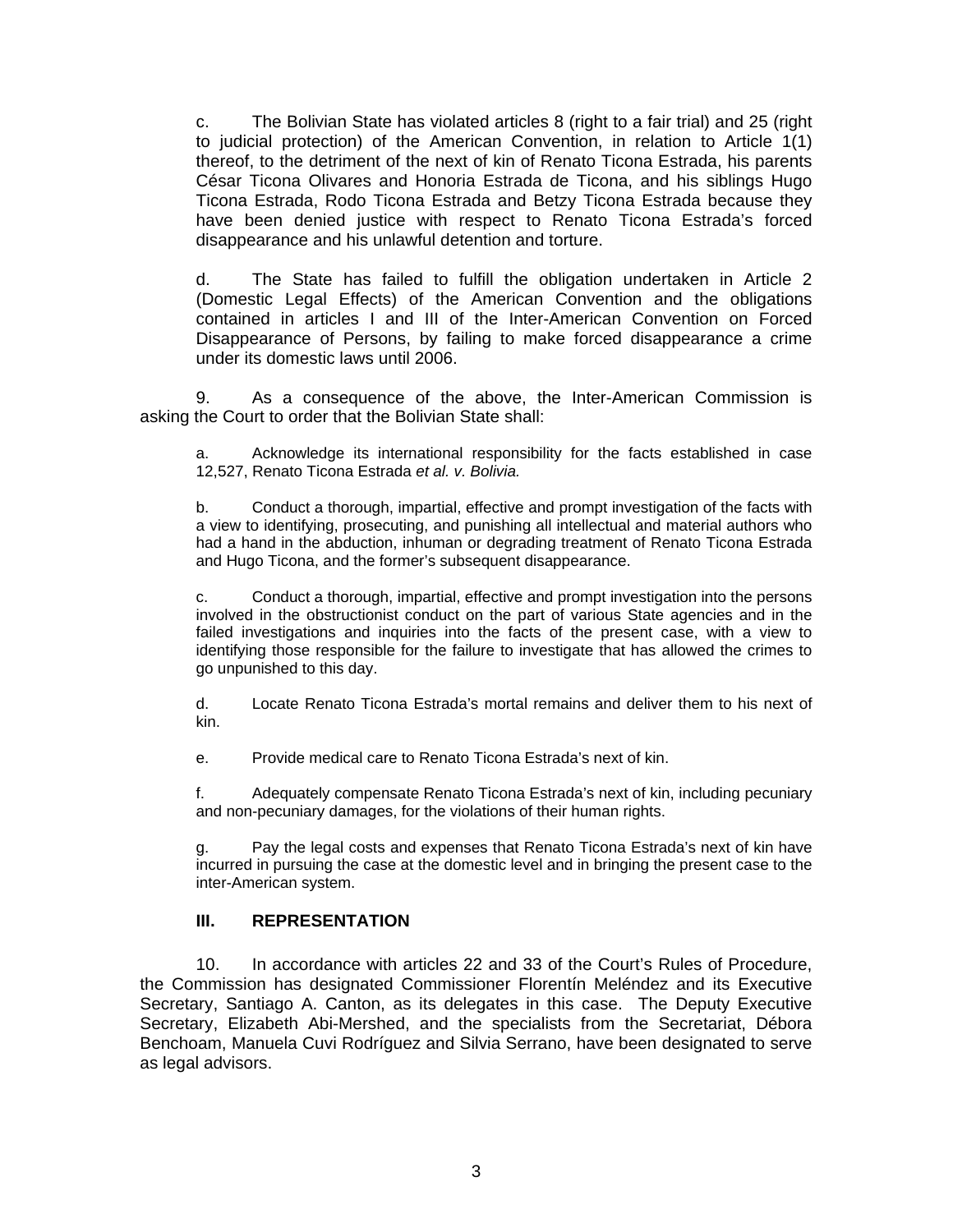### **IV. JURISDICTION OF THE COURT**

11. The Court has jurisdiction vis-à-vis the present case. The Bolivian State ratified the American Convention on Human Rights on July 19, 1979, and accepted the contentious jurisdiction of the Court on July 27, 1993. Under Article 62(3) of the American Convention on Human Rights, the Inter-American Court has jurisdiction vis-àvis any case submitted to it concerning the interpretation and application of the provisions of the Convention, provided that the States Parties to the case recognize or have recognized such jurisdiction.

12. The Court has classified the phenomenon of forced disappearance as a continuous violation, writing that it

implies the violation of various human rights recognized in international human rights treaties, including the American Convention, and that the effects of such infringements -even though some may have been completed, as in the instant case- may be prolonged continuously or permanently until such time as the victim's fate or whereabouts are established. $2^2$  $2^2$ 

13. The Court also has jurisdiction vis-à-vis the present case inasmuch as the Bolivian State ratified the Inter-American Convention on Forced Disappearance of Persons (hereinafter the "Convention on Forced Disappearance") on May 5, 1999. Articles III of that Convention provides that forced disappearance "shall be deemed continuous or permanent as long as the fate or whereabouts of the victim has not been determined," while Article VII states that criminal prosecution for the forced disappearance of persons and the penalty judicially imposed on its perpetrators shall not be subject to statutes of limitations.

14. Because the fate or whereabouts of Renato Ticona Estrada has not been established in the present case, the Court has jurisdiction *ratione temporis* to take up his forced disappearance, inasmuch as the case involves a continuous or permanent violation whose effects and commission have been prolonged beyond the date on which the State accepted the Court's contentious jurisdiction.<sup>[3](#page-3-1)</sup>

15. Renato Ticona Estrada was arrested while in the company of his brother, Hugo Ticona Estrada, which is why, in its merits report, the Commission established that he, too, had been unlawfully and arbitrarily detained and tortured. The Commission concluded that the State is responsible for violation of Hugo Ticona Estrada's rights to personal liberty and to humane treatment, protected under articles 7 and 5 of the American Convention. The Commission concluded further that by failing to properly identify and prosecute those responsible, the State had denied Hugo Ticona Estrada justice, thereby violating his rights to due guarantees and to judicial protection.<sup>[4](#page-3-2)</sup> The Court, however, does not have jurisdiction *ratione temporis* to take up the unlawful and arbitrary detention and torture of Hugo Ticona Estrada in 1980. Accordingly, those violations are not being alleged in this application. Nevertheless, the statement of the

<span id="page-3-0"></span> $\overline{\phantom{a}}$ <sup>2</sup> I/A Court H.R., *Blake Case, Preliminary Objections*, Judgment of July 2, 1996. Series C No. 27, par. 39.

<sup>3</sup> *Idem.* paragraphs 39-40.

<span id="page-3-2"></span><span id="page-3-1"></span><sup>&</sup>lt;sup>4</sup> See appendix 2, Report 112/06, Case 12,527, Merits, Renato Ticona Estrada, Bolivia, October 26, 2006, conclusions par. 165.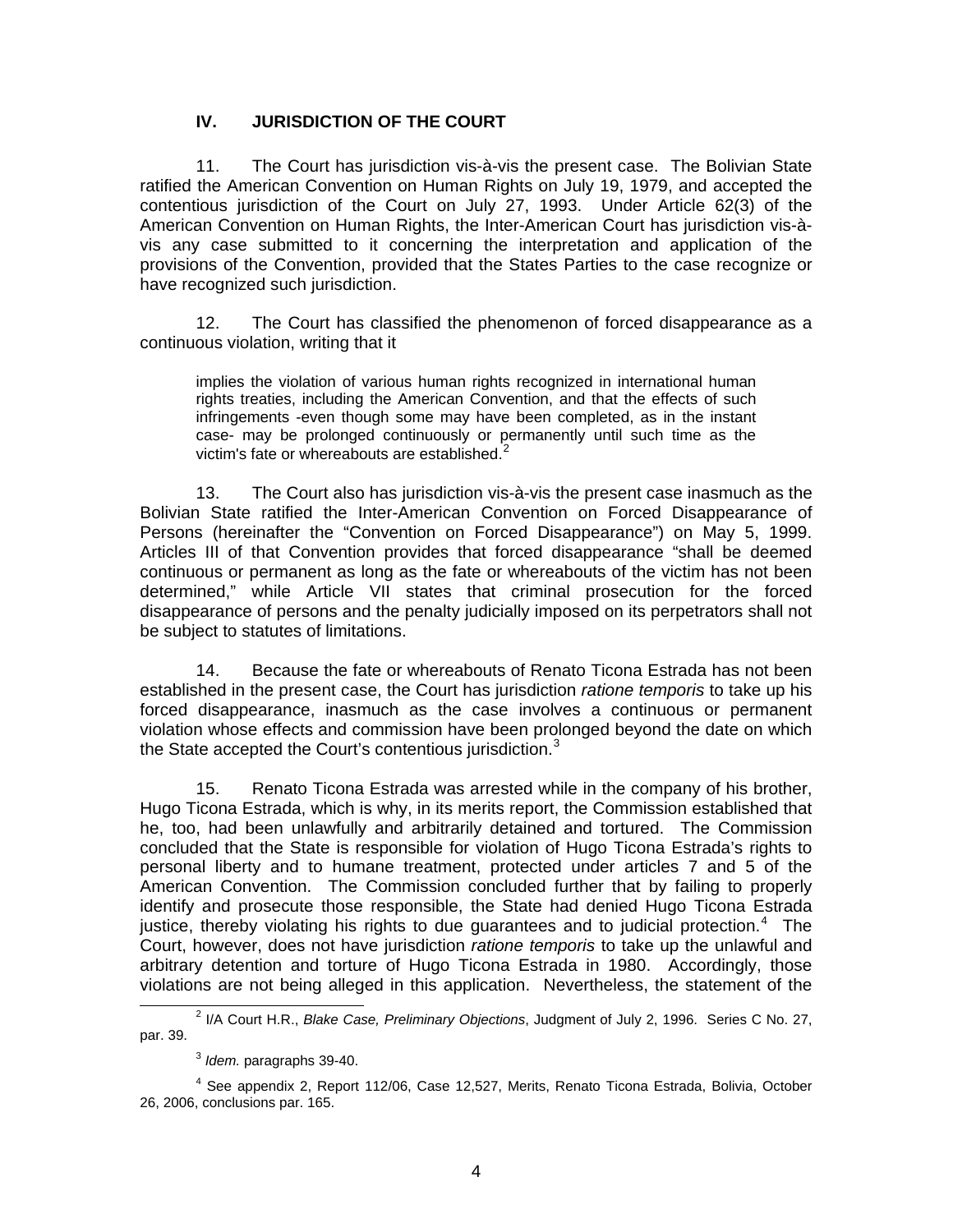object of the Commission's application does include the fact that Hugo Ticona Estrada has been denied justice since July 27, 1993, the date on which the State accepted the contentious jurisdiction of the Court. The justice denied is not only with respect to the violations of his brother's rights, but his own rights as well, inasmuch as the violations of both their rights are continuous in nature.

### **V. PROCESSING WITH THE INTER-AMERICAN COMMISSION**

16. On August 9, 2004, the Commission received a petition lodged by the Ombudsman of Bolivia (hereinafter "the petitioner") against the Republic of Bolivia (hereinafter "the State") alleging human rights violations committed to the detriment of Renato Ticona Estrada and his next of kin César Ticona Olivares, Honoria Estrada de Ticona, Hugo Ticona Estrada, Rodo Ticona Estrada and Betzy Ticona Estrada. On November 30, 2004, the IACHR began to process the petition; it registered it as number 712/04, and transmitted the pertinent parts to the State, giving it two months to submit its observations.

17. On February 9, 2005, the State requested that the Commission extend the period; on March 31, 2005, an extension for an additional 30 days was granted. On February 9, March 18, and May 10, 2005, the Commission received communications from the petitioner requesting that the case be admitted and objecting to the State's procedural delay in submitting its observations within the time periods prescribed in the Commission's Rules of Procedure. The first two communications were forwarded to the State on March 31; the third was sent on June 13, 2005.

18. On June 23, 2005, the IACHR received observations from the Bolivian State. It forwarded them to the petitioner on June 28, 2005, giving the latter one month to submit observations. On July 29, 2005, the Commission received the petitioner's observations on the State's response. In that communication, the petitioner requested that the following names be added as victims of violations of articles 5, 8, and 25 of the American Convention: Rodo Ticona Estrada and Betzy Ticona Estrada, brother and sister of Renato Ticona Estrada. The Commission sent the pertinent parts of this communication to the State on August 1, 2005, giving it one month to submit any observations it deemed appropriate.

19. On September 21, 2005, the Commission received a communication from the State in which it expressed an interest in initiating a friendly settlement process. On September 22, 2005, the Commission placed itself at the disposal of the parties and offered its good offices pursuant to Article 48(1)(f) of the American Convention. On October 7, 2005, the Commission received a communication from the petitioner in which he stated that he was not interested in pursuing a friendly settlement and, accordingly, asked the Commission to continue processing the case. The Commission forwarded the petitioner's communication to the State that same day, October 7, 2005.

20. On October 12, 2005, the Commission adopted Report 45/05, in which it declared the case admissible. $5$  On November 3, 2005, the IACHR notified the parties that said report had been adopted, advised them that they had two months in which to

<span id="page-4-0"></span> $\sim$  5 See appendix 1, IACHR, Report 45/05, Petition 712/04, Admissibility, Renato Ticona Estrada *et al.,* Bolivia, October 12, 2005.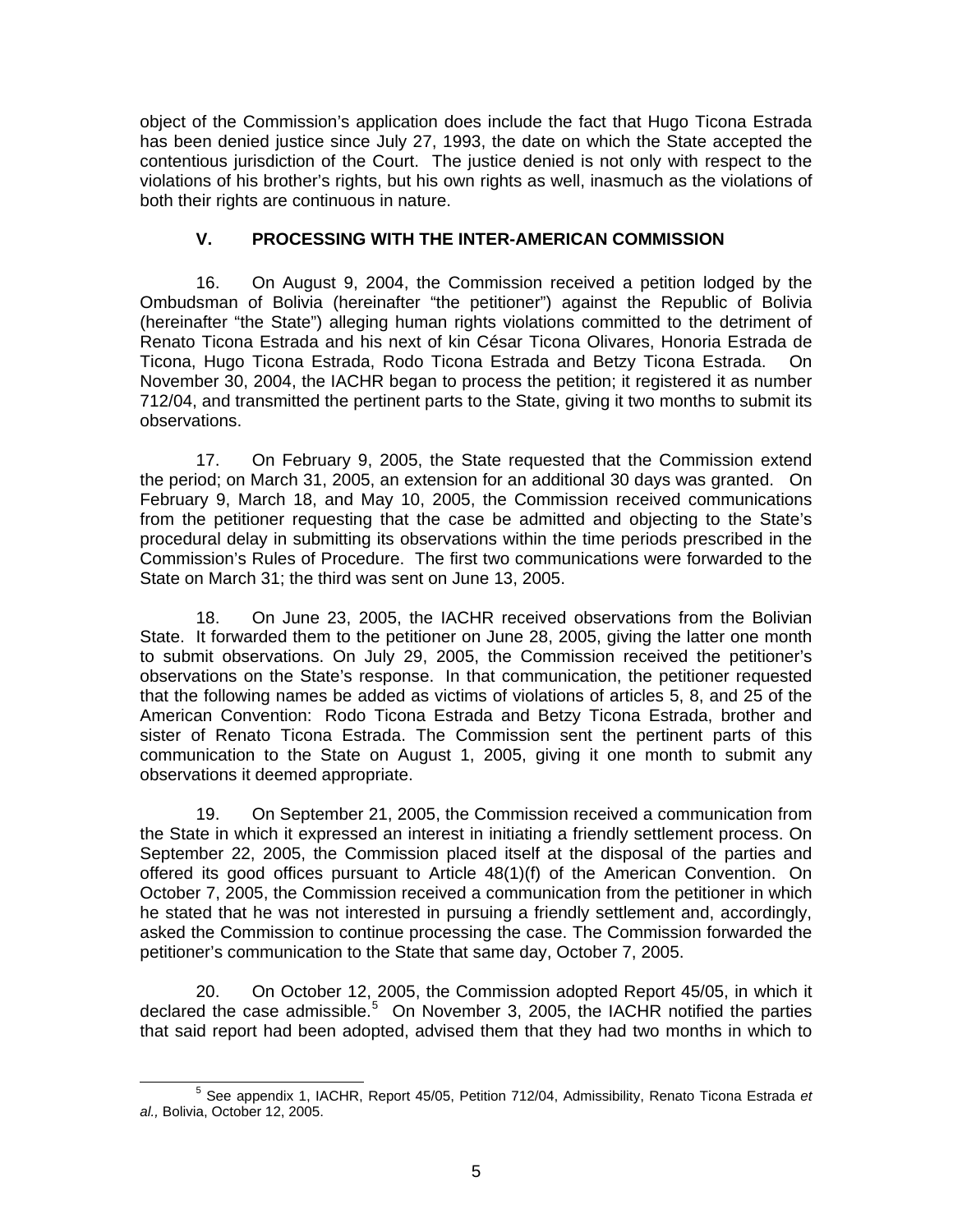present any observations they might have on the merits of the case, and placed itself at their disposal to explore the possibility of arriving at a friendly settlement agreement.

21. On October 25, the Commission received a communication from the petitioner wherein he stated that "a friendly settlement agreement is out of the question inasmuch as the Bolivian State has not given any clear signals that would allow one to suppose that it had any real interest in seeing justice done in the present case."

22. On March 1, 2006, during its  $124<sup>th</sup>$  regular session, the Commission scheduled a working meeting of the parties which was canceled when the petitioner failed to appear. In a communication dated March 3, 2006, the petitioner underscored his decision not to pursue a friendly settlement and his preference that the Commission should move on to the merits phase of the case.

23. On March 31, 2006, the Commission received a communication from the petitioner containing his observations on the merits of the case. The Commission forwarded that communication to the State on April 5, 2006, which was given two months in which to present its observations.

24. On March 3, 2006, the State sent the Commission a copy of Law 3326, which makes Forced Disappearance of Persons, "an unresolved matter in case 12,527 Renato Ticona Estrada," a punishable criminal offense under the Bolivian Penal Code.

25. On April 18, 2006, the Commission sent a communication to the parties informing them that, pursuant to Article 41(4) and (6) of its Rules of Procedure, it was terminating its intervention in the friendly settlement procedure and that it had decided to continue processing the petition.

26. On June 27 and July 5, 2006, the Commission received additional information from the petitioner, which it forwarded to the State on July 10 and August 1, 2006. On each of these occasions it gave the State one month in which to submit its observations. A communication was received from the State on July 25, 2006, and then forwarded to the petitioner on August 15, 2006.

27. The Commission received additional information from the petitioner on August 4, 2006, which it forwarded to the State on August 15, 2006. The Commission received information from the State on August 31, 2006, which it forwarded to the petitioner on September 26, 2006.

28. On October 26, 2006, during its  $126<sup>th</sup>$  regular session, the Commission examined the parties' positions and approved Report 112/06, Merits, pursuant to, *inter alia,* articles 50 of the American Convention and 42 of the Commission's Rules of Procedure. In that report the Commission arrives at the following conclusions with respect to the merits of the petition:

Based on the above analysis, the Commission concludes that the Bolivian State is responsible for violation of the right to juridical personality, the right to humane treatment, the right to life, the right to a fair trial and the right to judicial protection, recognized in articles 3, 7, 5, 4, 8 and 25 of the American Convention, and for violation of articles I, III, IV and IX of the Inter-American Convention on Forced Disappearance of Persons, for the detention and forced disappearance of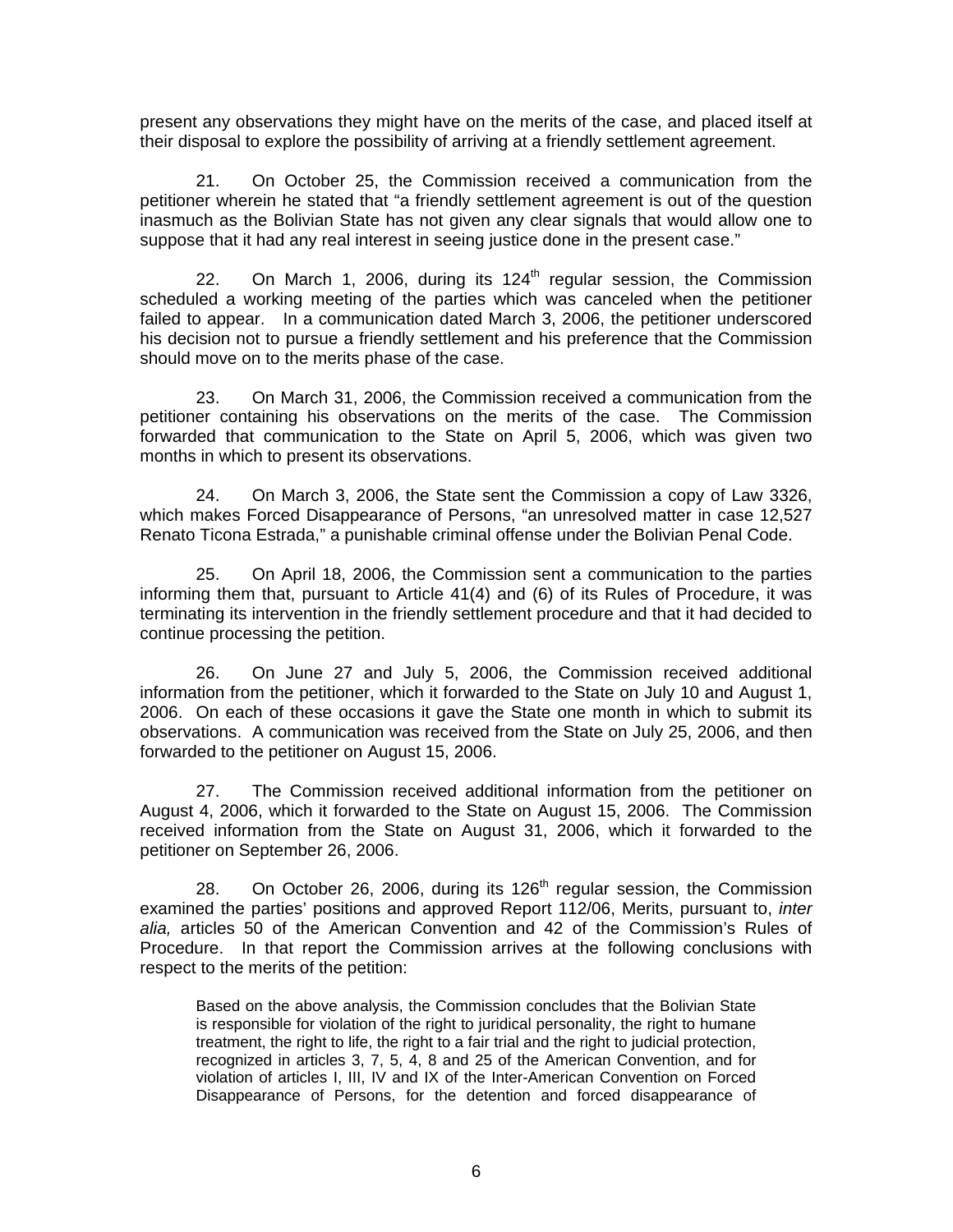Renato Ticona Estrada; the State is responsible for violation of the right to personal liberty and the right to human treatment, recognized in articles 5 and 7 of the American Convention, to the detriment of Hugo Ticona Estrada. The Commission concludes further that the State is responsible for violation of the right to humane treatment and the rights to a fair trial and to judicial protection, recognized in articles 5, 8 and 25 of the American Convention, to the detriment of the next of kin of the disappeared victim, Renato Ticona Estrada.

The Commission finds further that the State failed to fully comply with its duty under Article 2 of the Convention, which is to adopt the domestic measures necessary to give effect to the rights and freedoms protected under the Convention. It finds that the State also failed to fulfill its obligation under Article 1(1) of the Convention, which is to respect and ensure the above-named persons' Convention-recognized rights and freedoms.<sup>[6](#page-6-0)</sup>

29. Based on its analysis of the merits and the conclusions it reached, the Inter-American Commission recommended that the Bolivian State take the following measures:

1. Acknowledge its international responsibility for the facts denounced in case 12,527, Renato Ticona Estrada *et al. v. Bolivia.*

2. Conduct a thorough, impartial, effective and prompt investigation of the facts in order to identify, prosecute and punish all those culpably involved, either as material and/or intellectual authors, in the abduction and inhuman or degrading treatment of Renato Ticona Estrada and Hugo Ticona and the subsequent forced disappearance of Renato Ticona Estrada.

3. Conduct a thorough, impartial, effective and prompt investigation into the persons involved in the obstructionist conduct on the part of various State agencies and in the failed investigations and inquiries into the facts of the present case, with a view to identifying those responsible for the failure to investigate that has allowed the crimes to go unpunished.

4. Stage a public ceremony to acknowledge its responsibility for the events in this case and make a formal apology to the victims and their next of kin and, as part of the recovery of the historic memory, to name a plaza or street in Oruro in Renato Ticona Estrada's name.

5. Locate the mortal remains of the victim Renato Ticona Estrada and deliver them to his next of kin.

6. Provide medical treatment to the next of kin.

7. Make adequate compensation to the victims' next of kin for the violations of their human rights, which shall include both pecuniary and non-pecuniary damages.<sup>[7](#page-6-1)</sup>

30. In accordance with Article 43(2) of its Rules of Procedure, on December 8, 2006 the Inter-American Commission forwarded the report on admissibility and merits

<span id="page-6-1"></span><span id="page-6-0"></span> <sup>6</sup>  $6$  See appendix 2, Report 112/06, Case 12,527, Merits, Renato Ticona Estrada, Bolivia, October 26, 2006, paragraphs 165-166.

 $<sup>7</sup>$  Idem. par. 168.</sup>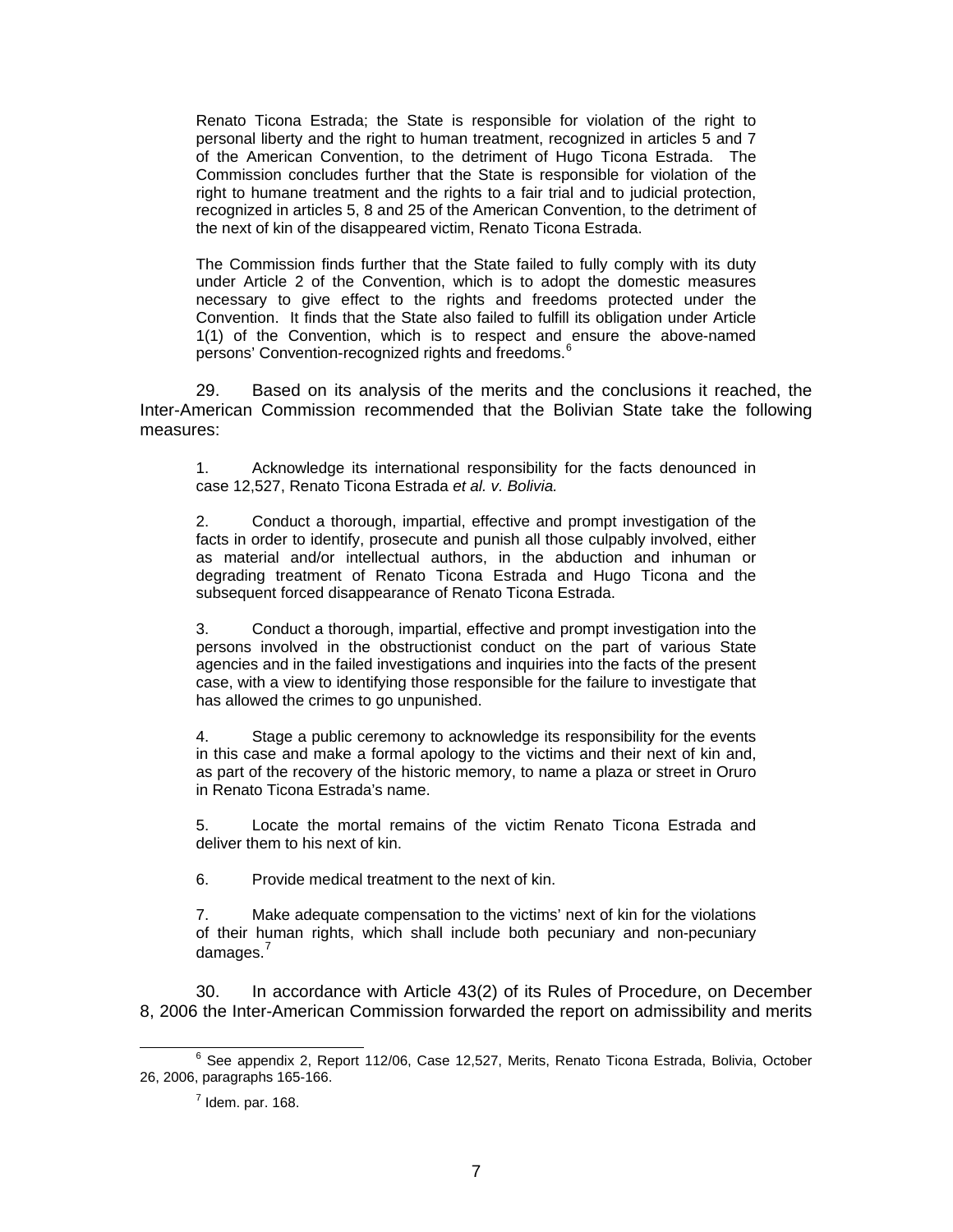to the State, giving it two months to report on the measures taken to comply with the recommendations made in the report. That same day, pursuant to Article 43(3) of its Rules of Procedure, the Commission notified the petitioners that a report had been adopted and forwarded to the State. It also asked for their position as to whether the case should be submitted to the Inter-American Court.

31. By communications dated January 5, January 31, February 13, March 6, May 17, June 21 and July 19, 2007, the petitioners indicated their preference that the case be submitted to the Court, and offered additional evidence to that end. They also provided a copy of the power of attorney granted by Renato Ticona Estrada's next of kin.

32. On March 8, 2007, the State requested a one-month extension to comply with the recommendations made in the Commission's report. The extension was granted, making the new deadline June 8, 2007. By a communication dated May 29, 2007, the State informed the Commission of the measures being taken to comply with the latter's recommendations.

33. Then, in a noted dated June 5, 2007, the State informed the Commission of the act of atonement conducted on May 31, 2007, during the week in which Bolivia's disappeared were memorialized. At the ceremony, a square on Avenida Dehene, at the entrance to the grounds of the University in Oruro, was named after Renato Ticona Estrada ("Plaza del Universitario Renato Ticona Estrada").<sup>[8](#page-7-0)</sup> The State reported that the following officials were present for the ceremony: the Deputy Secretary for Justice and Human Rights, Dr. Renato Pardo; a representative from the Ministry of Foreign Affairs and Worship; a representative for the Governor of the Department of Oruro; the Mayor of Oruro; the Chair of the Municipal Council; a representative for the Ombudsman and the next of kin of Renato Ticona Estrada (although according to information supplied by the representatives of the next of kin, Rodo, Betzy and Hugo Ticona Estrada, brothers and sister of Renato Ticona Estrada, were unable to attend<sup>[9](#page-7-1)</sup>).

34. The Commission appreciates the fact that the State performed this act of atonement, evidence of its commitment to take concrete steps to redress the violations that its agents committed in the past against Renato Ticona Estrada and his next of kin.

35. In that report, the State noted that the ceremony to acknowledge international responsibility could be held on June 20, 2007, and that the National Commission for Compensation of Victims of Political Violence (CONREVIP), charged with reviewing, evaluating and deciding applications received from victims of the political violence, "is in the process of evaluating the victims' files […], and has found an indemnifiable act of Forced Disappearance. File 378 on Mr. Renato Ticona Estrada is one of the first on which a Technical-Legal Report has been prepared."

36. On these grounds, the State requested another extension, which was granted. The new deadline was August 8, 2007.

<span id="page-7-1"></span><span id="page-7-0"></span> <sup>8</sup>  $8$  See appendix 3, attached to the June 4 report sent by note of June 8, 2007, which contains Municipal Ordinance No. 18/07, wherein the Oruro Municipal Council declares on May 18, 2007, that "the State acknowledges its responsibility for the disappearance of Renato Ticona Estrada, a student at the University of Oruro, during the dictatorship of Luis García Mesa."

 $9^9$  See appendix 3, communication of July 19, 2007, p. 5.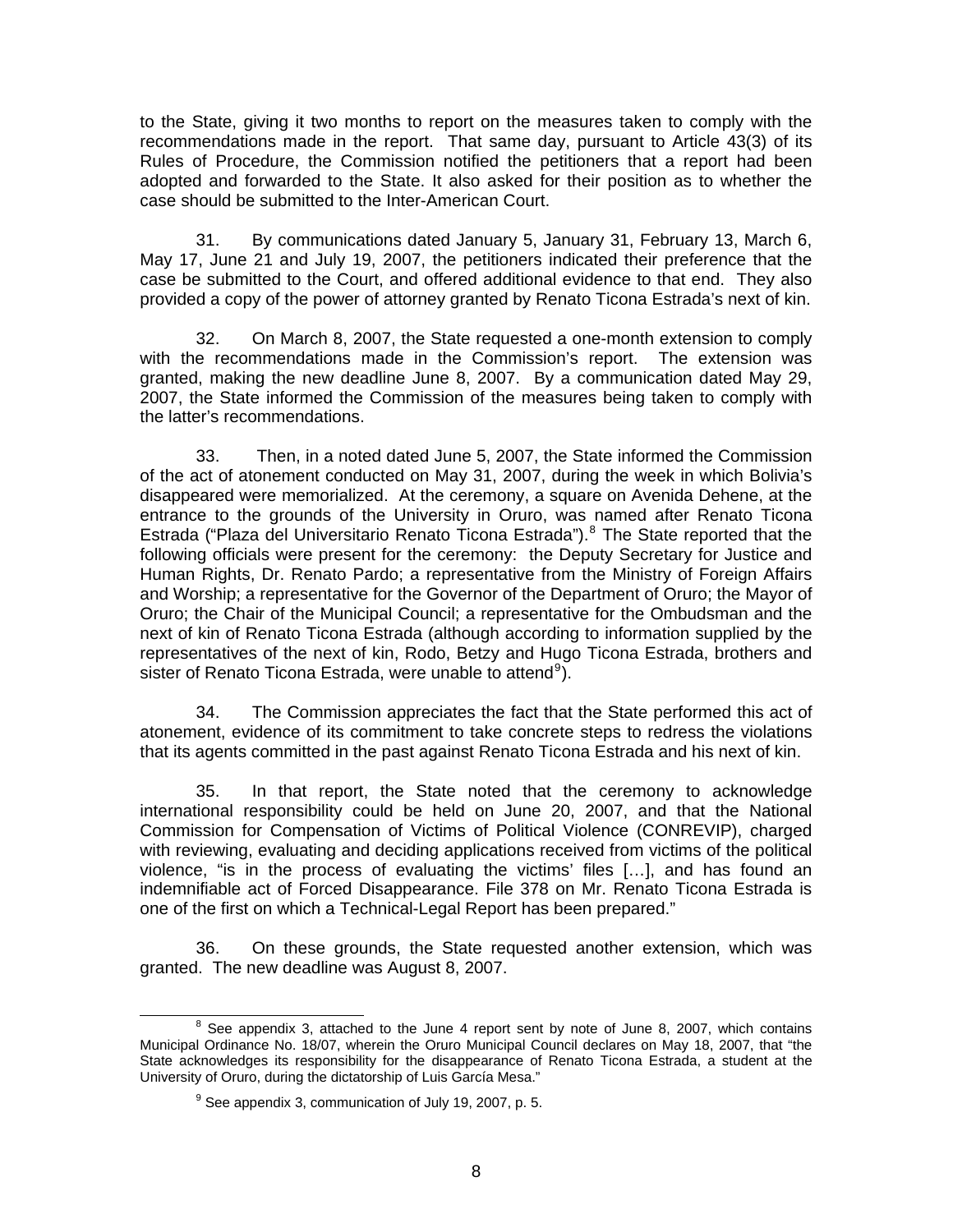37. On July 12, 2007, the State submitted a report in which it pointed out that by Administrative Resolution 1/2007 of June 12, 2007, Renato Ticona Estrada was declared a "victim of political violence under unconstitutional governments, by virtue of the indemnifiable act of 'forced disappearance,' his name was entered on the official list of beneficiaries to receive the exceptional, one-time reparation and on the official list to be submitted to the National Congress, consisting of those persons slated to receive Public Honors under the terms of Law 2640 and Supreme Decree 28015."<sup>[10](#page-8-0)</sup>

38. On July 27, 2007, during its  $128<sup>th</sup>$  regular session, the Inter-American Commission acknowledged the importance of the State's act of atonement, but nonetheless decided to submit the present case to the jurisdiction of the Inter-American Court because, in the Commission's view, the State had failed to adopt all its recommendations.

## **VI. THE FACTS**

### **A. No contest as to the facts**

39. The Commission appreciates and wants to underscore the fact that in the Commission's proceedings on this case, the Bolivian State never contested the facts that are the subject of the present application. To the contrary, the State's communications describe the State's various policy initiatives aimed at solving the forced disappearance of persons during past dictatorships and Renato Ticona Estrada is named as one of the victims. $11$ 

40. Furthermore, in the domestic courts the State has acknowledged that the detention of Renato Ticona Estrada and his brother Hugo, and the former's subsequent disappearance, were the work of officials who, acting with the acquiescence and full knowledge of the *de facto* government of García Meza, were pursuing a State policy of identifying, policing, detaining and torturing those persons whom it suspected of belonging to the MIR or to opposition groups.<sup>1</sup>

41. While the Commission understands that the facts of the case are not in dispute, it nonetheless will recount those facts as they constitute the factual grounds of

<span id="page-8-1"></span><span id="page-8-0"></span> $10$  The petitions explained the reasons why Renato Ticona Estrada's next of kin believe that any compensation they might receive through this mechanism, the amount and timing of which have not been determined, will not in any case constitute full compensation according to the standards of the Inter-American system for the protection of human rights. See appendix 3, communication of July 19, 2007.

 $11$  In effect, in its August 31, 2006 communication OEA/CIDH-140-06, the State wrote that:

The Public Prosecutor's Office is aware that the disappearance of Renato Ticona is a crime against humanity and as such is not subject to any statute of limitations so long as the fate or whereabouts of the victims has not been established; it is therefore obligated to pursue the law until the crime has been fully solved and the guilty parties punished.

<span id="page-8-2"></span>Supreme Court of Justice of the Nation, Judgment delivered in the "Juicios de Responsabilidades," prosecuted in the cases brought by the Public Prosecutor's Office and third parties against Luis García Meza and his collaborators. II.- THE FIRST TRIAL. *CONSIDERANDA*: 3. April 21, 1993, Sucre – Bolivia.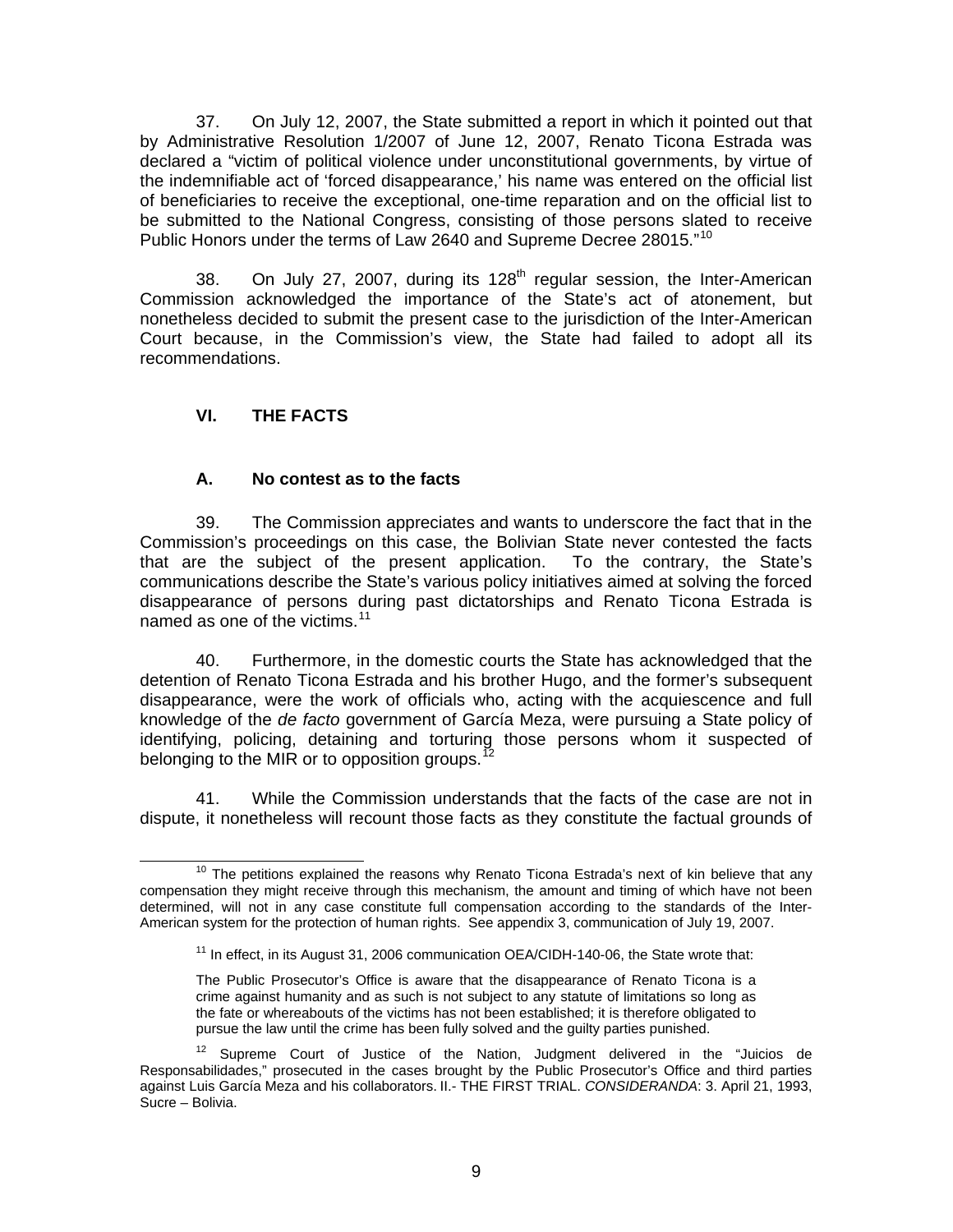the application being filed with the Court. A judgment confirming these facts will serve to establish the truth in the present case.

### **B. Political context**

42. In the months leading up to the general elections slated for June 29, 1980, the prevailing climate in Bolivia could best be described as one of instability, pockets of violence and, above all, a deep uncertainty as to whether the Armed Forces would allow the democratic process initiated two years earlier to go forward.

43. Given the outlook, and especially mindful of what had happened with the military coup led by General Natusch in November, a number of civilian groups agreed to create the National Committee for Defense of Democracy [Comité Nacional de Defensa de la Democracia] "CONADE", basically composed of the Bolivian Federation of Labor [Central Obrera Boliviana] (COB), various political parties, religious organizations, the Permanent Assembly of Human Rights and other grassroots civilian organizations. CONADE's basic objective was to alert the citizenry and to prepare it for peaceful resistance through a general strike<sup>[13](#page-9-0)</sup> and a blockade of roads should the process of restoring the institutions of democratic government be disrupted.

44. However, the democratic process was disrupted on July 17, 1980, when, in a military coup headed by Army General Luis García Meza, military forces took over the Presidential Palace and the Constitutional Interim President, Mrs. Lidia Gueiler Tejada, was forced to resign and seek asylum in the Apostolic Nunciature. The headquarters of the *Central Obrera Boliviana,* where CONADE was meeting to prepare a statement declaring a work stoppage and a blockade of roads, came under attack. Its leaders were arrested and the Socialist Party's presidential candidate, Marcelo Quiroga Santa Cruz, was executed by agents of the *de facto* government. Media offices were seized, sacked or destroyed in some cases. The media were placed under complete government control.<sup>[14](#page-9-1)</sup>

45. In its 1981 Report on the Situation of Human Rights in Bolivia, the Inter-American Commission observed that with the military takeover, the political organization of the State was dismantled through the proclamation entitled "Participation of the Armed

<span id="page-9-0"></span><sup>&</sup>lt;sup>13</sup> IACHR, Report on the Situation of Human Rights in Bolivia, OEA/Ser.L/V/II.53 doc.6 rev.2, October 13, 1981, [hereinafter "1981 Report of the IACHR on the Situation of Human Rights in Bolivia"], CHAPTER I: THE POLITICAL AND LEGAL SYSTEM IN BOLIVIA, C. The Current Legal System and Restrictions on Individual Rights and Guarantees, par. 11.

<span id="page-9-1"></span><sup>&</sup>lt;sup>14</sup> International Seminar: "Impunity and Its Effects on Democratic Processes." Santiago, Chile, December 14, 1996: Impunity and Democracy: IMPUNITY IN BOLIVIA: Democratic systems in Latin America and Impunity. By Waldo Albarracín of the Permanent Assembly of Human Rights of Bolivia. In the Supreme Court's ruling, it also wrote that:

<sup>[...]</sup> paramilitary groups took the Government House by force, seizing the President and her ministers. The President was taken to the Presidential Residence. They also attacked the Bolivian Federation of Labor, a criminal act in which Marcelo Quiroga Santa Cruz, Deputy Carlos Flores Bedregal and the leader of the F.S.T.M.B., Gualberto Bega Yapura, were killed. They then seized everyone else in the building, where a meeting was in progress to find a way to avert a coup d'état. After perpetrating these crimes, these traitors returned to General Headquarters, taking their prisoners with them, including the leaders of CONADE, ministers of State, journalists and radio and television personnel, as well the bodies of those who had been killed and the wounded.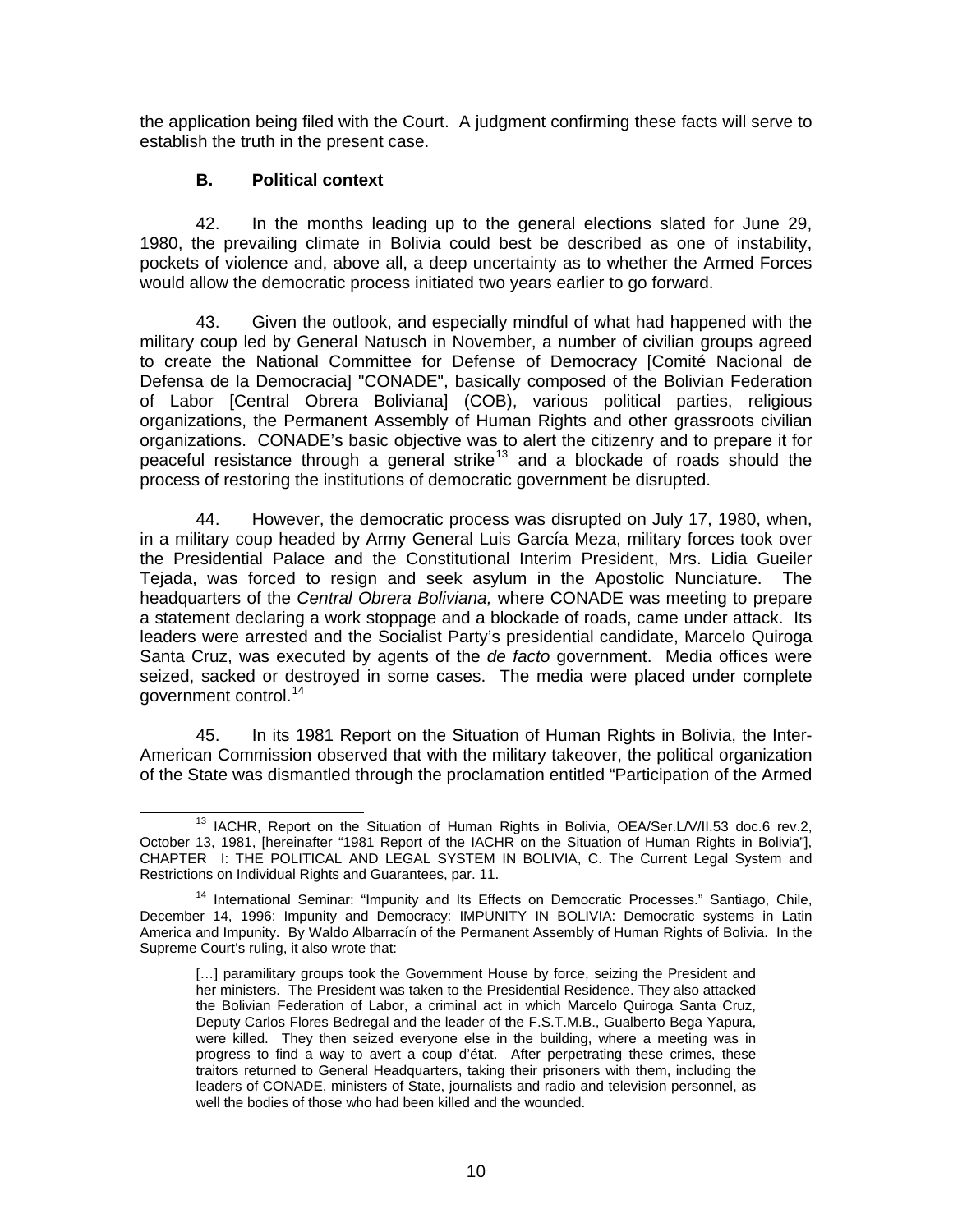Forces in the Current Political Process." Through this proclamation, measures such as the following were adopted:

a) The results of the June 29 elections were thrown out, on the grounds that they were fraudulent;

b) The proceedings of Congress and any measures it had adopted were declared unconstitutional;

c) The National Reconstruction Government was placed in the hands of a Junta composed of the commanders of the three branches of the Bolivian armed forces, which was to name one of its members President of the Republic;

d) All international pacts and agreements signed by Bolivia were to be honored and diplomatic ties with all those countries that respected Bolivian sovereignty and its right to self-determination were to be preserved:

e) Statutes were to be drafted to govern the political parties;

f) The appropriate laws on labor and union matters were to be enacted so as to normalize their activities;

g) Martial law was declared throughout the entire national territory, and military ordinances were put into full effect, and

h) The 1967 Constitution was kept in force in all respects not at variance with the purposes and objectives of the new Government.<sup>[15](#page-10-0)</sup>

46. The IACHR confirmed that the military junta claimed executive, legislative and judicial authority, usurping constituent authority by discarding the results of the elections that had voted into office the new members of the National Congress. That new Congress was to have performed its constitutional mandate of electing the new President of the Nation, since the candidate who had garnered the most votes in the election had not received the majority required under the Constitution.<sup>[16](#page-10-1)</sup>

47. The dictatorship of Luis García Meza deployed a pre-planned policy of intimidation, harassment and extermination, targeted at members of the National Leftist Movement [Movimiento de Izquierda Nacional] (MIR) and other members of the opposition, and used groups of armed irregulars or paramilitary to implement that policy.

The Permanent Assembly of Human Rights denounced the following:

<span id="page-10-2"></span><span id="page-10-1"></span><span id="page-10-0"></span><sup>&</sup>lt;sup>15</sup> IACHR. 1981 Report on the Situation of Human Rights in Bolivia, Chapter I: The Political and Legal System in Bolivia. C. The current legal system and restrictions on individual rights and guarantees, par. 2.

<sup>16</sup> *Ibid*.

<sup>&</sup>lt;sup>17</sup> In a 1993 ruling, the Supreme Court of Bolivia wrote that:

The armed groups committed these crimes on the defendants' orders, as clearly revealed by confidential memorandum No. 689/80 of August 14, 1980, which Luis Arce Gómez addressed to Luis García Meza. The text of the memorandum reads as follows: "Enclosed for Your Excellency's information and approval are the organization chart and work program of the groups made possible by the Armed Forces' victory over international extremism," at 7023 of text No. 32 in the case file. This memorandum makes clear that defendants Luis García Meza and Luis Arce Gómez organized and directed the paramilitary groups that committed the crimes described.

Supreme Court of Bolivia. Ruling delivered in the "juicios de responsabilidades" in the cases that the Public Prosecutor's Office and third parties brought against Luis García Meza and his collaborators. April 21, 1993. Sucre – Bolivia. Annex 3.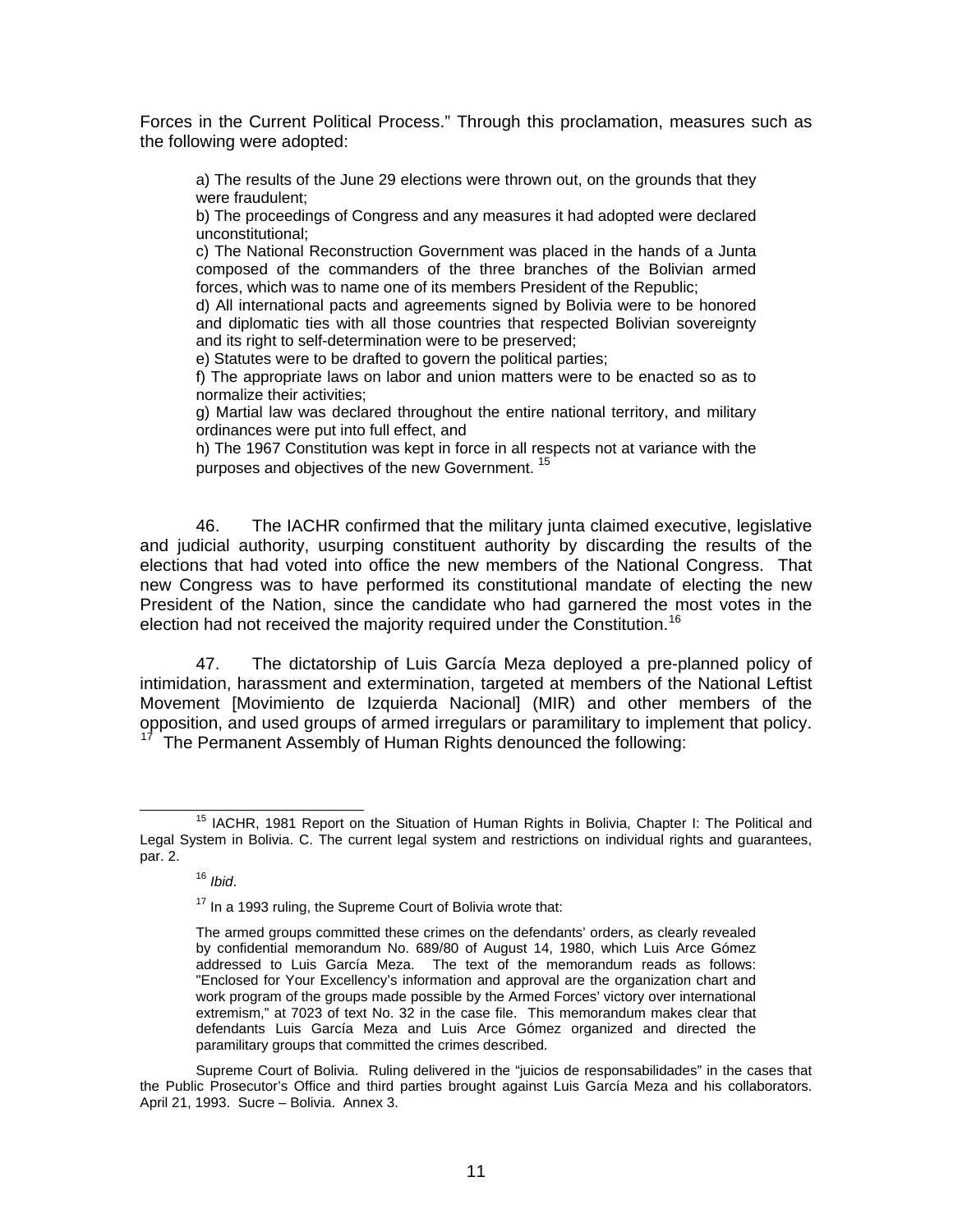The government of this military officer was the living incarnation of State terrorism. More than a half million killings and forced disappearances; nearly 4,000 detainees; thousands living in exile, and routine arbitrary arrests: this was the hallmark of this military government. Drawing its inspiration from the famous doctrine of national security, from the imperative of 'eradicating any vestiges of Communism' and of imposing what they called 'order,' they implemented a policy involving blatant violations of human rights, physically eliminating those who opposed the regime. A clear example of that policy in action was the January 15, 1981 massacre in the Sopocachi district of the city of La Paz in which any member of the national leadership of the National Leftist Movement was eliminated. Only one person was left alive to be history's witness to this inhumanity: the massacres in the mines, the closing of the universities, the censorship of the press, the "national chains." But civil society was not the only victim that the regime of Garcia Meza claimed: the State itself became the victim of his policies, as corruption and unlawful enrichment thrived, as did direct ties to international drug trafficking rings, an association that drew the attention of the international community.<sup>[18](#page-11-0)</sup>

48. On July 25, 1980, the Permanent Council of the Organization of American States approved a resolution on solidarity with the Bolivian People, which reads as follows:

Resolution of the Permanent Council on solidarity with the Bolivian people. The Permanent Council of the Organization of American States, Considering: The principles established in the Charter of the Organization, especially those expressed in Article 3, paragraph d) and j); the American Declaration of the Rights and Duties of Man; and the Declaration of La Paz, adopted by consensus at the ninth regular session of the General Assembly; and Bearing in mind: That each state has the right to develop its cultural, political, and economic life freely and spontaneously and that in this free development, the state shall respect the rights of the individual and the principles of universal morality, as set forth in Article 16 of the Charter of the Organization; That this precept has been violated by the military coup that has taken place in Bolivia in disregard of the elections recently held in that country; and with respect for the principle of nonintervention, Resolves: 1. To deplore the military coup, which indefinitely suspends the process of democratic institutionalization that was culminating in the Sister Republic of Bolivia. 2. To express its deepest concern over the loss of human life and the serious violations of the human rights of the Bolivian people, as a direct consequence of the coup d'état. 3. To request that, in the shortest time possible, the Inter-American Commission on Human Rights examines the situation of human rights in Bolivia. 4. To express its solidarity with the Bolivian people and its confidence that they will find the most suitable means to maintain the viability of their democratic institutions and their freedoms.<sup>[19](#page-11-1)</sup>

49. In its 1981 Report on the Situation of Human Rights in Bolivia, the Commission established that during the *de facto* government of García Meza the right to life was in serious peril and that the lawlessness of police and paramilitary groups, acting

<span id="page-11-0"></span><sup>&</sup>lt;sup>18</sup> International Seminar: "Impunity and Its Effects on Democratic Processes." Santiago, Chile, December 14, 1996: Impunity and Democracy: IMPUNITY IN BOLIVIA: Democratic systems in Latin America and Impunity. By Waldo Albarracín of the Permanent Assembly of Human Rights of Bolivia.

<span id="page-11-1"></span> $19$  Resolution of the Permanent Council of the Organization of American States, July 25, 1980, CP/RES. 308 (432/80), cited in the IACHR's 1981 Report on the Situation of Human Rights in Bolivia, footnote on p. 1.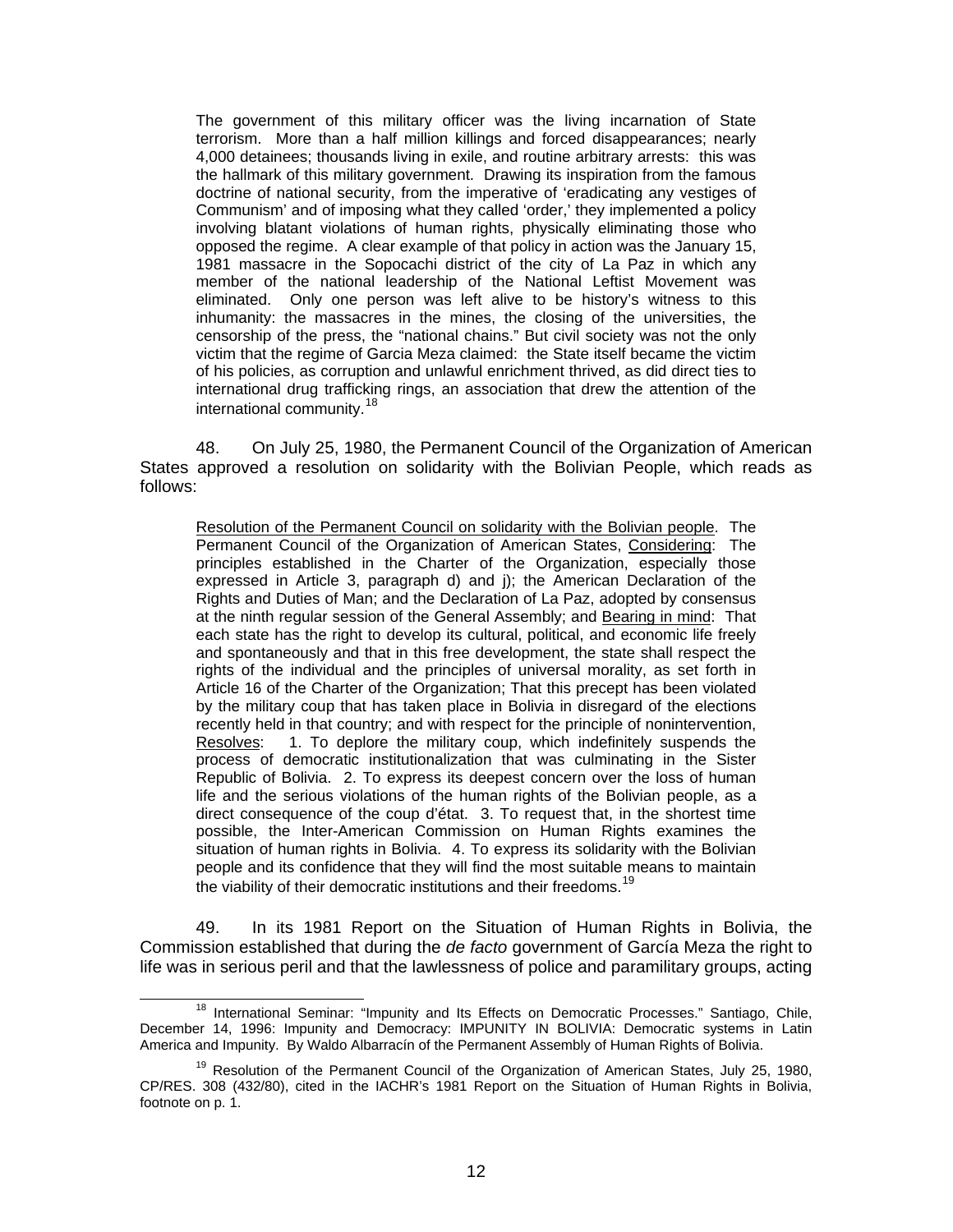on orders from the Ministry of the Interior and by its authority, had caused violations of this fundamental right. It also reported having received information alleging that these groups were acting with absolute impunity in making arrests, conducting searches and questioning the victims and that the impunity appeared to be the result of a decision on the part of high-ranking government officials to persecute any group of persons, political or labor organization that could constitute opposition, albeit peaceful, to the purposes of the Military Junta.<sup>[20](#page-12-0)</sup>

50. Amidst this repression, thousands of arrests were made without following the procedures prescribed in the Constitution, such as the required arrest warrant issued by a competent authority and the requirement that the person being arrested be advised of the charges against him. The testimony and statements given by survivors and persons living in exile portray this period of Bolivian history as one in which unlawful abuse and torture were common practice and particularly common during the interrogations of detainees in the days following the July 17, 1980 coup. The methods most often employed involved blindfolding and beating prisoners; electric shock; intimidation of prisoners or their next of kin; mock executions; cigarette burns; psychological pressure and sexual abuse. These unlawful abuses were said to have occurred on the premises of the Army Intelligence Services (Miraflores Headquarters), at the headquarters of the Department of Political Order (DOP), $^{21}$  $^{21}$  $^{21}$  in the offices of the Ministry of the Interior,  $22$  and elsewhere.

Arrested on July 18, 1980 in the university cafeteria of the University of Oruro by the Armed Forces and the police, along with 250 other students. He was first taken into detention in a military post in Vinto (Oruro), and then to the Oruro DOP, where he remained for 45 days and was later transferred to the Ministry of the Interior in La Paz. During the entire period of his detention, he was mistreated and was forced to sign false statements. The interrogations were conducted by agents of the Intelligence Service. Since he was considered to be a "dangerous element" he was to be sent to Argentina. The intervention of the church (CIME)<sup>12</sup> and the United Nations prevented Bolivian political prisoners from being sent to Argentina. He was taken to Viacha, where CIME officials interviewed him and facilitated his exile in Switzerland.

#### *Tortures and ill-treatment*

<span id="page-12-0"></span><sup>&</sup>lt;sup>20</sup> IACHR, 1981 Report on the Situation of Human Rights in Bolivia, CHAPTER II: THE RIGHT TO LIFE.

<span id="page-12-1"></span> $21$  In its 1981 Report on the Situation of Human Rights in Bolivia, the Commission transcribed portions of the testimony of a person living in exile, who had also been subjected to mistreatment. It was the case of Juan Antonio Solano, born January 27, 1955, in Llallagua, Bolivia. He was a metallurgy student at the University of Oruro and a member of the University Federation. Detained in 1977 during the Banzer Government and again in 1980 after the coup d'état, he had been in exile in Switzerland since November 22, 1980, having been forced to leave his country, Bolivia. What makes his case relevant is his description of the unlawful abuse and treatment at the DOP, the place where the Ticona brothers had been seen. The account reads as follows:

<span id="page-12-2"></span>Immediately after his arrest along with 250 other students, they were taken to a military post in Vinto (Oruro) where they underwent a mock burial, being forced to get into a trench where they were sprayed with tear gas and covered with earth and water. They were then beaten with sticks and were put through mock executions. They were than taken to the DOP in Oruro, where prison conditions were very bad. They were forced to sign statements under duress; there was neither water nor food. There were between 30 and 40 detainees in cells measuring 2 x 3 meters. The detainees' families took them food. Since there were a number of detainees from the interior of the country, they had no one to take food to them. During the 45 days he was in the DOP, he survived basically on the food that other prisoners shared with him. His next transfer was to the Minister of the Interior in La Paz, where there were a large number of detainees who would later be taken to the concentration camps in the east of Bolivia. (Madidi, San Joaquín, Puerto Rico, Exiamas). For the first days, they shut him up in a small room and took him out to interrogate him late at night. During the first stage of interrogations, they did not use violence, but when he did not confess, they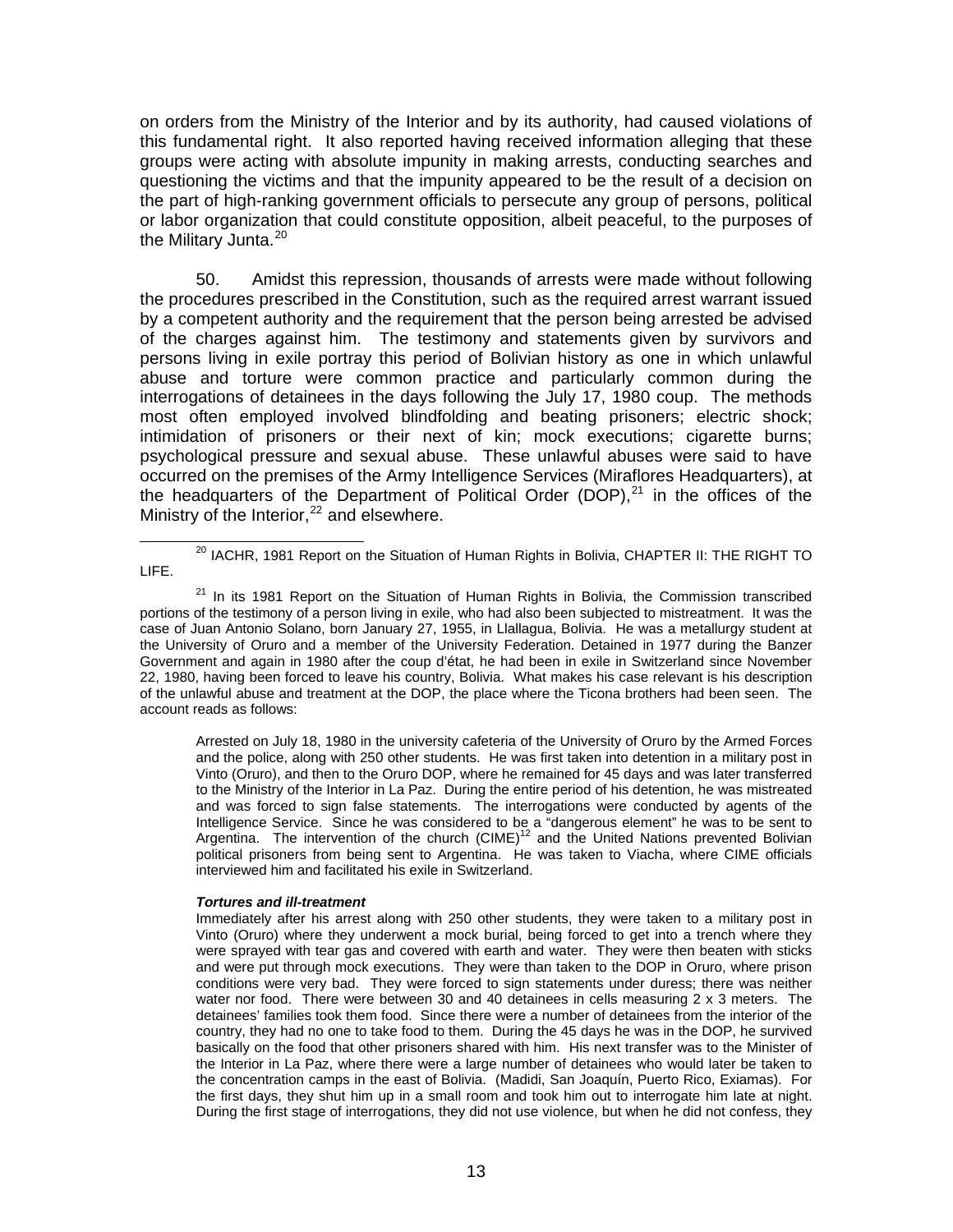51. With the restoration of democracy in 1982, a consensus favored an investigation of the crimes committed by the *de facto* regime of General Luis García Meza. Contemptuous of life, his regime had detained members of the political opposition, conducted forced disappearances, practiced torture and unlawfully expelled individuals from the country. The investigations culminated with the indictment that the National Congress referred to the Supreme Court on February 25, 1986, for prosecution of a "trial of responsibilities" [*juicio de responsabilidades*] against General Luis García Meza, Colonel Luis Arce Gómez and their collaborators. The Supreme Court found them guilty and convicted them of eight crimes: 1. Sedition; 2. Armed insurrection; 3.- Organization of groups of armed irregulars; 4.- Usurping the rights of the people, 5.- Unconstitutional and unlawful decisions, 6.- Deprivation of freedom, 7.- Attacks upon freedom of the press, 8.- Graft and corruption, and 9.- Violation of university autonomy.<sup>[23](#page-13-0)</sup>

52. In that ruling the Supreme Court found that the testimony and other evidence proved that the activities of the *de facto* regime were "preparatory [and] planned" in nature. The disappeared Renato Ticona Estrada was among the victims named in the judgment.<sup>[24](#page-13-1)</sup>

### **C. The forced disappearance of Renato Ticona Estrada**

53. Renato Ticona Estrada was born in Sacaca, Potosí, Bolivia, on November 12, 1954.[25](#page-13-2) He had a degree in humanities from the *Universidad Boliviana Técnica de Oruro* and was a music teacher. At the time of his disappearance, he was taking courses at the School of Agricultural and Livestock Sciences of the *Universidad Técnica de Oruro.*[26](#page-13-3)

beat him until he lost consciousness. He was left for two days in a dark room without anything to eat or to drink, and was then taken out to be interrogated again. He was again beaten, and then taken to a cell which contained all his companions who were in the same physical condition he was. In cells measuring 3 x 4 meters, there were up to 60 people, and no sanitation facilities. Juan was classified as a "dangerous element" and together with other detainees, was on the list of deportees. On October 25, they were given safe-conducts to be deported to Argentina as members of extreme leftist groups. When they were at the airport, they heard the news that CIME, the church and the United Nations were intervening to prevent political prisoners from being sent to Argentina, Chile, and Paraguay. They were taken to Viacha, where CIME officials helped Juan to leave for Switzerland.

During the whole time he was detained, Juan had no meeting with his family and no opportunity to tell them where he was and in what condition. He had to leave Bolivia without contacting anyone in his family.

IACHR, 1981 Report on the Situation of Human Rights in Bolivia, CHAPTER III: The Right to Liberty, Humane Treatment, and Personal Integrity: B. Arbitrary Arrest and Unlawful Duress, Case 7823, Juan Antonio Solano, par. 7.

 $22$  IACHR, 1981 Report on the Situation of Human Rights in Bolivia, CHAPTER III: The Right to Liberty, Humane Treatment, and Personal Integrity: B. Arbitrary Arrest and Unlawful Duress.

<span id="page-13-3"></span><span id="page-13-2"></span><span id="page-13-1"></span><span id="page-13-0"></span><sup>23</sup> Supreme Court of Bolivia. Ruling delivered in the trials that the Public Prosecutor's Office and third parties prosecuted against Luis García Meza and his collaborators. April 21, 1993. Sucre – Bolivia. Annex 3.

 $^{24}$  Id.

l

<sup>25</sup> See annex 1, birth certificate.

 $26$  See annexes 2, 3 and 4 of the original petition on file with the IACHR, appendix 3.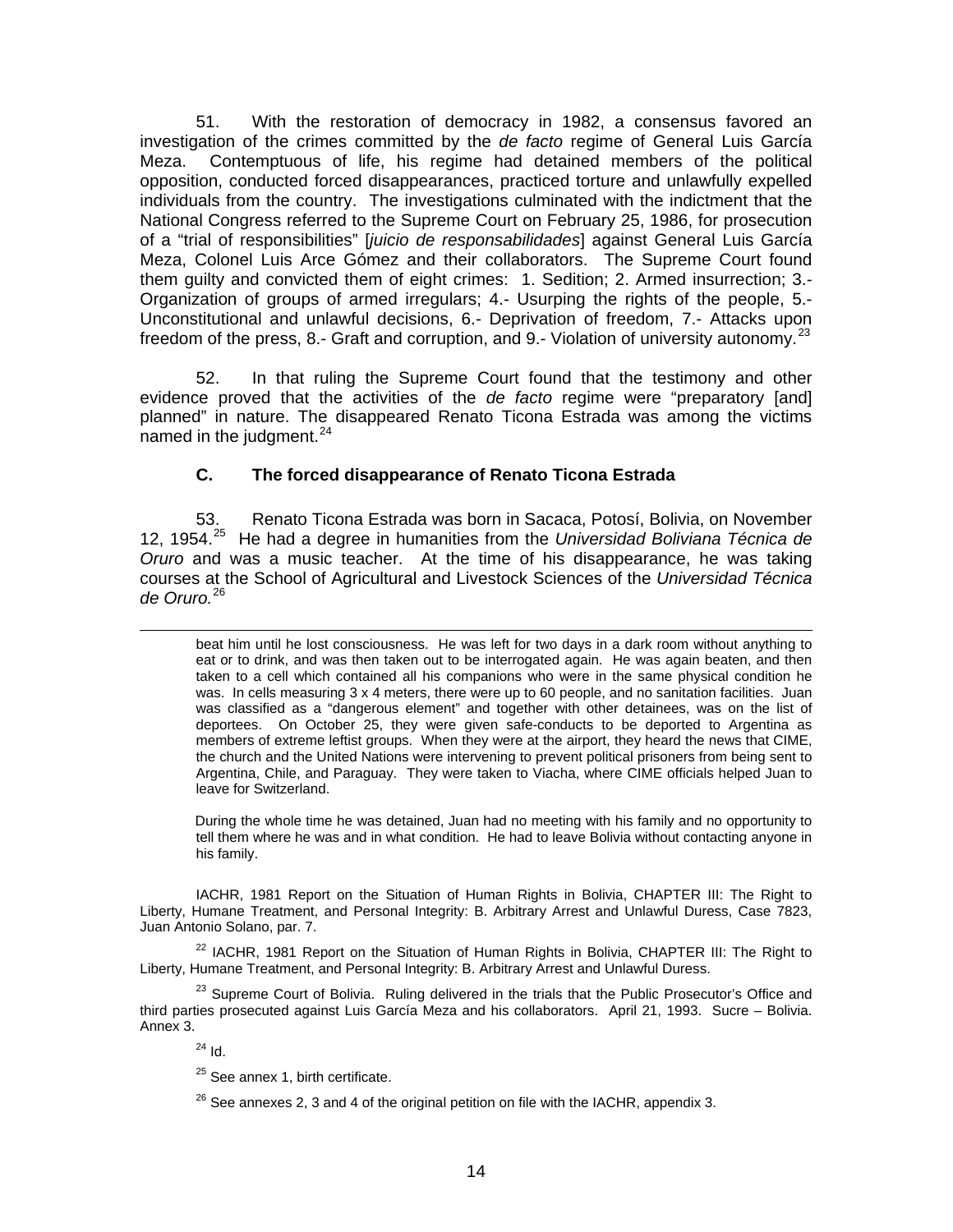54. On July 22, 1980, while on their way to Sacaca, Potosí, to visit their ailing grandfather, Renato Ticona Estrada and his elder brother Hugo Ticona Estrada**[27](#page-14-0)** were stopped by an Army patrol in the vicinity of the Cala-Cala control gate in Oruro.

55. The Army patrol that detained Hugo<sup>[28](#page-14-1)</sup> and Renato Ticona Estrada and caused the latter's disappearance was acting on orders from Lieutenant René Veizaga Vargas, Sergeant Willy Valdivia and Colonel Roberto Melean. These people were with Armored Battalion Topater No. 2, headquartered in Vinto, Oruro.

56. In his testimony before the National Commission of Enquiry into Forced Disappearances and then before the La Paz District Superior Court, Hugo Ticona stated that:

[...] my brother and I were detained by an Army patrol at around nine thirty on the night of July 22, 1980 and brought before a lieutenant whose name we later learned was Lieutenant Rene Veizaga Vargas. It was Sergeant Wylly Valdivia who brought us to the Lieutenant. They took all our belongings and began to beat us when they realized that we had no propaganda or anything to tell them. As I say, we just happened to be passing through, and not for any purpose that they wanted to attribute to us. When they noticed that my answers were evasive and that my brother said nothing at all -being a teacher, he had no knowledge of any political activities- they became even more violent, beating my brother even harder until he lost consciousness. In the meantime, thinking that I had information, Lieutenant Veizaga Vargas tried to force it out of me by beating and torturing me. Other soldiers joined in. However, when they realized that we were in very serious condition as a result of the beating, they turned us over to Colonel Roberto Melean and other soldiers to take us to Vinto. We were boarded onto an Army truck. Although they did allow us anywhere near each other, I could see that my brother was unable to move [….]

[...] They were from the Topater Regiment, in Vinto district, which was in Cala-Cala. The persons who held us in custody and tortured us were civilian agents of the DOP.<sup>[29](#page-14-2)'</sup>

57. For his part, Erasmo Calvimontes Calvimontes, a military conscript in Oruro's Topater Regiment in 1980, stated the following:

In June I was enlisted into military service in Topater Regiment in the city of Oruro. In July 1980, I and other soldiers were posted to do guard duty at the Cala-Cala control gate, under the command of Major Roberto Melean, Lieutenant Rene Veizaga Vargas and also Sergeant Willy Valdivia. On July 23, 1980, while we were on guard duty at the Cala- Cala gate, two young men appeared. On orders from our superiors, two soldiers detained the young men and brought

<span id="page-14-0"></span><sup>&</sup>lt;sup>27</sup> Hugo Ticona Estrada stated that by 1978 he was a leader of the "Federación Universitaria Local FUL" and in 1979 Secretary of Relations of the "Syndicate by Law ENAF" and a delegate of the Departmental Workers' Federation. See Annex 2, National Commission case file against René Veizaga *et al.*, at 1.

<span id="page-14-1"></span><sup>28</sup> See Annex 5, newspaper article: "*Ultima Hora*: List of Political Detainees in the Country," September 9, 1980, which lists the arrest of Hugo Ticona Estrada.

<span id="page-14-2"></span><sup>&</sup>lt;sup>29</sup> See annex 2, Statement made by Hugo Ticona before the La Paz District Superior Court, May 13, 2005, at 145-152.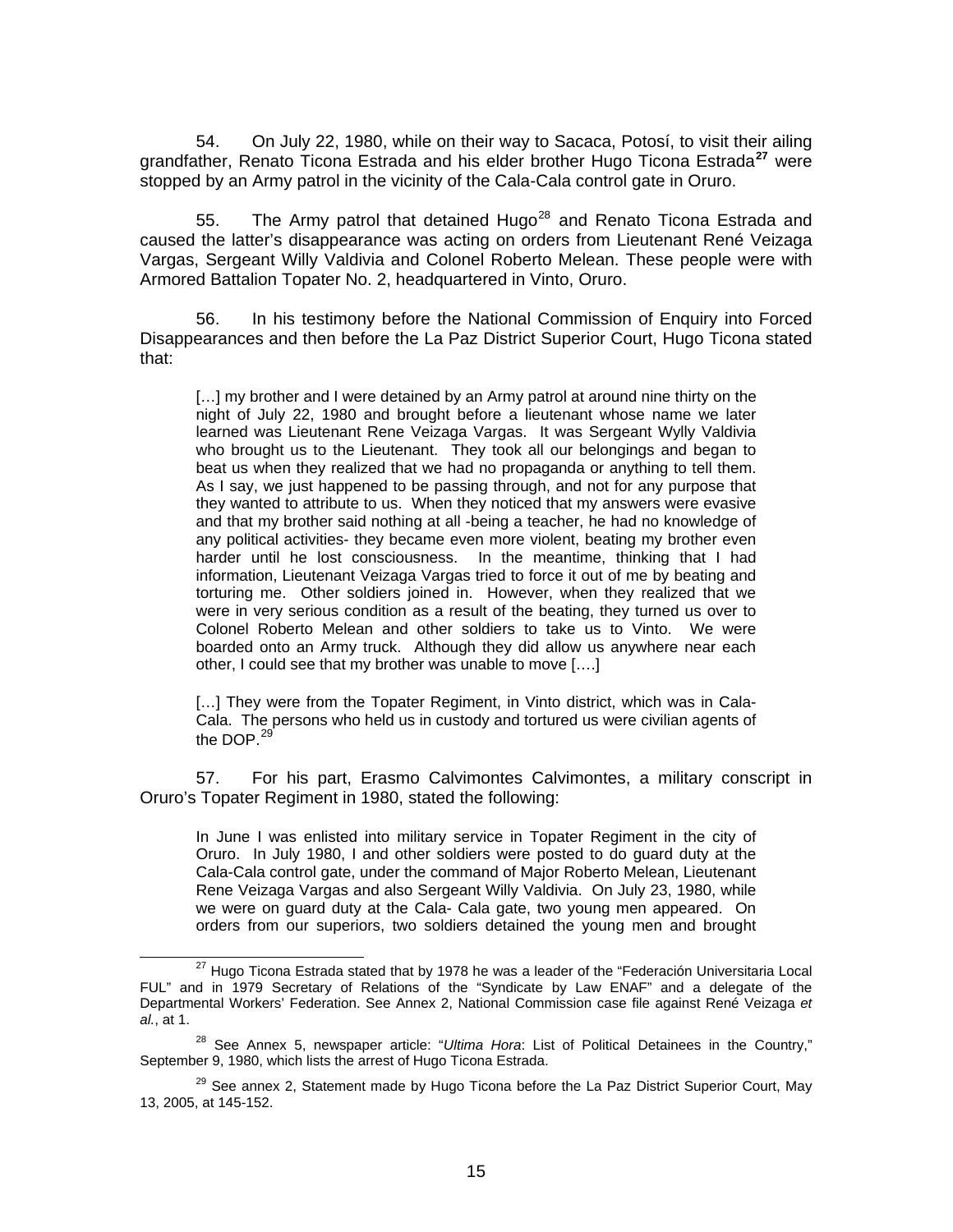them over to the place where we were [illegible] to question them using force. One gave his name as Renato, the other Hugo. They also said that they were brothers […]. The superior officers kicked them and beat them with clubs. They were both on the ground, half dead [...]. By around 2:30 in the morning, one of the two was no longer breathing. The body was stiff and cold. When the superior officers realized this, they ordered that he be taken to Vinto. On our superiors' orders, we loaded the two onto a truck. One was dead and the other completely unconscious […] I learned from friends in the section barracks that the one who was unconscious was taken to the URME clinic for treatment [illegible]. I don't know what happened to the young man […]. All the soldiers posted at the Cala-Cala gate witnessed the two brothers being tortured. Later, the soldiers who buried the body told us that they buried him not far away, on a mountain. I don't know which mountain, because I'm not from Oruro. This was at midnight on the following day. The soldiers who buried the body were people from the interior.<sup>[30](#page-15-0)</sup>

58. After being subjected to hours of torture and abuse,  $31$  the Ticona brothers were taken, unconscious, to the Vinto garrison and then handed over to the offices of the Special Security Service (SES), also known as the Department of Public Order (DOP). They were handed over to police officer Gumersindo Espinosa Valdivieso, who at the time was chief of that service.

59. In his February 5, 1985 appearance before the National Commission of Enquiry into Forced Disappearances, citizen José Cadima testified that:

As Secretary General of the COMIBOL labor union, I was taken prisoner on July 21, 1980 by military and civilian agents of the DIN and SES. […] During my detention, I learned that the brothers Hugo and Renato Ticona had been arrested, and one of them was hospitalized at a clinic as a result of the torture he had been subjected to. I later learned that he had disappeared. According to other prisoners, the other brother was being held in custody.<sup>[32](#page-15-2)</sup>

60. Mr. Nelson Céspedes Beltrán, who was also being held in the DOP cells in Oruro, was a witness to the fact that the Ticona brothers were held in custody in that State facility.<sup>[33](#page-15-3)</sup> The testimony given by the prisoners also reveals that at the time, abuse

<span id="page-15-0"></span> $30$  See Annex 12, Voluntary deposition by Erasmo Calvimontes Calvimontes, April 12, 1984 in the city of Oruro.

<span id="page-15-1"></span> $31$  In the complaint that the National Commission of Enguiry into Forced Disappearances filed with the Public Prosecutor's Office, it stated that by the time Hugo Ticona was taken to the URME clinic, the Ticona brothers had undergone more than 10 hours of torture and beatings. See Annex 2, National Commission case file against René Veizaga *et al.*, at 10 *et seq.*

<span id="page-15-2"></span> $32$  See annex 13, statement that José Cadima Meza made in his appearance before the National Commission of Enquiry into Forced Disappearances, February 5, 1985.

<span id="page-15-3"></span> $33$  See annex 2, case file, at 4, Voluntary testimony of Nelson Céspedes Beltrán before the National Commission for the Investigation of Forced Disappearances, who states the following:

I was taken into custody on July 17, 1980, and held in the DOP cells in the city of Oruro. On July 23, 1980, we learned that two university students had been taken into custody. This information came from the thugs in whose custody we were being held. At around nine in the morning I noticed that one of these thugs, nicknamed the "Brazilian," was wearing a jacket that I learned belonged to Hugo Ticona. I recognized the jacket because Hugo was a friend of mine. We asked these thugs how they came to have the jacket and they answered that at around four that morning two detainees had been transferred to the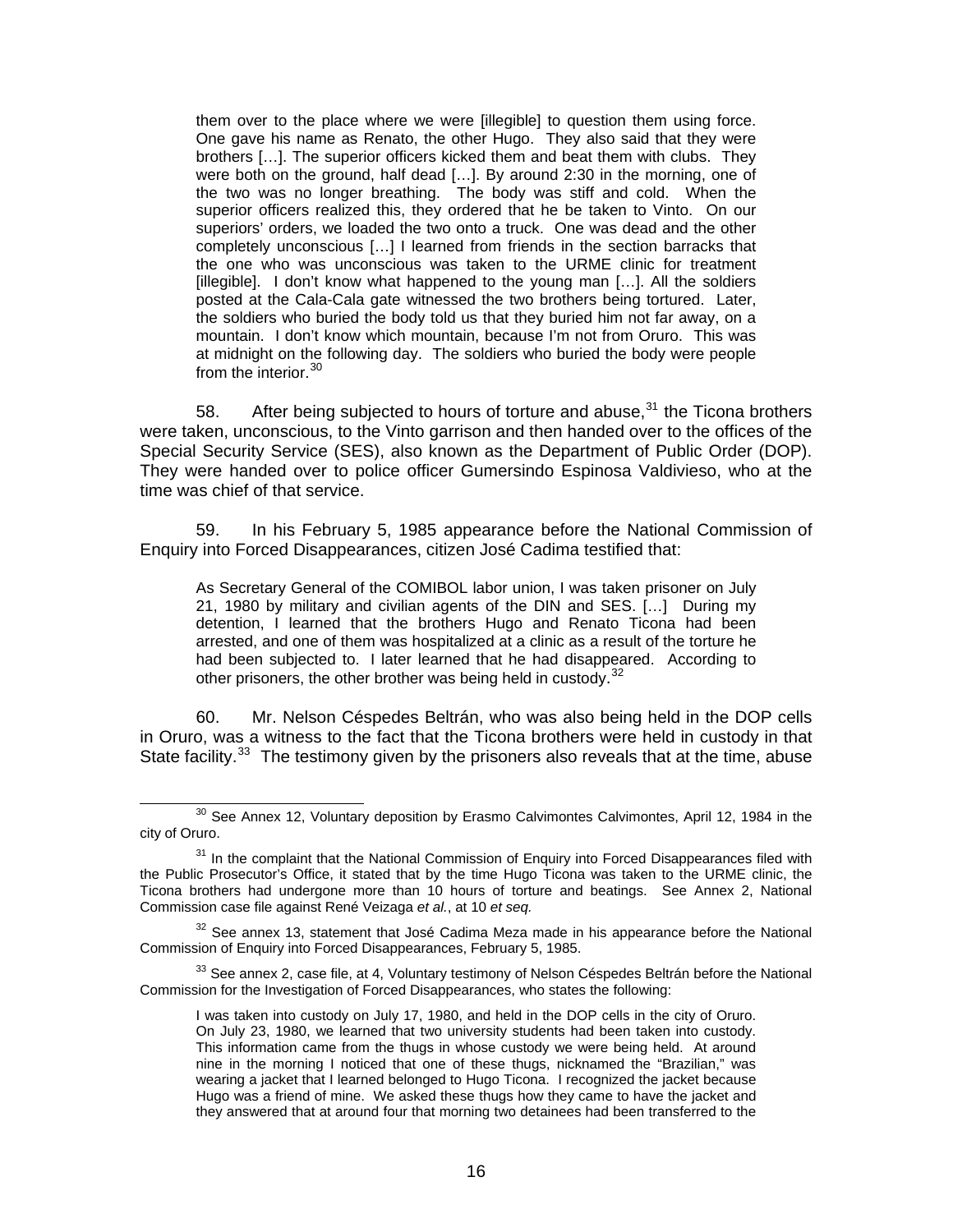and torture at the DOP were part of a State policy practiced against those who opposed the military government.  $34$ 

61. In an interview that Luis García Meza gave on Radio Panamericana on April 15, 2004, he admits that security personnel under his command were responsible for the detention of the Ticona brothers and the subsequent disappearance of Renato Ticona Estrada.<sup>[35](#page-16-1)</sup> In the interview, García Meza stated the following:

[…Solares] collaborated with Mr. Abel Elías, chief of military intelligence in Oruro [Chief of the Army Intelligence Service] and with the governor, Lieutenant Colonel Gustavo Arrázola, in the Huanuni group. Solares was an informant on the subject of the miners' political activities […] This Mr. Solares had knowledge of the whereabouts of the Ticona Estrada brothers and would have reported it. The Ticona Estrada brothers were taken into custody and one disappeared. Solares was quoted in the Oruro edition of the newspaper *La Razón* as demanding to know where the remains of this Mr. Ticona were. But this gentleman was our informant the entire time he was in Oruro. Like I say, he was working with Major Abel Elías and with Lieutenant Colonel Gustavo Arrázola. So this is irrefutable […]. I have here some documents these gentlemen sent to me about this disappeared person, Renato Ticona, and the statements that they make in the newspaper. If I remember correctly it was *La Nación.*

INTERVIEWER: So, in other words, Colonel Elías and Colonel Gustavo Arrázola sent you the document; they sent you all that information?

García Meza: Yes, of course, in order to find out whether the second intelligence department, etc., whether we knew everything about the activities of this Mr. Solares, who was the informant for everything happening both at the Huanuni mine and at the COB, where he is now Executive Secretary […]

62. At the time of their arrest, the Ticona brothers were not advised of the charges against them, nor were they brought before a competent judicial authority.

63. When they learned that their sons had been arrested, Mrs. Honoria Estrada de Ticona and Mr. Cesar Ticona Olivares went to various State institutions seeking information about their sons' situation, but got no answers.<sup>[36](#page-16-2)</sup> A social worker,

DOP cells. One was unconscious, and taken to the URME clinic in Oruro. Both were in very bad physical condition [...].

l

<span id="page-16-0"></span><sup>34</sup> See IACHR, 1981 Report on the Situation of Human Rights in Bolivia, CHAPTER III: The Right to Liberty, Humane Treatment and Personal Integrity: B. Arbitrary Arrest and Unlawful Duress, Section E, Case 7823, Juan Antonio Solano, par. 7.

<span id="page-16-1"></span>35 See annex 6, *Radio Panamericana's* April 2004 interview with Luis García Meza, currently being held Chonchocorro prison, where he talks about Jaime Solares' role as a paramilitary in the arrest of the Ticona brothers. See also annex 5, *La Razón*, "More accusations come forward concerning Solares' paramilitary past," April 20, 2004, which describes interview sessions with García Meza and which states that: "The former dictator –now serving a 30-year sentence in Chonchocorro prison with no possibility of pardon or parole as he was convicted on 32 charges, murder among them- was emphatic in his assertion that it was Solares who buried Renato Ticona. With the accusations being made from Chonchocorro prison, Solares demanded proof, not just from García Meza but from other people as well."

<span id="page-16-2"></span> $36$  See annex 2, court record, at 4, Voluntary testimony of Nelson Céspedes Beltrán before the National Commission of Enquiry into Forced Disappearances. The deponent was in custody at the DOP at the time of the events in this case: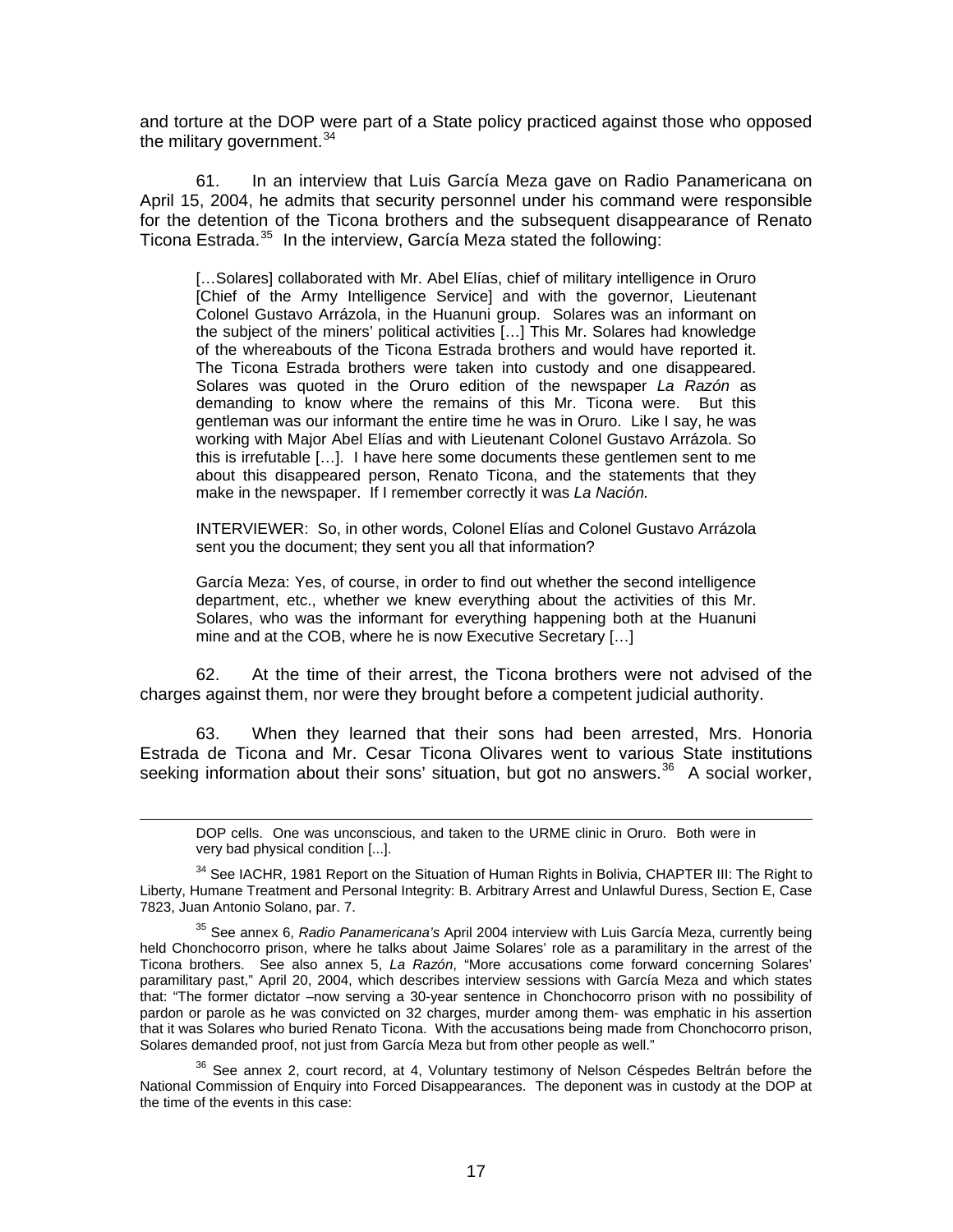Mrs. Ruth Sánchez García de Jordán, gave the next of kin an article of clothing belonging to Hugo Ticona. They learned that he was alive but badly wounded, and had been taken to the URME clinic. The parents went to the clinic to find out about their sons.<sup>[37](#page-17-0)</sup>

64. On February 19, 1985, Mrs. Sánchez García de Jordán told the National Commission of Enquiry into Forced Disappearances the following:

At the time of the July 17, 1980 coup I was a social worker at the Universidad Técnica de Oruro. About two or three days later they entered the dormitory for the School of Engineering and the university dining halls, and arrested many university students. The Ticona brothers were not among them. On orders from officials at the University and with clearance from the departmental government, as part of my job I made daily visits to the police stations to see which university students were there, provide them with support and be their link to their families. During this period, the parents of the Ticona brothers were in great distress. Police officials flatly denied having arrested them. At the request of the Ticona parents, on each of my visits I asked the other detainees whether they had seen the Ticona brothers brought in. I did this for a number of days. Finally, about fifteen days later, a young Brazilian boy took me aside. He was probably about 17 years old and was incarcerated with common criminals. He handed me a bloodied jacket that he had gotten that night at around two in the morning, when he was taken from his cell to move detainees who had been tortured and were in very serious condition. They were brought in aboard Army trucks and then taken elsewhere in another vehicle. He had no idea where they were taken. According to the young Brazilian, Hugo Ticona had given him the jacket and asked him to get it to his family somehow. The jacket was taken out of the DOP facility in an empty lunch pail and then turned over to the Ticona parents, who recognized it as their son's jacket […]. While the delivery of the jacket ultimately led them to their son Hugo, the same was not true of Renato.<sup>[38](#page-17-1)</sup>

[...] the family of Hugo and Renato Ticona came to the offices of the DOP to inquire about their sons. The authorities, however, denied that they had ever had their sons in custody at the DOP. Through Mrs. Ruth Jordán, a social worker from the university, those of us in custody at the time arranged to get Hugo's jacket to his next of kin. That was how they learned that the Ticona brothers had been jailed there. We paid a price for this, which was solitary confinement, and which explains why I never learned any more details about the Ticona brothers' arrest.

Question.= Do you have anything else to add?

Answer.= What I would add is this: the head of the DOP at that time, Mr. Gumersindo Espinoza, has to know everything about the arrest of the Ticona brothers and the subsequent disappearance of one of the brothers, RENATO. It was this Mr. Gumersindo Espinoza who ordered common criminals to do the work in the DOP units. One was nicknamed "Marquitos" and the other "el brasilero." These two were transferred to the observation center "Mi Casa" which is part of the DIRME. […]

<span id="page-17-0"></span> $37$  See annex 14, February 19, 1986 testimony of social worker Ruth Sánchez García before the La Paz Second Criminal Examining Court. See also the testimony that César Ticona Olivares gave before the National Commission of Enquiry into Forced Disappearances; the May 13, 2005 testimony of Rodo Corsino Ticona Estrada, brother of Hugo and Renato Ticona, before the District Superior Court, annex 2, at 141-143 where he states that: "[…] in July 1980, my uncle Napoleón Estrada told me that my brothers Renato and Hugo had been arrested […] we went to police headquarters but they didn't want to give names; they were not sure where they were. I went to the hospital, pretending to be someone else because no one was allowed in. It was the URBE hospital on Cochabamba Street. I got within three meters of my brother Hugo. Doctors were carrying him because he couldn't walk. I made inquiries to find out where Renato was, because I never saw him. All I got was rumors.

<span id="page-17-1"></span><sup>38</sup> Statement made by Mrs. Sánchez García de Jordán before the National Commission of Enquiry into Forced Disappearances, February 19, 1985.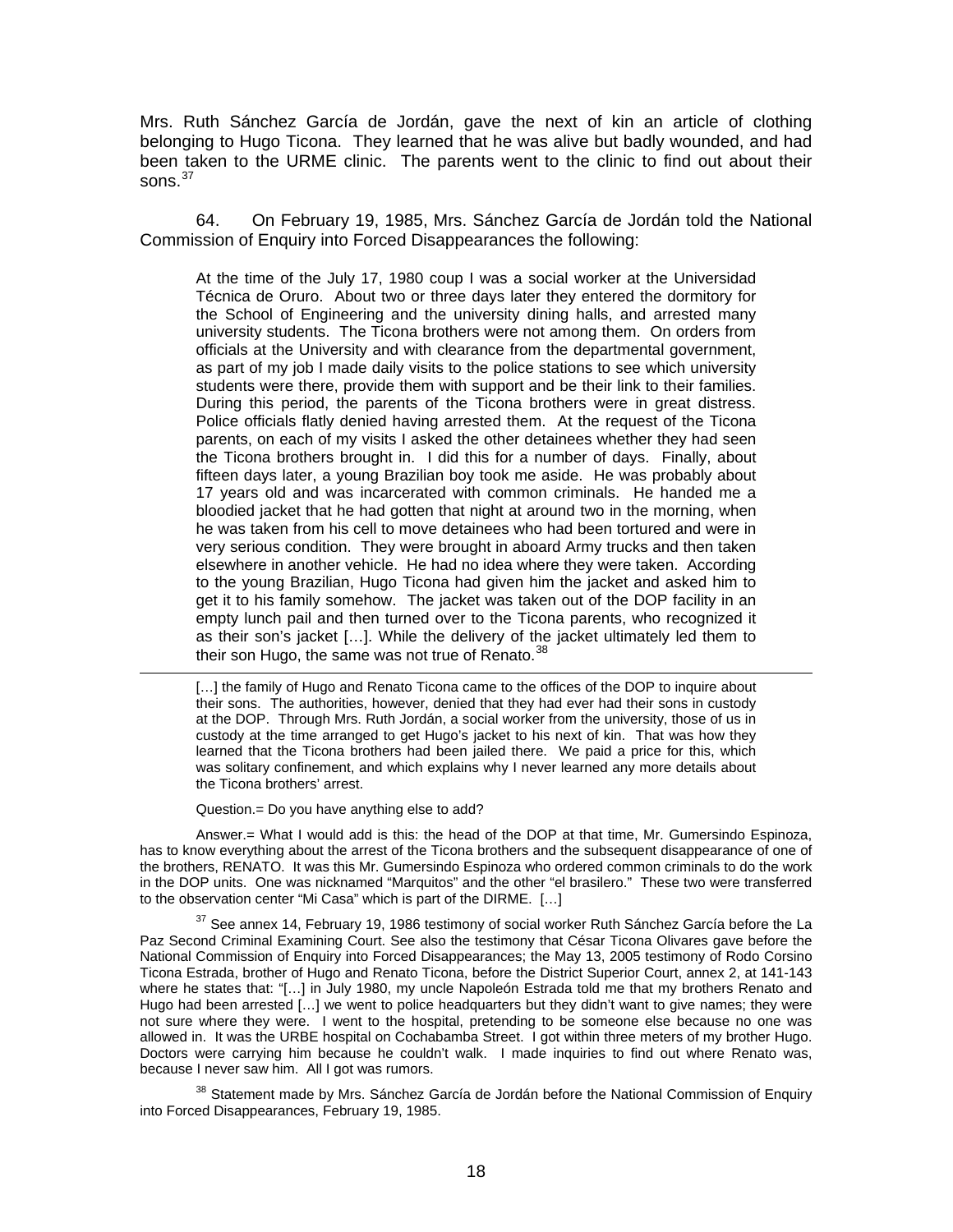65. Neither the military nor the SES police kept a public record with the particulars on arrests, specifying place, time, circumstances and arresting officers, much less the complete data on the officials who had final custody of the victim Renato Ticona Estrada. In order to establish the whereabouts of Renato Ticona, the National Commission of Enquiry into Forced Disappearances requested that the Public Prosecutor's Office provide "certified photocopies of the lists made of persons detained on political grounds –illegible- for the years 1980 to 1981." In response, the Secretary General of the Departmental Government reported the following:

By order of the authorities of the departmental government under the previous *de facto* regime, these lists were burned. Therefore, the requested material no longer exists in the files of this departmental government.<sup>[39](#page-18-0)</sup>

66. When Hugo Ticona Estrada was taken to the URME clinic, he was in very bad physical condition as a result of being torture. He was then taken to the COSSMIL military hospital in La Paz, and kept in isolation for two weeks. After that, he was sent to the La Paz DOP, where he was held until September 12, 1980. He was allowed to see his parents only once. From there he was transferred to Cobija, in the department of Pando, where he spent one night. He was then taken to Puerto Cavinas, in the department of Beni, where he was held prisoner in the barracks. He was allowed out only once a week, under guard, until the day of his release on November 4, 1980.<sup>[40](#page-18-1)</sup>

67. In addition to the criminal case described below, the next of kin of Renato Ticona Estrada took a number of measures to establish his whereabouts. Yet despite all the efforts they have made to locate him since July 23, 1980, the last time he was seen alive, his next of kin have been unable to obtain any information as to his whereabouts or recover his remains.

68. When the next of kin learned that Hugo and Renato Ticona had been arrested, they went to police headquarters to inquire about their sons' whereabouts, but got no answer.<sup>[41](#page-18-2)</sup>

69. On August 30, 1980, the parents sent a note to Colonel Hernán Ferrel Lobo, Commander of the First Army Corps, asking for information about their two sons' whereabouts.<sup>[42](#page-18-3)</sup>

<span id="page-18-0"></span> $39$  Report in the files of the Commission, appendix 3, with a note sent to the Deputy Minister of the Office of the President to the effect that the list of detainees could not be provided because the files had been incinerated under the previous *de facto* regime. Communication dated April 12, 1983.

<span id="page-18-1"></span> $40$  See annex 2, at 145-152, Statement of Hugo Ticona before the La Paz District Superior Court, May 13, 2005. "JUDGE: Please tell the court how you were treated while in the custody of the DOP [illegible] in Riberalta in the Ministry of the Interior in La Paz. R.: The same treatment everyone else got. They beat all of us. They took us to the bathroom when they wanted; we were not allowed out and no one was allowed to see us."

<span id="page-18-2"></span><sup>&</sup>lt;sup>41</sup> See Annex 2, at 141-143, Statement made by Rodo Ticona before the La Paz District Superior Court, Bolivia, May 13, 2005. See also the copy of the note sent to the Governor of the Department of Oruro, dated July 25, 1980. Annex 27 of the original complaint that the petitioners filed with the IACHR.

<span id="page-18-3"></span> $42$  Communication sent to Mr. Echenique, Governor of the Department of Oruro, December 27, 1982.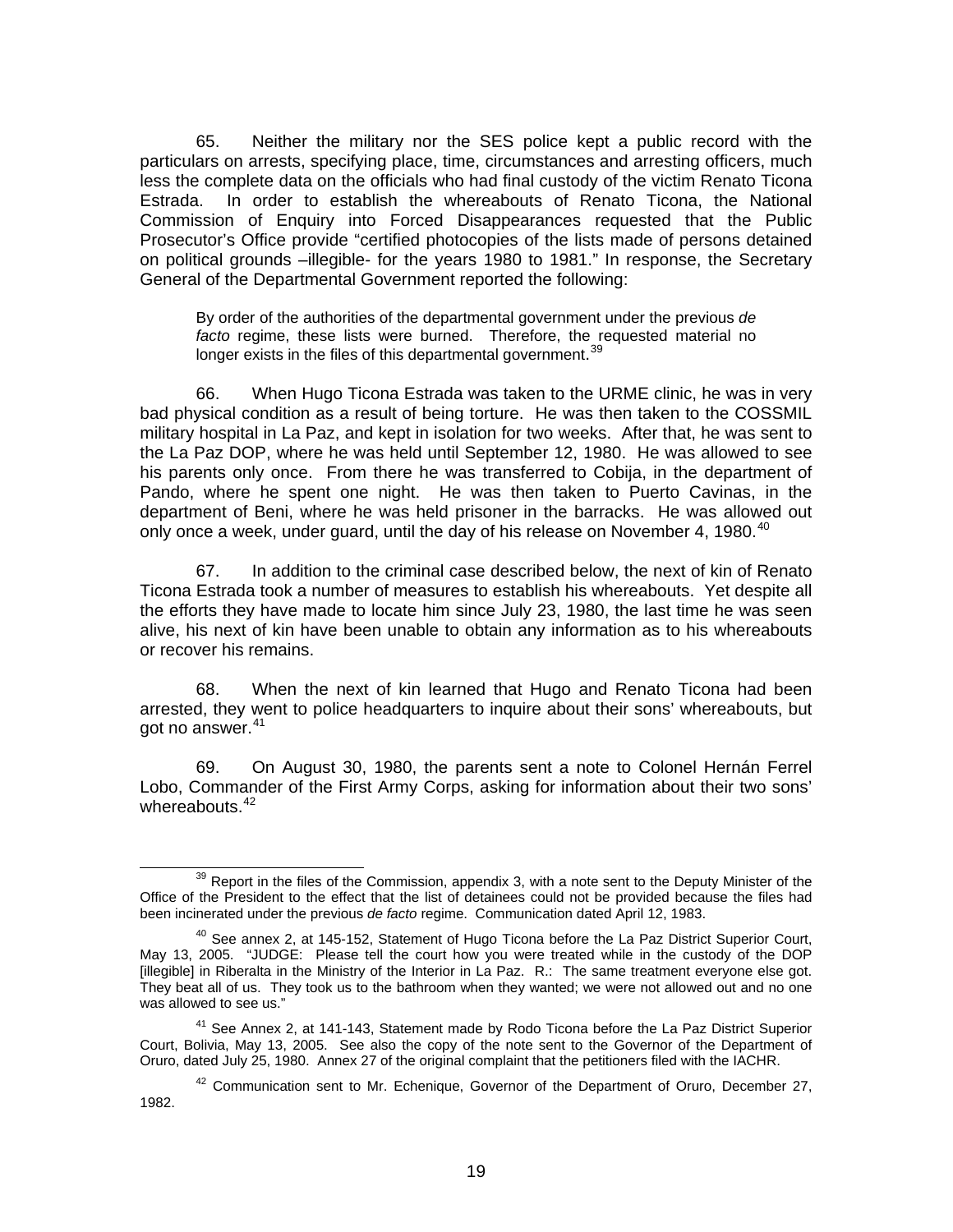70. When he learned through private sources that Hugo Ticona and presumably Renato Ticona had been taken to the URME clinic, Rodo Ticona, the two arrested men's younger brother, went to the clinic pretending to be someone else, since entrance to the place was prohibited. He did see his brother Hugo, but only from a distance. He was unable to speak with him.<sup>[43](#page-19-0)</sup>

71. Renato Ticona's next of kin went to Military Region 2 in Oruro and to various officials in Oruro. They also filed briefs with the governor, but got no answer as to their son's whereabouts.<sup>[44](#page-19-1)</sup>

72. In December 1980, the parents of Renato Ticona went to La Paz after hearing a rumor that their son Renato was now paralyzed and had been taken to Military Headquarters. In La Paz, they reported the situation to the Archdiocesan Commission on which Father Nino served and he promised to contact Minister Arce Gómez. The latter supposedly promised that on "Friday" Renato Ticona would be handed over to the Archdiocese of Oruro and that the parents should wait for him there.

73. When no reply was forthcoming and Renato Ticona never appeared, his parents went to La Paz on January 22, 1981, to speak with Rico Toro, Under Secretary at the Ministry of Foreign Affairs and Worship, to inquire about the whereabouts of their son and deliver a brief to him personally. In that communication, they stated that "absolutely no information had been forthcoming from the authorities in Oruro and La Paz, despite the cooperation of the International Red Cross, the Church, and so on […] after knocking on every door possible, we have found them all closed [...]."<sup>[45](#page-19-2)</sup> In the course of the meeting, the Under Secretary of the Ministry of Foreign Affairs purportedly stated that Renato Ticona was at Military Headquarters and that "his treatment was not yet complete and that once it was, they would bring him back to Oruro."<sup>[46](#page-19-3)</sup>

74. When Renato Ticona never appeared, his next of kin and the Archdiocesan Commission made "a hundred trips" to meet wit the Under Secretary of the Ministry of Foreign Affairs and Worship until eventually they were thrown out. They never got any answers.

75. On July 24, 1981, they wrote to the President of the Republic, General Luis García Meza Tejada, requesting that he order an investigation to solve the disappearance of their son Renato.<sup>[47](#page-19-4)</sup>

<span id="page-19-5"></span>76. On August 25, 1981, they filed another claim concerning their son's disappearance, this one with the Junta of Commanders of the Armed Forces, composed of former President Celso Torrelio and Generals Oscar Pammo and Waldo Bernal.<sup>[48](#page-19-5)</sup>

 <sup>43</sup> *Idem*.

<span id="page-19-1"></span><span id="page-19-0"></span><sup>44</sup> See Annex 2, at 139-141, Statement made by César Ticona Olivares, Renato Ticona's father, before the La Paz District Superior Court, May 13, 2005.

<span id="page-19-2"></span><sup>45</sup> See letter sent to the Ministry of Foreign Affairs and Worship in La Paz, dated January 22, 1981. Annex 4 of the application.

<span id="page-19-3"></span><sup>&</sup>lt;sup>46</sup> Statement that César Ticona Olivares gave before the National Commission of Enquiry into Forced Disappearances, March 25, 1983, in Annex 2.

<span id="page-19-4"></span><sup>&</sup>lt;sup>47</sup> Note dated July 24, 1981, from César and Honoria Ticona to General Luis García Meza Tejada. Annex 28 of the original complaint that the petitioners filed with the IACHR. Annex 4 of the application.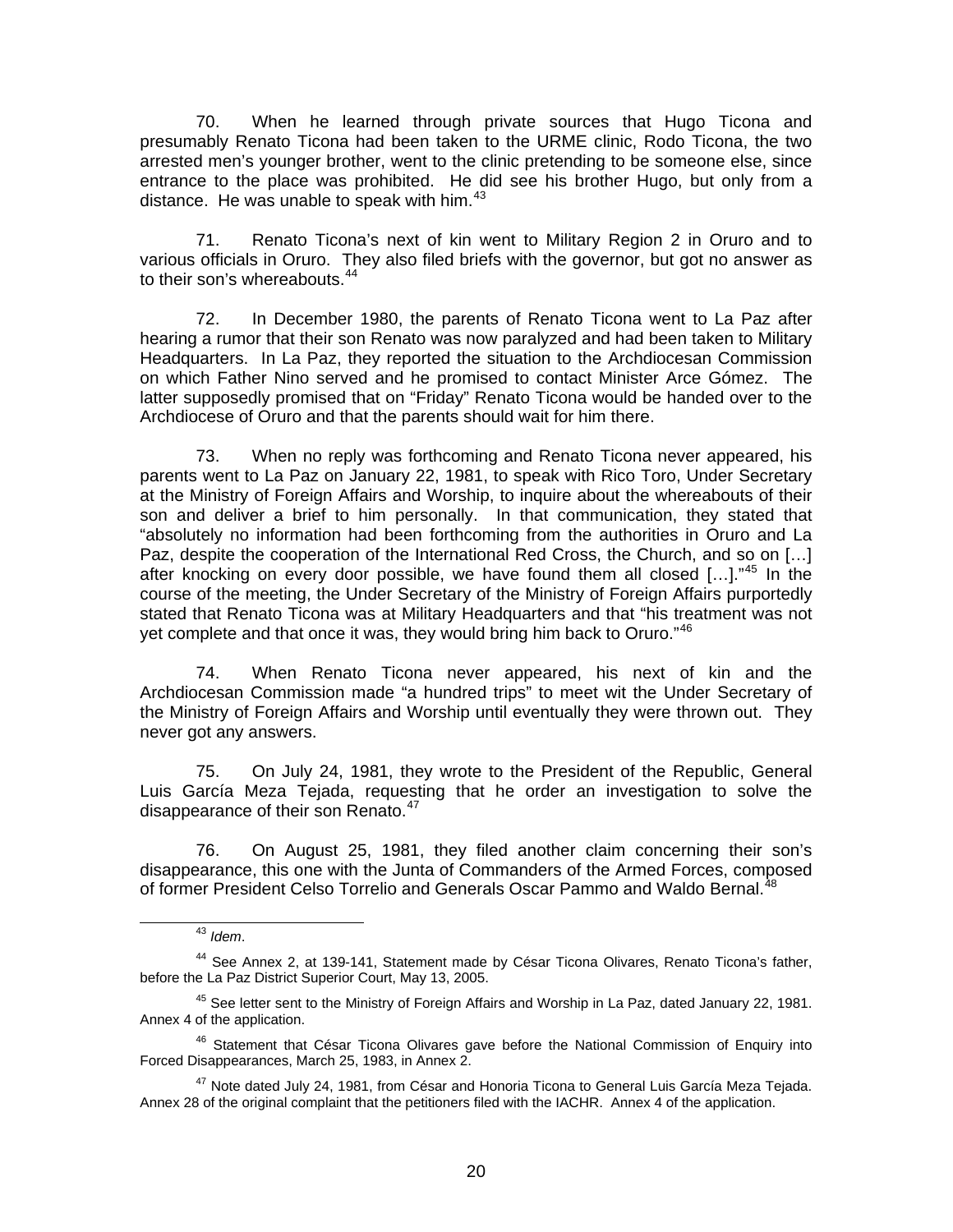77. On December 27, 1982, they appealed to the Governor of Oruro, Javier Echenique, to order an investigation into their son's disappearance.<sup>[49](#page-20-0)</sup>

78. On October 28, 1983, Renato Ticona Estrada's parents asked the Commander in Chief of the Armed Forces, General Simón Cejas Tordoya, for an explanation of their son's disappearance. In their letter they wrote the following: "We have it on very good authority that our son Renato is alive, but in very poor condition, in some security facility or on a military base in the eastern part of the country. We keep asking ourselves, how long they will keep him? What crimes did he commit?"<sup>[50](#page-20-1)</sup>

79. On July 28, 1984, they asked the Minister of the Interior, Immigration and Justice, Federico Álvarez Plata, to clear up the matter of their son's disappearance.  $51$ 

80. On May 16, 1986, the Local University Federation of Oruro asked General Raúl López Leytón, Commander in Chief of the Armed Forces, to expedite the investigation and hand over Renato Ticona Estrada's mortal remains.<sup>[52](#page-20-3)</sup>

81. On November 19, 1986, Renato Ticona's next of kin went to the offices of the Commander in Chief of the Army to find out what had happened to their son. There they met with Captain Freddy Macay, who gave them an address to locate Colonel Roberto Melean, who presumably had information about the ultimate fate of their son Renato Ticona. Later, Renato Ticona's next of kin went to Hospital No. 1 where Lieutenant Colonel Roberto Melean Rendon was director. Lieutenant Colonel Melean told the parents that he "had nothing to do with the disappearance" of their son and said that the people in the Regiment were the following: Commander of the Army's First Corps, General Hernán Farrel Lobo; Chief of Staff, Colonel Rafael Tapia Montaño; Chief of Section II, Oscar Roca Elio; and "Topater" Regiment Commander Julio Loayza Valda. In a note to the National Commission of Enquiry into Forced Disappearances, Renato Ticona's father explained that he had not gone to the courts because they were not to be trusted.<sup>[53](#page-20-4)</sup> As described below, Lieutenant Colonel Roberto Melean Rendón was notified of the criminal case brought against him and other military and police officers, for the crimes committed against Renato Ticona Estrada.

<span id="page-20-2"></span><sup>51</sup> Note dated July 28, 1984, from César and Honoria Ticona to the Minister of the Interior, Immigration and Justice. Annex 32 of the original complaint that the petitioners filed with the Commission. Annex 4 of the application.

<span id="page-20-3"></span> $52$  Note dated May 16, 1986, from the Local University Federation of Oruro to the Commander in Chief of the Armed Forces of the Nation. Annex 34 of the original complaint that the petitioners filed with the Commission. Annex 4 of the application.

<sup>&</sup>lt;sup>48</sup> Note dated August 25, 1981, from Honoria Ticona to the Military Junta. Annex 29 of the original complaint that the petitioners filed with the IACHR. Annex 4 of the application.

<span id="page-20-0"></span><sup>&</sup>lt;sup>49</sup> Note dated December 27, 1982, from César and Honoria Ticona to the Governor of the Department of Oruro. Annex 30 of the original complaint that the petitioners filed with the Commission.

<span id="page-20-1"></span><sup>&</sup>lt;sup>50</sup> Note dated October 28, 1983, from César and Honoria Ticona to the Commander in Chief of the Armed Forces of Bolivia. Annex 31 of the original complaint that the petitioners filed with the Commission. Annex 4 of the application.

<span id="page-20-4"></span><sup>&</sup>lt;sup>53</sup> Note that César Ticona sent to the National Commission of Enquiry into Forced Disappearances, dated November 19, 1986, and reporting the meetings he had had with the Commander in Chief of the Army and Lieutenant Colonel Roberto Melean Rendón.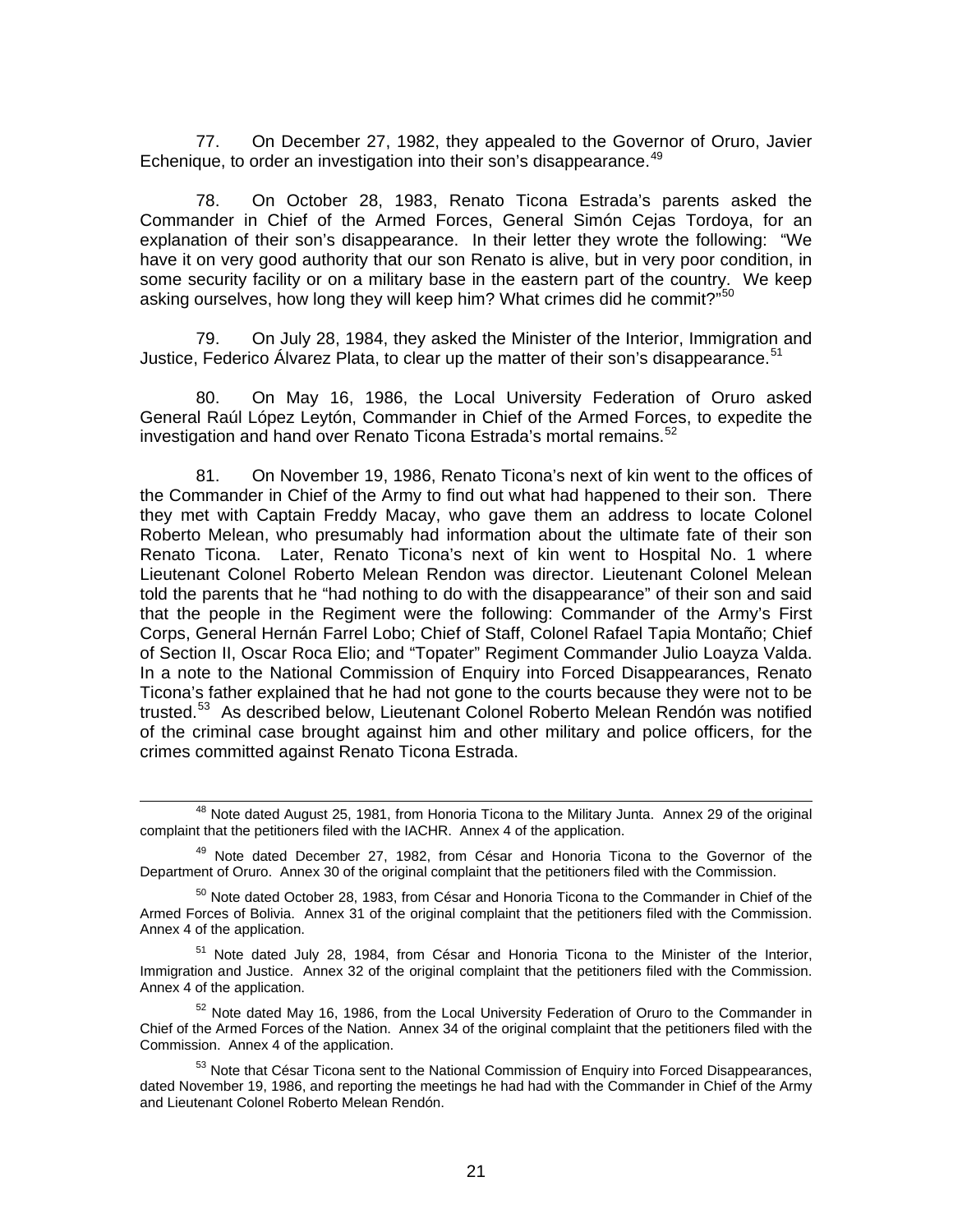82. On September 3, 1997, National Deputy Raúl Araoz Velasco asked Minister of Government Guido Nayar to prepare a written report. In the request, he asked for information about the forced disappearance of Renato Ticona Estrada and about the status of the investigations.<sup>[54](#page-21-0)</sup>

83. On January 26, 2003, Hugo Ticona Estrada requested the Human Rights Commission of the Chamber of Deputies to order the inquiries into the forced disappearance of his brother Renato Ticona Estrada be continued.<sup>[55](#page-21-1)</sup>

84. Since Renato Ticona's disappearance, his parents have given press interviews to denounce the lack of response to their son's disappearance.<sup>[56](#page-21-2)</sup>

#### **D. The criminal case in connection with the forced disappearance of Renato Ticona Estrada**

85. On April 7, 1983 the National Commission of Enquiry into Forced Disappearances<sup>[57](#page-21-3)</sup> filed a complaint with the Public Prosecutor's Office in La Paz, seeking investigation of the events surrounding the forced disappearance of Renato Ticona Estrada.<sup>[58](#page-21-4)</sup> The complaint asked that the investigation be conducted for the offenses criminalized in articles 252 (murder), 292 (deprivation of freedom), 293 (threats) and 334 (abduction) of the Criminal Code then in force since forced disappearance had not yet been criminalized under Bolivian law at that time.

86. On June 4, 1983, the Third Criminal Examining Judge of La Paz ordered the preliminary investigation against Roberto Melean, Willy Valdivia Gumucio, Réne Veizaga Vargas and Gumersindo Espinoza Valdivieso for the offenses criminalized in articles 252, 292, 293 and 334 of the Criminal Code then in force.<sup>[59](#page-21-5)</sup>

87. On December 2, 1983, the Executive Secretary of the National Commission of Enquiry into Forced Disappearances asked the Armed Forces Command to send a memorandum requesting that Colonel Roberto Melean, Sergeant Willy Valdivia Gumucio and Lieutenant René Veizaga Vargas, all members of the Bolivian Armed Forces, appear to make their statements answering the charges against them.<sup>60</sup> The memorandum was sent on December 8 of that year. However, there is nothing in the record to show that the Armed Forces Command received any reply to the memorandum.

<span id="page-21-0"></span><sup>&</sup>lt;sup>54</sup> September 3, 1997 note from Deputy Velasco to the Minister of Government. Annex 35 of the original complaint that the petitioners filed with the IACHR. Annex 4 of the application.

<span id="page-21-1"></span><sup>&</sup>lt;sup>55</sup> January 26, 2003 note from Hugo Ticona to the Chair of the Human Rights Commission of the Chamber of Deputies. Annex 37 of the original complaint that the petitioners filed with the IACHR. Annex 4 of the application.

<span id="page-21-2"></span><sup>&</sup>lt;sup>56</sup> Communications contained in annexes 38-38-7 of the original complaint that the petitioners filed with the IACHR.

<span id="page-21-3"></span><sup>57</sup> The National Commission of Enquiry into Forced Disappearances was created on October 28, 1982, by Supreme Decree No. 241.

<span id="page-21-6"></span><span id="page-21-5"></span><span id="page-21-4"></span><sup>&</sup>lt;sup>58</sup> Complaint brought by the National Commission of Enquiry into Forced Disappearances, April 7, 1983, in Annex 2, National Commission case file against René Veizaga *et al.*, at 10-11.

<sup>59</sup> See Annex 2, National Commission case file against René Veizaga *et al.*, at 12.

<sup>60</sup> See Annex 2, National Commission case file against René Veizaga *et al.*, at 22.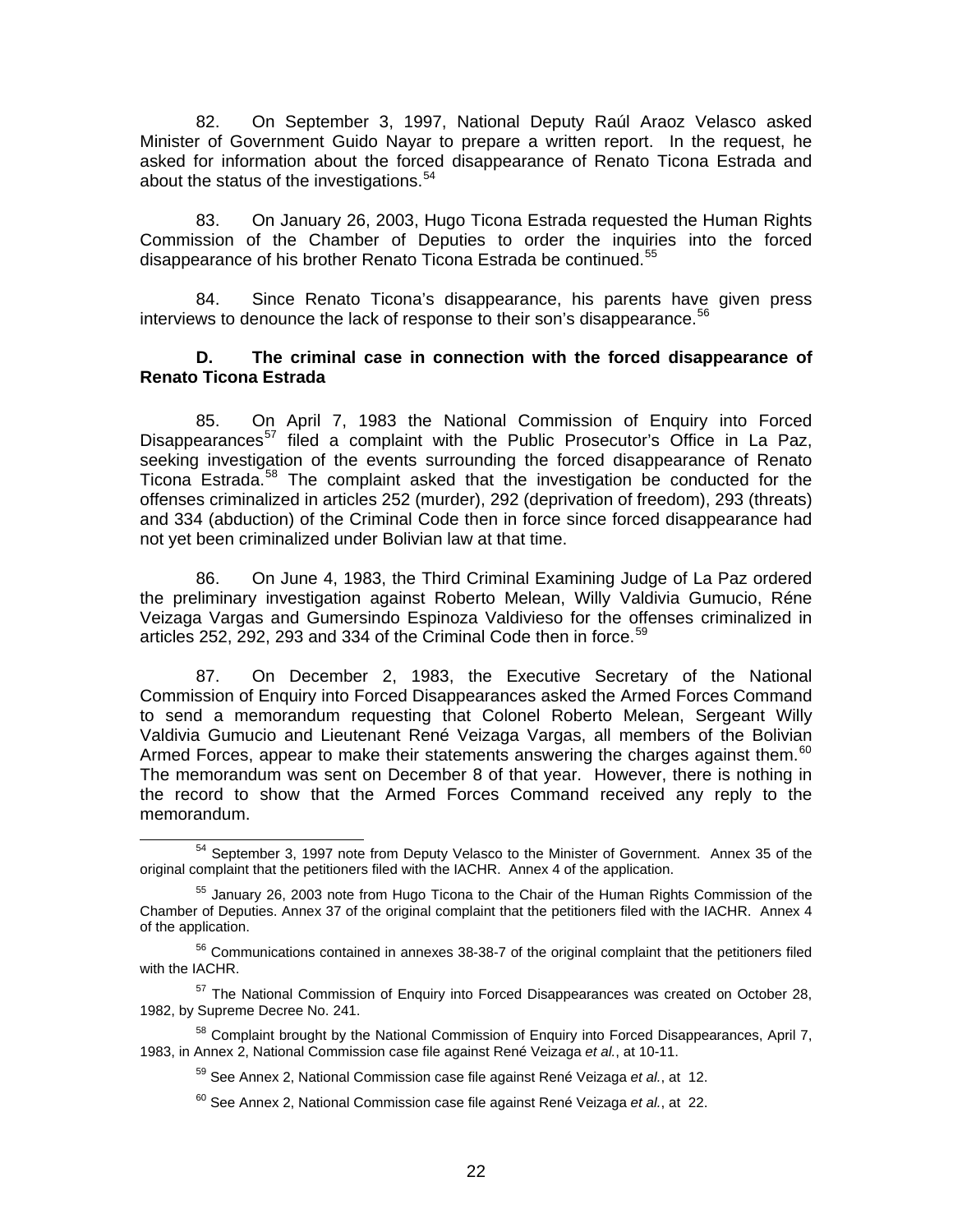88. On February 6, 1985, Mr. Gumersindo Espinoza Valdivieso made his statement answering the charges against him, all of which he denied. He claimed that he did not know Renato Ticona Estrada.<sup>[61](#page-22-0)</sup>

89. On February 28, 1985, Honoria Estrada de Ticona and Hugo Ticona Estrada filed a criminal complaint against Gumersindo Espinoza Valdivieso and others for the crimes committed against Renato Ticona Estrada.<sup>[62](#page-22-1)</sup>

90. On May 15, 1985, the presiding judge notified, summoned, called and issued subpoenas ordering co-defendants Melean, Valdivia Gumucio and Veizaga Vargas to appear for trial. However, none of the co-defendants appeared for the proceedings and none was taken into custody.<sup>[63](#page-22-2)</sup>

91. On July 5, 1985, Gumersindo Espinoza Valdivieso entered an objection alleging that the charge did not constitute a criminal offense under Bolivian law.<sup>[64](#page-22-3)</sup> The objection was allowed on September 2, 1985. $<sup>65</sup>$  $<sup>65</sup>$  $<sup>65</sup>$  The court ordered the case against him</sup> closed. Then, in 1986, the court ordered the case against all the defendants closed, without even completing the preliminary inquiry or examining phase.<sup>[66](#page-22-5)</sup>

92. Before the case was closed, however, statements were taken from witnesses Ruth Sánchez García de Jordán and José Cadima Meza.<sup>[67](#page-22-6)</sup>

93. The case remained closed for 19 years. Then, on March 8, 2005, the Prosecutor's Office asked the Chief Judge of the La Paz Superior Court to reopen the case. $^{68}$  $^{68}$  $^{68}$  Thus reopened, the case was sent to a La Paz Criminal Examining Court, which is currently seized of the case.

94. On March 18, 2005, the Public Prosecutor's Office asked the court to declare Messrs. Melean, Valdivia Gumucio and Veizaga Vargas in contempt of court and to issue the corresponding warrants for their arrest. It also asked that a number of witnesses be summoned to testify.

95. Although the preliminary proceedings that ensued were not without omissions and errors, the examining phase was completed, whereupon the case was sent for trial before the First Criminal Judge of La Paz. However, on July 24, 2006, the trial judge ordered that all proceedings up to and including 117 be vacated because the

 <sup>61</sup> See Annex 2, National Commission case file against René Veizaga *et al.*, at 31-33.

<span id="page-22-5"></span><span id="page-22-4"></span><span id="page-22-3"></span><span id="page-22-2"></span><span id="page-22-1"></span><span id="page-22-0"></span> $62$  Criminal case brought by Honoria Estrada de Ticona and Hugo Ticona Estrada, February 28, 1985, in Annex 2, National Commission case file against René Veizaga *et al.*, at 66-67.

<sup>63</sup> See Annex 2, National Commission case file against René Veizaga *et al.*, at 86.

<sup>64</sup> See Annex 2, National Commission case file against René Veizaga *et al.*, at 98.

<sup>65</sup> See Annex 2, National Commission case file against René Veizaga *et al.*, at 107-108.

 $66$  See Annex 6 of the petitioners' June 26, 2006 communication, in Appendix 3 of the application.

<span id="page-22-6"></span> $67$  See Annex 14 of the original complaint.

<span id="page-22-7"></span><sup>68</sup> See Annex 2, National Commission case file against René Veizaga *et al.*, at 115.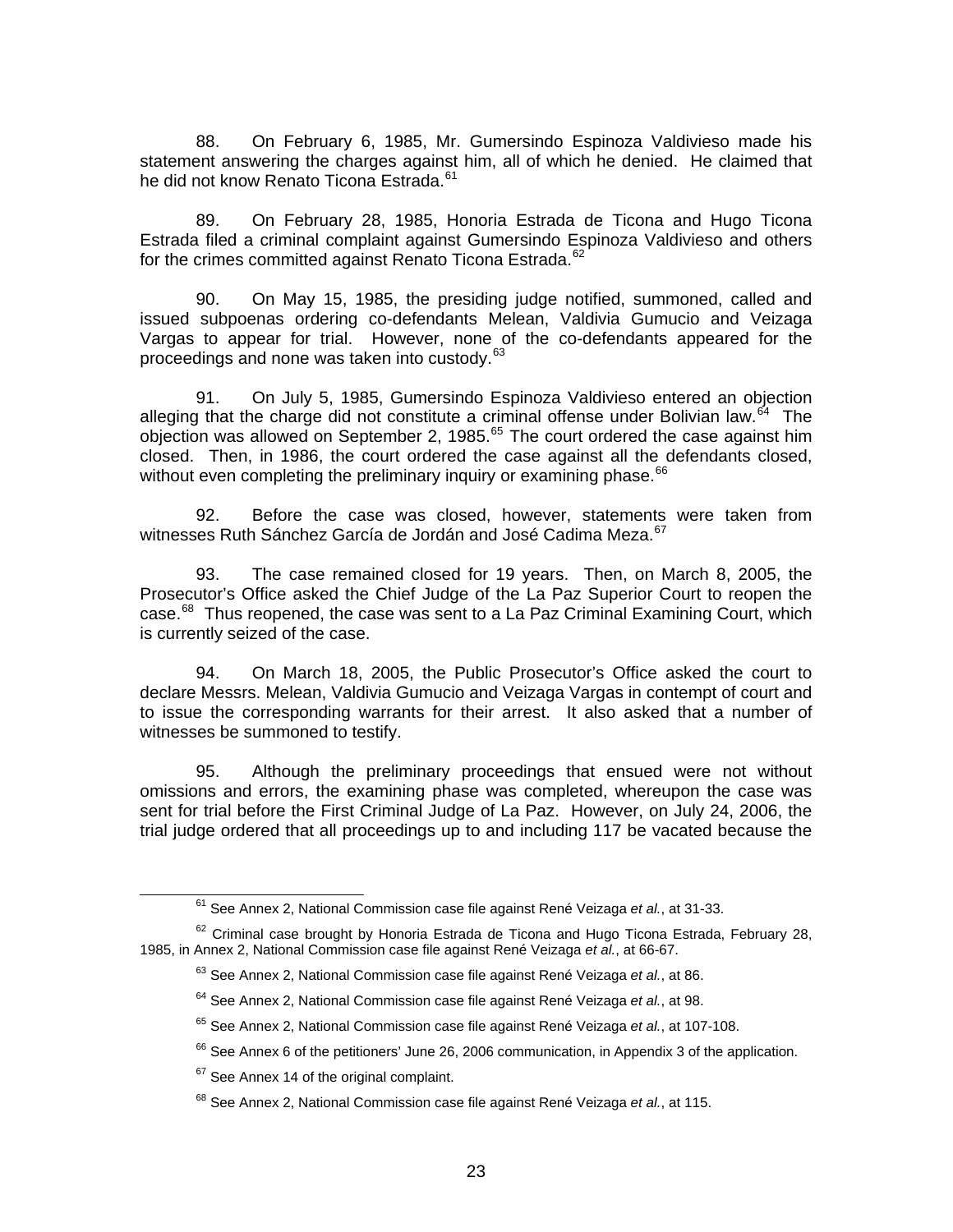examining court had not issued a decision on the issue of the statute of limitations. $69$ And even though on September 11, 2006, the examining court dismissed the motion to apply the statute of limitations in the present case,  $70$  because the trial court had already vacated the proceedings up to 117 inclusive, those proceedings will not have to be repeated.

96. Thus, more than 25 years since the forced disappearance of Renato Ticona Estrada, the proceedings on his case are still in the preliminary or examining phase.

### **E. The family of Renato Ticona Estrada**

97. Renato Ticona Estrada's mother is Mrs. María Honoria Estrada de Ticona. His father is Mr. César Ticona Olivares. His siblings are: Hugo Ticona Estrada, Rodo Ticona Estrada and Betzy Ticona Estrada.

### **F. Domestic law on the subject of forced disappearance**

98. Forced disappearance was not yet a criminal offense in Bolivia on July 22, 1980, the date on which Renato Ticona Estrada's forced disappearance began.

99. Law 3326, enacted on January 18, 2006, added the crime of forced disappearance to Bolivia's Penal Code, under Chapter I of Title X. The provision reads as follows:

Article 292 Bis (Forced Disappearance of Persons):

Anyone who, with the authorization, support or acquiescence of any State body or agency, deprives one or more persons of their freedom and deliberately conceals or refuses information that would acknowledge the deprivation of freedom or the whereabouts of the person, thereby preventing the exercise of the procedural remedies and guarantees, shall be subject to a penalty of imprisonment for a period of five to fifteen years.

If as a consequence of this act the victim sustains grave physical and psychological harm, then the penalty shall be imprisonment for fifteen to twenty years.

If the author of the offense is a public official, then the maximum penalty shall be increased by one third.

<span id="page-23-0"></span> <sup>69</sup> See Annex 2, National Commission case file against René Veizaga *et al.*, at 294 "WHEREAS Constitutional Ruling 0101/2004 was delivered on September 14, 2004; and WHEREAS the circulars issued by the Honorable Supreme Court of Justice advise that when presiding over cases every judicial authority is required to comply with the rule imposed by said Constitutional Ruling: specifically, prior to moving ahead with any further proceedings in a case, every judicial authority is to determine whether a case is time-barred by the statute of limitations based on procedural precedent; judicial authorities are instructed to comply with the court ruling and decide the statute of limitations question where grounds exist and at the request of a party or *ex officio.* This did not happen in the instant case. Therefore, the decision at 291 means that all proceedings up to and including 117 are vacated; the case is hereby remanded to the court of origin with a courtesy note."

<span id="page-23-1"></span> $^{70}$  See Resolution 86/06 of September 11, 2006, in Annex 2, National Commission case file against René Veizaga *et al.*, at 326.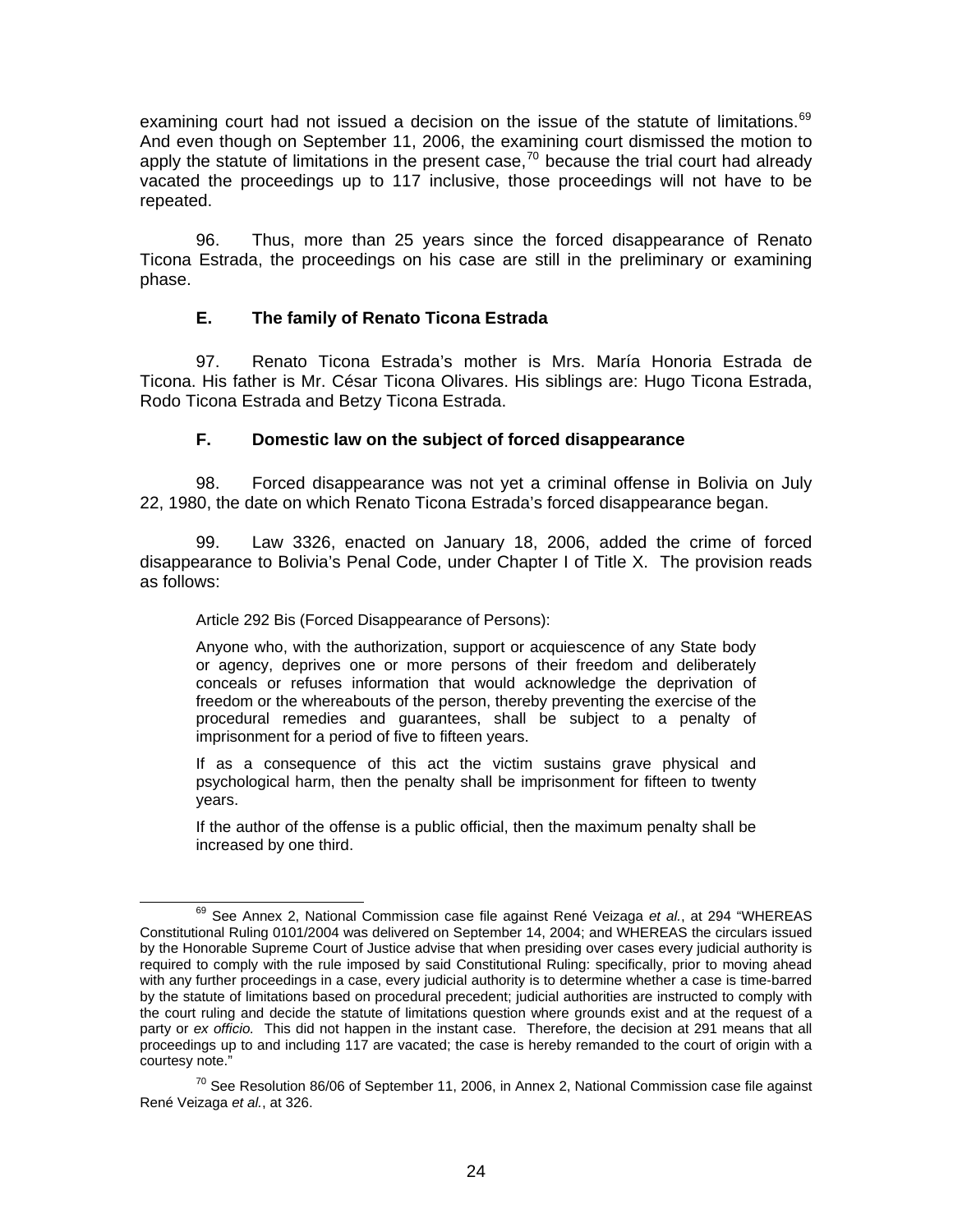If the victim dies as a consequence of this act, the penalty shall be imprisonment for a period of thirty years. $71$ 

### **VII. THE LAW**

#### **A. General comments on forced disappearance**

100. The Court addressed the practice of enforced or forced disappearances in some of its first cases, and wrote the following:

Forced or involuntary disappearance is one of the most serious and cruel human rights violations, in that it not only produces arbitrary deprivation of freedom but places the physical integrity, security and the very life of the detainee in danger. It also leaves the detainee utterly defenseless, bringing related crimes in its wake. Hence, it is important for the State to take all measures as may be necessary to avoid such acts, to investigate them and to sanction those responsible, as well as to inform the next of kin of the disappeared person's whereabouts and to make reparations where appropriate. $72$ 

101. In other cases of forced disappearance, the Court has held that forced disappearance of persons is an unlawful act that gives rise to a multiple and continuing violation of a number of rights protected by the Convention. Forced disappearance also presupposes a complete disregard for the State's obligation to organize the apparatus of State in such a way that the rights recognized in the Convention are guaranteed.<sup>[73](#page-24-2)</sup> The State violates its duty to respect the rights recognized in the American Convention and to ensure their free and full exercise to all persons subject to its jurisdiction when it directly engages in or tolerates actions aimed at effecting forced or involuntary disappearances and when it fails to investigate them properly and, where appropriate, to punish those responsible.[74](#page-24-3)

102. As the Court has held, forced disappearance is a crime against humanity.<sup>[75](#page-24-4)</sup> The Inter-American Convention on Forced Disappearance of Persons, adopted on June 9, 1994, states that when forced disappearance becomes systematic practice it becomes a crime against humanity. The Convention on Forced Disappearance specifies the characteristics that distinguish forced disappearance from other crimes like abduction, unlawful detention or abuse of authority. Article II reads as follows:

 $71$  See Annex 11, Law 3326 of January 18, 2006.

<sup>72</sup> I/A Court H.R., *Blake Case*, *supra*, par. 66.

<span id="page-24-2"></span><span id="page-24-1"></span><span id="page-24-0"></span><sup>73</sup> I/A Court H.R., *Case of the 19 Merchants*, Judgment of July 5, 2004, Series C No. 109, par. 142 citing *Bámaca Velásquez Case.* Judgment of November 25, 2000. Series C No. 70, paragraphs 128 and 129; *Blake Case,* Judgment of January 24, 1998, Series C No. 36, par. 65; and *Fairén Garbi and Solís Corrales Case.* Judgment of March 15, 1989. Series C No. 6, paragraphs 147 and 152.

<span id="page-24-4"></span><span id="page-24-3"></span><sup>74</sup> I/A Court H.R., *Paniagua Morales et al. Case*, Judgment of March 8, 1998, Series C No. 37, par. 90; *Fairén Garbi and Solís Corrales Case*. Judgment of March 15, 1989. Series C No. 6, par. 152; I/A Court H.R., *Godínez Cruz Case*. Judgment of January 20, 1989. Series C No. 5, paragraphs 168-191; and I/A Court H.R., *Velásquez Rodríguez Case*, Merits, Judgment of July 29, 1988, Series C No. 4, paragraphs 159- 181.

<sup>75</sup> I/A Court H.R., *Case of the 19 Merchants*, *supra*, par. 142.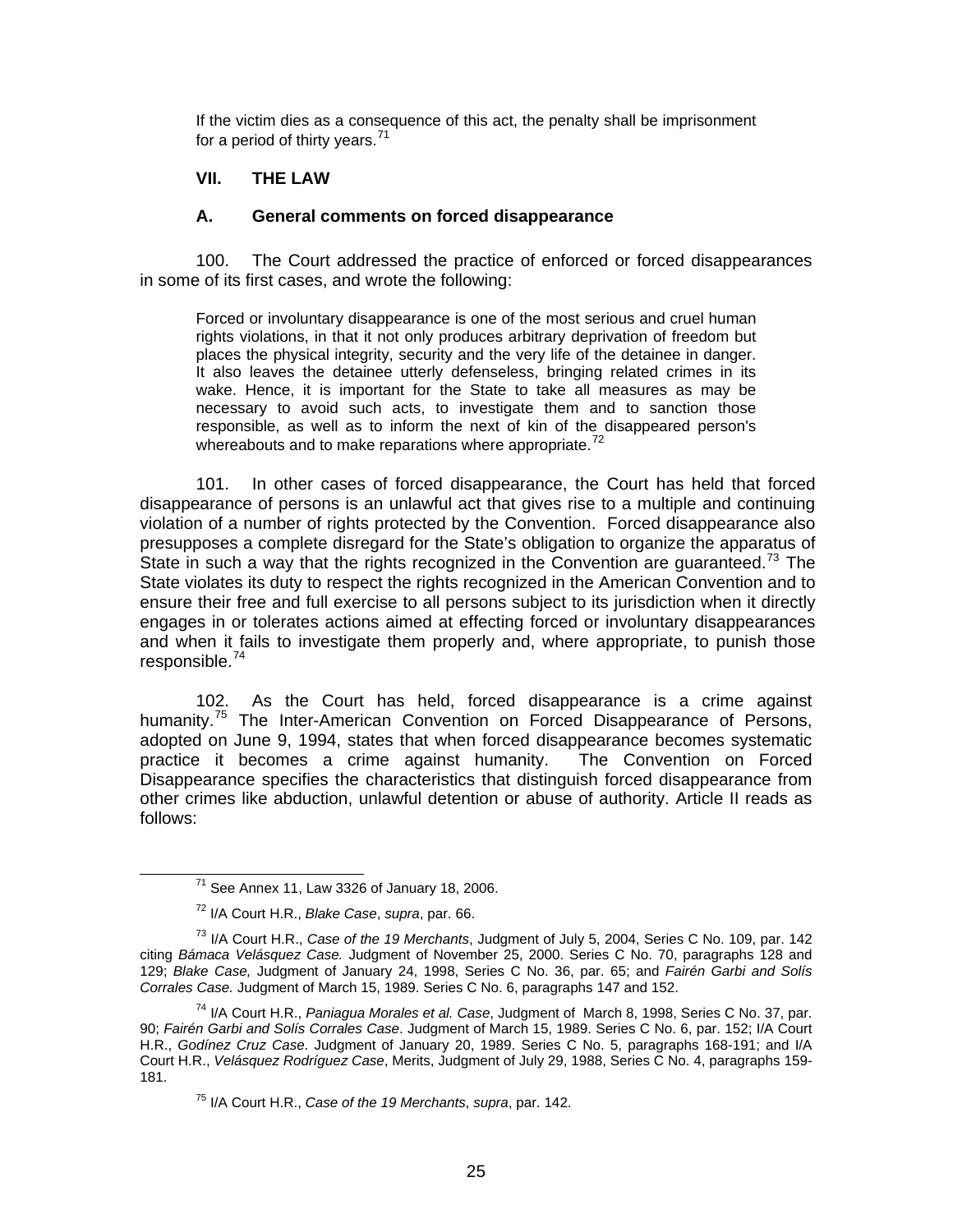forced disappearance is considered to be the act of depriving a person or persons of his or their freedom, in whatever way, perpetrated by agents of the state or by persons or groups of persons acting with the authorization, support, or acquiescence of the state, followed by an absence of information or a refusal to acknowledge that deprivation of freedom or to give information on the whereabouts of that person, thereby impeding his or her recourse to the applicable legal remedies and procedural guarantees.<sup>[76](#page-25-0)</sup>

103. In Article I of the Inter-American Convention on Forced Disappearance of Persons, the States parties undertake the international obligation:

b. To punish within their jurisdictions, those persons who commit or attempt to commit the crime of forced disappearance of persons and their accomplices and accessories;

 $[...]$ 

d. To take legislative, administrative, judicial, and any other measures necessary to comply with the commitments undertaken in this Convention.<sup>[77](#page-25-1)</sup>

104. While these provisions are obligations that the Bolivian State had already committed to as a State Party to the American Convention, they are relevant to the instant case because they underscore the necessity of properly criminalizing the offense, which will be examined below.

### **B. Failure to comply with the obligations established in articles I, III and XI of the Inter-American Convention on Forced Disappearance of Persons.**

105. When it ratified the Inter-American Convention on Forced Disappearance on May 5, 1999, the Bolivian State undertook the duty set forth in Article I(a) thereof, i.e., "[n]ot to practice, permit, or tolerate the forced disappearance of persons, even in states of emergency or suspension of individual guarantees."

106. The General Assembly of the Organization of American States has declared that "the practice of forced disappearance of persons in America is an affront to the conscience of the Hemisphere and constitutes a crime against humanity," $78$ describing it as "a cruel and inhuman practice that undermines the rule of law, which weakens those norms that guarantee protection against arbitrary detention and the right to personal safety and security."

107. At the time of the events in this case, forced disappearance was not a crime under Bolivia's domestic laws. It was not until January 18, 2006, that the forced disappearance of persons became a punishable offense under Bolivian laws, with the addition of Article 292 bis to Bolivia's Penal Code.

108. The offense of forced disappearance is continuous and permanent inasmuch as its effects persist over time as long as the fate or the whereabouts of the

<span id="page-25-2"></span><span id="page-25-1"></span><span id="page-25-0"></span><sup>&</sup>lt;sup>76</sup> The Inter-American Convention on Forced Disappearance of Persons, adopted at Belém do Pará, Brazil, June 9, 1994, during the twenty-fourth regular session of the OAS General Assembly, entered into force on March 28, 1996.

<sup>77</sup> *Id.*, Article I, subparagraphs b and d.

 $78$  Resolution 666 (XIII-O/83) of the General Assembly of the Organization of American States.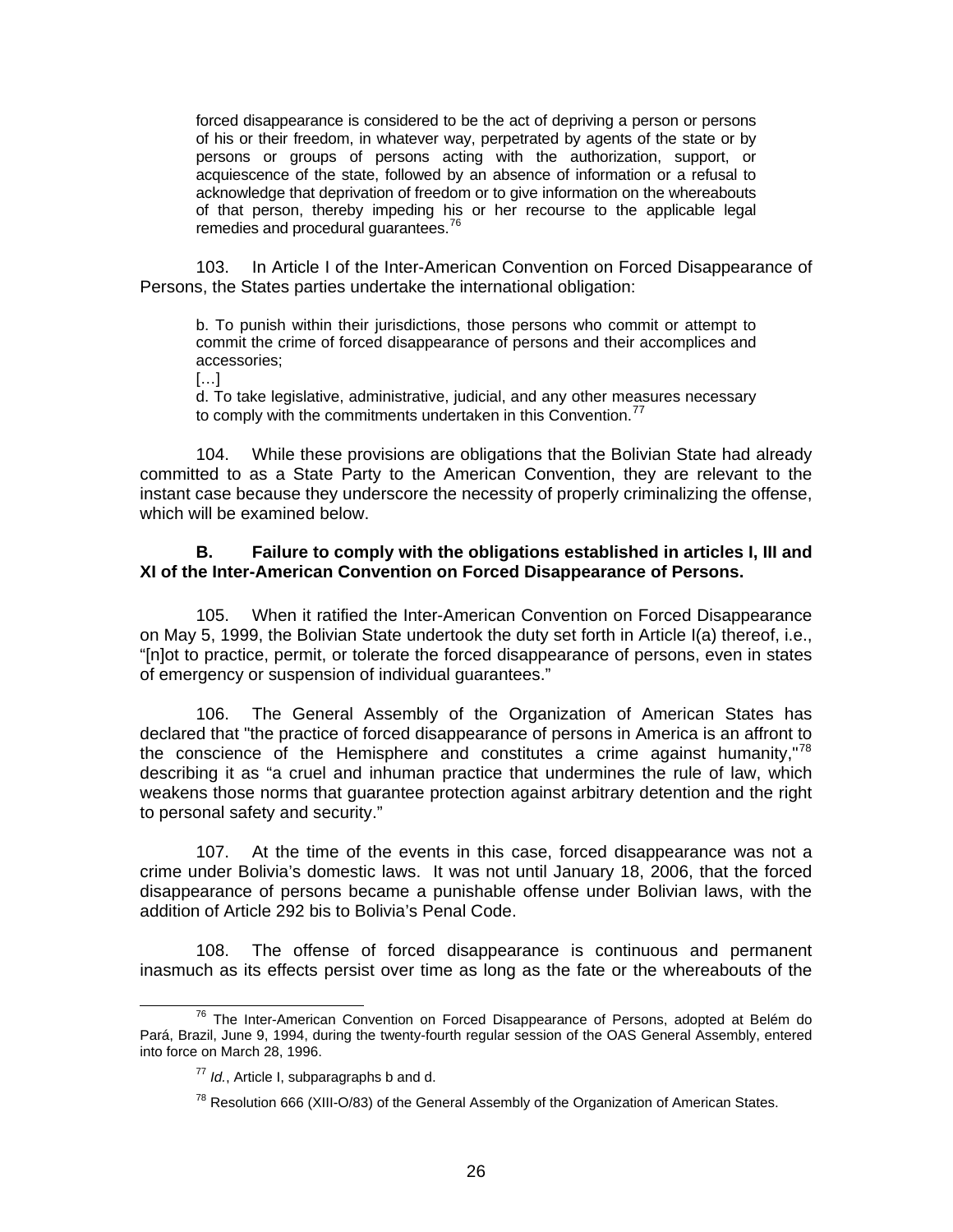victim has not been established. This means that the State is in continuous violation of its international obligations. Hence, the Inter-American Convention on Forced Disappearance of Persons applies fully to the instant case.<sup>[79](#page-26-0)</sup>

109. As for the evidence required to establish a forced disappearance, in the *Bámaca Case* the Inter-American Court drew upon its own case law when it wrote that due to the nature of the phenomenon and its probative difficulties, if it has been proved that the State promotes or tolerates the practice of forced disappearance of persons, and the case of a specific person can be linked to this practice, either by circumstantial or indirect evidence or both, or by pertinent logical inference, then this specific disappearance may be considered to have been proven.<sup>[80](#page-26-1)</sup>

110. The Commission will now show that in the instant case, the elements of the definition of forced disappearance set forth in the Inter-American Convention on Forced Disappearance of Persons are present with respect to the victim Renato Ticona Estrada.

111. Article II of the Inter-American Convention on Forced Disappearance of Persons embodies the concept of "forced disappearance" as developed in the jurisprudence of the Inter-American Commission and Inter-American Court of Human Rights, as follows:

For the purposes of this Convention, forced disappearance is considered to be the act of depriving a person or persons of his or their freedom, in whatever way, perpetrated by agents of the state or by persons or groups of persons acting with the authorization, support, or acquiescence of the state, followed by an absence of information or a refusal to acknowledge that deprivation of freedom or to give information on the whereabouts of that person, thereby impeding his or her recourse to the applicable legal remedies and procedural guarantees.

### **1. Agents of the State participated in the abduction and forced disappearance of Bolivian citizen Renato Ticona Estrada on Bolivian soil**

112. The Commission has shown that agents of the State had a role in the detention and subsequent disappearance of Renato Ticona Estrada.

113. The statement made by his brother Hugo Ticona Estrada, an eyewitness to the events,<sup>[81](#page-26-2)</sup> the voluntary deposition given by military conscript Erasmo Calvimontes Calvimontes and the information drawn from the interview conducted with former *de facto* president Luis García Meza establish that the individuals who arrested Renato Ticona at the Cala-Cala gate were Army personnel acting on orders from above.

114. Based on the statement that Hugo Ticona made to the National Commission of Enquiry into Forced Disappearances (CNIDF), the Commission considers also that the State continued to have knowledge of Renato Ticona's unlawful abduction and his fate.

<span id="page-26-2"></span><span id="page-26-1"></span><span id="page-26-0"></span> <sup>79</sup> I/A Court H.R., *Case of Trujillo Oroza***.** Reparations (Art. 63(1) American Convention on Human Rights). Judgment of February 27, 2002. Series C No. 92, par. 95.

<sup>80</sup> I/A Court H.R., *Bámaca Velásquez Case*, Judgment of November 25, 2000, par. 130.

 $81$  Testimony of Hugo Ticona before the La Paz District Superior Court, May 13 (year illegible).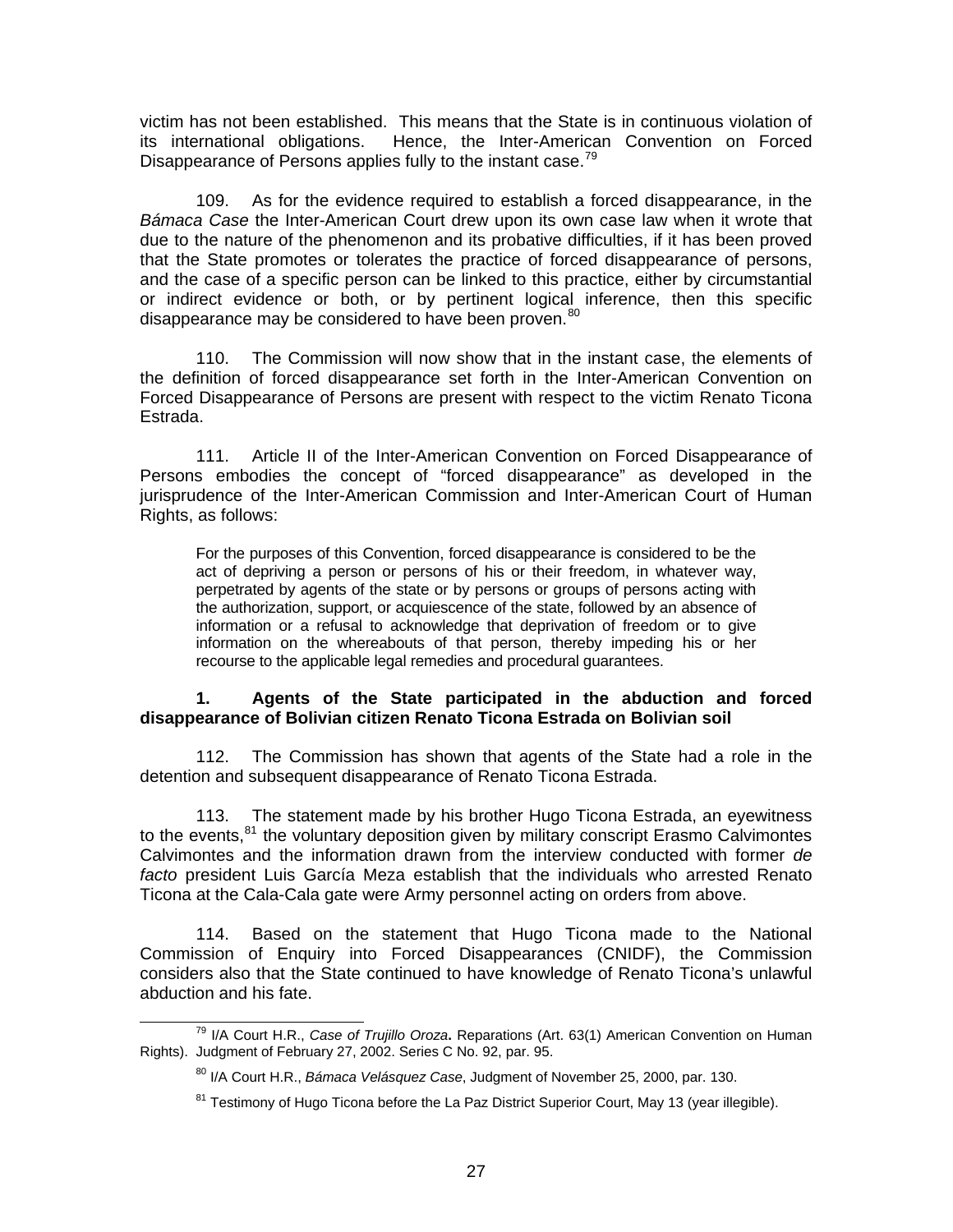115. In violation of Article XI of the Inter-American Convention on Forced Disappearance of Persons, Renato Ticona was not brought before a competent judicial authority without delay. Furthermore, no official up-to-date record of detainees was kept or no updated list of arrest was made available to relatives, judges, attorneys, or any other authority.

116. Second, based on the complaint that the National Commission of Enquiry into Forced Disappearances filed with the competent judicial authorities, and from the body of testimony that the National Commission assembled, the Commission concluded that Renato Ticona Estrada's detention and subsequent disappearance were attributable to the repressive policy that the State pursued during the *de facto* government of García Meza. In effect, the ruling in the trial against former *de facto* president García Meza names Renato Ticona Estrada among the victims of human rights abuses that occurred and for which the State was directly responsible. The ruling states the following:

The detentions ordered by García Meza and Arce Gómez were not simple arrests; instead, they were followed by psychological and physical intimidation. Although ordered by Luis Arce Gómez, the arrests and subsequent intimidation were carried out with the full knowledge and on orders from Luis García Meza. According to the report at 20 to 23 of Volume No. 3 of the record of the preliminary inquiry, there is evidence that many people were seized and subsequently disappeared, without any explanation being given. The following is a partial list of the disappeared, victims of a crime against humanity and a violation of human rights: Juan de Dios Aramayo Vallejos, detained in October 1980 in La Quiaca and taken to the Chichas Regiment in Tupiza; Julio Cesar Delgado Echenique, an MIR militant detained in La Paz on October 10, 1980; Gregorio Escalera Mendoza, Elías Rafael Flores, Carlos Gutiérrez Gutiérrez, Ernesto Laime Choque, Jose Luis Martinez Machicado, Raquel Pacheco Condori de Vargas, Esther Tita Manzano Coronado, Renato Enrique Ticona Estrada and others*.* [82](#page-27-0) (underlining added)

117. Therefore, the violations were the work of agents of the Bolivian State. Under the principles of international law, the State is responsible for the acts that its agents take in their official capacity.<sup>[83](#page-27-1)</sup>

#### **b. Absence of records or refusal to acknowledge the deprivation of liberty or to disclose the person's whereabouts**

<span id="page-27-0"></span><sup>&</sup>lt;sup>82</sup> See Annex 3, Supreme Court of Justice. Judgment delivered in the "trials of responsibilities" in the cases that the Public Prosecutor's Office and third parties brought against Luis García Meza and his collaborators. April 21, 1993. Sucre – Bolivia. The following excerpt from the Judgment delivered against Luis García Meza describes one of the crimes:

<sup>1.-</sup> Crimes against the Constitution.- Luis García Meza Tejada, former *de facto* President of the Republic, Luis Arce Gómez, Minister of the Interior, Immigration and Justice and the Ministers designated under Presidential Decree No. 17529 of July 18, 1980, stand accused of sedition, armed insurrection, organization of groups of armed irregulars, usurpation of the people's rights, unconstitutional and unlawful decisions, deprivation of freedom, attacks upon freedom of the press, unlawful privileges for importation of vehicles, and violation of university autonomy.

<span id="page-27-1"></span><sup>83</sup> I/A Court H.R., *Velásquez Rodríguez Case*, Merits, Judgment of July 29, 1988, par. 170.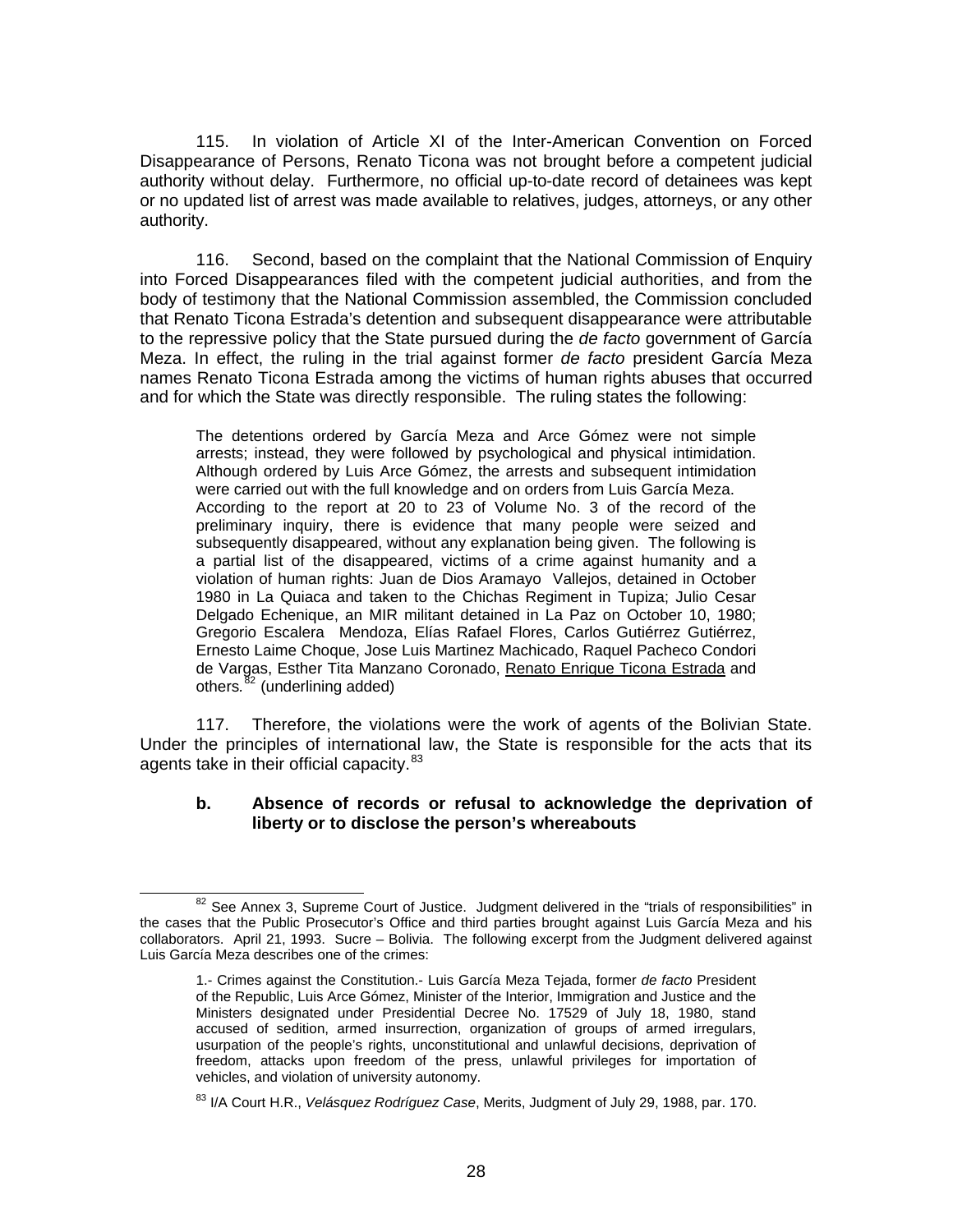118. In the instant case, the Commission has established that pursuing a policy that involved multiple and systematic human rights violations under the *de facto*  regime of Luis García Meza, agents of the State arrested Renato Ticona and his brother on a public thoroughfare more than 25 years ago; Renato Ticona Estrada has not been seen since. It has also been established that since Renato Ticona Estrada's arrest, State authorities have not given his next of kin any information as to his whereabouts, despite the repeated efforts they have made to find him.

119. When the National Commission filed a complaint with the Public Prosecutor's Office on April 7, 1983, it included the testimony of relatives and of persons who were present when the crimes occurred. It also attached the many notes that relatives of the Ticona brothers had sent to various State agencies and institutions, none of which was ever answered.<sup>[84](#page-28-0)</sup>

#### **c. Absence of inquiries to establish the whereabouts of Renato Ticona or to find his mortal remains, and impunity in the investigations.**

120. As will be described in the section on the violations of articles 8 and 25 of the American Convention, at no phase during the criminal case were the investigations necessary to establish the facts carried out; in other words, there was no reconstruction of the events, no on-sight inspection and no search for the body of Renato Ticona. Key witnesses, who might have helped clarify the various versions circulating about Renato Ticona's whereabouts and the search for his body, were never called to testify.

121. As for impunity and the State's duty to investigate, the Inter-American Court defined impunity as "the total lack of investigation, prosecution, capture, trial and conviction of those responsible for violations of the rights protected by the American Convention." <sup>[85](#page-28-1)</sup> It also wrote that "the State has the obligation to use all the legal means at its disposal to combat that situation, since impunity fosters chronic recidivism of human rights violations, and total defenselessness of victims and their relatives."<sup>[86](#page-28-2)</sup>

122. The Commission is therefore requesting the Court to adjudge and declare that by the forced disappearance of Renato Ticona Estrada, the Bolivian State violated articles I, III and XI of the Inter-American Convention on Forced Disappearance of Persons, and the rights embodied in the following articles of the American Convention on Human Rights.

### **C. Violation of Article 7 of the American Convention (Right to Personal Liberty) in relation to Article 1(1) thereof**

123. In Article 7, the American Convention provides the guarantees necessary to protect personal liberty. The relevant parts of that article read as follows:

<span id="page-28-0"></span><sup>&</sup>lt;sup>84</sup> See Annex 2, complaint that the National Commission of Enquiry into Forced Disappearances filed with the Public Prosecutor's Office, April 7, 1983.

<span id="page-28-1"></span><sup>85</sup> See in this regard, I/A Court H.R., *Case of the Gómez Paquiyauri Brothers*. Judgment of July 8, 2004. Series C No. 110, par. 148; I/A Court H.R., *Case of the 19 Merchants.* Judgment of July 5, 2004. Series C No. 109, par. 175; I/A Court H.R., *Case of Bámaca Velásquez.* Reparations (Art. 63(1) American Convention on Human Rights), Judgment of February 22, 2002. Series C No. 91, par. 64.

<span id="page-28-2"></span><sup>86</sup> I/A Court H.R., *Loayza Tamayo Case*, Reparations, Judgment of November 27,1998, Series C, No. 42, paragraphs 169 and 170.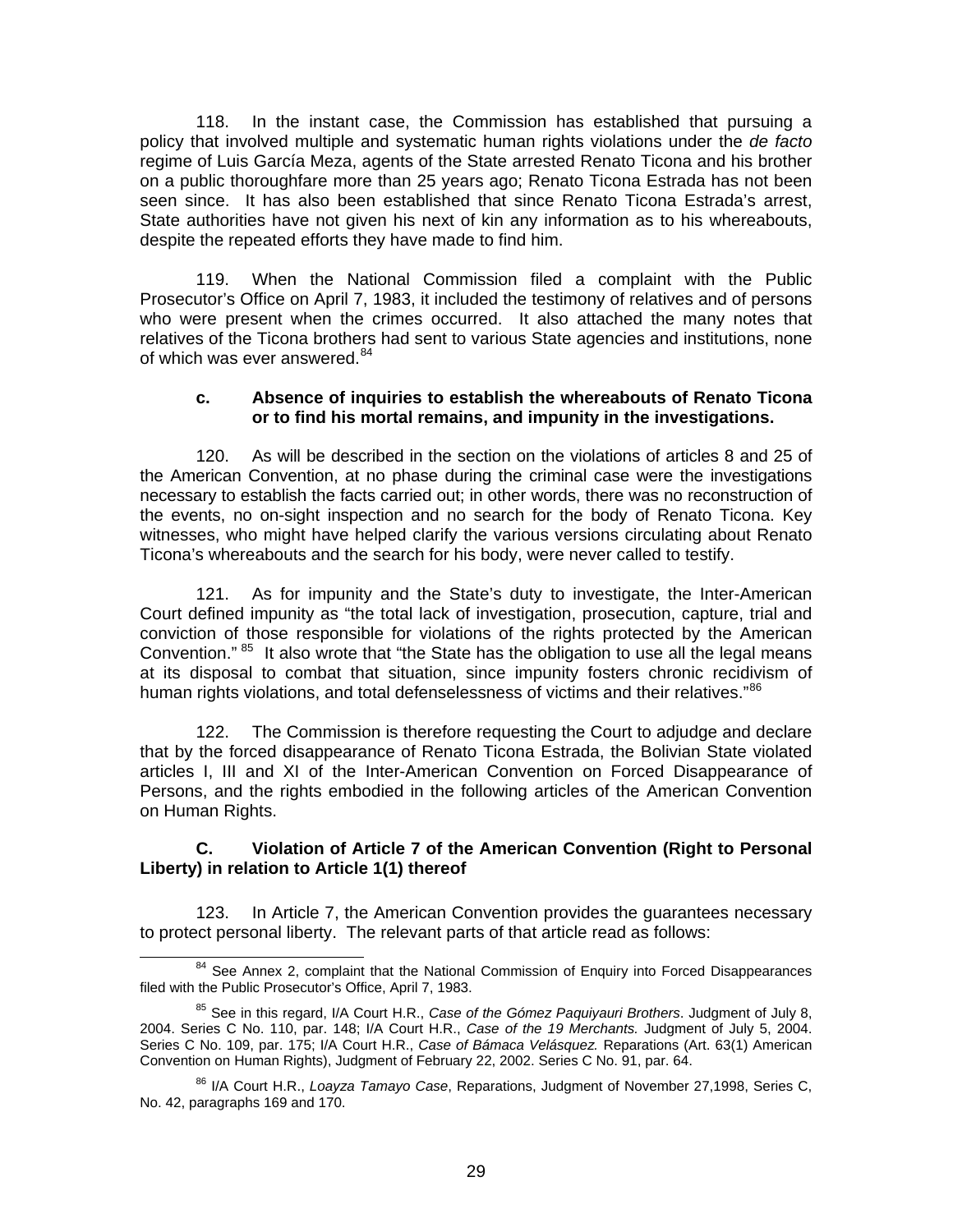1. Every person has the right to personal liberty and security.

2. No one shall be deprived of his physical liberty except for the reasons and under the conditions established beforehand by the constitution of the State Party concerned or by a law established pursuant thereto.

3. No one shall be subject to arbitrary arrest or imprisonment.

4. Anyone who is detained shall be informed of the reasons for his detention and shall be promptly notified of the charge or charges against him.

5. Any person detained shall be brought promptly before a judge or other officer authorized by law to exercise judicial power and shall be entitled to trial within a reasonable time or to be released without prejudice to the continuation of the proceedings. His release may be subject to guarantees to assure his appearance for trial.

6. Anyone who is deprived of his liberty shall be entitled to recourse to a competent court, in order that the court may decide without delay on the lawfulness of his arrest or detention and order his release if the arrest or detention is unlawful. In States Parties whose laws provide that anyone who believes himself to be threatened with deprivation of his liberty is entitled to recourse to a competent court in order that it may decide on the lawfulness of such threat, this remedy may not be restricted or abolished. The interested party or another person in his behalf is entitled to seek these remedies.

[...]

124. The violation of the right to personal liberty is the first of the many violations of the Convention that the forced disappearance of Renato Ticona Estrada involved. A detention is unlawful when done for causes or by procedures not prescribed by a State's law or constitution.<sup>[87](#page-29-0)</sup> Thus, detentions must only be made for the causes and by the methods established by existing law and must not be protracted beyond or exceed the time period within which detained persons are to be brought before a judge. Detained persons are to be held in places intended for that purpose, and shall have all the guarantees necessary to ensure respect for their lives and the integrity of their person. Incarceration for causes or by methods other than those prescribed by law is, *per* 

**Art. 9**. The individual's guarantees

**Art. 10**. Offenses committed "*in flagrante*"

<span id="page-29-0"></span><sup>&</sup>lt;sup>87</sup> The Constitution of Bolivia in force at the time of the events in this case included the following articles under its TITLE TWO:

THE INDIVIDUAL'S GUARANTEES

No one shall be detained, arrested or imprisoned except for the causes and by the procedures prescribed by law. The respective order must be in writing and issued by the competent authority.

*Incommunicado* detention may only be imposed in the most egregious cases and not for more than 24 hours.

Any person caught "*in flagrante*" may be taken into custody, even in the absence of a warrant; the only requirement is that a person thus apprehended shall be brought before the competent authority or judge, who shall take the person's statement within 24 hours.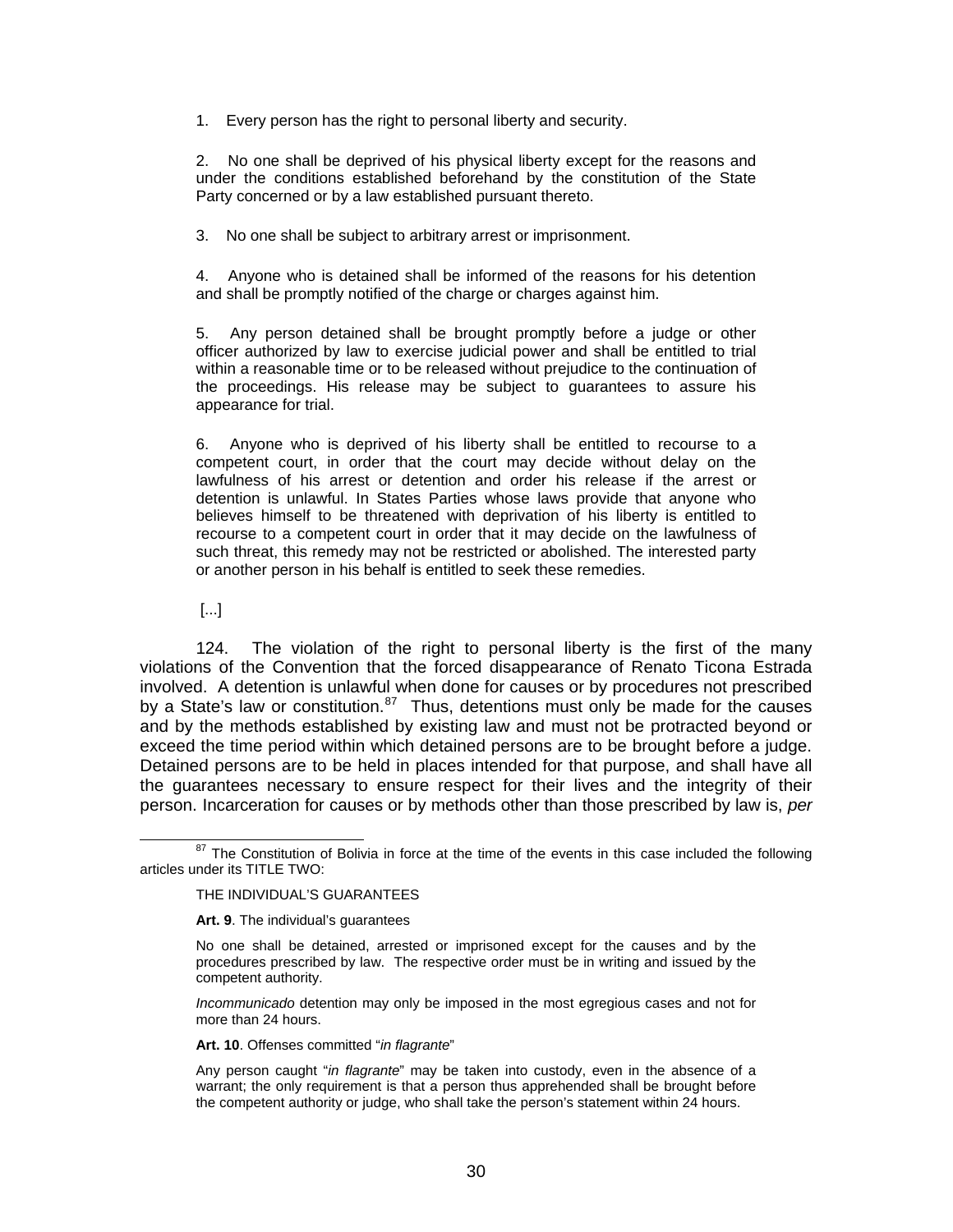*se,* a form of punishment without trial, which is a violation of one's right to a fair trial. As the Inter-American Court has held, "[t]he kidnapping of a person is an arbitrary deprivation of liberty, an infringement of a detainee's right to be taken without delay before a judge and to invoke the appropriate procedures to review the legality of the arrest, all in violation of Article 7 of the Convention which recognizes the right to personal liberty ..."[88](#page-30-0)

125. The Commission has shown that Renato Ticona Estrada was detained in the wake of a coup d'état, amid a climate of political violence that produced multiple violations of human rights that were also violations of the Constitution in effect at the time the events occurred, $89$  and violations of the procedures and basic requirements set forth in Article 7 of the American Convention. His arrest on July 22, 1980, in the city or Oruro, was done without a court order issued by a competent authority, spelling out the reasons for the arrest. Nor was he arrested in the commission of a crime. Agents of the State arrested Renato Ticona because they identified him and his brother as opponents of the *de facto* government.

126. The record has established that neither the military nor the SES police kept a public record of the particulars of those arrested, the place, time, circumstances and arresting officers, much less the complete data on the officials who had final custody of the victim Renato Ticona Estrada and who decided his final fate.

127. It has also been established that Renato Ticona was never brought before a judge or any other competent authority. Citing its own case law and that of the European Court of Human Rights, the Inter-American Court has written the following with regard to the guarantee of judicial control:

Both the Inter-American Court and the European Court of Human Rights<sup>[90](#page-30-2)</sup> have attached special importance to judicial control of detentions so as to prevent arbitrariness and illegality. An individual who has been deprived of his liberty with no judicial control, as occurs in some cases of extra-legal executions, must be released or immediately brought before a judge, because the essential content of Article 7 of the Convention is protection of the liberty of the individual against interference by the State. The European Court of Human Rights has affirmed that while the term "immediately" must be interpreted according to the special characteristics of each case, no circumstance, however grave, grants the authorities the power to unduly prolong the detention period without affecting

<span id="page-30-0"></span> <sup>88</sup> I/A Court H.R., *Velásquez Rodríguez Case*, par. 155.

<sup>89</sup> Constitution (1967**)** TITLE TWO: THE INDIVIDUAL'S GUARANTEES

Art. 11. Restrictions as regards imprisonment

Those in charge of detention facilities and prisons shall not take custody of any detainee, person under arrest or prisoner without entering the corresponding order into their records. They may, however, keep within the confines of the facility those persons who are slated to be brought before the competent judge within the next 24 hours.

<span id="page-30-2"></span><span id="page-30-1"></span><sup>90</sup> Eur. Court HR, *Aksoy v. Turkey*, Judgment of 18 December 1996, Reports of Judgments and Decisions 1996-VI, par. 76; and Eur. Court H.R., *Brogan and Others,* Judgment of 29 November 1988, Series A No. 145-B, par. 58, cited by the I/A Court H.R. in the *Case of Juan Humberto Sánchez vs. Honduras*, *op. cit.*, par. 84.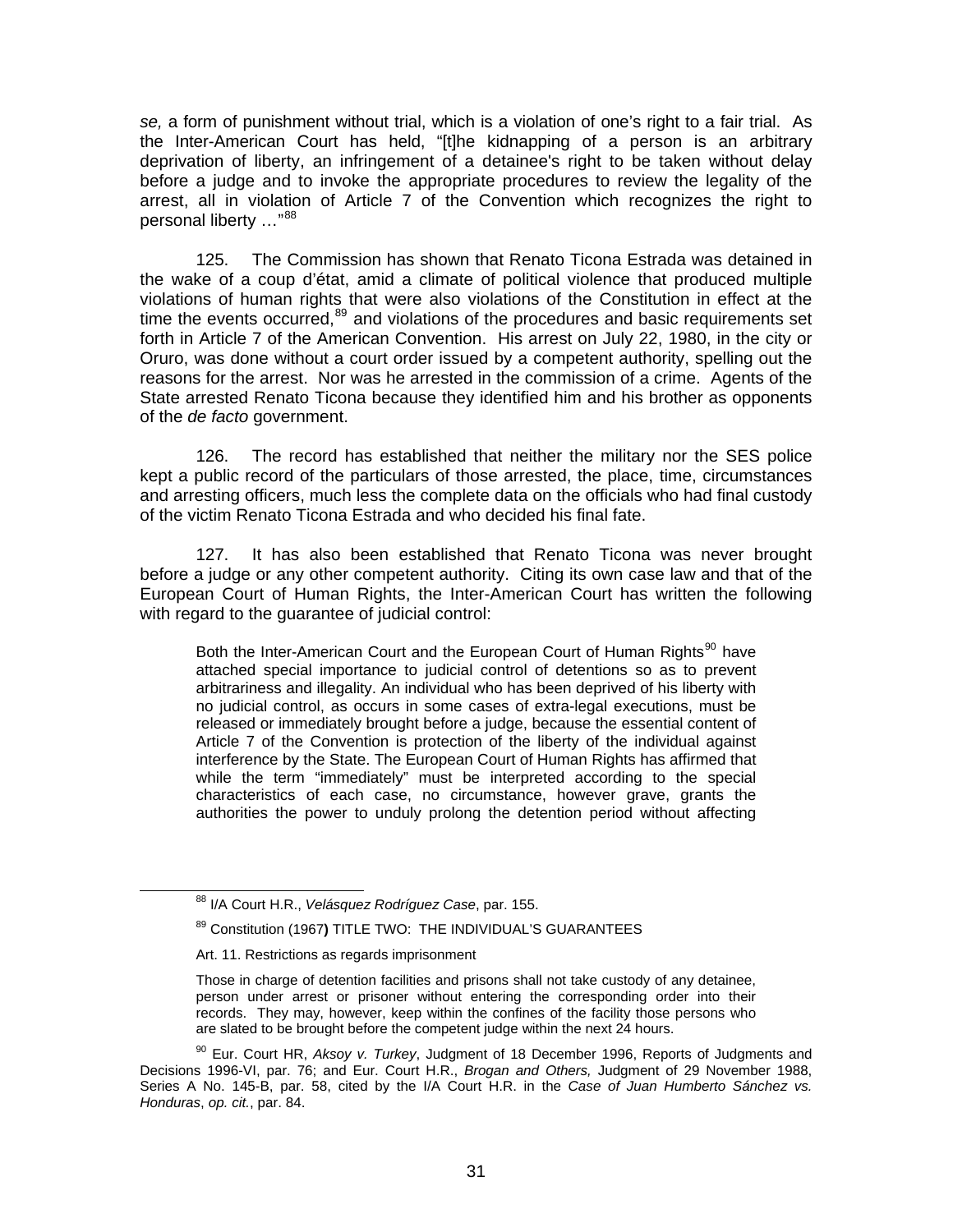Article  $5(3)$  of the European Convention.<sup>[91](#page-31-0)</sup> Said Court emphasized "that detention, not recognized by the State, of a person constitutes a complete denial of said guarantees and one of the most serious forms of violation of Article 5. $^{92}$  $^{92}$  $^{92}$ 

128. Based on the above considerations, the Commission is asking the Court to adjudge and declare that the Bolivian State is responsible for violation of Renato Ticona Estrada's rights to personal liberty and humane treatment, by having subjected him to an unlawful and arbitrary arrest, without any form of judicial control; he was denied access to a competent judge or court for a hearing and for a determination of the lawfulness of his arrest, as required under Article 7 of the American Convention on Human Rights, in relation to Article 1(1) thereof.

### **D. Violation of Article 5 of the American Convention (Right to Humane Treatment) in relation to Article 1(1) thereof.**

129. Article 5 of the American Convention provides that:

1. Every person has the right to have his physical, mental, and moral integrity respected.

2. No one shall be subjected to torture or to cruel, inhuman, or degrading punishment or treatment. All persons deprived of their liberty shall be treated with respect for the inherent dignity of the human person.

[…]

130. The case law of the Inter-American Court is that in cases of forced disappearance, the right to humane treatment is violated both with respect to the disappeared victim, in this case Renato Ticona Estrada, and with respect to his next of kin. $^{93}$  $^{93}$  $^{93}$ 

### **1. With respect to Renato Ticona Estrada:**

131. It has been established that Renato Ticona Estrada was subjected to torture and cruel and inhuman treatment at the time of his arrest, in violation of the domestic laws in force in Bolivia at the time<sup>[94](#page-31-3)</sup> and the standards established in Article 5 of the American Convention.

<span id="page-31-2"></span>93 See I/A Court H.R., *Bámaca Velásquez Case*, par. 160. In a number of cases, the Court has held that the next of kin of victims of human rights violations may, in turn, become victims. *Cf.* I/A Court H.R., *Case of Juan Humberto Sánchez, supra*, par. 101 citing, *inter alia,* the *Cantoral Benavides Case, supra*, par. 105 and the *Castillo Páez Case,* Reparations (Art. 63(1) American Convention on Human Rights). Judgment of November 27, 1998. Series C No. 43, par. 59.

<span id="page-31-3"></span><sup>94</sup> CONSTITUTION OF THE REPUBLIC OF BOLIVIA, enacted February 2, 1967, TITLE TWO, GUARANTEES OF THE INDIVIDUAL, Art. 12. Article 12 of that Constitution read as follows:

Article 12. Prohibition of torture

<span id="page-31-0"></span> <sup>91</sup> Eur. Court HR, *Brogan and Others,* Judgment of 29 November 1988, Series A No. 145-B, par. 58-59, 61-62, en I/A Court H.R., *Bámaca Velásquez Case*, par. 140; *Castillo Petruzzi et al. Case*, par. 108; and *Case of Juan Humberto Sánchez*, par. 84.

<span id="page-31-1"></span><sup>92</sup> Eur. Court HR, *Kurt v. Turkey* judgment of 25 May 1998, Reports of Judgments and Decisions 1998 III, par. 124, en I/A Court H.R., *Bámaca Velásquez Case*, par. 140; *Villagrán Morales et al. Case*, par, 135; and *Case of Juan Humberto Sánchez,* par. 84.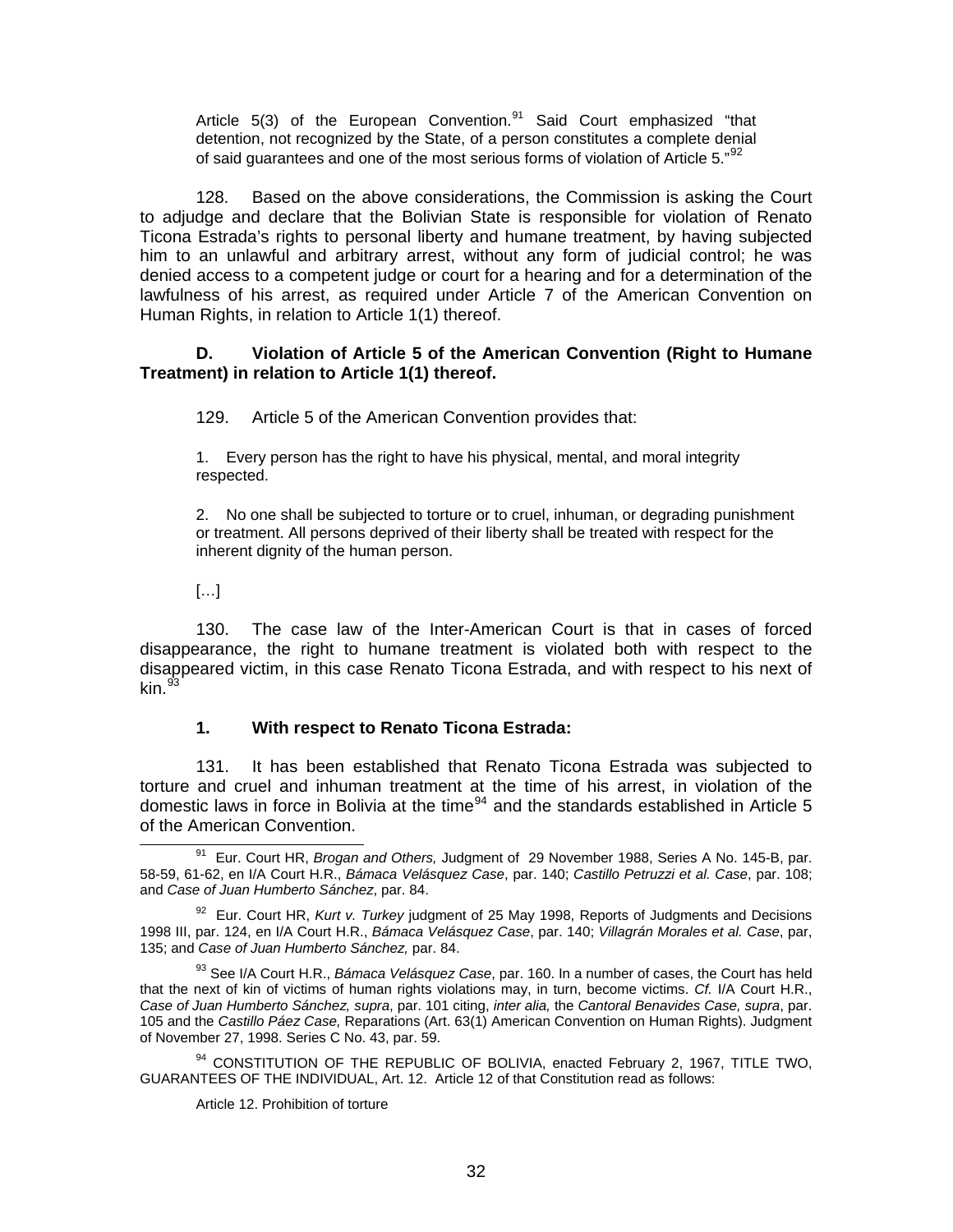132. Hugo Ticona told the National Commission of Enquiry into Forced Disappearances that after he and his brother were unlawfully and arbitrarily detained by an Army patrol, which beat them until his brother Renato lost consciousness:

When they noticed that my answers were evasive and that my brother said nothing at all --being a teacher, he had no knowledge of any political activitiesthey became even more violent, beating my brother even harder until he lost consciousness. In the meantime, Lieutenant Veizaga Vargas, believing that I had information, tried to force it out of me by beating and torturing me. Other soldiers joined in. However, when they realized that we were in very serious condition as a result of the beating, they turned us over to Colonel Roberto Melean and other soldiers to take us to Vinto. They boarded us onto an Army truck. Although they did allow us anywhere near each other, I could see that my brother was unable to move  $[...]^{95}$  $[...]^{95}$  $[...]^{95}$ 

133. It has been established that from the time of his arrest, Renato Ticona was tortured and subjected to cruel and inhuman treatment and that as a result of the beating he sustained, he lost consciousness and presumably died. No one knows for certain what happened to Renato Ticona once he was handed over to the SES. However, the fact is that while in the custody of agents of the State, Renato Ticona suffered inhuman treatment, having been subjected to long hours of torture and other forms of cruel, inhuman and degrading treatment, all in violation of the right to physical integrity protected under Article 5 of the Convention.

134. The testimony in the case file reveals that torture was practiced in the institution in which Renato Ticona was last seen and that the treatment of the prisoners there was inhuman and degrading.

135. As for victims of forced disappearance, such as Renato Ticona, the Court has written that:

[...] investigations into the practice of disappearances and the testimony of victims who have regained their liberty show that those who are disappeared are often subjected to merciless treatment, including all types of indignities, torture and other cruel, inhuman and degrading treatment, in violation of the right to physical integrity recognized in Article 5 of the Convention.

The practice of disappearances often involves secret execution without trial, followed by concealment of the body to eliminate any material evidence of the crime and to ensure the impunity of those responsible. $96$ 

136. The Commission is therefore requesting the Court to adjudge and declare that the Bolivian State has violated Article 5 of the Convention, by its failure to respect

l

Any form of torture, coercion, extortion or any form of physical or mental violence is prohibited. The penalty shall be immediate removal, without prejudice to the applicable penalties for those who employ, order, instigate or consent to these practices.

<span id="page-32-0"></span><sup>95</sup> See also the voluntary testimony that Néstor Céspedes Beltrán gave before the National Commission of Enquiry into Forced Disappearances, wherein he states that he had knowledge of the Ticona brothers' arrest.

<span id="page-32-1"></span>96 I/A Court H.R., *Velásquez Rodríguez Case*, Judgment of July 29, 1988, Series C, No. 4, paragraphs 156 and 157.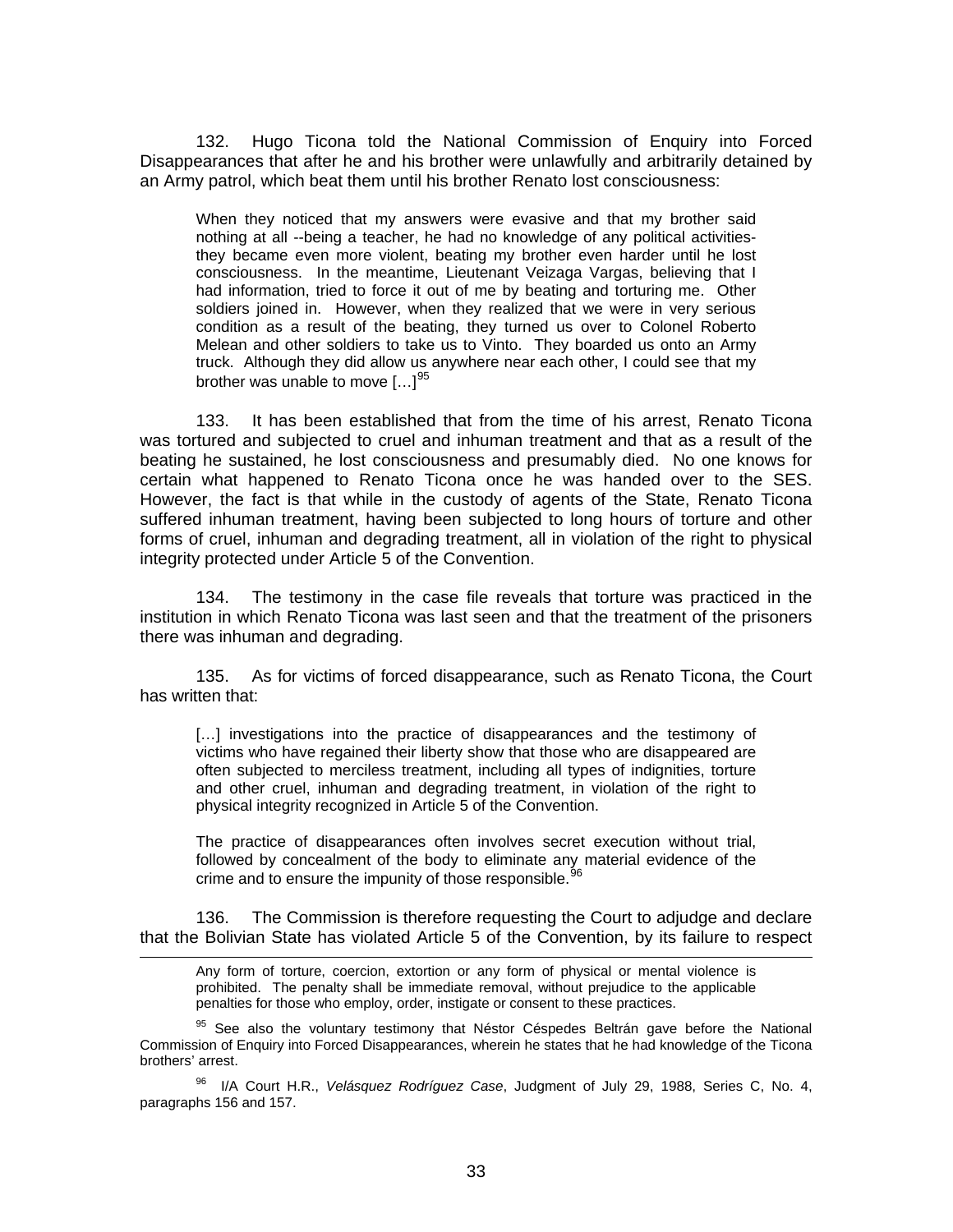Renato Ticona Estrada's physical, mental and moral integrity and by its failure to treat him with respect for the inherent dignity of the human person.<sup>[97](#page-33-0)</sup>

137. The Bolivian State's international responsibility has been engaged by its failure to conduct a serious investigation of the violations alleged. The Inter-American Court has held that in light of the general obligation of the States party to respect and ensure the rights of all persons under their jurisdiction, contained in Article 1(1) of the American Convention, the State has the duty to immediately and ex officio undertake an effective investigation to identify, try, and punish those responsible, when there is a complaint or there are grounds to believe that an act of torture has been committed in violation of Article 5 of the American Convention. $98$  The procedures taken were ineffective and ineffectual in proving the torture and cruel and inhuman treatment to which Hugo and Renato Ticona were subjected for the duration of their time in custody. In the section devoted to articles 8 and 25 of the American Convention, the Commission will submit its observations regarding the deficiencies in the criminal proceedings on the case.

### **2. With respect to Renato Ticona Estrada's next of kin**

138. The rights protected under Article 5 of the American Convention were also violated with respect to Renato Ticona Estrada's next of kin: his parents and his siblings. The Inter-American Court has held that "the violation of [the] relatives' mental and moral integrity is a direct consequence of [the victim's] forced disappearance. The circumstances of such disappearances generate suffering and anguish, in addition to a sense of insecurity, frustration and impotence in the face of the public authorities' failure to investigate."<sup>[99](#page-33-2)</sup>

139. When the authorities were asked for information regarding Renato Ticona, the officials flatly denied having any knowledge of the facts and declined to provide the information that they obviously had in their possession. State authorities circulated various versions of Renato Ticona's fate, generating greater confusion, expectations and desperation among his next of kin. This situation in itself left Renato Ticona Estrada's next of kin defenseless, in violation of their mental and moral integrity. They suffered because of the ineffectiveness of the State institutions and the deliberate delay on the part of State agents calculated to confuse them and conceal, hide or postpone disclosure of any definitive information.

140. The suffering that the next of kin experienced as a result of Renato Ticona's arrest and subsequent disappearance and the sense of powerlessness and anguish they endured during the years of inactivity on the part of State officials to investigate the facts and punish those responsible, despite repeated requests and complaints to the authorities over a period of 25 years, are the reasons why the next of kin should be considered victims of cruel, inhuman and degrading treatment.<sup>[100](#page-33-3)</sup> In the  $\frac{97}{}$  Testimony that Hugo Ticona gave before the National Commission of Enquiry into Forced

<span id="page-33-1"></span><span id="page-33-0"></span>Disappearances.

<sup>98</sup> I/A Court H.R., *Case of Tibi*. Judgment of September 7, 2004. Series C No. 114, par. 159.

<sup>99</sup> I/A Court H.R., *Blake Case*, Judgment of January 24, 1998, par. 114.

<span id="page-33-3"></span><span id="page-33-2"></span><sup>100</sup> I/A Court H.R., *Case of Juan Humberto Sánchez*. Judgment of June 7, 2003. Series C No. 99, par. 101; See also I/A Court H.R., *Case of the Gómez Paquiyauri Brothers*. Judgment of July 8, 2004. Series C No. 110, par. 118.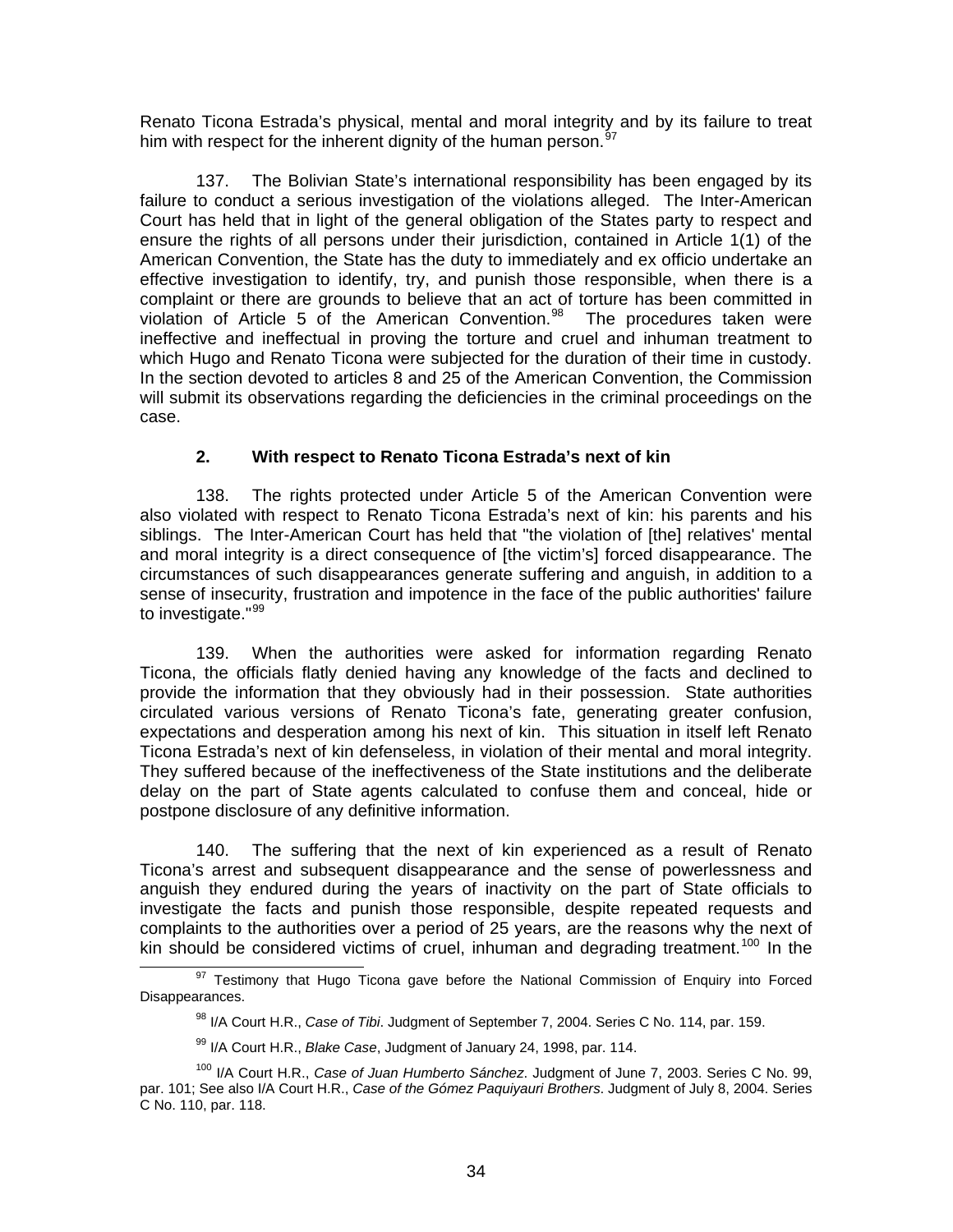testimony given to the National Commission of Enquiry into Forced Disappearances, Renato Ticona's next of kin stated that the pain has been unrelenting since they have had no information as to the whereabouts of their son and/or brother. And this is due to the fact that thus far the Bolivian justice system has not prosecuted anyone, even though it knows who the responsible parties are.<sup>[101](#page-34-0)</sup> The Court has written that it is reasonable to conclude that the afflictions that the victim suffered extend to the closest members of the victim's family, particularly those who had close affective contact with the victim.<sup>[102](#page-34-1)</sup>

141. Based on the above considerations, the Commission concluded that the Bolivian State violated Article 5 of the American Convention, in relation to Article 1(1) thereof, to the detriment of Renato Ticona Estrada, his parents César Ticona Olivares and Honoria Estrada de Ticona, and his siblings Hugo, Rodo and Betzy Ticona Estrada.

### **E. Violation of Article 4 of the American Convention (Right to Life) in relation to Article 1(1) thereof**

142. Article 4(1) of the American Convention on Human Rights provides that:

1. Every person has the right to have his life respected. This right shall be protected by law and, in general, from the moment of conception. No one shall be arbitrarily deprived of his life.

[...]

143. The Court has written that

[...] the right to life plays a fundamental role in the American Convention because it is a prior condition for realization of the other rights.<sup>[103](#page-34-2)</sup> When the right to life is not respected, all the other rights lack meaning. The States have the obligation to ensure the creation of such conditions as may be required to avoid violations to this inalienable right and, specifically, the duty of avoiding attempts against it by the agents of the State.<sup>[104](#page-34-3)</sup> Compliance with Article 4 of the American

<span id="page-34-1"></span>102 I/A Court H.R., *Case of Tibi*. Judgment of September 7, 2004. Series C No. 114, par. 160; I/A Court H.R. *Case of the Juvenile Reeducation Institute.* Judgment of September 2, 2004. Series C No. 112, par. 191; I/A Court H.R., *Case of the "19 Merchants"*. Judgment of July 5, 2004. Series C No. 109, par. 249; I/A Court H.R., *Case of Maritza Urrutia*. Judgment of November 27, 2003. Series C No. 103, par. 162; I/A Court H.R., *Case of Bulacio*. Judgment of September 18, 2003. Series C No. 100, par. 98.

<span id="page-34-2"></span>103 I/A Court H.R., *Case of the 19 Merchants*, *supra*, par. 153 citing *Myrna Mack Chang Case, supra*, par. 152; *Case of Juan Humberto* Sánchez, *supra*, par. 110; and *The "Street Children" Case (Villagrán Morales et al.), supra*, par. 144.

<span id="page-34-0"></span><sup>&</sup>lt;sup>101</sup> See Report of the Public Hearing before the Examining Magistrate of the La Paz District Superior Court, May 13, 2005, which contains the statement made by María Honoria Ticona Olivares, mother of Renato Ticona. She said the following: "Emotionally, I suffer greatly to this day. I weep. I see his picture and begin to cry. I have spent more than I have. I had to build a little room. I spent all my money and I'm still in debt. They made me walk to the Mayor's Office. They've made me walk for everything. I went to the ministry of foreign affairs. They never gave me any information. I've spent a great deal of money, and I continue making inquiries." See also the Report of the Public Hearing held before the Examining Magistrate of the La Paz District Superior Court, May 13, 2005, which contains the statement made by Rodo Ticona, brother of Renato and Hugo Ticona. He states the following: "We have been very depressed since this happened. We want to find his body now and cannot rest until we know the truth."

<span id="page-34-3"></span><sup>104</sup> I/A Court H.R., *Case of the 19 Merchants*, *supra*, par. 153 citing *United Nations Human Rights Committee,* General Comment 6/1982, par 3 in Compilation of General Recommendations Adopted by Human Rights Treaty Bodies, U.N.Doc.HRI/GEN/1/Rev 1 at 6 (1994); *United Nations Human Rights*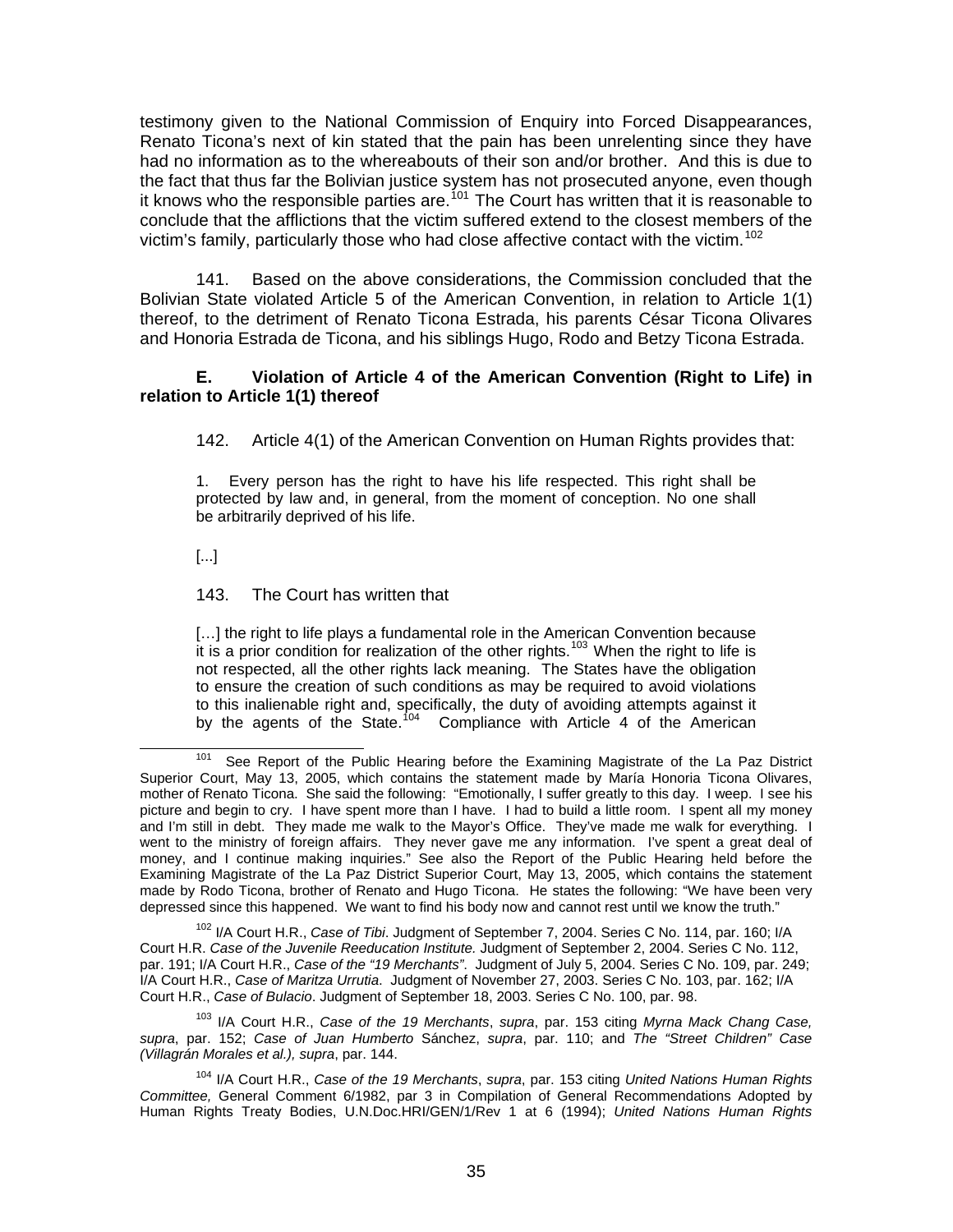Convention, in combination with Article 1(1) of that same Convention, requires not only that no person be arbitrarily deprived of his or her life (negative obligation), but also that the States adopt all appropriate measures to protect and preserve the right to life (positive obligation), <sup>[105](#page-35-0)</sup> under their duty to ensure full and free exercise of the rights by all persons under their jurisdiction.<sup>[106](#page-35-1)</sup> This active protection of the right to life by the State involves not only its legislators, but all State institutions, and those who must protect security, be these its police forces or its armed forces.<sup>[107](#page-35-2)</sup> Therefore, the States must adopt all necessary measures, not only to prevent, try, and punish deprivation of life as a consequence of criminal acts, in general, but also to prevent arbitrary executions by its own security agents.<sup>[108](#page-35-3)</sup>

144. The Inter-American Court has written that "The practice of disappearances often involves secret execution without trial, followed by concealment of the body to eliminate any material evidence of the crime and to ensure the impunity of those responsible. This is a flagrant violation of the right to life, recognized in Article 4 of the Convention…"[109](#page-35-4)

145. The Court has also held that the fact that a person has been disappeared for some years, amid a context of violence, creates a presumption that the person was killed.[110](#page-35-5) Therefore, in the case *sub lite*, the Commission has sufficient evidence to conclude that Renato Ticona Estrada died at the hands of agents of the Bolivian State.<sup>[111](#page-35-6)</sup> Although more than twenty-five years have past, his whereabouts are still unknown and his remains have not been discovered. As long as the State had Renato

<span id="page-35-0"></span>105 I/A Court H.R., *Case of the 19 Merchants*, *supra*, par. 153 citing *Myrna Mack Chang, supra*, par. 153; *Bulacio Case*, *supra*, par. 111; and *Case of Juan Humberto Sánchez, supra*, par. 110.

<sup>106</sup> *Id.*

<span id="page-35-2"></span><span id="page-35-1"></span>55.

l

107 I/A Court H.R., *Case of the 19 Merchants*, *supra*, par. 153, citing U.N.Doc.CCPR/C/SR.443, par.

<span id="page-35-3"></span>108 I/A Court H.R., *Case of the 19 Merchants, supra*, par. 153 citing *Case of Myrna Mack Chang, supra,* par. 153; *Case of Juan Humberto Sánchez, supra*, par. 110; *Bámaca Velásquez Case, supra*, par. 172; United Nations Human Rights Committee, *General Comment No. 6 (Sixteenth session, 1982),* par. 3, supra; and United Nations Human Rights Committee, *María Fanny Suárez de Guerrero v. Colombia*. Communication No. R.11/45 (February 5, 1979), U.N.Doc. Supp. No. 40 (A/37/40) at 137 (1982), p. 137.

<span id="page-35-4"></span>109 I/A Court H.R., *Del Caracazo Case*, Judgment of November 11, 1999. Series C No. 58. par. 50(a); Velásquez Rodríguez, Judgment of July 29, 1988, par. 157.

<sup>110</sup> *Ibid.* par. 188.

<span id="page-35-6"></span><span id="page-35-5"></span><sup>111</sup> According to the Commission's case records, Renato Ticona's next of kin were allegedly told various versions of what happened subsequent to July 23, 1980: according to one version, his body was taken back to the Vinto Barracks and at dawn on July 24, eight officers buried the body somewhere in the area. A second version is that Renato died at the SES in Oruro, after which his body was taken to La Paz in a pick-up truck belonging to the Departmental Government. A third version, told to Renato's mother, is that he had been paralyzed and was taken to Military Headquarters in La Paz, given the number 358. In a conversation with the mother, a ministry official, surname Rico Toro, confirmed this version. However, this same Ministry official also promised that Renato would be handed over, which never happened. A fourth version is that Renato was moved to a security facility in the eastern sector of the country. Yet a fifth version, this one from the former *de facto* President Luis García Meza, is that the Ticona Estrada brothers were arrested and that Renato was buried by Jaime Solares. There were also rumors that Renato Ticona had been treated at the URME clinic.

*Committee,* General Comment 14/1984, par 1 in Compilation of General Recommendations Adopted by Human Rights Treaty Bodies, U.N.Doc.HRI/GEN/1/Rev 1 at 18 (1994); *Cf. Myrna Mack Chang Case, supra*, par. 152; *Case of Juan Humberto Sánchez, supra*, par. 110; and *The "Street Children" Case (Villagrán Morales et al.), supra*, par. 144.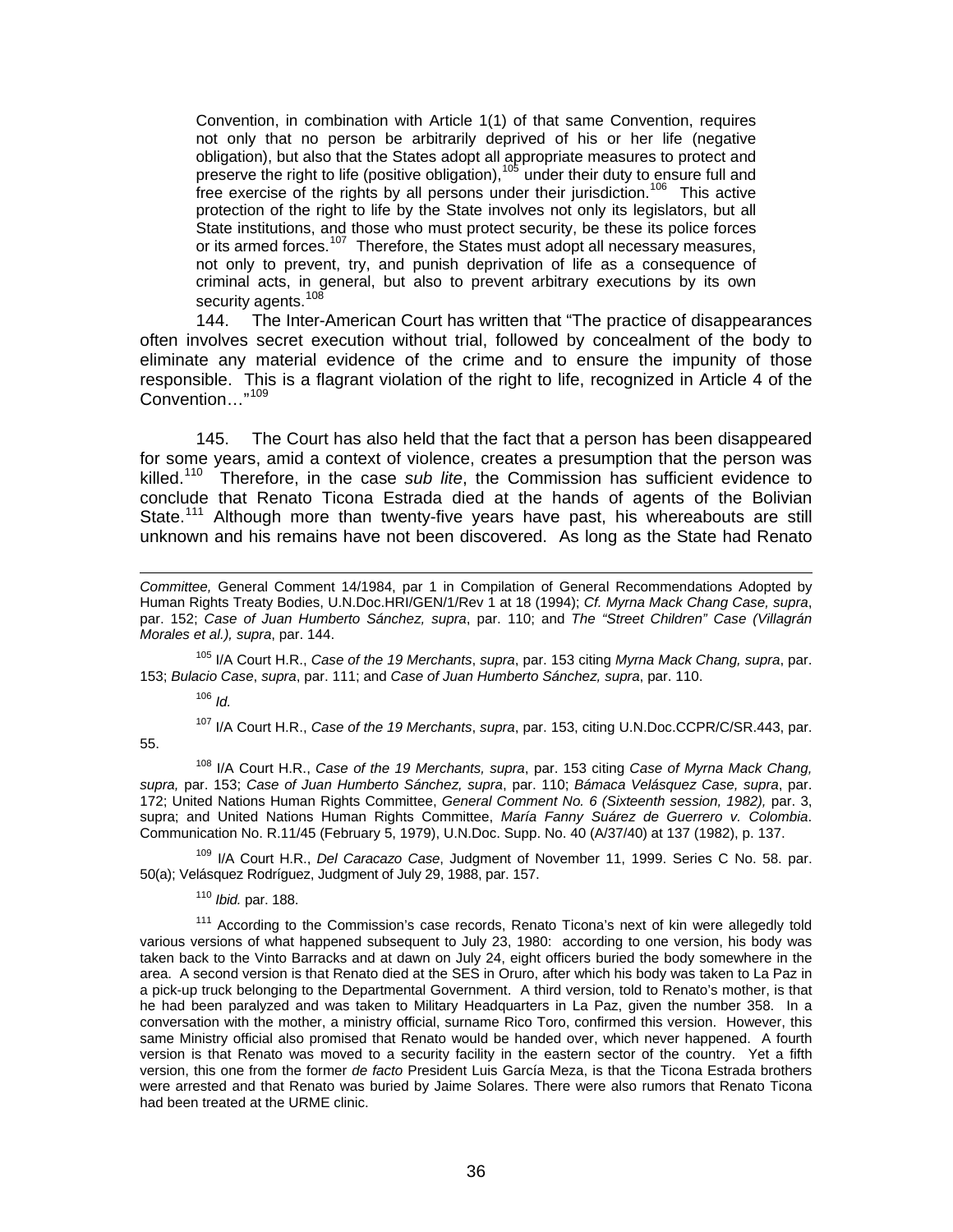Ticona Estrada in its custody, it had an obligation to ensure his right to life and his right to humane treatment. The Inter-American Court has developed case law in this respect:

[...] although the State has the right and obligation to guarantee its security and maintain public order, its powers are not unlimited, because it has the obligation, at all times, to apply procedures that are in accordance with the law and to respect the fundamental rights of each individual in its jurisdiction. As guarantor of this right, the State must prevent those situations that might lead, by action or omission, to suppression of inviolability of the right to life. In this regard, if a person was detained in good health conditions and subsequently died, the State has the obligation to provide a satisfactory and convincing explanation of what happened and to disprove accusations regarding its responsibility, through valid evidence, because in its role as guarantor the State has the responsibility both of ensuring the rights of the individual under its custody and of providing information and evidence pertaining to what happened to the detainee.<sup>[112](#page-36-0)</sup>

146. On July 22, 1980, Renato Ticona Estrada was in good health, walking with his brother Hugo on a public thoroughfare, when he was unlawfully and arbitrarily detained by military personnel who beat and tortured him until he either lost consciousness or died. Rather than bring the detainee before a competent judge or hand him over to the Public Prosecutor's Office, these military troops took him to the SES. The appeals from the parents of Renato Ticona Estrada fell on deaf ears as neither the military, the SES police nor any other authority in the executive branch provided them with information as to their loved one's whereabouts. Renato Ticona Estrada has not been seen since.

147. The State has not provided a satisfactory and convincing explanation of what happened nor has it disproved, through valid means of evidence, the allegations as to its responsibility in the matter.

148. Furthermore, the Court has written that compliance with the obligations imposed under "Article 4 of the American Convention, in conjunction with Article 1(1) of this same Convention, not only requires that a person not be deprived arbitrarily of his or her life (negative obligation) but also that the States adopt all the appropriate measures to protect and preserve the right to life (positive obligation) as part of their duty to ensure full and free exercise of the rights of all persons under their jurisdiction. This active protection of the right to life on the part of the State does not involve only legislators, but all State institutions and those who must protect security, whether they are police or armed forces of the State."[113](#page-36-1) In the words of the Court:

States must adopt the necessary measures, not only at the legislative, administrative and judicial level, by issuing penal norms and establishing a system of justice to prevent, eliminate and punish the deprivation of life as a result of criminal acts, but also to prevent and protect individuals from the criminal acts of other individuals and to investigate these situations effectively.<sup>[114](#page-36-2)</sup>

<span id="page-36-0"></span> <sup>112</sup> I/A Court H.R., *Durand and Ugarte Case*, par. 65; *Cantoral Benavides Case*, par 55; *Bámaca Velásquez Case*, paragraphs 152-153. The European Court of Human Rights has also developed an extensive body of jurisprudence on this subject: Eur. Court H.R., *Aksoy v. Turkey*, par. 61; Eur. Court H.R., *Ribitish v. Austria*, par. 34, and Eur. Court H.R., *Case of Tomasi v. France*, paragraphs 108-111. Cited by the I/A Court H.R., *Case of Juan Humberto Sánchez*, op. cit., par. 111.

<span id="page-36-1"></span><sup>113</sup> I/A Court H.R., *Case of the "Mapiripán Massacre."* Judgment of September 15, 2005. Series C No. 134, par. 232.

<span id="page-36-2"></span><sup>114</sup> I/A Court H.R., *Case of the Massacre of Pueblo Bello*. Judgment of January 31, 2006. Series C No. 140, par. 120.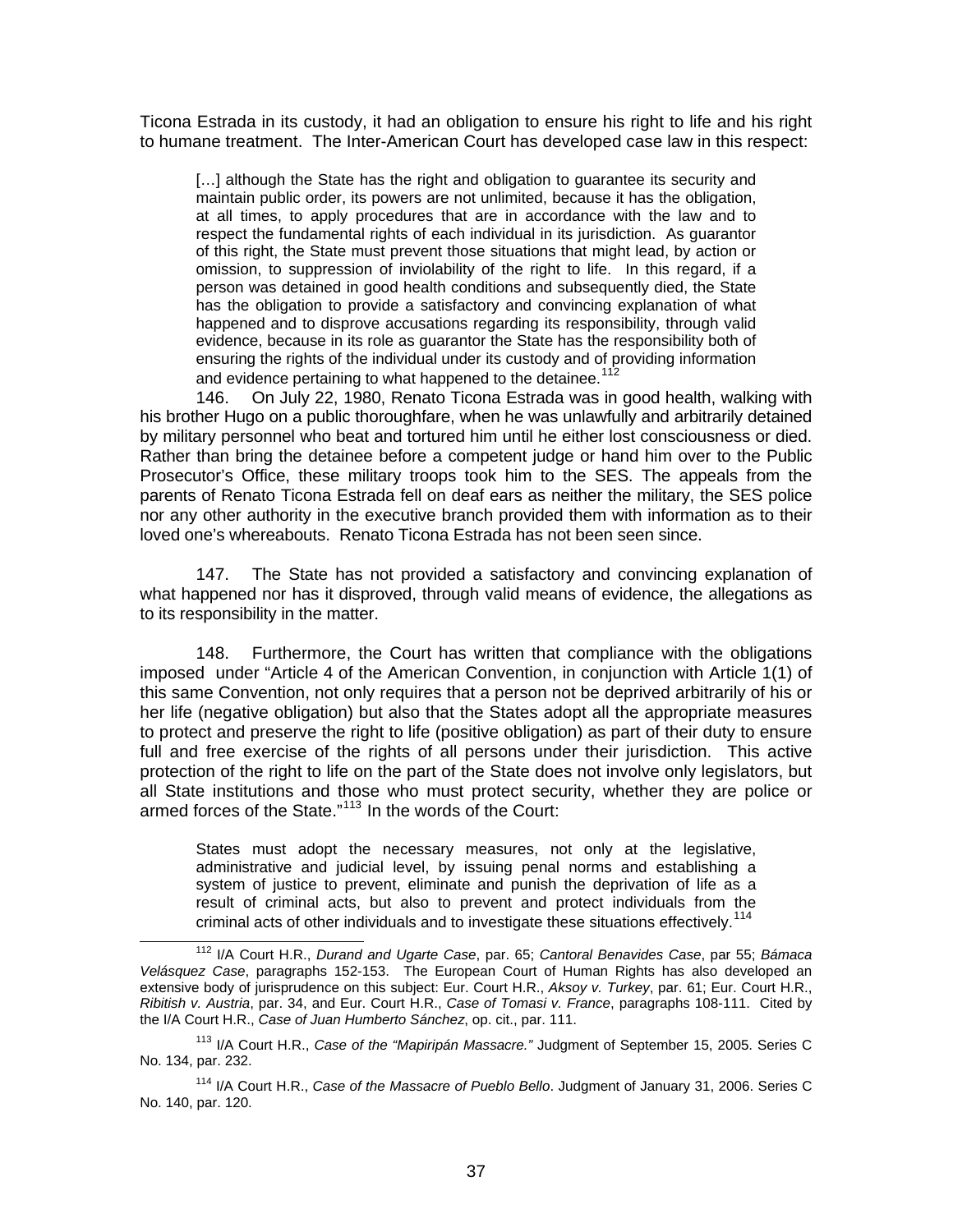149. In the instant case, the Commission finds that the State has failed to fulfill its obligation to ensure the right to life by means of a serious, diligent and impartial investigation. Although the State instituted a criminal case, the latter has been flawed by irregularities and delays and has been ineffective.

150. In the proceedings on the case in the Commission, the State asserted that it had acted with due diligence since the criminal inquiry was reopened in March 2005. However, although the case was reopened after lying dormant for 19 years –it is important to note that the last activity on the case had been in 1986- there is no evidence in the case file to suggest that any of the prosecutors with the Public Prosecutor's Office who were in charge of the investigation, or any of the judges who presided over the case, were summoned to explain the procedural delay or were punished or disciplined for their conduct. Nor is there any evidence in the case file to suggest that each and every member of the military or police who might have had contact with the victim at the time of the events was summoned to make a statement. The criminal case is still in the final stage of the preliminaries.<sup>[115](#page-37-0)</sup>

151. The State's obligation to protect the right to life, when examined in combination with its obligation under Article 1(1) to respect and ensure the rights recognized in the American Convention, necessarily requires that "an investigation […] be carried out by all available legal means with the aim of determining the truth and the investigation, pursuit, capture, prosecution and punishment of the masterminds and perpetrators of the facts, particularly when State agents are or may be involved."<sup>[116](#page-37-1)</sup> The Bolivian State has not undertaken that process of investigation, punishment and reparation in a serious and exhaustive manner, and has thus incurred international responsibility.

152. Based on the above, the Commission is requesting that the Court adjudge and declare that the Bolivian State failed to comply with its obligation to respect and ensure the right to life, to the detriment of the disappeared Renato Ticona Estrada, whose disappearance is attributable to agents of the Bolivian State. Bolivia has also failed to properly investigate the identity of the material and intellectual authors of Renato Ticona's forced disappearance, has not brought them to trial and has not punished them. It has also been established that the State's own authorities have engaged in obstruction of justice in the instant case. Bolivia thus violated Article 4 of the American Convention, in combination with Article 1(1) thereof.<sup>[117](#page-37-2)</sup>

### **F. Violation of Article 3 (Right to Juridical Personality) of the American Convention, in relation to Article 1(1) thereof**

<span id="page-37-0"></span><sup>&</sup>lt;sup>115</sup> The jurisprudence of the Inter-American Court has held, for example, that "Any omission or defect in the investigation that makes it less effective in establishing the cause of death or identifying the material or intellectual authors of the crime, shall imply a failure to comply with the obligation to protect the right to life." I/A Court H.R., *Case of Baldeón García.* Judgment of April 6, 2006. Series C No. 147, par. 97.

<span id="page-37-1"></span><sup>116</sup> I/A Court H.R., *Case of Baldeón García*. Judgment of April 6, 2006, Series C No. 147, par. 94; *Case of the Massacre of Pueblo Bello.* Judgment of January 31, 2006, Series C No. 140, par. 143.

<span id="page-37-2"></span><sup>117</sup> I/A Court H.R., *Myrna Mack Chang Case*. Judgment of November 25, 2003. Series C No. 101, par. 273; I/A Court H.R., *Case of the Gómez Paquiyauri Brothers*. Judgment of July 8, 2004. Series C No. 110, par. 132.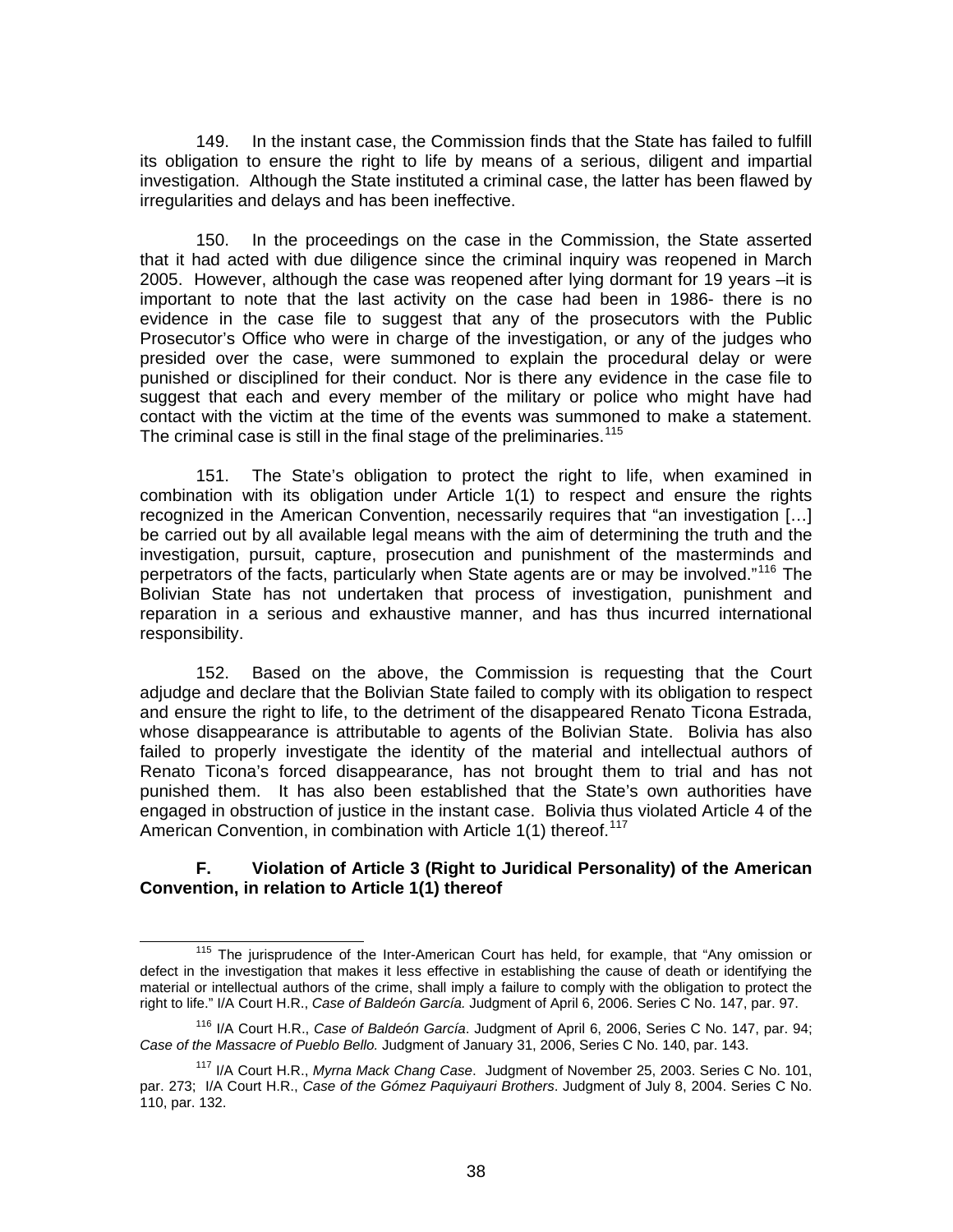153. Article 3 of the American Convention provides that every person has the right to recognition as a person before the law, a fundamental prerequisite for the enjoyment of all other basic freedoms, as it gives every individual standing before the law. The right to recognition as a person before the law has several dimensions: the capacity to exercise and enjoy rights; to undertake obligations and to bring legal action. In the *travaux preparatoires* of the Universal Declaration of Human Rights (hereinafter the "Universal Declaration") it was established that this right guarantees "to every human being the right to exercise rights, to enter into contractual obligations, and to be represented in actions at law."[118](#page-38-0) One commentator writes that the phrase *personalité juridique* "covers those fundamental rights relating to the 'legal capacity' (legal status) of a person, which are not explicitly mentioned in the subsequent articles of the Declaration."<sup>[119](#page-38-1)</sup> During the drafting and adoption of the American Convention on Human Rights, one of the delegates observed that implicit in the right to juridical personality is the principle that every human being must be recognized as a person before the law by the various States in which that person functions, moves and lives.<sup>[120](#page-38-2)</sup>

154. Article 3 of the Convention upholds the principle that the individual must be recognized as endowed with juridical personality merely by virtue of being a human person. The Inter-American Court has written that "every human person is endowed with juridical personality, which imposes limits to State power. The juridical capacity varies in virtue of the juridical condition of each one to undertake certain acts. Yet, although such capacity of exercise varies, all individuals are endowed with juridical personality. Human rights reinforce the universal attribute of the human person, given that to all human beings correspond likewise the juridical personality and the protection of the Law, independently of her existential or juridical condition."<sup>[121](#page-38-3)</sup>

155. The Commission is mindful that in the *Bámaca Velásquez Case,* the Inter-American Court ruled that the Inter-American Convention on Forced Disappearance of Persons does not list juridical personality as among the elements that typify the complex crime of forced disappearance of persons and that "consequently, in these circumstances, it is not in order to invoke an alleged violation of the right to juridical personality or other rights embodied in the American Convention."<sup>[122](#page-38-4)</sup>

<span id="page-38-4"></span>122 I/A Court H.R., *Bámaca Velásquez Case.* Judgment of November 25, 2000. Series C No. 70, paragraphs 180 and 181. In its Judgment of January 26, 2000, involving a case in which the State had acknowledged the facts, the Inter-American Court held that the State had violated Article 3 of the American Convention in the forced disappearance of José Carlos Trujillo Oroza. It wrote that:

<span id="page-38-0"></span><sup>&</sup>lt;sup>118</sup> Cited in Richard B. Lillich, "Civil Rights", in Theodor Meron, Human Rights in International Law: Legal and Policy Issues, Clarendon Press Oxford, 1988, p. 131.

<sup>119</sup> *Ibid*.

<span id="page-38-2"></span><span id="page-38-1"></span><sup>&</sup>lt;sup>120</sup> General Secretariat of the Organization of American States, Inter-American Specialized Conference on Human Rights, *Actas y Documentos*. OEA/Ser.K/XVI/1.2. San Jose, Costa Rica, November

<span id="page-38-3"></span><sup>2-22, 1969,</sup> pp. 157-158 **<sup>121</sup>**I/A Court H.R. Advisory Opinion OC-17/ 2002. *Juridical Condition and Human Rights of the Child*. Equality. Part III, par. 34.

the Court considers that […], as the State expressly acknowledged, it incurred international responsibility for violating the rights protected by Articles 3 (Right to Juridical Personality), 4 (Right to Life), 5.1 and 5.2 (Right to Humane Treatment), 7 (Right to Personal Liberty), 8.1 (Right to a Fair Trial) and 25 (Right to Judicial Protection), in relation with Article 1.1 (Obligation to Respect Rights) of the Convention, to the detriment of the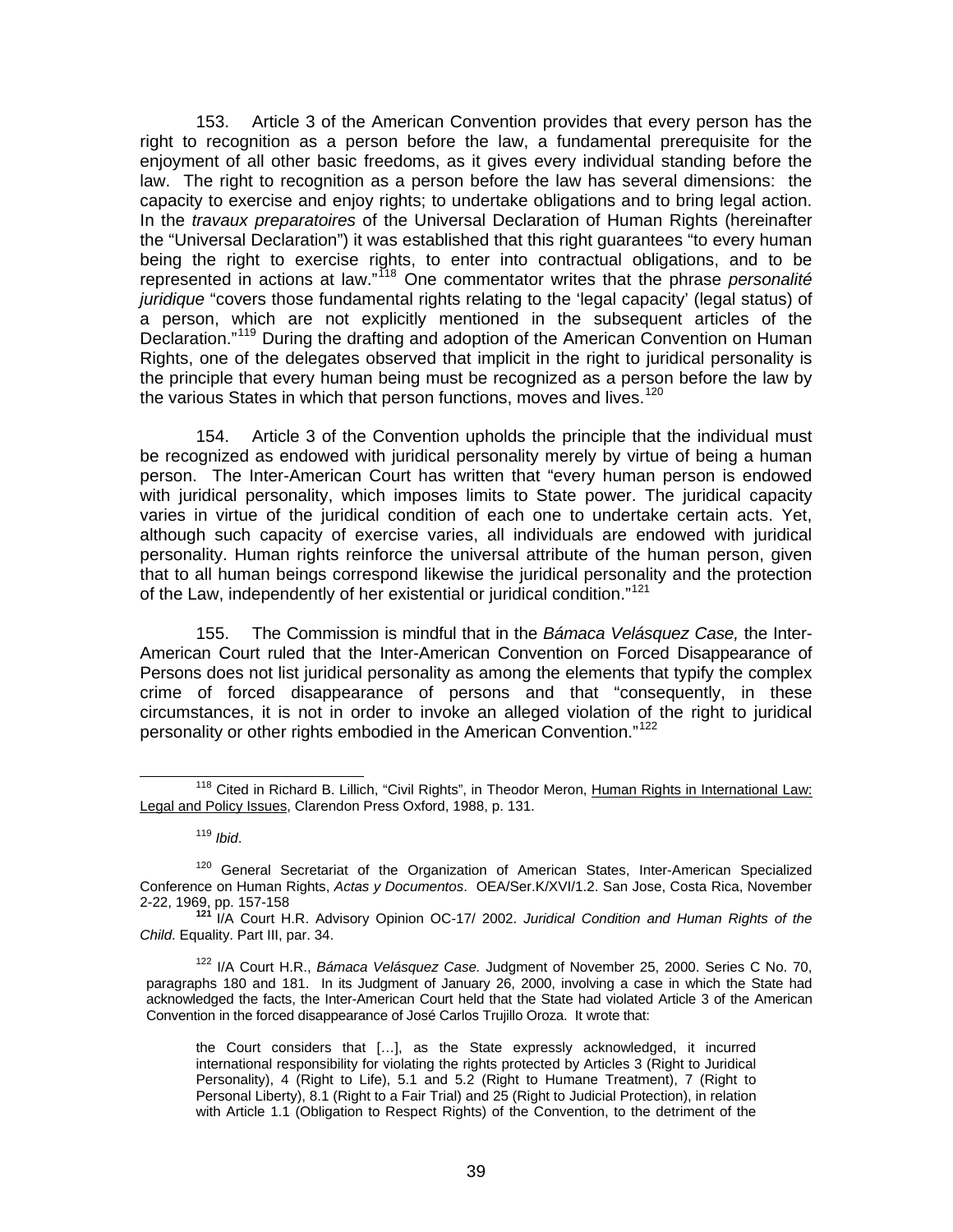156. The Commission understands that the individual's juridical personality is extinguished upon death, since the individual can no longer be a bearer of rights and duties. However, it would contend that juridical personality cannot be extinguished in a case of forced disappearance since there is no way to determine whether the victim of the forced disappearance is alive or dead.

157. The Commission believes that the nexus between forced disappearance and violation of the right to juridical personality is that forced disappearance is intended to deny the individual the protection to which he or she has a rightful claim; those who practice forced disappearance are acting outside the boundaries of the law and beyond the rule of law, concealing any evidence of the crime and trying to evade punishment. Their clear intent is to eliminate any possibility that the person might bring some legal action to assert his or her rights.

158. As a violation of multiple rights, forced disappearance seeks to and achieves the extinguishment of the victim's juridical personality. Forced disappearance says: "You don't exist, you are no longer among the living or the dead; in the eyes of the world, the disappeared person has vanished, and the world has vanished from the eyes of the disappeared."<sup>[123](#page-39-0)</sup> One characteristic of the phenomenon of forced disappearance is that the final fate of the victim is unknown, although the presumption is that the person was executed and his body concealed.

159. From the information it has gathered, the Commission has learned that a variety of methods are used to eliminate the detainee-disappeared. Similarly, various methods have been used to dispose of the remains: clandestine burial; graves marked with "N.N." (no name) in cemeteries; tying weights onto victims' bodies so that they sink to the bottom of a lake or river, or dumping them into the sea from airplanes and helicopters, etc. In all cases, the purpose is to prevent discovery of the remains or, failing that, to make a positive identification impossible. This aspect differentiates forced disappearance of persons from another equally tragic form of human rights violation, which is extrajudicial execution.<sup>124</sup> So long as the victim's whereabouts or the So long as the victim's whereabouts or the circumstances of his death cannot be determined, the victim must be regarded as "detainee-disappeared," even though the length of time that has passed or the similarity to other cases in the same country may make the victim's death a reasonable presumption. Hence, one of the distinctive features of forced disappearance is that each individual case is part of a deliberate, conscious policy aimed at keeping the detained person out of the institutionalized system and the justice system.<sup>[125](#page-39-2)</sup>

160. The violation of the right to recognition of juridical personality that the phenomenon of forced disappearance involves is such that various States in the region have had to enact specific legislation that distinguishes this phenomenon from extrajudicial execution. The State obstructs the exercise of the rights and obligations of living persons when it denies any knowledge of their whereabouts or fate. For example,

persons mentioned in paragraph 1 of this judgment, and as set forth in that paragraph. I/A Court H.R., *Trujillo Oroza Case*. Judgment of January 26, 2000. Series C No. 64, par.41.

<span id="page-39-0"></span>123 Kordon, Diana; Edelman, Lucila. Psychological effects of political repression *(Efectos psicológicos de la represión política)*. Buenos Aires, Editorial Sudamericana-Planeta, 1988, p. 94.

<span id="page-39-2"></span><span id="page-39-1"></span><sup>124</sup> Inter-American Commission on Human Rights Annual Report 1986-87 Chapter V: II. INTER-AMERICAN CONVENTION ON FORCED DISAPPEARANCE OF PERSONS.

  $125$  Idem.

l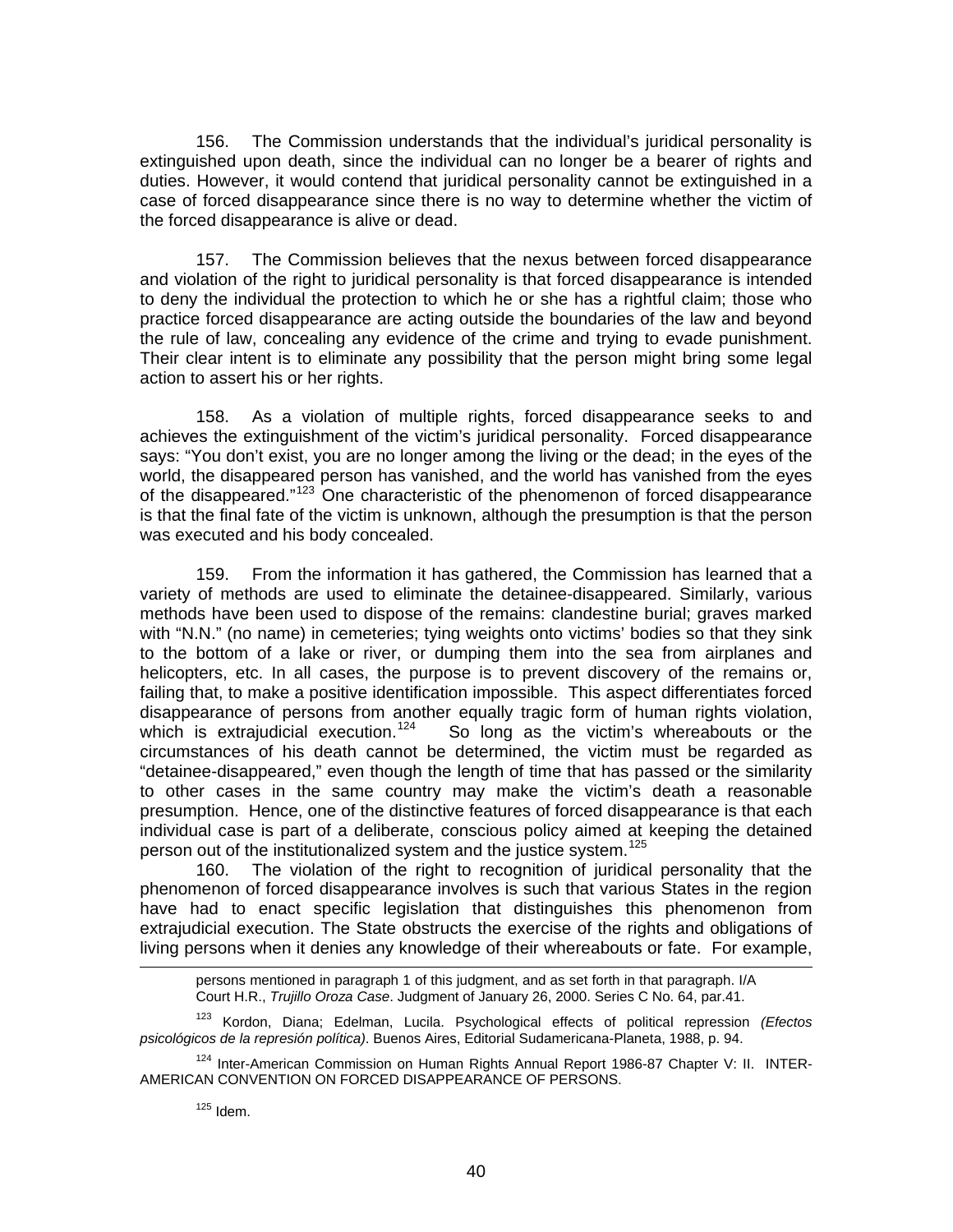in the case of the detained-disappeared who are still alive, the State denies them their right to be brought before a judge promptly after being detained; in the case of persons detained-disappeared who have been executed, the consequential rights of the deceased' next of kin, such as inheritance rights, are also obstructed by the legal limbo in which the detained-disappeared is left.

161. As a result, States have had to resort to legal fictions to cope with the effects of past forced disappearances. In a number of countries where forced disappearance was a deliberate, lawless practice of *de facto* governments, the emerging democracies found themselves facing demands from the disappeared' next of kin to produce their loved ones alive and a reluctance to acknowledge that the disappeared were deceased. These emerging democracies determined that their civil codes would have to be amended or specific laws enacted to make special provision for the case of forced disappearance. Thus, for example, the inheritance procedure cannot begin until the State has taken all the measures necessary to establish the whereabouts of the disappeared, provided their disappearance is on record with the commissions investigating forced disappearances, and then only when the next of kin of the disappeared have expressly requested that their loved one be declared dead.<sup>[126](#page-40-0)</sup> Until States adopt legislation of this kind, a disappeared person does not have juridical personality.

162. In the present case, the objective of those who perpetrated Renato Ticona's forced disappearance was to commit an act outside the boundaries of the law, conceal all evidence of their crimes and evade any punishment. The Commission understands that for as long as he remained disappeared, the perpetrators sought to create a "legal limbo" by the State's refusal to acknowledge that Renato Ticona Estrada was in its custody and by providing conflicting information as to his whereabouts. They deliberately made it impossible for the victim to exercise his rights and kept the next of kin in an information vacuum as to his whereabouts or situation. For Renato Ticona Estrada, his forced disappearance denied him the exercise of all the rights inherent in the human person: he was wrenched from the protection of the law by denying him his right to be recognized as a person before the law. $127$ 

163. In making its case that Renato Ticona Estrada's forced disappearance violated his right to juridical personality, the Commission draws on other international instruments as well. The Declaration on the Protection of All Persons from Enforced Disappearance, which the United Nations General Assembly adopted in 1992, states that "Any act of enforced disappearance places the persons subjected thereto outside the protection of the law […] It constitutes a violation of the rules of international law guaranteeing, *inter alia*, the right to recognition as a person before the law, [...]"<sup>[128](#page-40-2)</sup>.<br><sup>126</sup> See, Law 24321 Regulation of the Absence of Persons Owing to Forced Disappearance,

<span id="page-40-0"></span>Buenos Aires, Argentina, May 11, 1994; Amendment of the Civil Code for Legal Recognition of Detainees-Disappeared, Civil Code. Book One: On the Persons, TITLE 8: On Persons Absent and Presumed Dead; and Law No. 17,894, Persons Whose Forced Disappearance Was Confirmed, in Annex 3.1 of the Final Report of the Commission for Peace: Declaration of Absence. Eastern Republic of Uruguay, September 14, 2005.

<span id="page-40-1"></span> $127$  See IACHR, Report 11/98 (Case 10,606 – Guatemala), par. 57; Report 55/99 (Cases 10,815, 10,905, 10,981, 10,995, 11,042, 11,136 – Peru), par. 111; Report 56/98 (Cases 10,824, 11,044, 11,124, 11,125, 11,175 – Peru), par. 110; Report 3/98 (Case 11,221 – Colombia), par. 64; Report 30/96 (Case 10,897 – Guatemala).

<span id="page-40-2"></span><sup>&</sup>lt;sup>128</sup> Declaration on the Protection of All Persons from Enforced Disappearance, United Nations General Assembly resolution 47/133, 18 December 1992, Article 1(2).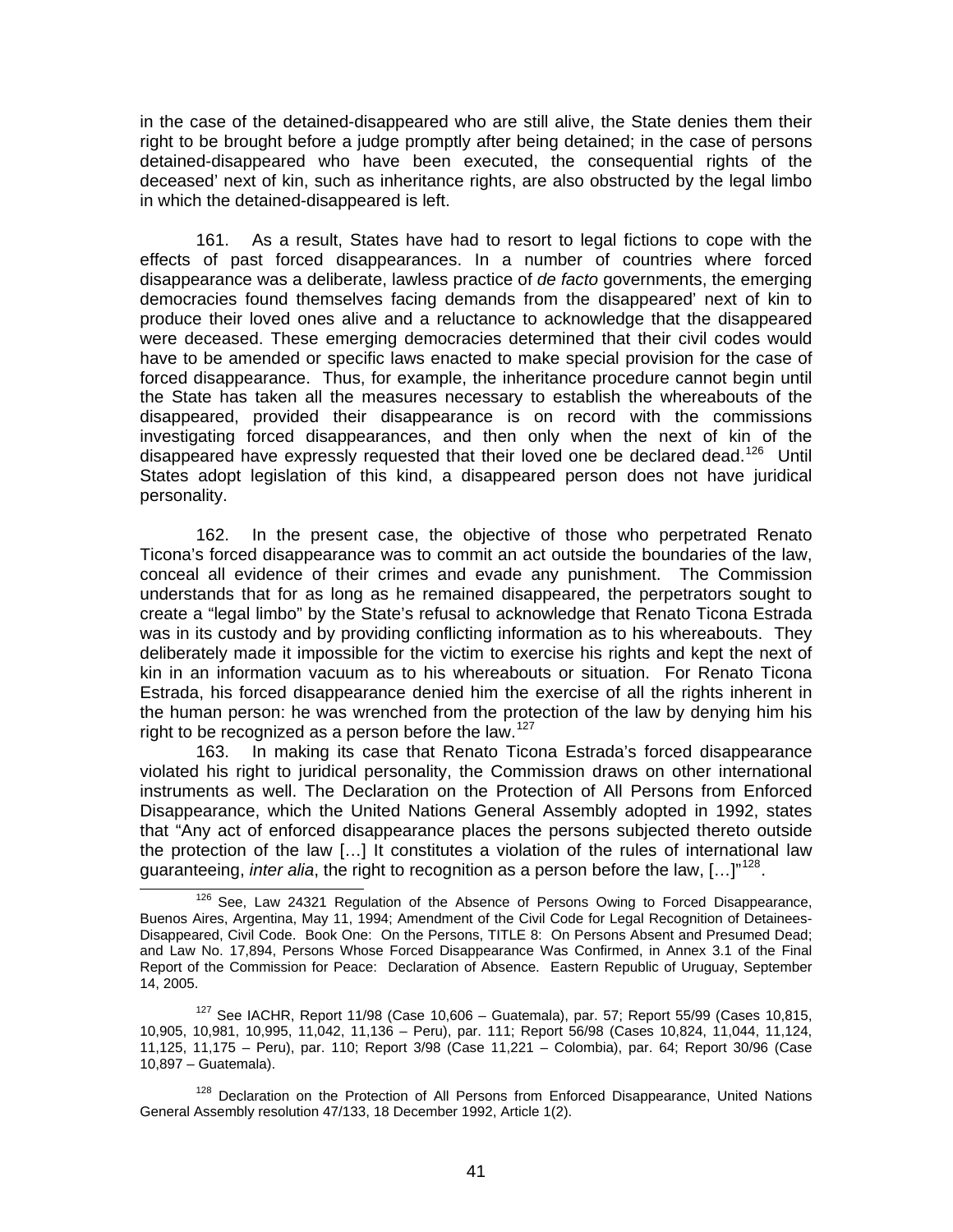164. The right to recognition of juridical personality is the foundation of the notion of person before the law, and determines the individual's "effective existence" visà-vis society and the State, a being with rights and obligations, the ability to exercise his or her rights and to be represented in actions at law.

165. For all the foregoing reasons, the Commission requests the Court to adjudge and declare that Bolivia violated Renato Ticona Estrada's right to juridical personality, protected under Article 3 of the American Convention.

#### **G. Violation of Article 8 (Right to a Fair Trial) and Article 25 (Right to Judicial Protection) of the American Convention, in relation to Article 1(1) thereof**

166. Article 8(1) of the Convention provides that:

1. Every person has the right to a hearing, with due guarantees and within a reasonable time, by a competent, independent, and impartial tribunal, previously established by law, in the substantiation of any accusation of a criminal nature made against him or for the determination of his rights and obligations of a civil, labor, fiscal, or any other nature.

 $[\dots]$ 

167. Article 25(1) of the American Convention reads as follows:

1. Everyone has the right to simple and prompt recourse, or any other effective recourse, to a competent court or tribunal for protection against acts that violate his fundamental rights recognized by the constitution or laws of the state concerned or by this Convention, even though such violation may have been committed by persons acting in the course of their official duties.

[…]

l

168. Article 8 of the American Convention establishes the procedural requirements that are to be observed in the various phases of the proceedings in order to be able to speak of effective and appropriate judicial guarantees under the Convention.<sup>[129](#page-41-0)</sup> That article enunciates various rights and guarantees which stem from the same common value or legally protected right and that, taken together, make up a single right not specifically defined, but whose unmistakable purpose is, in the end, to ensure every person's right to due process.<sup>[130](#page-41-1)</sup> This right basically ensures that the other rights recognized in the Convention will be respected, because it places a constraint on any abuse of power by the State.

169. Both Article 8 and Article 25 of the American Convention on Human Rights "are necessary conditions for the procedural institutions regulated by the

<span id="page-41-0"></span><sup>129</sup> I/A Court H.R., *Judicial Guarantees in States of Emergency (Arts. 27(2), 25 and 8 American Convention on Human Rights).* Advisory Opinion OC-9/87 of October 6, 1987**.** Series A No. 9, par. 27.

<span id="page-41-1"></span><sup>130</sup> See European Court of Human Rights, *Golder Case*, Judgment of 21 February 1975, Series A No. 18, paragraph 28, on the subject of Article 6 of the European Convention on Human Rights, which protects substantially the same rights and guarantees as those protected under Article 8 of the American Convention.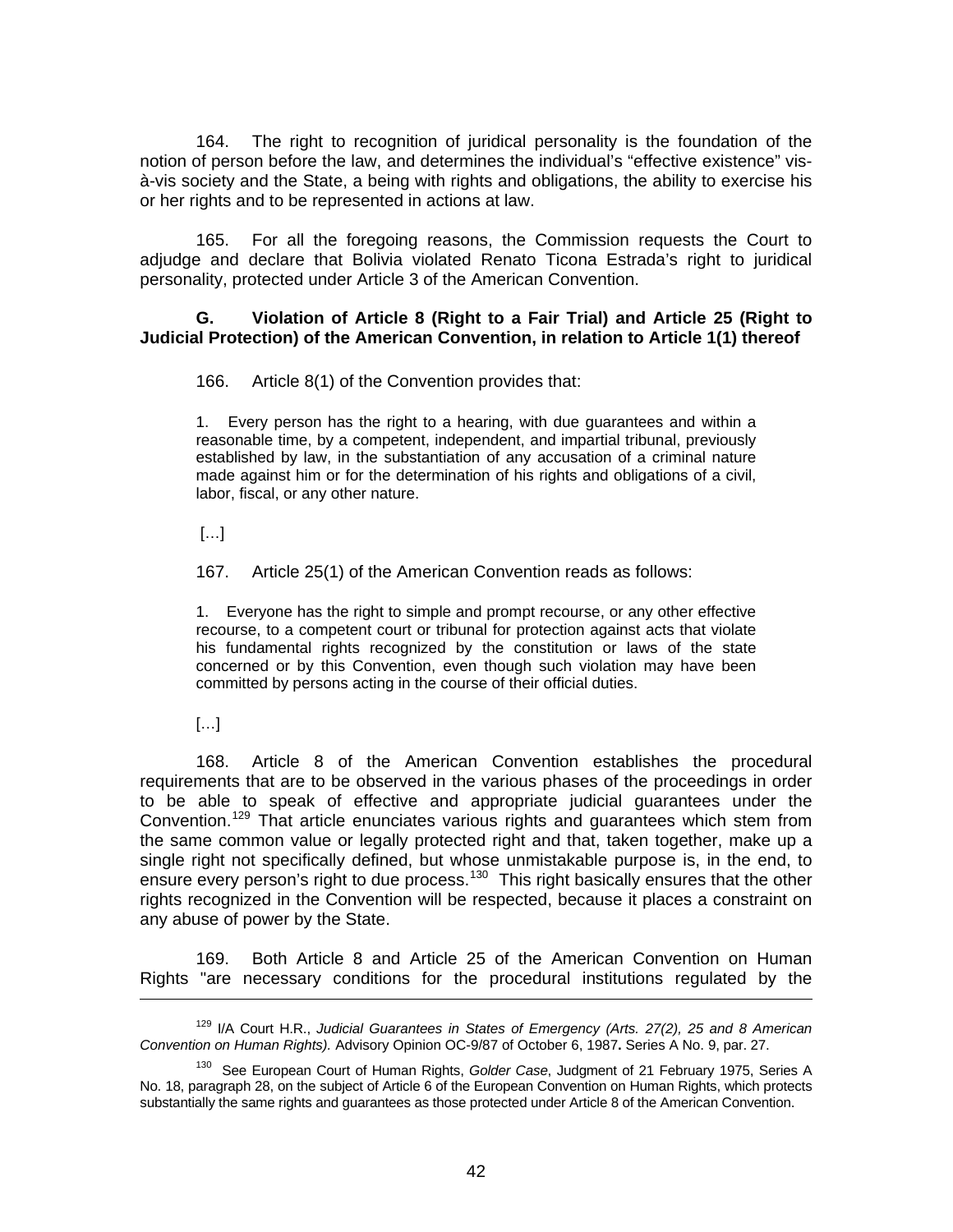Convention to be considered judicial guarantees."<sup>[131](#page-42-0)</sup> It is worth noting that "[g]uarantees are designed to protect, to ensure or to assert the entitlement to a right or the exercise<br>thereof."<sup>132</sup> Article 25(1) of the American Convention incorporates the principle Article 25(1) of the American Convention incorporates the principle recognized in the international law of human rights of the effectiveness of the procedural instruments or means designed to quarantee such rights.<sup>[133](#page-42-2)</sup> For such a remedy to exist, the Convention requires that it must be truly effective in establishing whether there has been a violation of the Convention-protected rights and in providing redress.<sup>[134](#page-42-3)</sup> The Inter-American Court has written that "[a] remedy which proves illusory because of the general conditions prevailing in the country, or even in the particular circumstances of a given case, cannot be considered effective."<sup>[135](#page-42-4)</sup>

170. The protection that these articles afford is reinforced by the general obligation to respect human rights, as set forth in Article 1(1) of the Convention. The Court has expressly stated that:

Article 25 in relation to Article 1(1) of the American Convention obliges the State to guarantee to every individual access to the administration of justice and, in particular, to simple and prompt recourse, so that, *inter alia*, those responsible for human rights violations may be prosecuted and reparations obtained for the damages suffered… Article 25 "is one of the fundamental pillars not only of the American Convention, but of the very rule of law in a democratic society… That article is closely linked to Article 8(1), which provides that every person has the right to a hearing, with due guarantees […] for the determination of his rights, whatever their nature.<sup>[136](#page-42-5)</sup>

171. Therefore, the State has an obligation to investigate violations of human rights, to prosecute those responsible and thereby prevent impunity. The Court has defined impunity as "the total lack of investigation, prosecution, capture, trial and conviction of those responsible for violations of the rights protected by the American Convention"<sup>[137](#page-42-6)</sup> and has written that "the State has the obligation to use all the legal means at its disposal to combat situation, since impunity fosters chronic recidivism of human rights violations, and total defenselessness of victims and their relatives."<sup>[138](#page-42-7)</sup>

172. The State's obligation to investigate and punish human rights violations must be undertaken by the States in a serious manner. The Court has written that

<sup>134</sup> *Ibid*.

<sup>135</sup> *Ibid*.

<span id="page-42-5"></span><span id="page-42-4"></span><span id="page-42-3"></span>136 I/A Court H.R., *Loayza Tamayo Case. Reparations* (Art. 63(1) American Convention on Human Rights). Judgment of November 27, 1998. Series C No. 42, par. 169.

<span id="page-42-6"></span>137 See in this regard, I/A Court H.R., *Case of the Gómez Paquiyauri Brothers*. Judgment of July 8, 2004. Series C No. 110, par. 148; I/A Court H.R., *Case of the 19 Merchants*. Judgment of July 5, 2004. Series C No. 109, par. 175; I/A Court H.R., *Case of Bámaca Velásquez. Reparations* (Art. 63(1) American Convention on Human Rights), Judgment of February 22, 2002. Series C No. 91, par. 64.

<span id="page-42-7"></span>138 I/A Court H.R., *Loayza Tamayo Case*, *Reparations,* Judgment of November 27, 1998, Series C, No. 42, paragraphs 169 and 170.

<sup>&</sup>lt;sup>131</sup> I/A Court H.R., Advisory Opinion OC-9/87, par. 30.

<span id="page-42-2"></span><span id="page-42-1"></span><span id="page-42-0"></span><sup>132</sup> I/A Court H.R., Advisory Opinion OC-8/87 of January 30, 1987, *Habeas Corpus in Emergency Situations* (Arts. 27(2), 25(1) and 7(6)), par. 25.

<sup>&</sup>lt;sup>133</sup> I/A Court H.R., Advisory Opinion OC-9/87, par. 24.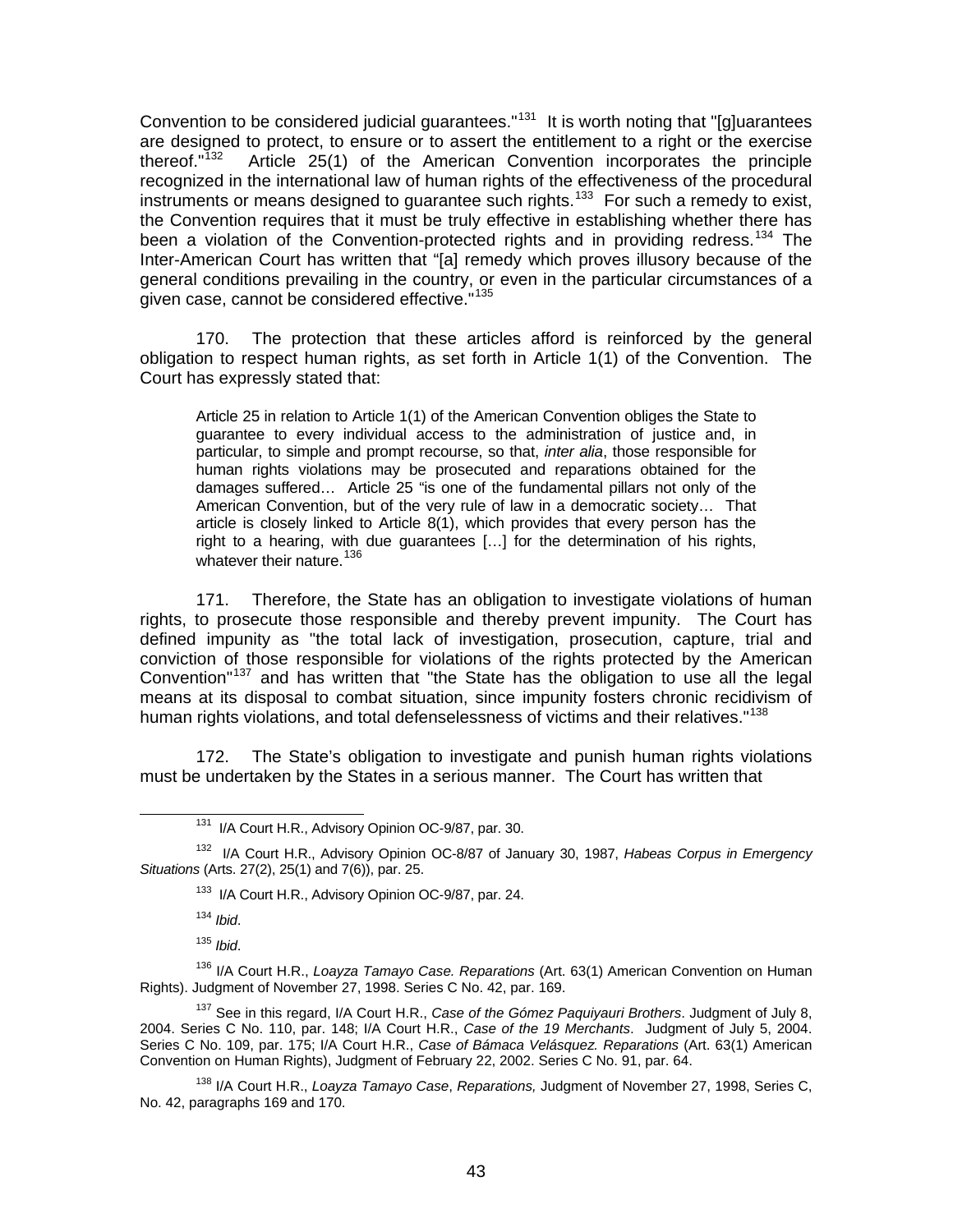[i]n certain circumstances, it may be difficult to investigate acts that violate an individual's rights. The duty to investigate, like the duty to prevent, is not breached merely because the investigation does not produce a satisfactory result. Nevertheless, it must be undertaken in a serious manner and not as a mere formality preordained to be ineffective. An investigation must have an objective and be assumed by the State as its own legal duty, not as a step taken by private interests that depends upon the initiative of the victim or his family or upon their offer of proof, without an effective search for the truth by the government. This is true regardless of what agent is eventually found responsible for the violation. Where the acts of private parties that violate the Convention are not seriously investigated, those parties are aided in a sense by the government, thereby making the State responsible on the international plane.<sup>[139](#page-43-0)</sup>

173. As can be inferred from the above citation, the fact that no one has been convicted in a case or that, despite the efforts made, it was impossible to establish the facts does not necessarily mean that a State has failed to fulfill the obligation to investigate. However, in order to establish in a convincing and credible manner that this result was not the product of a mechanical implementation of certain procedural formalities without the State genuinely seeking the truth, the State must show that it carried out an immediate, exhaustive and impartial investigation.<sup>[140](#page-43-1)</sup>

174. The obligation to investigate any fact that involves a violation of the Convention-protected rights and then punish those responsible requires prosecution and punishment of both material and intellectual authors.<sup>[141](#page-43-2)</sup>

175. The Court has written the following with regard to procedural guarantees:

For true guarantees of fair trial to exist in a proceeding, pursuant to the provisions of Article 8 of the Convention, it is necessary to observe all the requirements that are designed to protect, to ensure or to assert the entitlement to a right or the exercise thereof.  $142$ 

<span id="page-43-0"></span> <sup>139</sup> I/A Court H.R., *Velásquez Rodríguez Case*. Judgment of July 29, 1988. Series C No. 4, par.177. For its part, the Colombian Constitutional Court has written that "Under international law, compensation of damages to victims and injured parties will not, by itself, be sufficient to effectively protect human rights; instead, truth and justice are essential in a society to avoid a recurrence of the situations that led to egregious human rights violations and because respect for the inherent dignity and equal and inalienable rights of all persons demands that the juridical remedies crafted by States be geared to full restitution to victims and injured parties. Full restitution includes economic compensation and access to the courts to discover the truth of what happened and to seek, through institutional avenues, just punishment of the guilty parties." Judgment C-228/02 of April 3, 2002.

<span id="page-43-1"></span><sup>140</sup> IACHR, Annual Report 1997, Report No. 55/97, Case 11,137 (Juan Carlos Abella *et al.*), Argentina, par. 412. On the same question, see also: IACHR, Annual Report 1997, Report No. 52/97, Case 11,218 (Arges Sequeira Mangas), Nicaragua, paragraphs 96 and 97.

<span id="page-43-2"></span><sup>&</sup>lt;sup>141</sup> The Court has written, for example, that "the American Convention guarantees everyone access to justice to enforce their rights, and the States Parties have the obligation to prevent, investigate, identify and punish the masterminds and accessories of human rights violations." I/A Court H.R., *Case of the Constitutional Court.* Judgment of September 29, 1999. Series C No. 71, par. 123. See also I/A Court H.R., *Myrna Mack Chang Case*. Judgment of November 25, 2003. Series C No. 101, par. 275; *Case of Juan Humberto Sánchez*. Judgment of June 7, 2003, Series C No. 99, par. 186; *Blake Case*, Reparations, Judgment of January 22, 1999, Series C No. 48, par. 65.

<span id="page-43-3"></span><sup>142</sup> I/A Court H.R., *Case of Juan Humberto Sánchez*. Judgment of June 7, 2003. Series C No. 99, par. 124.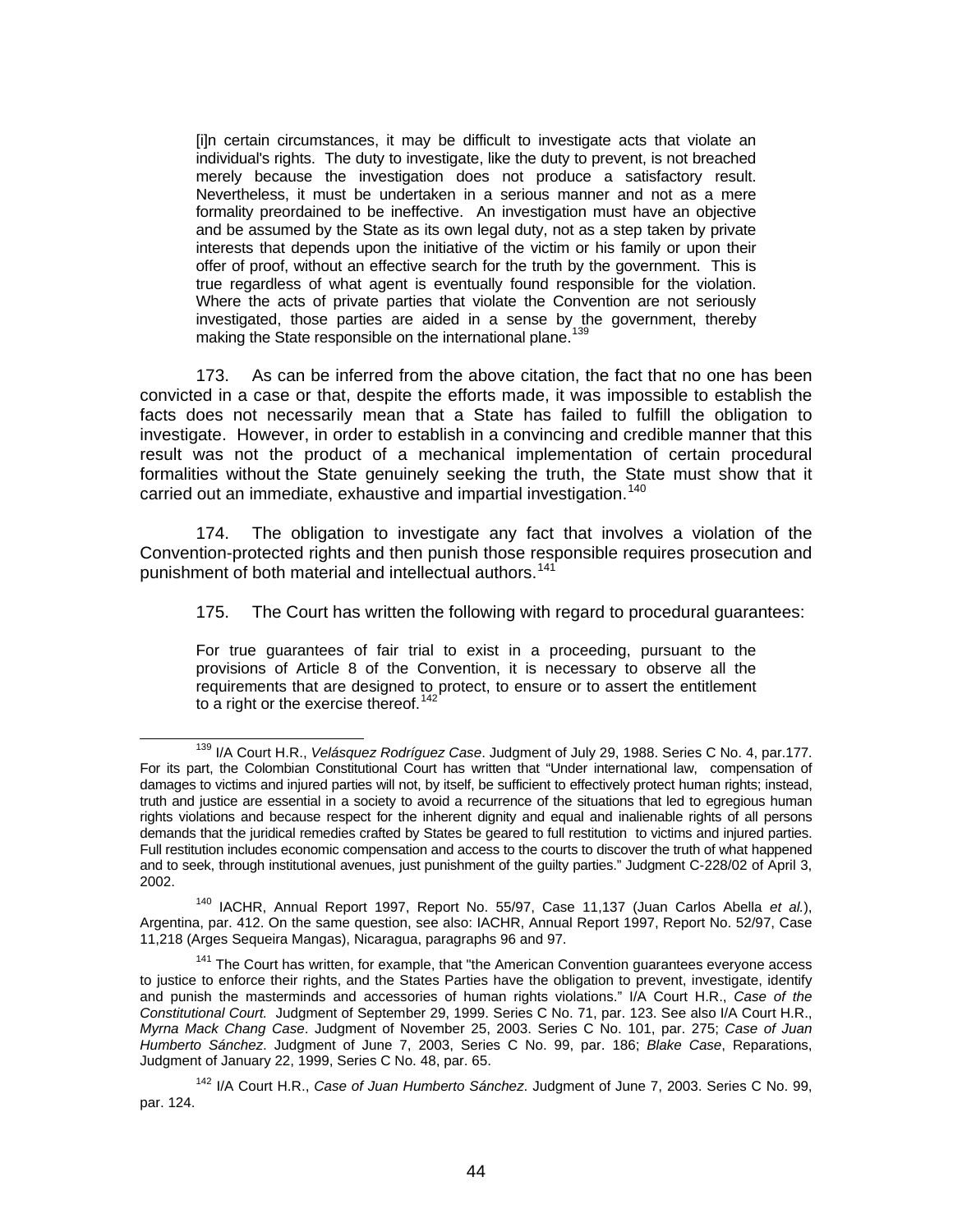176. In the instant case, justice has been denied with respect to the forced disappearance of Renato Ticona Estrada and with respect to the arbitrary deprivation of freedom and torture of his brother Hugo Ticona Estrada.

177. In the investigation into the forced disappearance of Renato Ticona Estrada, the judicial authorities were grossly negligent in gathering evidence and steering the proceedings; it was particularly negligent because of the unwarranted delay in the judicial process.

178. Bolivia's judicial authorities blatantly disregarded the most fundamental principles that must steer inquiries into forced disappearances. The Commission contends that the Bolivian judicial branch of government failed to take all the necessary discovery measures and to be expeditious in ordering and taking evidence. The Commission finds no reasonable explanation for the fact that the judicial authorities have, for more than twenty-five years, delayed their examination of the materials that the investigation produced.

179. The fact that in 1986 the Bolivian State closed the criminal case against all the accused, reopened it 19 years later, and has still not moved it beyond the preliminary phase,<sup>[143](#page-44-0)</sup> betrays an unwillingness to conduct a serious investigation of the

As for the trial or oral argument phase, the law provides that:

The trial is the most essential phase of the process. It is conducted on the basis of an order to stand trial, which trial shall be an adversarial process whose proceedings shall be oral, public and continuous to prove the facts assembled in the pre-trial phase, receive other pertinent and useful evidence, and establish, in a judgment, the guilt or innocence of the accused (art. 225). Once oral arguments have

<span id="page-44-0"></span> $143$  In accordance with the law in force at the time of the events and that was followed in processing the case (1973 Code of Criminal Procedure), a criminal trial has two phases: 1) the pretrial or examining phase, and 2) the trial phase or oral argument. The pretrial phase is in the investigative phase. Under Article 120 of the Code of Criminal Procedure its purpose is "to investigate the facts of the causes of action, ensure the presence of the accused and his/her civil responsibility. The preliminary phase determines whether there is probable cause to bind the accused over for trial, or whether the case should be dismissed." The preliminary phase begins with a complaint, a police report, at the judge's own initiative or at the request of the public prosecutor (Art. 121). The initial order to commence summary proceedings is issued by the examining judge on the day the case history is received (166). The judge has discretion to determine whether the facts in the case constitute crimes and if so which crimes they are (167). Since the judge directs the examining phase of the case, he or she has broad authority to investigate the crimes alleged: "The judge has an obligation to clarify the facts and establish the circumstances as regards time, place and manner; he or she must also acquire knowledge about the accused, his or her background, degree of education, the social environment in which he or she grew up and the one in which he or she is living at the time the examining phase begins" (168). The examining phase must be completed within 20 days, which shall begin as of the date on which the accused was notified of the commencement of the preliminary proceedings. Said notification shall be made as soon as the accused has made his/her pre-trial statement (171). Discovery at this pre-trial phase and in the trial phase includes: inspection and reconstruction; testing and expert reports; witnesses; documentary evidence and confessions. "Once the 20-day time period for the examining phase is over, the judge shall declare the pre-trial phase closed, irrespective of the status of the proceedings. The judge shall so notify the parties and send the case file to the public prosecutor to prepare his requests to the court within five days." (219). After examining the prosecutor's request, the judge shall issue one of the following orders within five days: 1) definitive dismissal; 2) provisional dismissal; 2) order binding the case over for trial; 4) referral of the case file to the legally competent court if the presiding judge does not have jurisdiction … (art. 220). "The court shall send notice of the order binding the case over for trial to the prosecutor, to the victim party, to the injured party and to the defendant. Once this formality has been performed, the case will be sent to the trial judge within three days of the date of the most recent notification for prosecution of the accused" (art. 223). So ends the examining or preliminary phase.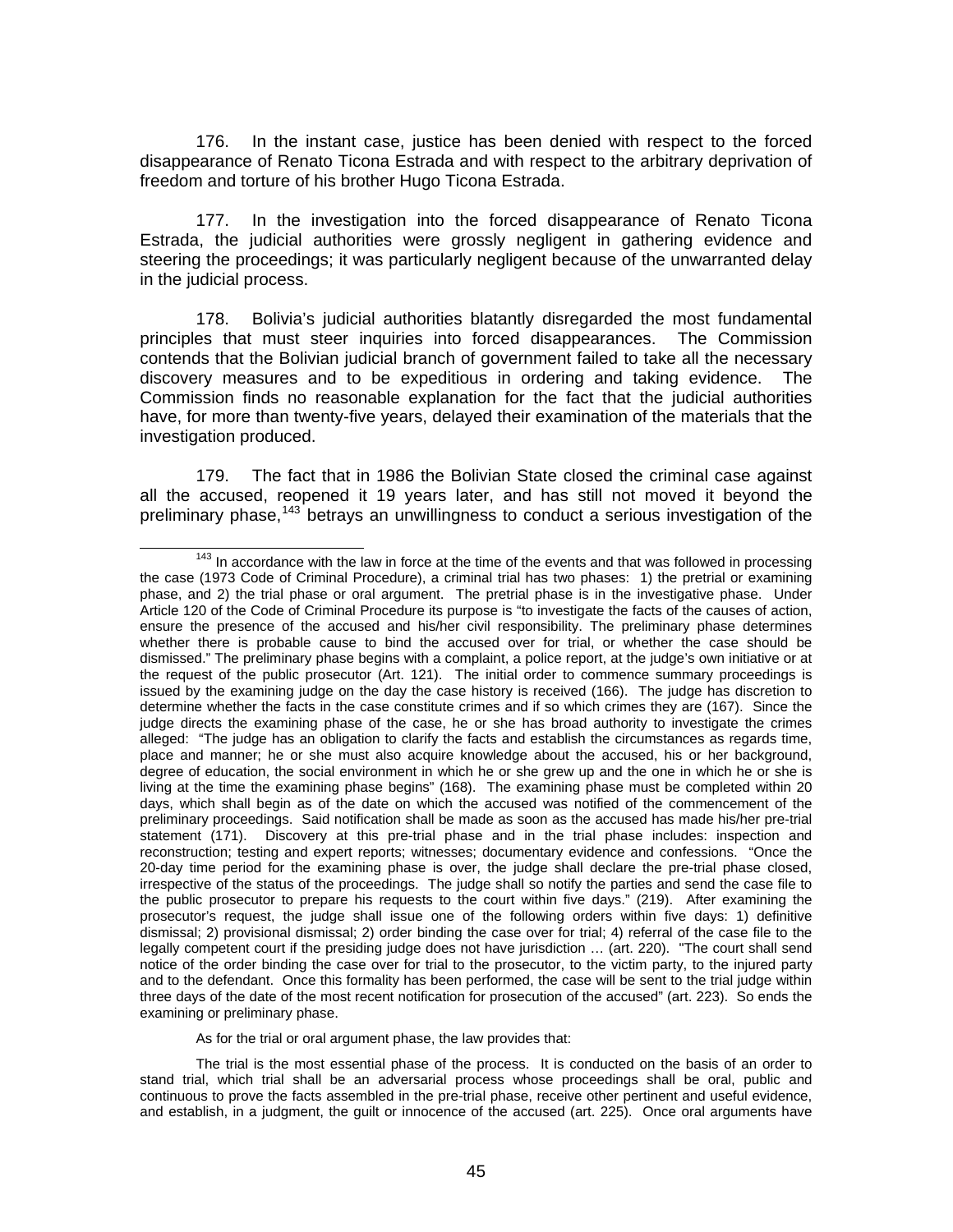material evidence and testimony produced in the case. The evidence offered by the next of kin, former detainees and other witnesses has shown that agents of the State were involved in the arbitrary arrest and subsequent forced disappearance of Renato Ticona Estrada. Furthermore, the evidence in the Commission's records on the case shows that at no stage in the process were the steps necessary to shed light on the facts taken; in other words, there was no reconstruction of the facts, no on-site inspection, and no search for the body of Renato Ticona. People like Luis García Meza, Jaime Solares, the governors of Oruro in office at the time, the police and other SES personnel on duty at the time the Ticona brothers were brought into that establishment, members of the Topater Regiment in active service at the time of the events, the medical personnel and military officials who had custody of Hugo Ticona during the various transfers he was subjected to between July 23 and November 4, 1980, and who might have been able to shed some light on the various versions circulating in connection with the whereabouts of Renato Ticona: none of these was ever called to give a deposition or testify.

180. Thus, the investigations conducted by the State and its judicial branch were riddled with negligence in the gathering of evidence, obstruction of justice and procedural delay.

### **1. Obstruction and inefficacy in the investigations**

181. The records of the criminal case reveal that the military and police did not cooperate; they did not provide information relevant to the forced disappearance and ultimate fate of Renato Ticona subsequent to his arrest. It is important to recall that when the first criminal inquiry was conducted in 1983, three of the defendants were military in active service, and that the Armed Forces' cooperation for purpose of notifying them and taking their pretrial statement was requested. Yet no reply was forthcoming. Further, in 1986 the case against all the defendants was dropped, even though the case was ordered closed only with respect to one defendant, and despite the fact that the court had been asked to order a number of measures, including the summoning of various witnesses to testify. When the case was closed the court had not yet subpoenaed those witnesses.

182. Even though the case was reopened in 2005, it is again being plagued by a lack of due diligence and procedural delays.

183. Within the inter-American system for the protection of human rights, the duty to investigate with due diligence includes the obligation to take all necessary

l

commenced, the proceedings shall continue uninterrupted. The trial shall convene every working day until a judgment is delivered and may only be suspended for a period not to exceed eight days..." (225). The constituent parts of the proceedings are the formalities and opening statements (Article 229); statement of confession (231); examination of witnesses (232), opening of argument (234), argument (235), statement of witnesses (236), documentary evidence, etc. "If the judge deems that all the evidence has been introduced, he or she shall open the conclusions phase of the trial. He will recognize, in the order indicated, the following: the prosecutor, the attorney representing the plaintiff, and the attorney representing the defendant… " (240). The representative of the Public Prosecutor's Office, the attorneys representing the plaintiff and the attorneys representing the defendant shall have eight days in which to present their concluding arguments (241). The judgment is then delivered, which may be for acquittal, conviction or a finding of innocence.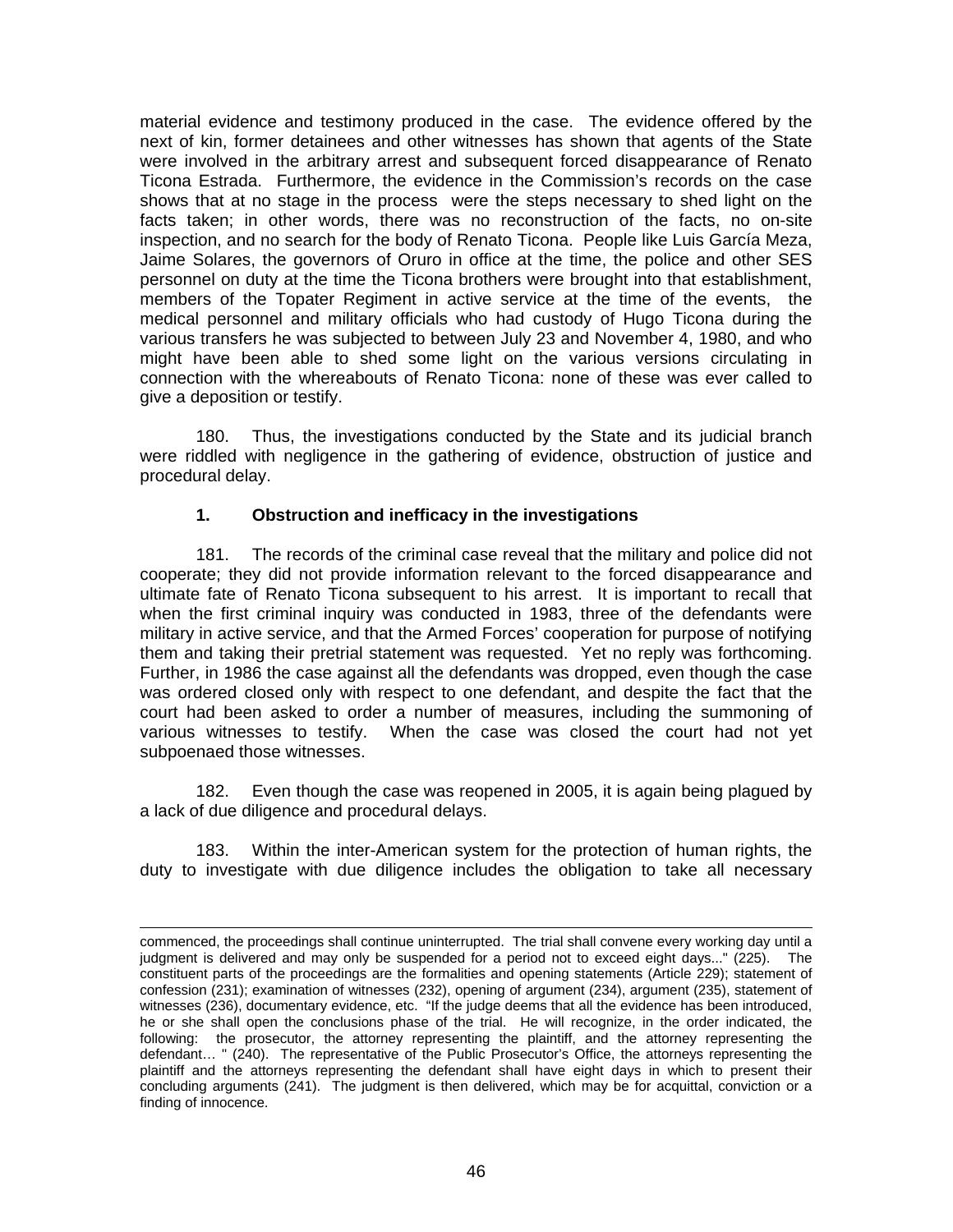measures to try and obtain results within a reasonable period of time.<sup>[144](#page-46-0)</sup> Three basic criteria have been established to judge the reasonableness of the length of the proceedings: a) the complexity of the case, b) the procedural activity of the interested party, and c) the conduct of the judicial authorities.<sup>[145](#page-46-1)</sup>

184. In the *Case of the 19 Merchants v. Colombia,* the Court held that it is up to the State to explain and prove why it has required more time than would be reasonable, in principle, to deliver a final judgment in a given case, based on the three criteria listed above.<sup>[146](#page-46-2)</sup> In the case of *Gómez Palomino*, where the investigation of the victim's forced disappearance remained in the examining phase for more than 13 years, the Court wrote that "the delay, which was excessive, is *per se* a violation of the judicial guarantees, for which the State has not provided a justification."<sup>[147](#page-46-3)</sup>

185. In the instant case, the Bolivian State has not provided reasonable explanations that would justify a procedural delay of more than 25 years; in cases such as this, the authorities are required to act on their own motion, and cannot leave this burden to the initiative of the next of kin.<sup>[148](#page-46-4)</sup>

186. The Inter-American Court has written that "actions or omissions that abridge fundamental rights may be committed by any public authority, whether [in] the Executive, the Legislative, or the Judiciary, as has been established in the case law of this Court."[149](#page-46-5) Under Article 8(1) of the Convention, the State has an obligation to recognize the right of every person within its jurisdiction to a hearing, with due guarantees and within a reasonable time, by a competent, independent, and impartial tribunal, for a determination of his rights. In this regard, the Court has held that "the Convention should be interpreted broadly,"[150](#page-46-6) which means that in observance of Article 8 of the American Convention, the criminal proceedings are to guarantee the right to a fair trial of the accused (the direct beneficiary of specific guarantees) and the right of the victims and their next of kin to "substantial possibilities of being heard and acting in the

<span id="page-46-2"></span>146 I/A Court H.R., *Case of the 19 Merchants*. Judgment of July 5, 2005. Series C No. 109, par. 191.

<span id="page-46-3"></span>147 I/A Court H.R., *Case of Gómez Palomino*. Judgment of November 22, 2005. Series C No. 136, par. 85 [The Commission's translation, since no official translation in English of this judgment exists as of this time].

<span id="page-46-4"></span>148 I/A Court H.R., *Case of Juan Humberto Sánchez*. Judgment of June 7, 2003. Series C No. 99, par. 132.

<span id="page-46-5"></span>149 I/A Court H.R., *Case of the Five Pensioners*; I/A Court H.R., *Case of the Mayagna (Sumo) Awas Tingni Community Case*; I/A Court H.R., *Ivcher Bronstein Case*, Judgment of February 6, 2001. Series C No.74, par. 168; I/A Court H.R., *Baena Ricardo et al. Case*, and I/A Court H.R., *Case of Juan Humberto Sánchez,* Judgment of June 7, 2003. Series C No. 99, par. 131.

<span id="page-46-6"></span>150 I/A Court H.R. *Case of the 19 Merchants*, par. 185; *Las Palmeras Case*, par. 58; *Durand and Ugarte Case*, par. 128.

<span id="page-46-0"></span> <sup>144</sup> I/A Court H.R., *Case of the Serrano Cruz Sisters*. Judgment of March 1, 2005. Series C No. 120, par. 65.

<span id="page-46-1"></span><sup>145</sup> I/A Court H.R., *Case of the Moiwana Community*. Judgment of June 15, 2005. Series C No. 124, par. 160. See also European Court of Human Rights. *Wimmer v. Germany*, No. 60534/00, § 23, 24 May 2005; *Panchenko v. Russia*, No. 45100/98, § 129, 8 February 2005, and *Todorov v. Bulgaria*, No. 39832/98, § 45, 18 January 2005.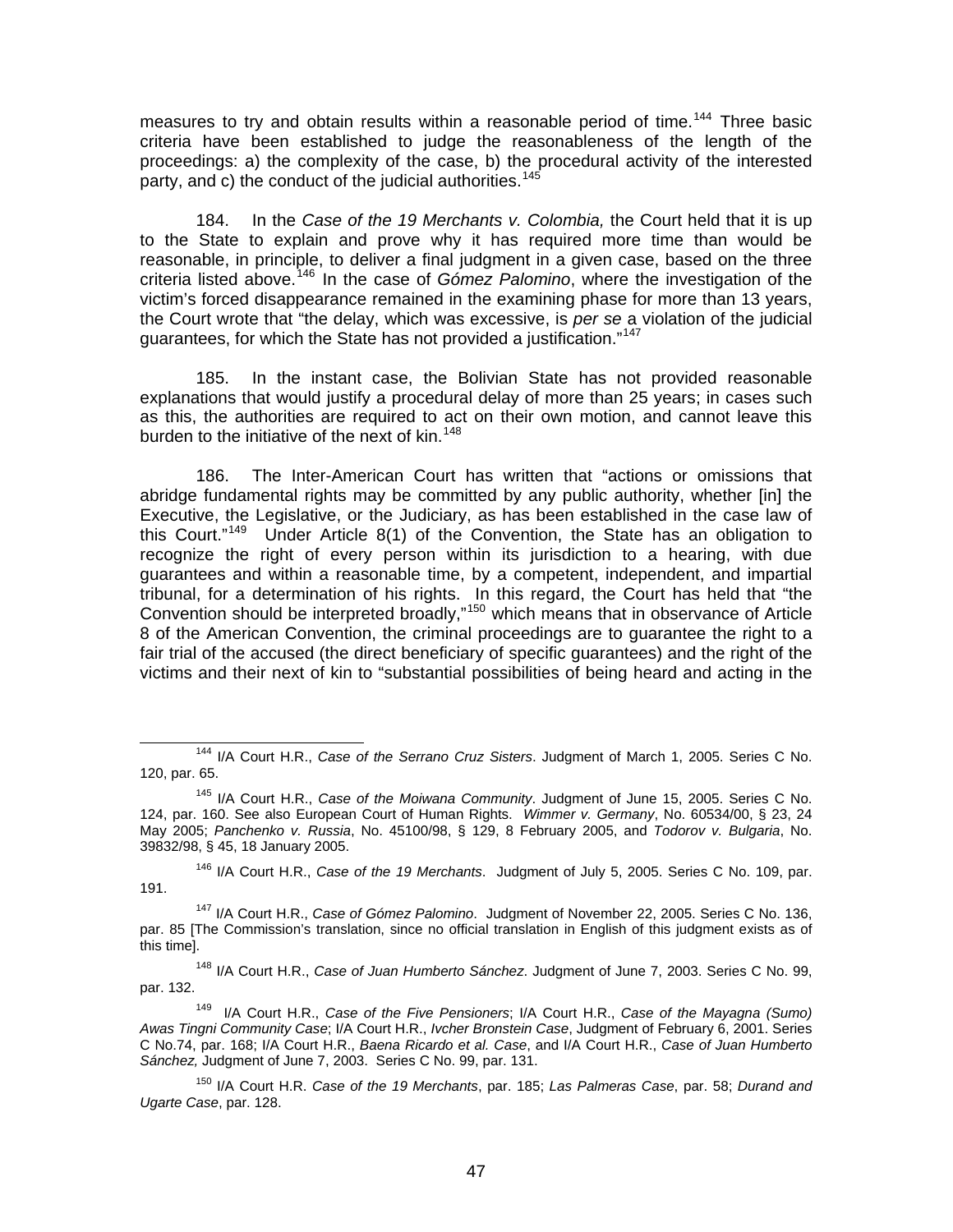respective proceedings, in order to clarify the facts and punish those responsible, and to seek due reparation."<sup>[151](#page-47-0)</sup>

187. In the Commission's proceedings on this case the State asserted that it had acted with due diligence since the criminal investigation was reopened in March 2005. However, during the proceedings on the case in the domestic courts, judges Rolando Sarmiento and Romery Pabón –the two judges who have been the presiding judges since March 10, 2005- have taken no action to enlist the help of the General Command of the Armed Forces in notifying the accused military or former military.

188. Judge<sup>[152](#page-47-1)</sup> Sarmiento did not call José Cadima, Leonor López, Leoncio Conchari, Edgar Alcocer and Ruth Sánchez de Jordán to testify, as prosecutor William Alave had requested on March 18, 2005. The other presiding judge and the prosecutor assigned to the case also failed to summon witnesses Luis García Meza, former *de facto*  President of Bolivia,<sup>[153](#page-47-2)</sup> and Jaime Solares.

189. At no point in the proceedings were measures taken to shed light on the facts of this case: there was no reconstruction of the facts, no on-site inspection, no search for the body of Renato Ticona; no statements were taken from individuals like Luis García Meza, Jaime Solares, the governors of Oruro at the time, police and other SES personnel on duty when the Ticona brothers were brought into the SES facility, no one from Topater Regiment who was in active service at the time of the events, none of the medical or military personnel who took custody of Hugo Ticona each time he was moved between July 23 and November 4, 1980.

190. Even though the crime in this case was forced disappearance for which there is no statute of limitations, on July 24, 2006 the First Judge of the Local Criminal Court ordered that the case be returned to the examining court for a determination as to whether or not criminal action was time barred by the statute of limitations. The Judge also ordered that proceedings up to 117 inclusive be vacated on the grounds that the examining court had not decided the statute of limitations question. On March 18, 2005, the Office of the Public Prosecutor had filed a motion asking the Court to declare Messrs. Melean, Valdivia Gumucio and Veizaga Vargas in contempt of court and to issue the corresponding arrest warrants and subpoenas for various witnesses.

191. As a result, the Court vacated any proceedings conducted subsequent to March 18, 2005, just 10 days after the inquiry was reopened after lying dormant for more than 19 years. Although beset by problems and omissions, the examining phase had finally come to a close and the case had been bound over for trial before the First Local Criminal Court of La Paz. Although the Examining Court denied the statute-of-

<span id="page-47-0"></span> <sup>151</sup> I/A Court H.R. *Case of the 19 Merchants*, par. 186; *Las Palmeras Case*, par. 59; *Durand and Ugarte Case*, par. 129.

<span id="page-47-1"></span><sup>&</sup>lt;sup>152</sup> Under the Public Prosecutor's Act (Article 5) and the 1973 Code of Criminal Procedure (Art. 168) by which the proceedings were conducted, both the examining magistrate (who presides over the preliminary phase of the proceedings) and the prosecutor (who represents the State) have express functions and authorities to investigate the crimes reported, promote criminal action, oversee and control the unfolding of the trial, propose any measures necessary for the proceedings to move swiftly and ultimately conclude.

<span id="page-47-2"></span><sup>&</sup>lt;sup>153</sup> In a radio interview given from Chonchocorro prison, Luis García Meza claimed that Jaime Solares had a hand in the disappearance of the Ticona brothers and in the subsequent fate of Renato Ticona. He claimed that Jaime Solares was acting on orders.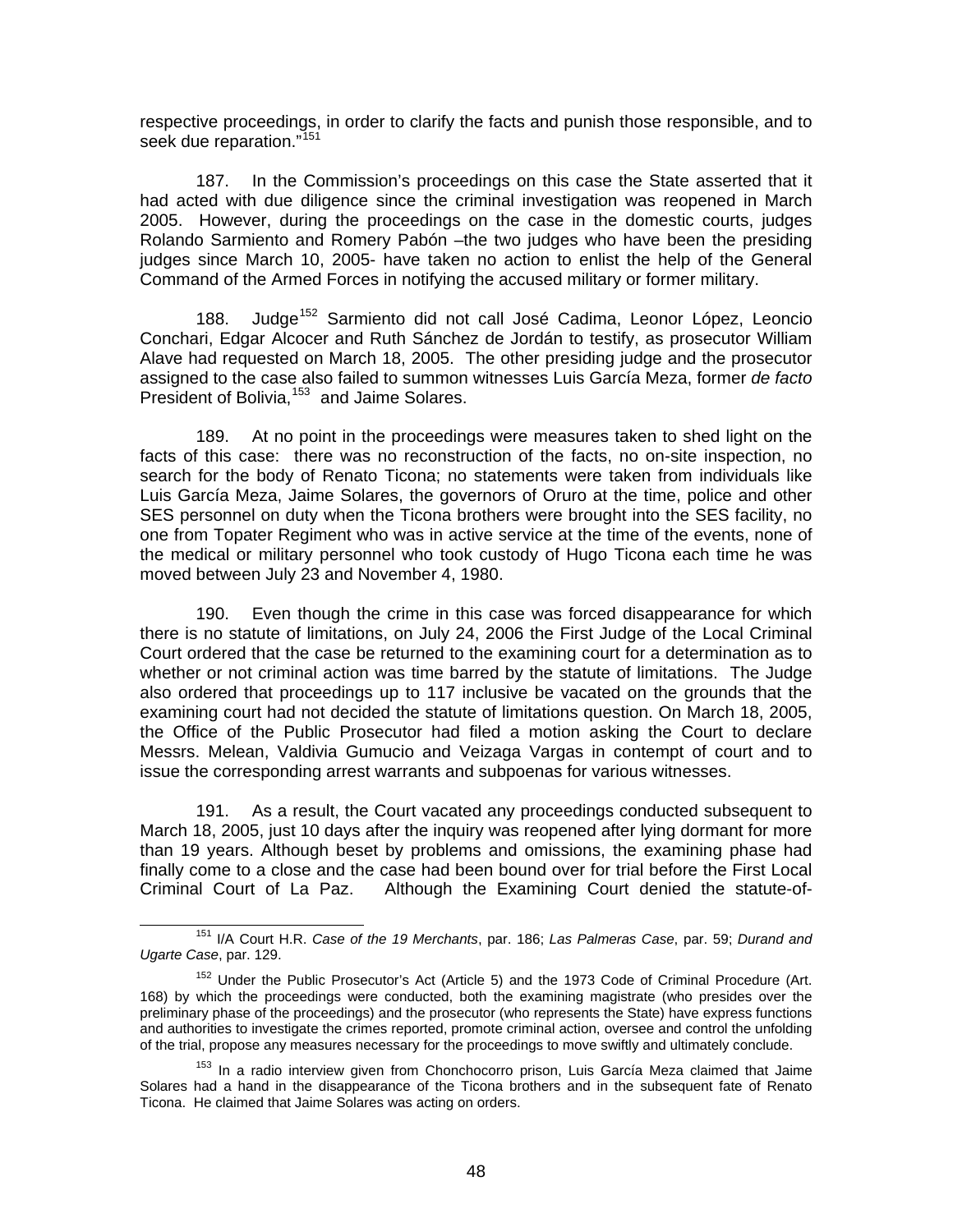limitations motion on September 11, 2006, the trial court's decision to vacate proceedings up to and including 117 meant that they will now have to be repeated.

192. To this day, the case is still in the pre-trial phase, which the 1973 Code of Criminal Procedure, the applicable law, stipulates shall last no more than 20 days. Until the preliminaries are completed the trial cannot begin.

193. The procedural delay is self-evident. More than 25 years have passed and none of those responsible has been prosecuted and punished, even though the evidence to convict is there. This is a violation of the right to a fair trial within a reasonable period.

194. As for the complexity of the present case, the Commission considers that the arrest and subsequent forced disappearance of Renato Ticona is not so complex a case as to warrant the kind of delay that has happened. After the fall of the government of García Meza, the victim's next of kin and the National Commission of Enquiry into Forced Disappearances went to the competent authorities virtually immediately to report the facts. In doing so, they identified the suspects. Nevertheless, as previously noted, the State did not take the necessary steps to effectively advance the investigation. As for identification of those responsible, the Commission considers that the State had in its possession the evidence needed to make that identification and cannot, therefore, attempt to justify the delay in identification of the responsible parties by asserting the supposed complexity of the matter.

195. As has already been established, the petitioners took an active position from the time when the first complaint was filed in April 1983. From the testimony contained in the record of the case initiated by the National Commission of Enquiry into Forced Disappearances and the testimony gathered once the case was reopened in 2005, Renato Ticona's next of kin actively supplied all the information they could to identify those responsible for the arrest and subsequent forced disappearance of Renato Ticona. The Commission does not believe that either the petitioner or the victim's next of kin has in any way obstructed the investigations; quite the contrary, they have supplied all the evidence they had and have continued to file complaints and demand justice and clarification of the truth about what happened; they have also turned to various institutions and agencies to appeal for a search for Renato Ticona's body, so that they might give him a proper burial.

196. The denial of justice has also been continuous with respect to the violations committed against Hugo Ticona Estrada, who was unlawfully and arbitrarily deprived of his freedom together with his brother Renato. He was also the victim of torture. These crimes have been brought to the attention of State authorities since Hugo Ticona and his next of kin made statements in the respective investigation, despite which the State has not investigated the crime on its own motion, as it should have.

197. Finally, the Commission considers that neither Renato Ticona nor his next of kin were given access to a simple, prompt and effective remedy for protection against violation of their human rights. First, although the Constitution in effect at the time provided for the remedy of *habeas corpus* to establish an individual's whereabouts,[154](#page-48-0) under the *de* 

<span id="page-48-0"></span><sup>&</sup>lt;sup>154</sup> Article 18 of the Constitution reads as follows: "Any person who believes that he is being unduly or unlawfully prosecuted, detained, tried or imprisoned may appear, in person or through anyone acting in his name, with or without a notarized power of attorney, before the District High Court or before any local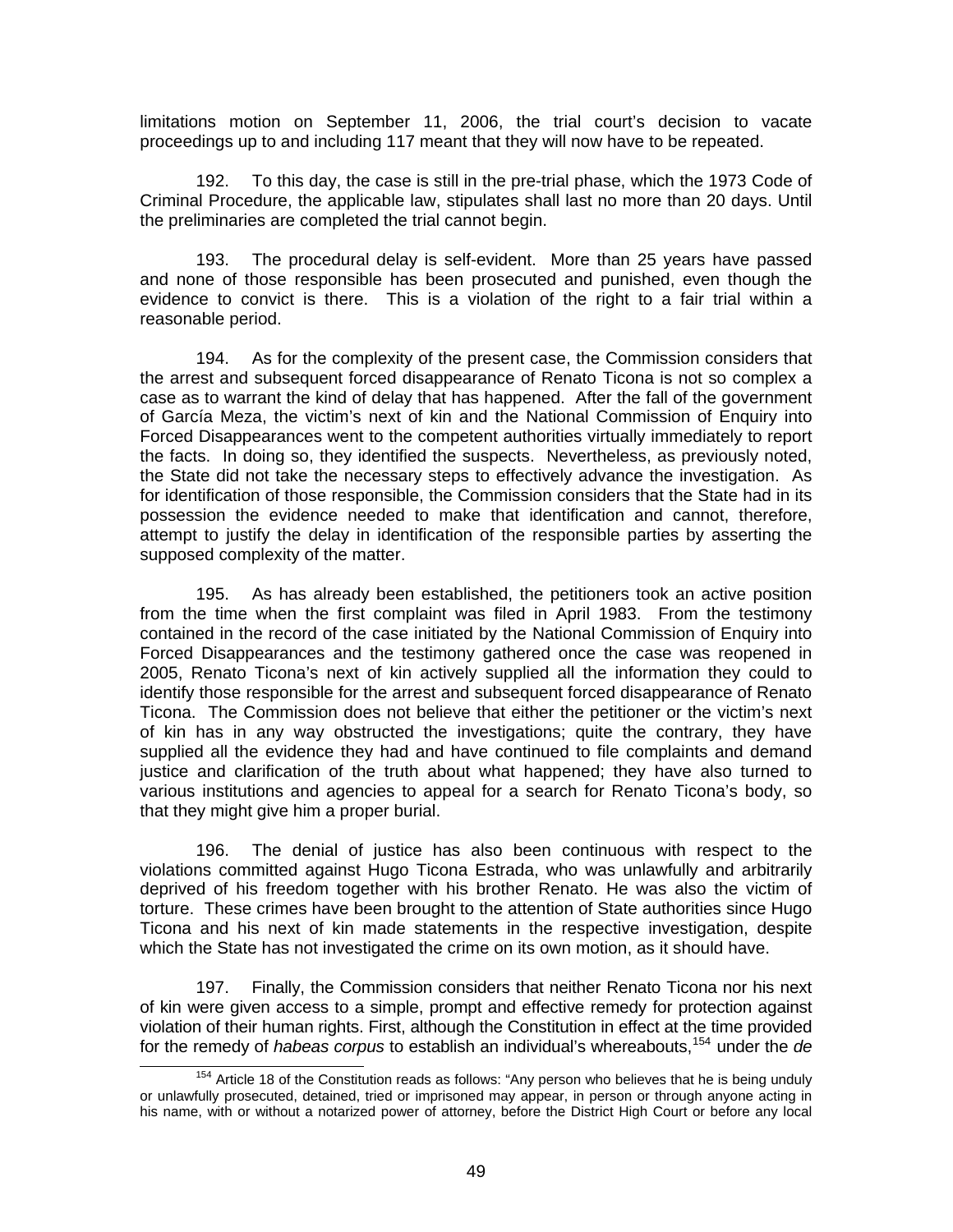*facto* government constitutional guarantees had been suspended, making any remedy of *habeas corpus* illusory. This was the Commission's finding in its 1981 Report on the Situation of Human Rights in Bolivia on the question of *amparo* and *habeas corpus*:

Not only has the Military Government of Bolivia disregarded the constitutional rules for abnormal situations and the rules on international protection of human rights, it has also made judicial guarantees for protection of those rights into a dead letter.

These recourses in Bolivian legislation are constitutional provisions that seek to protect individuals from arbitrary detention–habeas corpus–and against illegal acts or undue omissions by public officials and private individuals who restrict, deny or threaten to restrict or deny the rights and guarantees of the individual upheld in the constitution and the law (*amparo*).

In light of the background information […] and all the information that has come to the Commission's attention, particularly information on the way in which the authorities have proceeded n the individual and mass detentions and the circumstances surrounding them. It must be concluded that these legal guarantees of Bolivians' right to life, personal freedom and safety have been frustrated and have become an ineffective tool with which to control illegal acts by the authorities: in practice, exercise of those rights does not obtain the expected results, given the military government's refusal to report the whereabouts of detainees, the reasons or charges against them and generally, because there is no communication with the victims, who are deprived of their freedom for longer periods than permitted by the Constitution, even during a state of siege.<sup>[155](#page-49-0)</sup>

198. Secondly, the criminal complaints brought by the victim's next of kin and the National Commission of Enquiry into Forced Disappearances were equally ineffective since the whereabouts of Renato Ticona is still unknown and those responsible for his forced disappearance have never been punished. Nor has there

court (*Juez de Partido*) of his choice to demand that legal formalities be followed. At places where there is no *Juez de Partido* this may be done before an examining magistrate (*Juez Instructor*)."

l

Article 19 of the Constitution provides that: "In addition to the right of habeas corpus referred to in the preceding article, it is hereby established that there shall be a recourse of *amparo* against illegal acts or undue omissions by public officials or private individuals that restrict, deny or threaten to restrict or deny the rights and guarantees of persons recognized in this Constitution and in the laws. A petition of *amparo* may be entered by the person believing himself to be aggrieved or by another person on his behalf, with sufficient power of attorney, before the Supreme Courts in the departmental capitals and the local court in the provinces, in very summary form. In addition, the Ministry of the Interior may *ex officio* file a petition of *amparo* when the affected individual has not or cannot do so. The authority or person against whom the petition is filed shall be summoned in the form specified in the preceding article in order to provide information and present, if applicable, the action taken on the alleged event, within a maximum of 48 hours. The final ruling shall be handed down at a public hearing immediately upon receipt of the testimony of the person accused, and failing that, it shall be given on the basis of evidence offered by the petitioner. The judicial authority shall examine the competency of the public official or the acts of the private individual, and should he find the accusation to be true, shall grant the *amparo* requested, provided there is no other means or legal recourse for immediate protection of the rights and guarantees restricted, suppressed or threatened. He shall, *ex officio,* submit his ruling to the Supreme Court of Justice within 24 hours, for review. The prior rulings of the judicial authority and the final decision granting *amparo* shall be carried out immediately and<br>without objection, and in case of resistance, the provisions of the preceding article shall apply."

<span id="page-49-0"></span>IACHR, 1981 Report on the Situation of Human Rights in Bolivia. CHAPTER III: THE RIGHT TO LIBERTY, HUMANE TREATMENT, AND PERSONAL INTEGRITY. Section F. *Habeas Corpus* and *Amparo*, paragraphs 1, 2 and 3 OEA/Ser.L/V/II.53, doc.6 rev.2, October 13, 1981.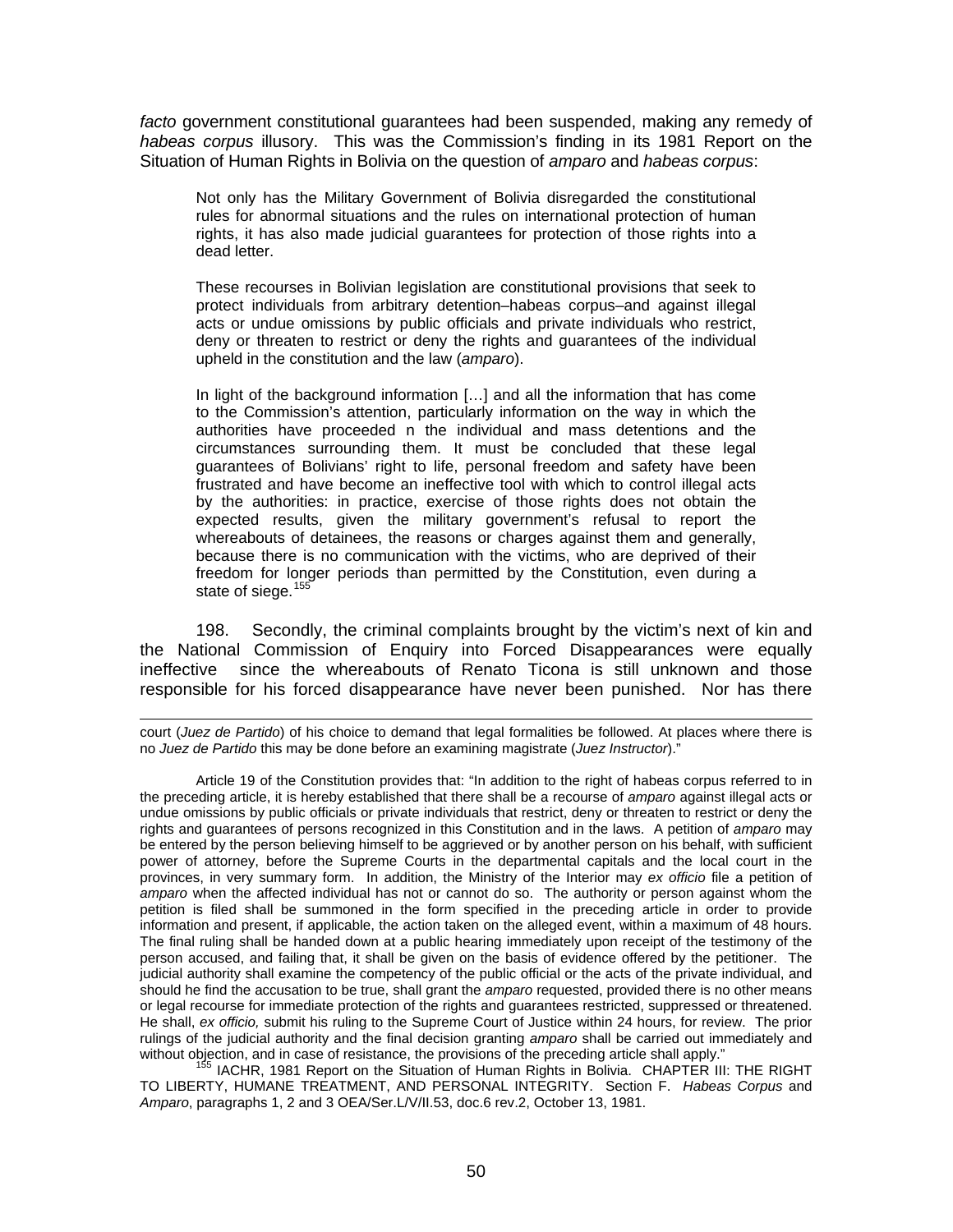been any effective remedy to correct a judicial system that has become virtually inactive and that, by its own omission and failure to conduct a serious and effective investigation, has in practice covered up the violations of the victim's basic rights and those of his next of kin. In the end, the only possible conclusion in the present case is that the existing remedies to protect against the violations denounced have proven to be illusory.

### **2. Right to the truth and persistence of impunity**

199. The Court has reiterated that every person, including the next of kin of victims of grave human rights violations, has the right to know the truth. Consequently, the next of kin of the victims and society as a whole must be informed of everything that happened concerning such violations.<sup>[156](#page-50-0)</sup> This right is based on the conviction that knowledge of the truth is one of the most effective means of preventing a recurrence of serious human rights violations and of building a democratic system in a State governed by the rule of law. Further, the State has an obligation to make available to the victims, their next of kin and society as whole, any information that sheds light on the truth. This obligation includes the duty to make available or disclose any information that the State has in its possession and to use every means possible to produce that information.

200. By virtue of the obligations and duties undertaken as a State party to the American Convention, Bolivia has an obligation to respect the right that the victim's next of kin and Bolivian society as a whole have to know the truth. Those obligations basically stem from articles 1(1), 8, and 25 of the American Convention, and from Article 13, inasmuch as the right to the truth is subsumed in the right of the victim or his next of kin to obtain clarification of the facts relating to the violations and the corresponding responsibilities from the competent State organs, through the investigation and prosecution established in Articles 8 and 25 of the Convention. [157](#page-50-1)

201. From the Court's interpretation of the generic obligations contained in Article 1(1) of the Convention, as set forth in *Castillo Páez Case,* the inference is that the right to the truth is a basic and essential obligation for any State Party, since the inability to know the facts associated with human rights violations means in practice that the system of protection is incapable of ensuring the identification and ultimate punishment of the responsible parties, particularly in cases of forced disappearance, in which continuous violation are involved. The Inter-American Court has established that the State has a duty to investigate facts while there is uncertainty about the fate of the person who has disappeared, and the need to provide a simple and prompt recourse in the case, with due guarantees. $158$ 

202. After the case was closed in 1986, the Attorney General's Office ordered it reopened on March 8, 2005. However, a further delay was triggered when the trial court vacated the proceedings pending a decision by the lower court as to whether the

<span id="page-50-2"></span><span id="page-50-1"></span><span id="page-50-0"></span> <sup>156</sup> I/A Court H.R., *Case of Carpio Nicolle et al.* Judgment of November 22, 2004. Series C No. 117; par. 128; I/A Court H.R., *Case of the Plan de Sánchez Massacre*. Judgment of November 19, 2004. Series C No. 116, par. 97; I/A Court H.R., *Case of Tibi*. Judgment of September 7, 2004. Series C No. 114, par. 257.

<sup>157</sup> I/A Court H.R., *Bámaca Velásquez Case*, Merits, Judgment of November 25, 2000, par 201.

<sup>158</sup> *Idem*, par. 197.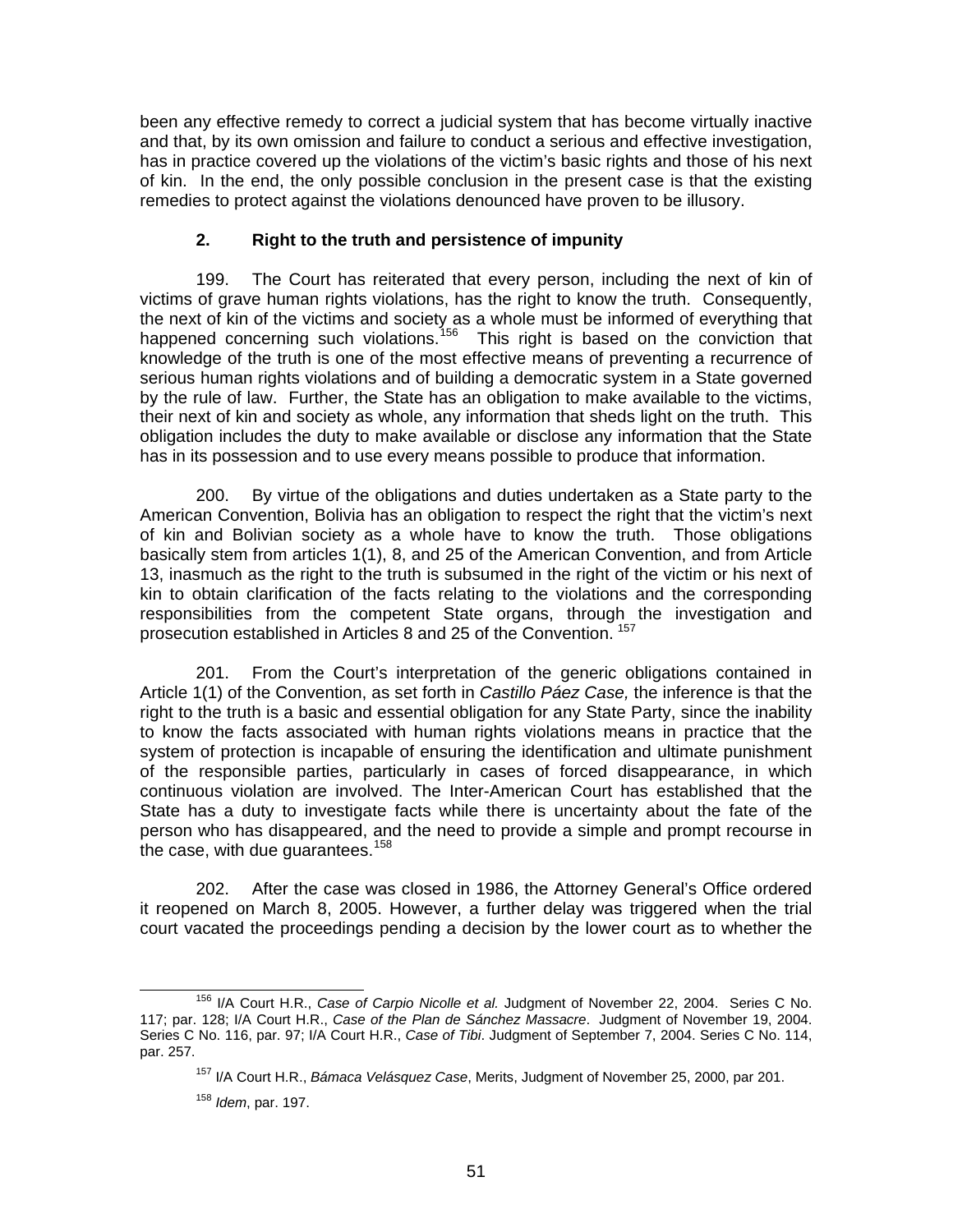case was time barred by the statute of limitations by virtue of constitutional ruling  $101/2004$ <sup> $159$ </sup>

203. The Commission contends that the present case is not subject to the statute of limitations, as the crime is that of forced disappearance, which is continuous and therefore cannot be time barred. Following this reasoning, in the *Trujillo Oroza Case,* the Inter-American Court held the following on the question of the statute of limitations:

On May 5, 1999, Bolivia ratified the Inter-American Convention on the Forced Disappearance of Persons, which establishes that the criminal prosecution for the forced disappearance of persons shall not be subject to statutes of limitations. (...) The State has the obligation to eliminate the internal impediment of extinguishment of the criminal proceeding so that "those responsible may be criminally prosecuted and punished under the offense of forced disappearance of persons."

204. The failure to prosecute the perpetrators of the human rights violations herein analyzed prolongs the suffering that those violations cause. The State's duty is to provide an adequate judicial response that establishes the identity of those responsible for masterminding and carrying out the policy of forced disappearance that was the context for the events in this case. The State also has a duty to prosecute and punish the material authors of the disappearance. The testimony given to the National Commission of Enquiry into Forced Disappearances and before the La Paz District Superior Court recounts the suffering and anguish that the violations committed by agents of the Bolivian State caused, which have inflicted profound moral damage upon Renato Ticona Estrada's next of kin whose consequences persist even today.

205. For all the foregoing reasons, the Commission asks the Court to adjudge and declare that the Bolivian State violated articles 8(1) and 25 of the American Convention, in relation to Article 1(1) thereof.

#### **H. Failure to comply with Article 2 of the American Convention (duty to adopt legislative measures) and articles I and III of the Inter-American Convention on Forced Disappearance of Persons**

206. Article 2 of the American Convention reads as follows:

Where the exercise of any of the rights or freedoms referred to in Article 1 is not already ensured by legislative or other provisions, the States Parties undertake to adopt, in accordance with their constitutional processes and the provisions of this

<span id="page-51-1"></span>160 I/A Court H.R., *Trujillo Oroza Case. Reparations* (Art. 63(1) American Convention on Human Rights). Judgment of February 27, 2002. Series C No. 92, par. 92.b.

<span id="page-51-0"></span> <sup>159</sup> Paragraph III.5.2 of constitutional ruling 101/2004 states that:

As has already been established, the legal provisions under examination in this constitutionality proceeding must be compatible with the principles of the Constitution. Under the law and under the Constitution, a judge or court hearing a case, either *ex officio*  or at the request of a party to a dispute, shall declare the criminal action time barred when the delay in the proceedings beyond the maximum allowed is the fault of the court or the prosecutor's office, as determined by objective criteria; the case may not be time barred when the delay is attributable to the conduct of the accused or defendant.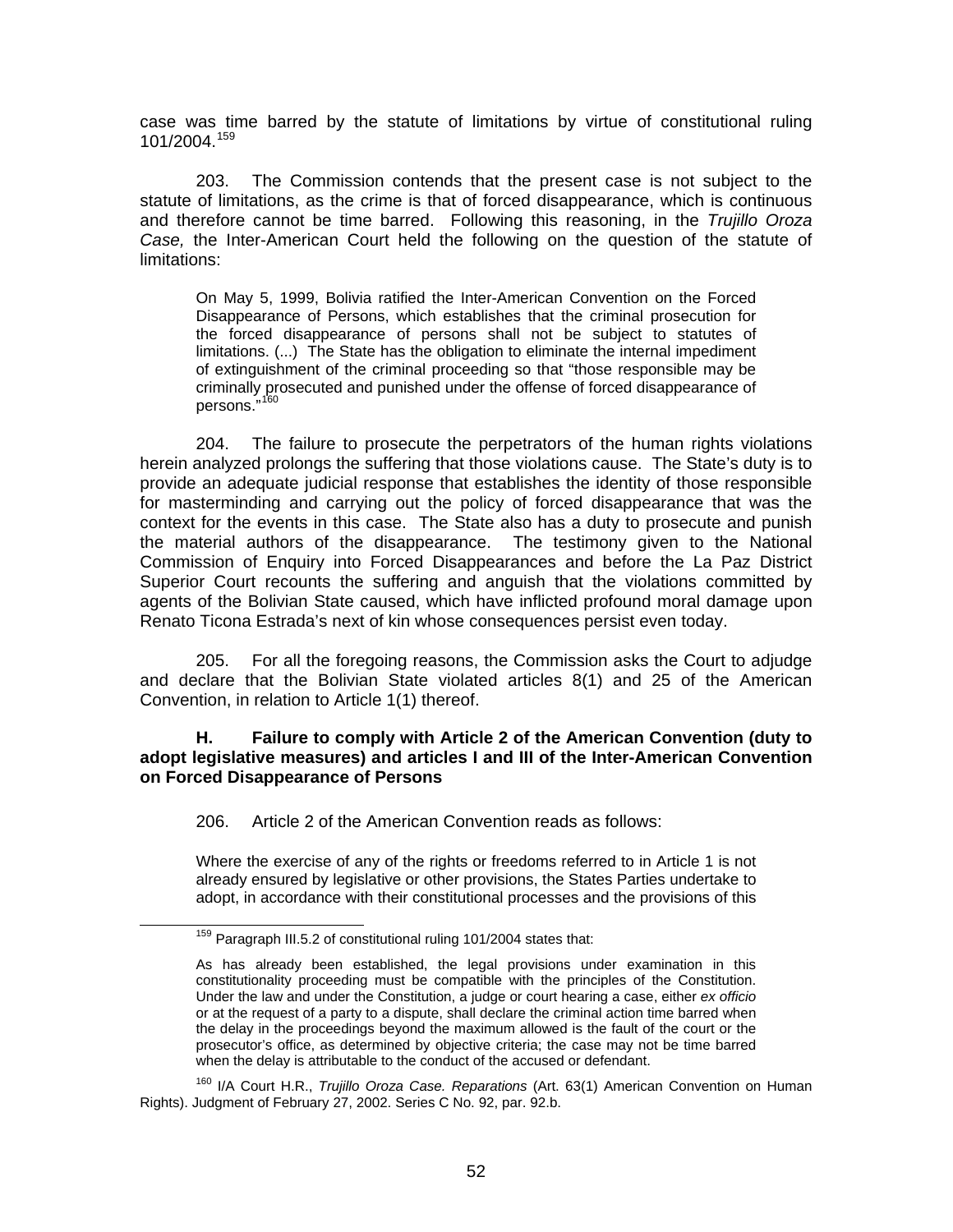Convention, such legislative or other measures as may be necessary to give effect to those rights or freedoms.

207. Article III of the Inter-American Convention on Forced Disappearance of Persons reads as follows:

#### Article III

The States Parties undertake to adopt, in accordance with their constitutional procedures, the legislative measures that may be needed to define the forced disappearance of persons as an offense and to impose an appropriate punishment commensurate with its extreme gravity. This offense shall be deemed continuous or permanent as long as the fate or whereabouts of the victim has not been determined.

The States Parties may establish mitigating circumstances for persons who have participated in acts constituting forced disappearance when they help to cause the victim to reappear alive or provide information that sheds light on the forced disappearance of a person.

208. These articles articulate the positive obligation of those States that have ratified the American Convention, which is to strike down any domestic laws that are incompatible with the object and purpose of these two international instruments.

209. The Inter-American Court has written the following with respect to Article 2 of the American Convention:

The general duty set forth in Article 2 of the American Convention implies the adoption of measures on two fronts. On the one hand, the suppression of rules and practices of any kind that entail the violation of the guarantees set forth in the Convention. On the other, the issuance of rules and the development of practices leading to the effective observance of said guarantees.<sup>[161](#page-52-0)</sup>

210. Therefore, to be in compliance with Article 2 of the American Convention the State must adopt domestic measures on two levels: on the one hand, elimination of all kinds of provisions and practices that breach guarantees set forth in the Convention; on the other, adoption of provisions and development of practices that lead to effective observance of said guarantees.<sup>[162](#page-52-1)</sup> Article I (d) of the Inter-American Convention on Forced Disappearance of Persons contains a similar provision.

211. Article II of the Inter-American Convention on Forced Disappearance of Persons defines forced disappearance as follows for purposes of the Convention:

<span id="page-52-0"></span> <sup>161</sup> I/A Court H.R., *Cantoral Benavides Case*, *supra*, par. 178 citing *Durand and Ugarte Case, supra*, par. 137, and *Castillo Petruzzi et al. Case, supra*, par. 207. Cf. I/A Court H.R., *Certain Attributes of the Inter-American Commission on Human Rights (Arts. 41, 42, 46, 47, 50 and 51 of the American Convention on Human Rights)*, Advisory Opinion OC-13/93 of July 16, 1993. Series A No. 13, par. 26. See also I/A Court H.R., *Baena Ricardo et al. Case*, Judgment of February 2, 2001, par. 182.

<span id="page-52-1"></span><sup>162</sup> I/A Court H.R. *"Bulacio" Case*, Judgment of September 18, 2003, par. 143; *Case of the "Five Pensioners"*, Judgment of February 28, 2003. Series C No. 98; *Cantos Case*, Judgment of November 28, 2002. Series C No. 97, par. 61; and *Case of Hilaire, Constantine and Benjamin et al.*, Judgment of June 21, 2002. Series C No. 94, par. 113.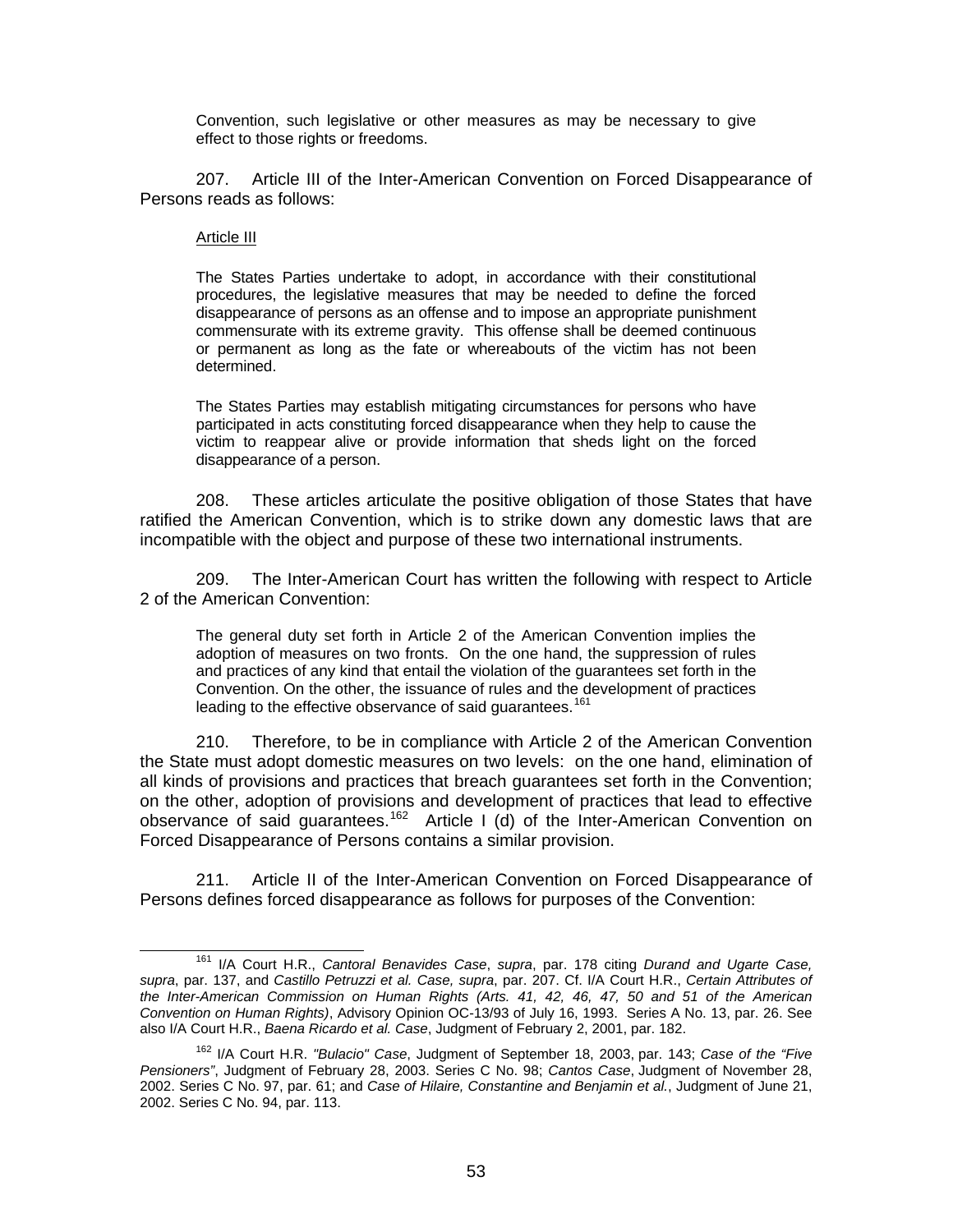the act of depriving a person or persons of his or their freedom, in whatever way, perpetrated by agents of the state or by persons or groups of persons acting with the authorization, support, or acquiescence of the state, followed by an absence of information or a refusal to acknowledge that deprivation of freedom or to give information on the whereabouts of that person, thereby impeding his or her recourse to the applicable legal remedies and procedural guarantees.

212. Recognizing that defense and protection of human rights rest necessarily and above all else on the domestic system, Article 2 of the Convention provides that States parties shall adopt the legislation and other measures necessary to give effect to any right or freedom not yet guaranteed by domestic law and practice.

213. At the time of the events in this case, forced disappearance had not yet been criminalized in Bolivia. On January 18, 2006, in Act No. 3326, the offense of forced disappearance was criminalized and added to Bolivia's Penal Code, as follows:

Article 292 Bis (Forced Disappearance of Persons) of the Penal Code provides as follows:

Anyone who, with the authorization, support or acquiescence of any State body or agency, deprives one or more persons of their freedom and deliberately conceals or refuses information that would acknowledge the deprivation of freedom or the whereabouts of the person, thereby preventing the exercise of the procedural remedies and guarantees, shall be subject to a penalty of imprisonment for a period of five to fifteen years.

If as a consequence of this act the victim sustains grave physical and psychological harm, then the penalty shall be imprisonment for fifteen to twenty years.

If the author of the offense is a public official, then the maximum penalty shall be increased by one third.

If the victim dies as a consequence of this act, the penalty shall be imprisonment for a period of thirty years.

Let this be forwarded to the Executive Branch, for the purposes set forth in the Constitution.

Given in the Assembly Hall of the National Congress this fifth day of January in the year two thousand six.

214. The Commission recognizes that the criminalization of forced disappearance and its inclusion in Bolivia's Penal Code is an important step forward in the development of laws consistent with the principles established in the international instruments to which the State is party in the area of human rights. Nevertheless, the Commission observes that the facts in the present case occurred well before the efforts made by the State. It therefore submits that because it did not adopt legislative measures to criminalize forced disappearance until 2006, the State failed to comply with its obligation under Article 2 of the American Convention.<sup>[163](#page-53-0)</sup>

<span id="page-53-0"></span> <sup>163</sup> I/A Court H.R., *Case of Montero Aranguren et al. (Retén de Catia)*. Judgment of July 5, 2006. Series C No. 150, par. 113.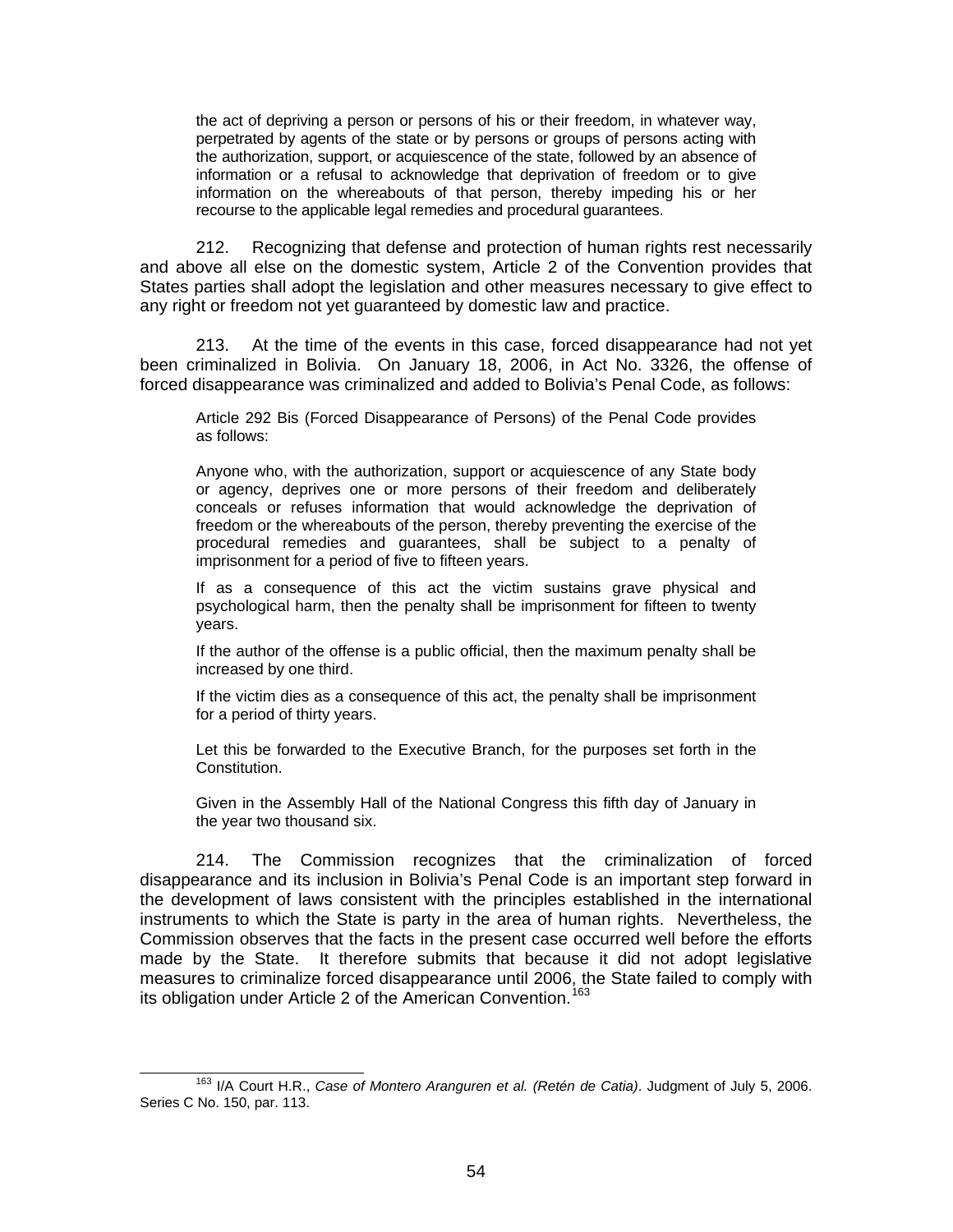215. The Commission observes that except for the addition of the qualifier "deliberately" with regard to the concealment or refusal to provide information on the victim's whereabouts, the definition of the crime of forced disappearance adopted by the State is substantially the same as the one contained in Article II of the Inter-American Convention on Forced Disappearance of Persons.

216. The Commission is therefore asking the Court to adjudge and declare that until 2006 the State was in noncompliance with its obligation under Article 2 of the American Convention and articles I and III of the Inter-American Convention on Forced Disappearance, which is to adopt domestic legislation to give effect to the Conventionrecognized rights.

### **VIII. REPARATIONS AND COSTS**

217. Given the facts alleged in the present application and the *jurisprudence constante* of the Inter-American Court, which states that "it is a principle of international law that any violation to an international obligation that has caused damage entails the duty to provide adequate reparation,"[164](#page-54-0) the Commission is filing with the Court its claims for the reparations and costs that should be required of the Bolivian State by virtue of its responsibility for the human rights violations committed against Renato Ticona Estrada, his parents César Ticona Olivares and Honoria Estrada de Ticona, and his siblings Hugo Ticona Estrada, Rodo Ticona Estrada and Betzy Ticona Estrada.

218. The Inter-American Commission is asking the Court to order the State to compensate the pecuniary and non-pecuniary damages caused to Renato Ticona Estrada and his next of kin, under the terms indicated below. The Inter-American Commission is also asking the Court to order the State to pay the legal costs and expenses that the victims and their next of kin incurred in pursuing the case at the domestic level, and those stemming from the processing of the present case with the inter-American system.

# **A. Obligation to make reparation and measures of reparation**

219. Article 63(1) of the American Convention provides that:

If the Court finds that there has been a violation of a right or freedom protected by this Convention, the Court shall rule that the injured party be ensured the enjoyment of his right or freedom that was violated. It shall also rule, if appropriate, that the consequences of the measure or situation that constituted the breach of such right or freedom be remedied and that fair compensation be paid to the injured party.

### 220. The *jurisprudence constante* of the Court is that:

Article 63(1) of the American Convention reflects a customary rule that is one of the key principles of contemporary international law regarding the responsibility of the States. Thus, when an unlawful event takes place that is attributable to a State, this immediately gives rise to the State's international responsibility for the

<span id="page-54-0"></span> <sup>164</sup> I/A Court H.R., *Case of the Gómez Paquiyauri Brothers, supra*, par. 187; *Myrna Mack Chang Case, supra*, par. 234; *Bulacio Case*, *supra*, par. 72; *Case of Juan Humberto Sánchez, supra*, par. 147.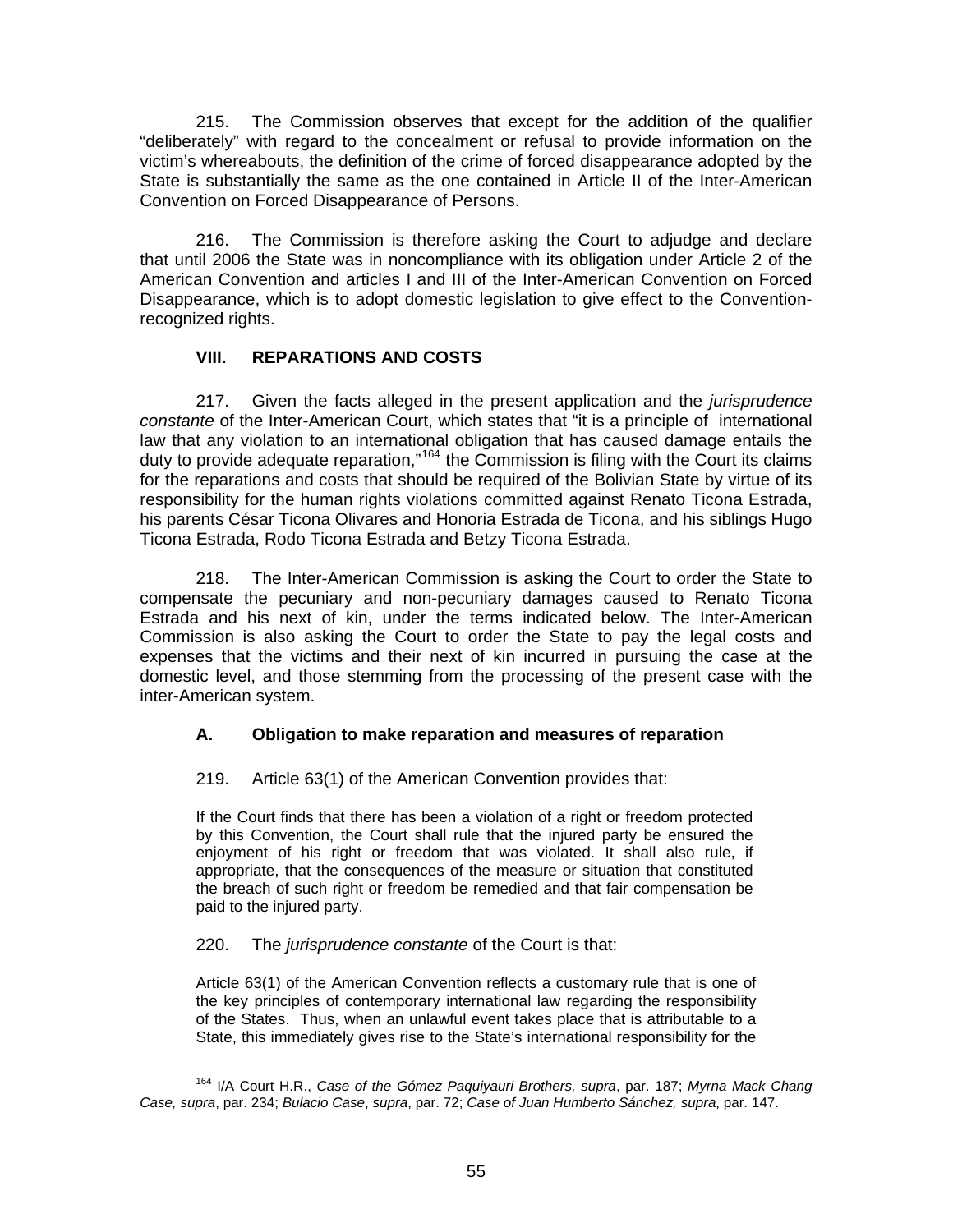violation of an international rule, with the attendant duty of reparation and of making the consequences of the violation cease.<sup>[165](#page-55-0)</sup>

221. Reparations are vital to ensuring that justice is done in an individual case and are the vehicle that carries the Court's decision beyond the realm of moral condemnation. Reparations are measures intended to cause the effect of the violations committed to disappear. Reparation of the damage caused by breaching an international obligation requires, whenever feasible, full restitution (*restitutio in integrum*), which involves reestablishment of the situation *ex ante.*

222. If full restitution is not possible, it is up to the Inter-American Court to order the adoption of a series of measures that, in addition to ensuring respect for the rights that were abridged, provide reparation of the consequences caused by the violations and pay compensation for the damages caused in the pertinent case.<sup>[166](#page-55-1)</sup> The main purpose of the compensation in such cases is to redress the real harm, both material and moral, suffered by the injured parties.<sup>[167](#page-55-2)</sup> Reparations are to be "proportionate to the gravity of the violations and the resulting damage."<sup>[168](#page-55-3)</sup> Reparations serve another no less important function, which is to avoid and deter future violations.

223. The obligation to make reparations is regulated in all respects (scope, nature, modes and determination of beneficiaries) by international law and cannot be modified by the respondent State by invoking the provisions of its own domestic laws; nor can the latter decline to discharge that obligation by invoking provisions of its own domestic laws,[169](#page-55-4) since "[w]henever a violation goes unpunished or a wrong unredressed, the law is in crisis, not just as a means for settling a certain litigation, but as a method for settling any litigation; in other words, as a tool to ensure peace with justice."<sup>[170](#page-55-5)</sup>

<span id="page-55-2"></span>167 I/A Court H.R., *Bulacio Case*. Judgment of September 18, 2003. Series C No. 100, par. 70; *Case of Hilaire, Constantine and Benjamin et al. supra*, par. 204; and *Case of the "Panel Blanca" (Paniagua Morales et al.)*. *Reparations* (Art. 63(1) American Convention on Human Rights). Judgment of May 25, 2001. Series C No. 76, par. 80.

<span id="page-55-3"></span>168 United Nations, Commission on Human Rights, Sub-Commission on Prevention of Discrimination and Protection of Minorities, E/CN.4/Sub.2/1996/17, *The Administration of Justice and the Human Rights of Detainees, Revised set of basic principles and guidelines on the right to reparation for victims of gross violations of human rights and humanitarian law,* prepared by Mr. Theo van Boven pursuant to Sub-Commission decision 1995/117, May 24, 1996, par. 7. See also I/A Court H.R., *Case* of *Hilaire, Constantine and Benjamin et al., supra*, par. 205; *Cantoral Benavides Case*. *Reparations* (Art. 63(1) American Convention on Human Rights). Judgment of December 3, 2001, Series C Nº 88, par. 42, and *Cesti Hurtado Case*. *Reparations* (Art. 63(1) American Convention on Human Rights), Judgment of May 31, 2001, Series C No. 78, par. 36.

<span id="page-55-4"></span>169 I/A Court H.R., *Myrna Mack Chang Case, supra*, par. 143; *Bulacio Case, supra*, par. 72, and I/A Court H.R., *Case of Juan Humberto Sánchez, supra*, par. 149.

<span id="page-55-5"></span>170 SERGIO GARCÍA RAMÍREZ, *LAS REPARACIONES EN EL SISTEMA INTERAMERICANO DE PROTECCIÓN DE LOS DERECHOS HUMANOS* [REPARATIONS IN THE INTER-AMERICAN SYSTEM FOR THE PROTECTION OF HUMAN RIGHTS], paper presented at the Seminar on "The Inter-American System for the Protection of Human Rights on the Threshold of the Twenty-first Century," San José, Costa Rica, November 1999.

<span id="page-55-0"></span> <sup>165</sup> I/A Court H.R., *Case of the Gómez Paquiyauri Brothers, supra*, paragraph 188; *Case of the 19 Merchants, supra*, par. 220; *Case of Maritza Urrutia,* Judgment of November 27, 2003, Series C No. 103, par. 141; *Myrna Mack Chang Case, supra*, par. 142.

<span id="page-55-1"></span><sup>166</sup> I/A Court H.R., *Case of the Gómez Paquiyauri Brothers, supra*, par. 189; *Case of the 19 Tradesmen, supra*, par. 221; *Case of Molina Theissen*. *Reparations (Art. 63(1) of the American Convention on Human Rights)*, Judgment of July 3, 2004, Series C No. 108, par. 42.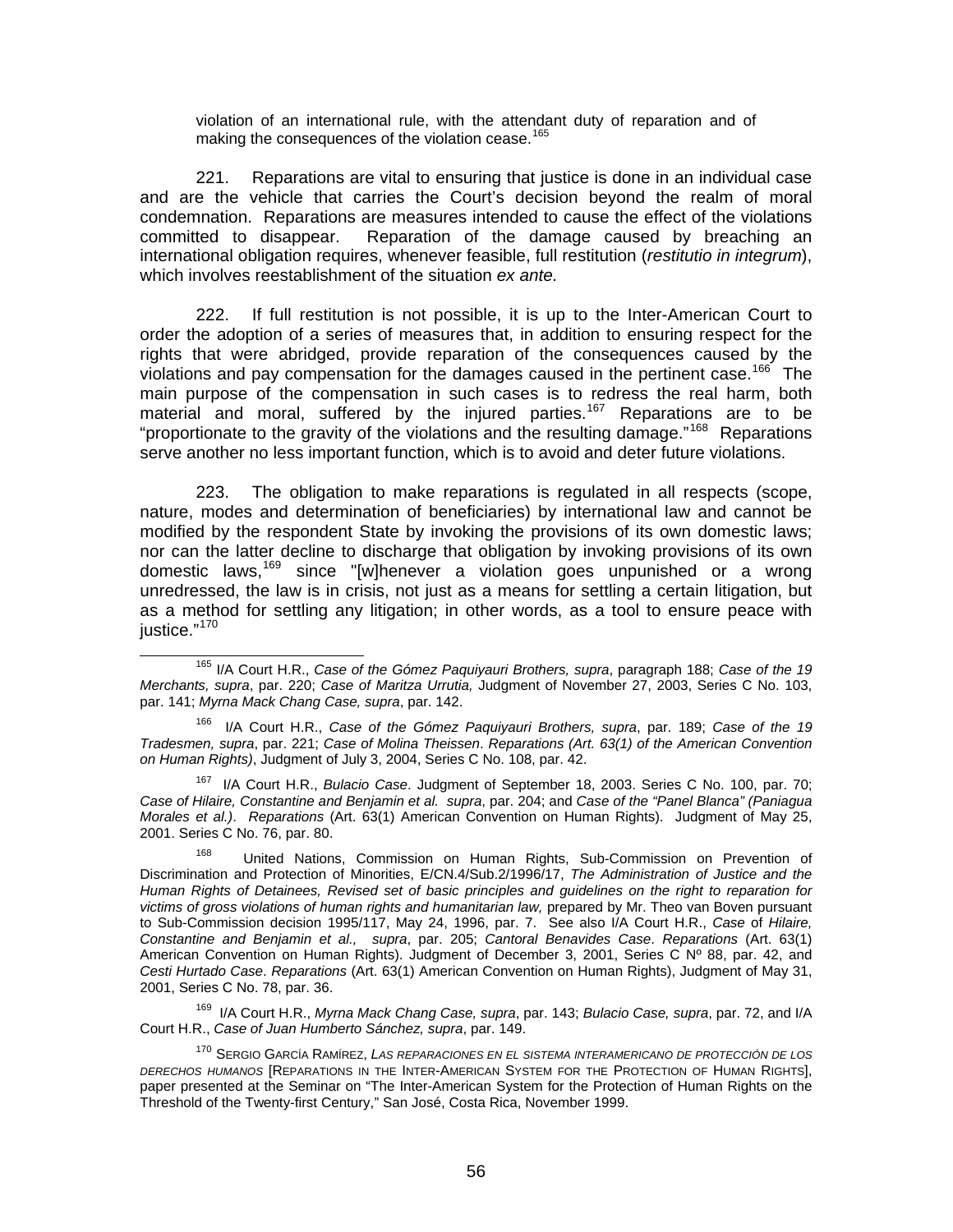224. In the instant case, the Inter-American Commission has shown that the State incurred international responsibility for its violation of the above-indicated articles of the Convention, to the detriment of Renato Ticona Estrada and his next of kin. Despite the gravity of the facts in this case, more than 25 years have passed since the victim's forced disappearance and effective measures to locate his whereabouts and identify, prosecute and punish those responsible have still not been taken, with the result that the impunity in this case is absolute.

225. Finally, under the Court's Rules of Procedure, which give the individual standing, the Inter-American Commission will, in the present application, simply outline the general criteria for reparations and costs that it believes the Court should apply in the instant case. The Inter-American Commission understands that it is up to the victims and their representatives to spell out their claims, pursuant to Article 63 of the American Convention and Articles 23 and other applicable provisions of the Court's Rules of Procedure. However, should the victims' next of kin not exercise this right the Commission would respectfully request that the Court give the Commission an opportunity in the proceedings to put a *quantum* on the claims. The Inter-American Commission will promptly inform the Court should it have any comment regarding the *quantum* on the damages sought by the victims' next of kin or their representatives.

### **B. Measures of reparation**

226. The Court has held that reparations are measures intended to cause the effect of the violations committed to disappear.<sup>[171](#page-56-0)</sup> Measures of reparations are the different ways in which a State can redress the international responsibility it has incurred, and under international law consist of restitution, compensation, rehabilitation, satisfaction, and guarantees of non-repetition.<sup>[172](#page-56-1)</sup>

227. The United Nations Commission on Human Rights has established that:

In accordance with international law, States have the duty to adopt special measures, where necessary, to permit expeditious and fully effective reparations. Reparation shall render justice by removing or redressing the consequences of the wrongful acts and by preventing and deterring violations. Reparations shall be proportionate to the gravity of the violations and the resulting damage and shall include restitution, compensation, rehabilitation, satisfaction and guarantees of non-repetition.<sup>[173](#page-56-2)</sup>

<span id="page-56-0"></span> <sup>171</sup> I/A Court H.R., *Case of the Gómez Paquiyauri Brothers, supra*, par. 190; *Case of the 19 Merchants, supra*, par. 223; *Myrna Mack Chang Case, supra*, par. 237; *Cantos Case, supra*, par. 108, and *Del Caracazo Case. Reparations* (Art. 63(1) American Convention on Human Rights). Judgment of August 29, 2002. Series C No. 95, par. 78.

<span id="page-56-1"></span><sup>172</sup> See United Nations, *Final Report presented by Theo Van Boven, Special Rapporteur on the Right to Restitution, Compensation and Rehabilitation for Victims of Gross Violations of Human Rights and Fundamental Freedoms*, E/CN.4/Sub2/1990/10, July 26, 1990. See also: I/A Court H.R., *Blake Case. Reparations* (Art. 63(1) American Convention on Human Rights). Judgment of January 22, 1999. Series C No. 48, par. 31; I/A Court H.R., *Suárez Rosero Case. Reparations* (Art. 63(1) American Convention on Human Rights). Judgment of January 20, 1999, Series C No. 44, par. 41; and I/A Court H.R., *Castillo Páez. Case, Reparations* (Art. 63(1) American Convention on Human Rights). Judgment of November 27, 1998. Series C No. 43.

<span id="page-56-2"></span><sup>&</sup>lt;sup>173</sup> United Nations, Commission on Human Rights, Sub-Commission on Prevention of Discrimination and Protection of Minorities, E/CN.4/Sub.2/1996/17, *The Administration of Justice and the Human Rights of Detainees, Revised set of basic principles and guidelines on the right to reparation for*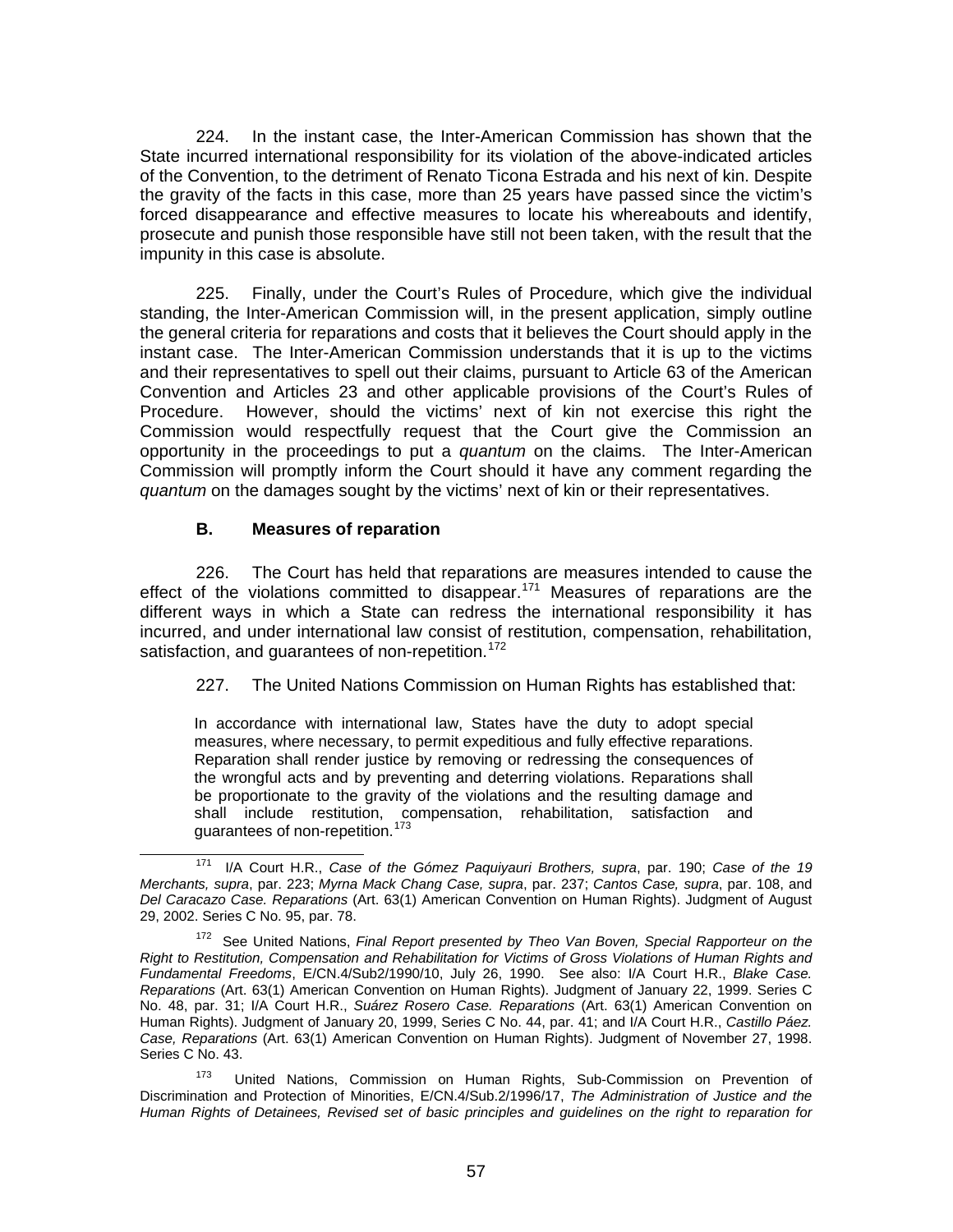228. Based on the foregoing, the Inter-American Commission would have the Court order measures of full reparation, which in turn send a message condemning the impunity with which the vast majority of human rights violations in the Member States of the Organization of American States are committed. This requires that judicial and administrative mechanisms be established and, where necessary, reinforced so as to enable victims to obtain reparation through *ex officio* proceedings that are swift, fair, inexpensive and accessible.

229. Based on the evidence presented in the case at bar and the criteria established by the Court in its own case law, the Inter-American Commission is submitting its conclusions and claims with respect to the measures of reparation in the form of pecuniary and non-pecuniary damages and other forms of reparation and satisfaction that are due in the case of the forced disappearance of Renato Ticona Estrada.

### **1. Measures of compensation**

230. The Court has established the basic criteria to be followed in setting the amount that will constitute adequate and effective economic compensation to redress the damages sustained as a result of the violations of a victim's human rights. The Court has written that the indemnity is purely compensatory in nature, and will be granted to the extent and in the amount sufficient to compensate for the pecuniary and non-pecuniary damages caused.[174](#page-57-0)

### **i. Pecuniary damages**

231. The *jurisprudence constante* of the Court on the matter of reparations has held that pecuniary damages include both the *damnum emergens* and the *lucrum cessans* for the victim and, in certain cases, for his nuclear family.[175](#page-57-1)

232. *Damnum emergens* has been defined as the direct and immediate damage caused to a victim's assets and includes the direct and immediate effect that the events caused to the assets of the victim and his or her next of kin by virtue of the expenses they were forced to incur.[176](#page-57-2) *Lucrum cessans,* on the other hand, is understood as the economic earnings or benefits lost or not received by virtue of a given event and that can be quantified by certain measurable and objective indicators.<sup>[177](#page-57-3)</sup>

*victims of gross violations of human rights and humanitarian law,* prepared by Mr. Theo van Boven pursuant to Sub-Commission decision 1995/117, May 24, 1996, par. 7.

<span id="page-57-0"></span>174 I/A Court H.R.., *Case of Hilaire, Constantine and Benjamin et al., supra*, par. 204; "*Panel Blanca" Case (Paniagua Morales et al.). Reparations*, supra, par. 80; *Castillo Páez Case. Reparations, supra*, par. 52, and *Garrido and Baigorria Case. Reparations* (art. 63(1) American Convention on Human Rights). Judgment of 27 de *August* de 1998, Series C Nº 39, par. 41.

<span id="page-57-1"></span>175 I/A Court H.R., *Case of the Gómez Paquiyauri Brothers, supra*, par. 205 citing *Case of Maritza Urrutia, supra* 5, par. 155; *Myrna Mack Chang Case, supra*, par. 250; and *Case of Juan Humberto Sánchez, supra*, par. 162.

<span id="page-57-3"></span><span id="page-57-2"></span>176 I/A Court H.R., *Loayza Tamayo Case. Reparations* (Art. 63(1) American Convention on Human Rights). Judgment of November 27, 1998. Series C No. 42, par. 147; *Aloeboetoe et al. Case. Reparations* (Art. 63(1) American Convention on Human Rights). Judgment of September 10, 1993. Series C No. 15, par. 50.

# 177 *Ibid.*

l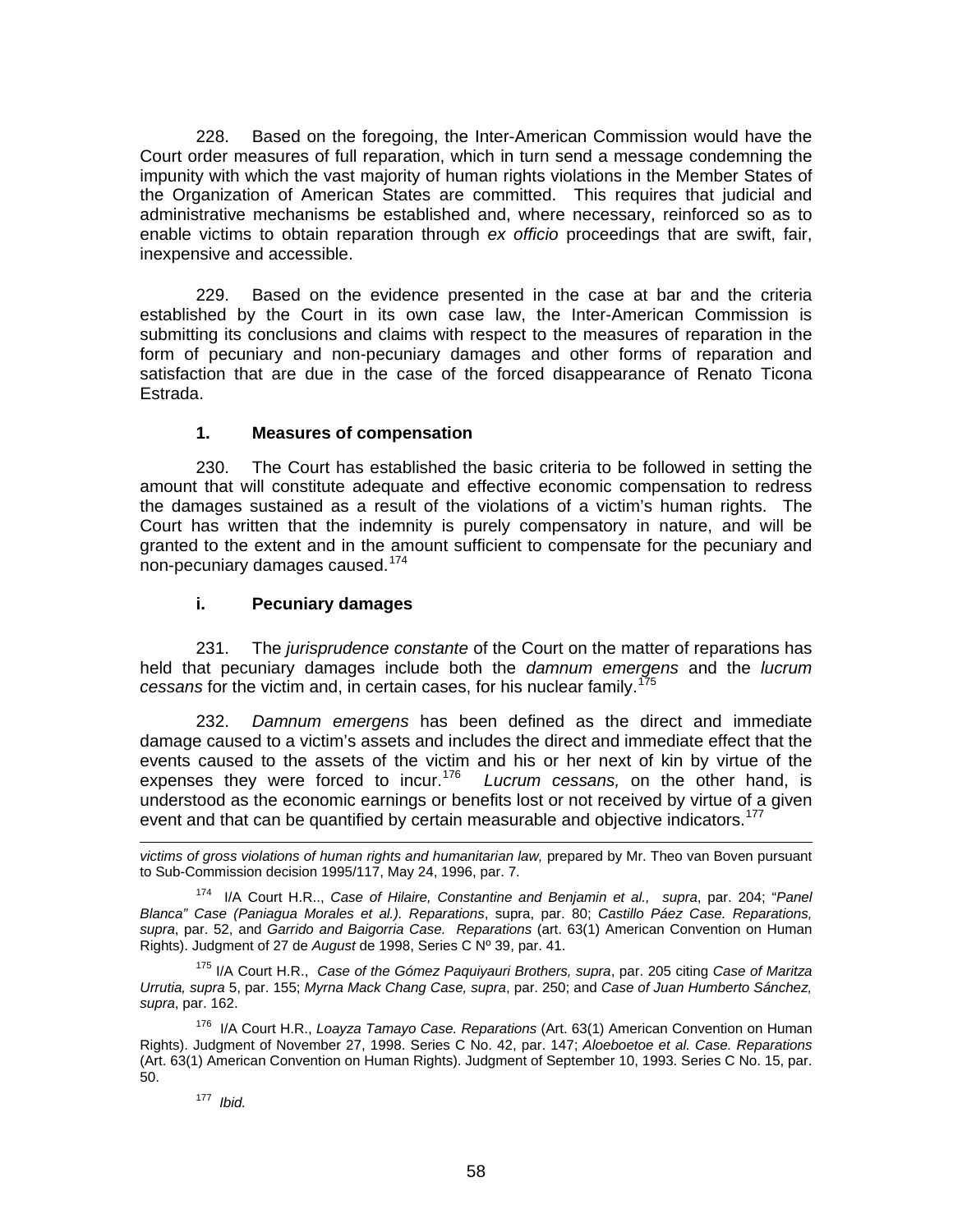233. Apart from the loss of their loved one, Renato Ticona Estrada's next of kin sustained multiple consequences. His parents spent "all their income and savings to find their son."<sup>[178](#page-58-0)</sup>

234. Notwithstanding any claims that the representatives of the victims and their next of kin may make at the appropriate stage in the proceedings, the Commission is asking the Court, in exercise of its broad authority in this area, to set an amount, in equity, as compensation for *damnum emergens* and *lucrum cessans*.

#### **ii. Non-pecuniary damages**

235. On the question of non-pecuniary damage, the Court has written that:

[i]t may include both the suffering and affliction caused to the direct victims and to their close relations, detriment to very significant values of the individuals, as well as non-pecuniary changes in the conditions of existence of the victim or the victim's family. Since it is not possible to assign a specific monetary equivalent to non-pecuniary damage, for purposes of comprehensive reparations to the victims it can only be compensated, in two ways. First, by payment of an amount of money or delivery of goods or services that can be quantified in monetary terms, which the Court will establish by rationally applying judicial discretion and in terms of fairness. Second, by carrying out acts or works that are public in their scope or repercussion, such as broadcasting a message of official reproval of the human rights violations involved and of commitment to efforts to avoid their repetition…[179](#page-58-1)

236. The Court has also suggested the existence of a presumption in the matter of non-pecuniary damages suffered by victims of human rights violations. It has held that moral or non-pecuniary damages inflicted upon victims are self-evident, as it is human nature that anyone whose human rights are attacked or threatened will experience moral suffering, and "no evidence is required to arrive at this conclusion."<sup>[180](#page-58-2)</sup>

237. The United Nations Working Group on Enforced or Involuntary Disappearances has written that forced disappearance is

a doubly paralyzing form of suffering: for the victims, frequently tortured and in constant fear for their lives, and for their family members, ignorant of the fate of their loved ones, their emotions alternating between hope and despair, wondering and waiting, sometimes for years, for news that may never come. The victims are well aware that their families don't know what has become of them and that the chances are slim that anyone will come to their aid. Having been removed from the protective precinct of the law and "disappeared" from society, they are in fact deprived of all their rights and are at the mercy of their captors. If death is not the final outcome and they are eventually released from the nightmare, the victims may suffer a long time from the physical and psychological

 $178$  See Appendix 3 of the application, table on damages sustained.

<span id="page-58-1"></span><span id="page-58-0"></span><sup>179</sup> I/A Court H.R., *Case of the Gómez Paquiyauri Brothers*, *supra*, par. 211; *Case of the 19 Merchants*, *supra*, par. 244; and *Case of Molina Theissen*, *supra*, par. 65.

<span id="page-58-2"></span><sup>180</sup> I/A Court H.R., *Case of the Gómez Paquiyauri Brothers, supra*, par. 217; *Case of the 19 Merchants, supra*, par. 248.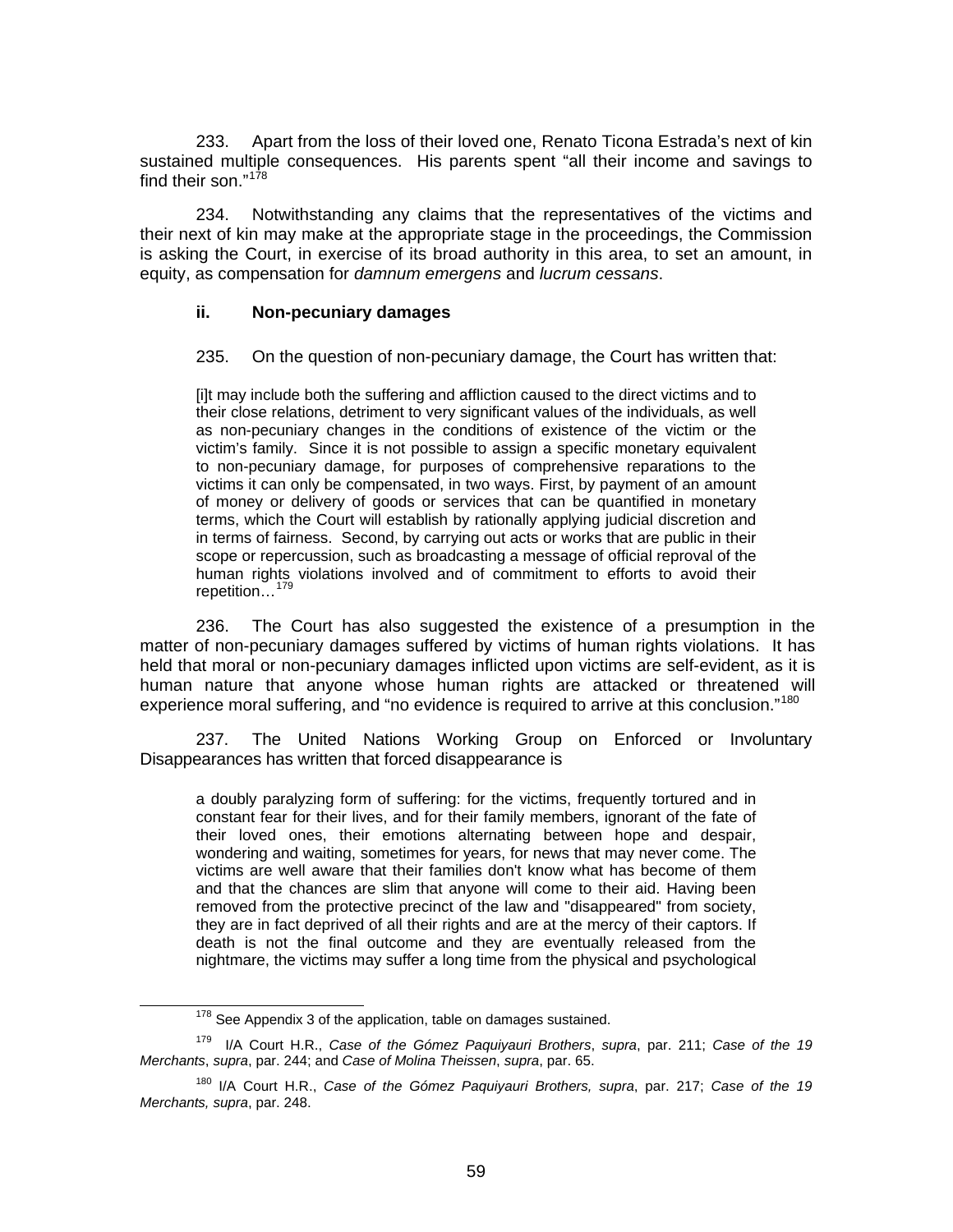consequences of this form of dehumanization and from the brutality and torture which often accompany it.

The family and friends of disappeared persons experience slow mental torture, not knowing whether the victim is still alive and, if so, where he or she is being held, under what conditions, and in what state of health. Aware, furthermore, that they too are threatened; that they may suffer the same fate themselves, and that to search for the truth may expose them to even greater danger.

The family's distress is frequently compounded by the material consequences resulting from the disappearance. The missing person is often the mainstay of the family's finances. He or she may be the only member of the family able to cultivate the crops or run the family business. The emotional upheaval is thus exacerbated by material deprivation, made more acute by the costs incurred should they decide to undertake a search. Furthermore, they do not know when - - if ever -- their loved one is going to return, which makes it difficult for them to adapt to the new situation. In some cases, national legislation may make it impossible to receive pensions or other means of support in the absence of a certificate of death. Economic and social marginalization is frequently the result.[181](#page-59-0)

238. As the Court will be able to establish for itself, Renato Ticona Estrada's next of kin have had to endure the loss of a loved one under violent circumstances, and the anguish and uncertainty that comes from not knowing his whereabouts. Since the time Renato Ticona Estrada disappeared, his parents have devoted their lives to searching for him and to a quest for justice. They have had to leave their home and spend long periods of time in La Paz, "to find their son or to convince some authority to give them information about him." Their home life has been profoundly altered since Renato's disappearance. With the parents gone for long periods of time, Betzy Ticona Estrada "had to replace them in caring for her younger brother Rodo. For all practical purposes, she was a kind of mother to Rodo and Hugo; she took charge of the home, but at great sacrifice to herself."<sup>[182](#page-59-1)</sup>

239. In addition to the mental stress that Renato Ticona Estrada's next of kin had endured, Mrs. Honoria Estrada has had serious eye problems "that even now, threaten her sight." Mr. César Ticona had a heart attack in 1981, the consequences of which he still suffers from today.<sup>[183](#page-59-2)</sup>

240. Hugo Ticona has been mentally and physically scarred by the torture and abuse to which he was subjected and by his brother's forced disappearance. "He witnessed his brother's torture firsthand and was with him until the final moments prior to his forced disappearance. In the years following Renato's disappearance, even under the democratic government, he continued to be persecuted by police and arrested arbitrarily (1985). He invested much of his life to the quest for justice in the case […] at his own family's expense." Rodo Ticona, for his part, was the target of physical and psychological abuse when doing his compulsory military service in Tarija, all because of

<span id="page-59-2"></span><span id="page-59-1"></span><span id="page-59-0"></span> <sup>181</sup> United Nations, Office of the High Commissioner for Human Rights, *Enforced or Involuntary Disappearances*, *Fact Sheet No. 6*, Geneva, 1993, p. 1.

 $182$  See appendix 3 of the application, table on damages suffered.

 $183$  Id.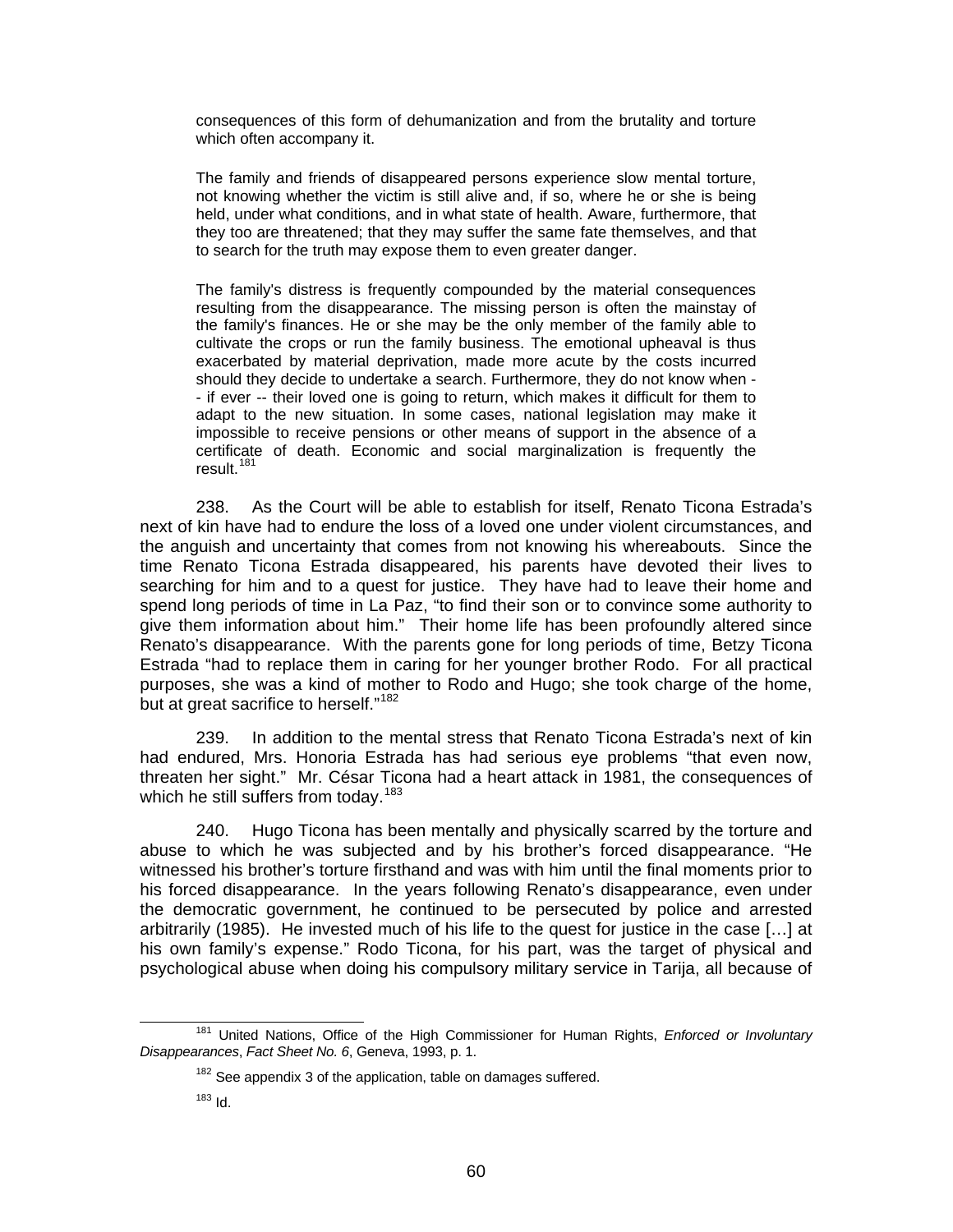the public complaints made against the Armed Forces in connection with Renato Ticona's forced disappearance."<sup>[184](#page-60-0)</sup>

241. In addition to the above, the absolute impunity attending Renato Ticona's disappearance and the lack of effective measures to identify, prosecute and punish the responsible parties compound the suffering experienced by the victim's next of kin.

242. Based on the foregoing facts and given the egregious circumstances surrounding the present case, the intensity of the suffering that the facts of the case have caused to the victim and his next of kin, the altered lifestyle that the facts in this case have thrust upon Renato Ticona Estrada's next of kin, and the other pecuniary and non-pecuniary consequences that the events in this case have caused, the Commission is petitioning the Court to order payment of compensation for non-pecuniary damages based on the principle of equity and in consideration of the circumstances surrounding the victim's forced disappearance.

### **2. Measures of satisfaction and guarantees of non-repetition**

243. Satisfaction is understood as any measure that the perpetrator of a violation is required to take under the provisions of international instruments or customary law, for the purpose of acknowledging the commission of an unlawful act.<sup>[185](#page-60-1)</sup> "The objects of satisfaction are three, which are often cumulative: apologies or other acknowledgment of wrongdoing […]; the punishment of the individuals concerned; and the taking of measures to prevent a recurrence of the harm."<sup>[186](#page-60-2)</sup>

244. First, time and time again the Court has held that every individual and society as a whole have the right to be informed of what happened in cases of human rights violations.<sup>[187](#page-60-3)</sup> Similarly, in a recent resolution the United Nations Commission on Human Rights recognizes that for the victims of human rights violations, public knowledge of their suffering and the truth about the perpetrators, including their accomplices, of these violations are essential steps toward rehabilitation and reconciliation and therefore urges States to intensify their efforts to provide victims of human rights violations with a fair and equitable process through which these violations can be investigated and made public and to encourage victims to participate in such a process.[188](#page-60-4)

245. In keeping with the case law of the Court, which makes satisfaction and guarantees of non-repetition part of reparations, the IACHR considers that one of the essential measures of satisfaction in this case is completion of a serious, thorough and effective investigation to identify the intellectual and material authors of the arrest and subsequent forced disappearance of Renato Ticona Estrada since impunity in this case

186 *Idem*.

 $184$  Id.

<sup>185</sup> Brownlie*, State Responsibility, Part 1.* Clarendon Press, Oxford, 1983, p. 208.

<span id="page-60-3"></span><span id="page-60-2"></span><span id="page-60-1"></span><span id="page-60-0"></span><sup>187</sup> I/A Court H.R., *Case of the Gómez Paquiyauri Brothers*, *supra*, par. 230; *Case of the 19 Merchants*, *supra*, par. 261; and *Case of Molina Theissen*, *supra*, par. 81.

<span id="page-60-4"></span>United Nations, Resolution of the Commission on Human Rights, Impunity, E/CN.4/RES/2001/70, April 25, 2001.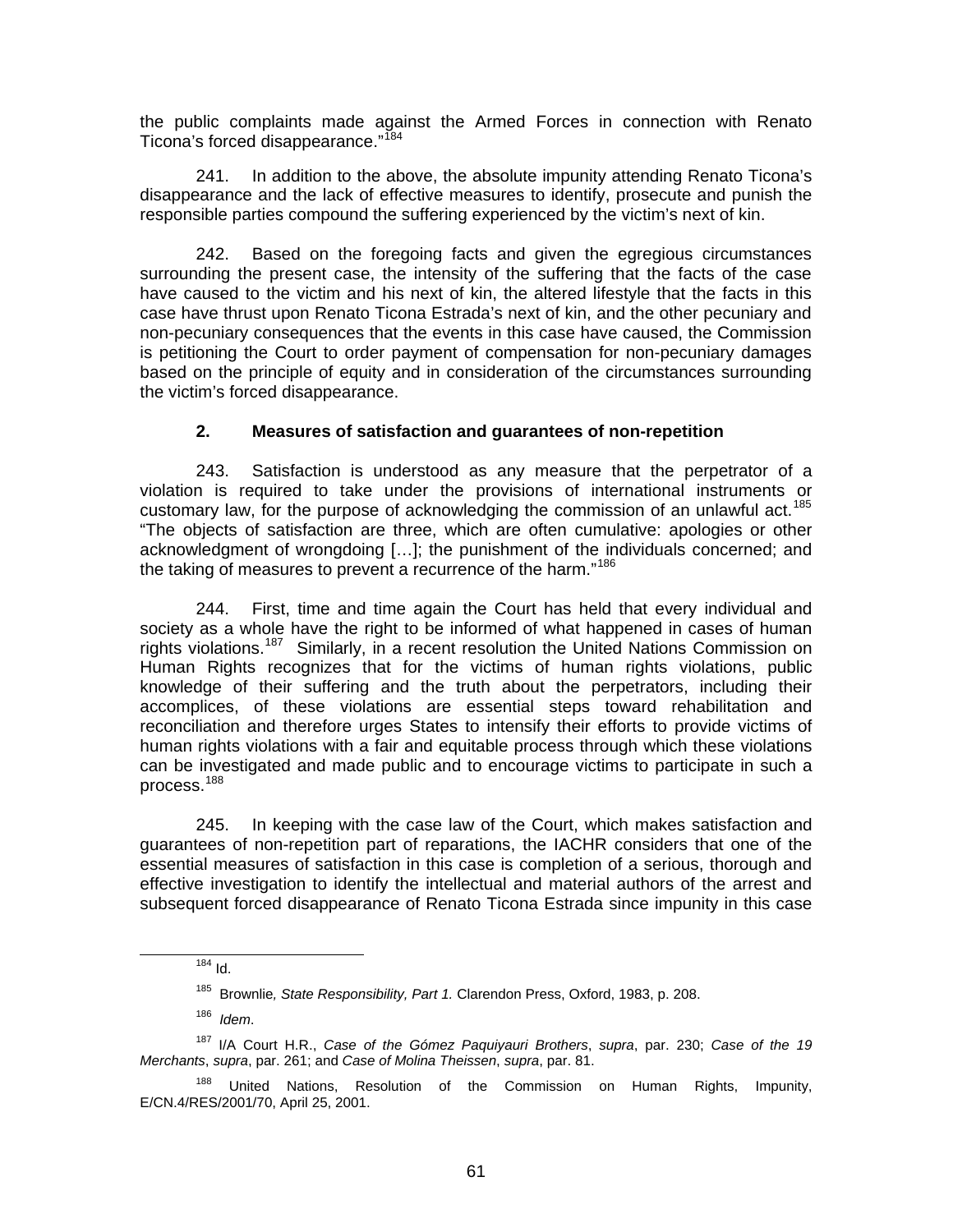can foster "chronic recidivism of human rights violations, and total defenselessness of victims and their relatives."[189](#page-61-0)

246. In its case law, the Court has held that every person, including the next of kin of the victims of grave violations of human rights, has the right to the truth. Therefore, the next of kin of the victims and society as a whole must be informed of everything that has happened in connection with said violations.<sup>[190](#page-61-1)</sup> The Court has also upheld the right of the victims' next of kin to know what happened to them and, if appropriate, where their remains are located,<sup>[191](#page-61-2)</sup> which constitutes a measure of reparation and an expectation that the State must satisfy for the victims' next of kin and society as a whole.  $192$ 

#### 247. The Court has also written that

the Court considers that the delivery of the mortal remains in cases of detaineddisappeared persons is, in itself, an act of justice and reparation. It is an act of justice to know the whereabouts of the disappeared person and it is a form of reparation because it allows the victims to be honored, since the mortal remains of a person merit being treated with respect by their relatives, and so that the latter can bury them appropriately.<sup>[193](#page-61-4)</sup>

248. Thus, the State must take the measures necessary to locate the as yet unrecovered remains of Renato Ticona Estrada so that his next of kin may find closure in mourning the disappearance of their loved one, which will make some measure of reparation for the harm caused possible.

249. As for the investigation that the Bolivian State must conduct, the Court has been emphatic in asserting that

the State must ensure that the domestic proceeding to investigate and punish those responsible for the facts in this case attains its due effects and, specifically, it must abstain from resorting to legal concepts such as amnesty, extinguishment, and the establishment of measures designed to eliminate responsibility. In this regard, the Court has already pointed out that:

[...] all amnesty provisions, provisions on prescription and the establishment of measures designed to eliminate responsibility are inadmissible, because they are intended to prevent the investigation and punishment of those responsible for serious human rights violations such as torture, extrajudicial, summary or arbitration execution and forced disappearance, all of them prohibited because

<span id="page-61-0"></span> <sup>189</sup> I/A Court H.R., *Case of the Gómez Paquiyauri Brothers*, *supra*, par. 132 citing *Myrna Mack Chang Case, supra*, par. 156; and *idem.* paragraphs 148 and 228 (quotation marks omitted).

<span id="page-61-1"></span><sup>190</sup> I/A Court H.R., *Case of the Gómez Paquiyauri Brothers*, *supra*, par. 230; *Case of the 19 Merchants*, *supra*, par. 263; *Myrna Mack Chang Case, supra*, par. 274.

<span id="page-61-2"></span><sup>191</sup> I/A Court H.R. *Castillo Páez Case*, *supra*, par. 90; *Case of Caballero Delgado and Santana. Reparations* (Art. 63(1) American Convention on Human Rights). Judgment of January 29, 1997, par. 58; and *Neira Alegría et al. Reparations.* Judgment of September 19, 1996, par. 69.

<sup>192</sup> I/A Court H.R., *Castillo Páez Case*, *supra*, par. 90.

<span id="page-61-4"></span><span id="page-61-3"></span><sup>193</sup> I/A Court H.R. *Trujillo Oroza Case.* Reparations (Art. 63(1) American Convention on Human Rights*).* Judgment of February 27, 2002, par.115.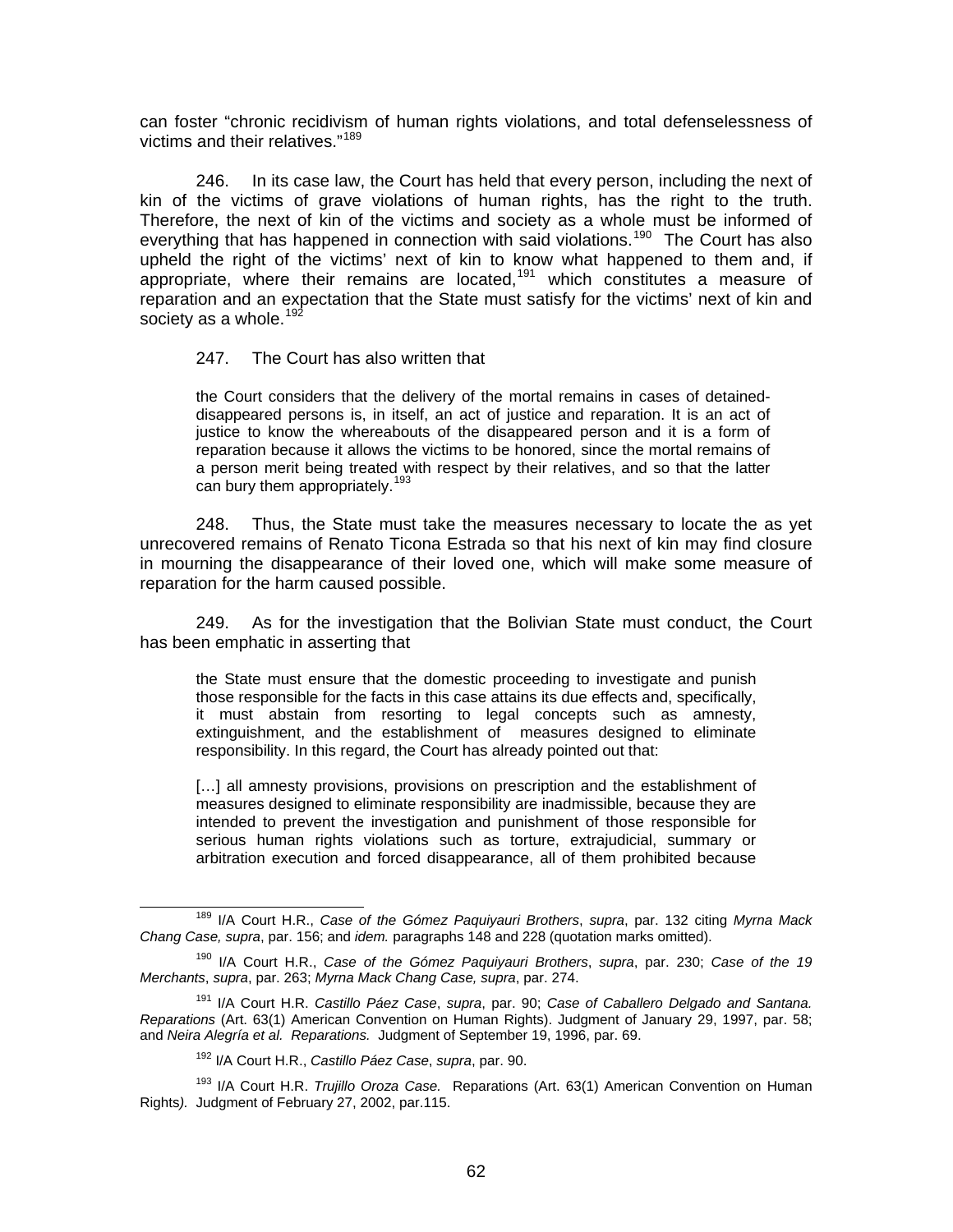they violate non-derogable rights recognized by international human rights  $law.<sup>194</sup>$  $law.<sup>194</sup>$  $law.<sup>194</sup>$ 

250. The Inter-American Commission is therefore asking the Court to order the Bolivian State to complete an effective investigation, in keeping with the international obligations that Bolivia undertook of its free will. Such measures are considered essential as satisfaction for the victims' next of kin, and as a guarantee of non-repetition.

### **C. Beneficiaries of the reparations owed by the State**

251. Under Article 63(1) of the American Convention, "the consequences of the measure or situation that constituted the breach of such right or freedom [shall] be remedied and […] fair compensation […] paid to the injured party." The persons entitled to such compensation are generally those directly affected by the violations in question. The Court assumes that a victim's suffering and death cause pain and suffering to their children, spouse or partner, parents and siblings, and no evidence is required to reach this conclusion.<sup>[195](#page-62-1)</sup>

252. Given the nature of the present case, the beneficiaries of any reparations that the Court should see fit to order as a consequence of the human rights violations committed by the Bolivian State in this case are: Renato Ticona Estrada, his parents César Ticona Olivares and Honoria Estrada de Ticona, and his siblings Hugo Ticona Estrada, Rodo Ticona Estrada and Betzy Ticona Estrada.

253. Renato Ticona Estrada's next of kin are also victims of the violation of Article 5 of the American Convention and as such entitled to reparations.

### **D. Costs and expenses**

254. The *jurisprudence constante* of the Court is that costs and expenses should be understood to be included within the concept of reparation established in Article 63(1) of the American Convention because the measures taken by the victim or victims, their heirs or their representatives to have access to international justice imply disbursements and commitments of a financial nature that must be compensated.<sup>19</sup> This Court has also held that the costs to which Article 55(1)(h) of its Rules refers also include the various necessary and reasonable expenses that the victim or victims incur to have access to the oversight bodies established by the American Convention. The fees of those who provide legal assistance are included among the expenses.

255. In the instant case, the Inter-American Commission is asking the Court that, once it has heard from the representatives of the victims' next of kin, it order the State to pay the costs and expenses duly proven by them, taking into account the special characteristics of the present case.

 <sup>194</sup> I/A Court H.R., *Myrna Mack Chang Case, supra*, par. 276.

<span id="page-62-1"></span><span id="page-62-0"></span><sup>195</sup> I/A Court H.R., *Case of the 19 Merchants, supra*, par. 229, citing the *Case of Maritza Urrutia, supra,* par. 169.a); the *"Panel Blanca" Case (Paniagua Morales et al.)*. Reparations, *supra,* paragraphs 108, 125, 143, 173 -174; *Myrna Mack Chang Case, supra,* par. 245, 264.c), 264.f).

<span id="page-62-2"></span><sup>196</sup> I/A Court H.R., *Case of the Gómez Paquiyauri Brothers*, *supra*, par. 242; *Case of the 19 Merchants*, *supra*, par. 283; and *Case of Molina Theissen*, *supra*, par. 95.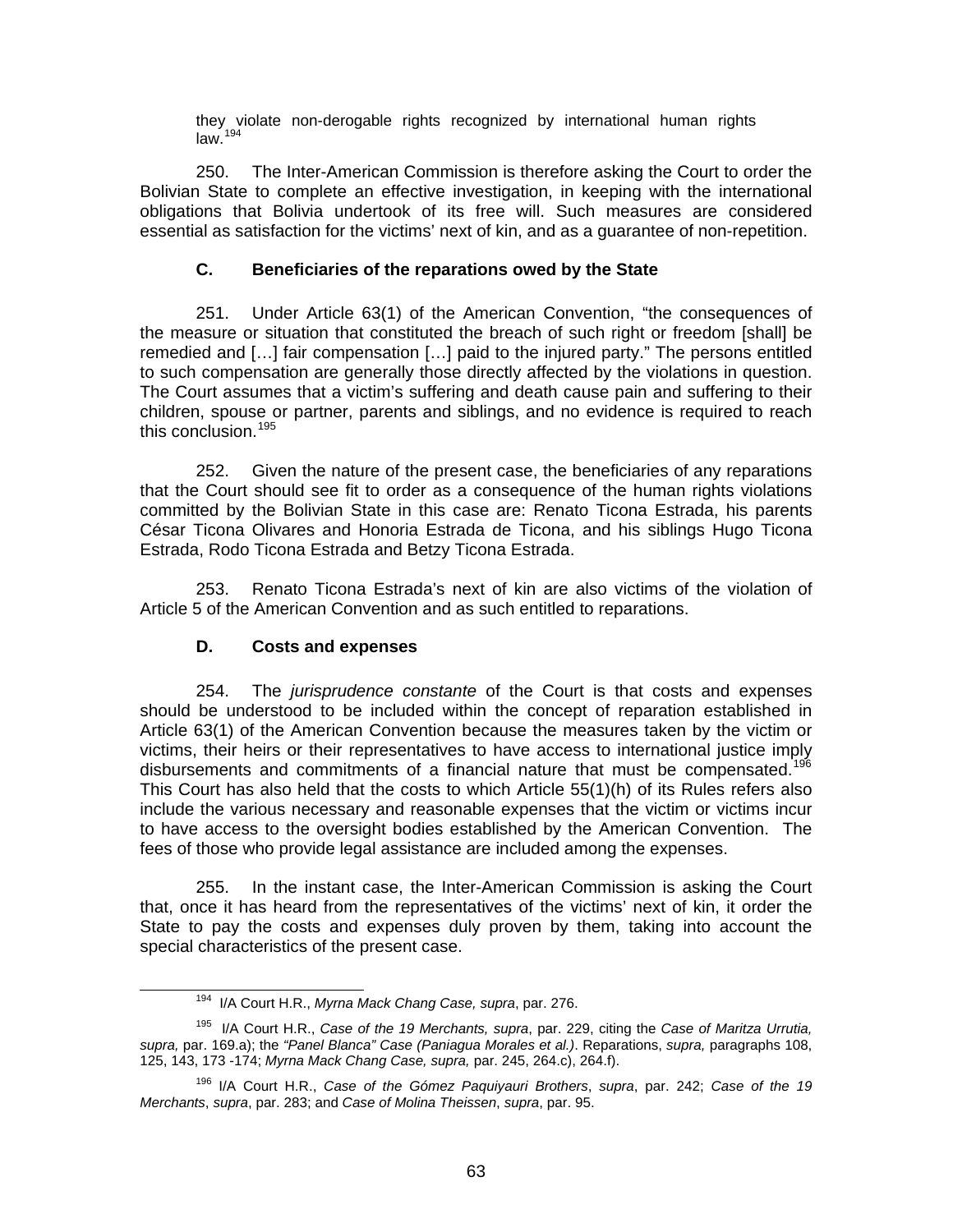### **IX. CONCLUSIONS**

256. Renato Ticona Estrada's forced disappearance violates multiple basic and non-derogable human rights. These violations are continuing to this date, inasmuch as the Bolivian State has not established the victim's whereabouts or found his remains. Over 25 years have passed since the events in the case, and to this day the responsible parties have not been punished and the next of kin have not been assured adequate compensation.

257. For all the foregoing reasons, the Commission is asking the Court to adjudge and declare that the Bolivian State is responsible for violation of the right to juridical personality, the right to personal liberty, the right to humane treatment, the right to life, the right to a fair trial and the right to judicial protection, recognized in articles 3, 7, 5, 4, 8 and 25, respectively, of the American Convention, and articles I, III and XI of the Inter-American Convention on Forced Disappearance, for the arrest and forced disappearance of Renato Ticona Estrada.

258. The Commission is also requesting that the Court adjudge and declare that the State is responsible for the violation of the right to humane treatment, the right to a fair trial and the right to judicial protection, protected under articles 5, 8 and 25 of the American Convention, to the detriment of the next of kin of the disappeared victim Renato Ticona Estrada, who are: César Ticona Olivares, María Honoria Estrada de Ticona, Hugo Ticona Estrada, Rodo Ticona Estrada and Betzy Ticona Estrada.

259. The Commission contends that the State failed to fulfill its duty to adopt the domestic legislative provisions necessary to give effect to the rights and freedoms recognized in the Convention, pursuant to Article 2 thereof, and its duty under articles I and III of the Inter-American Convention on Forced Disappearance of Persons.

### **X. SUBMISSIONS**

260. The Inter-American Commission requests that the Court adjudge and declare that the Bolivian State has incurred international responsibility for the violations spelled out in the object of the application (*supra,* paragraph 7), and that it adopt the measures indicated therein (*supra* paragraph 8).

### **XI. EVIDENCE**

#### **A. Documentary evidence**

1. Birth certificates of Renato, Hugo, Rodo and Betzy Ticona Estrada, and marriage certificate of César Ticona and María Honoria Estrada.

2. Copy of the record in the Case of the *National Commission v. René Veizaga et al.*

3. April 21, 1993 ruling of the Bolivian Supreme Court in the case against General García Meza.

4. Letters to various officials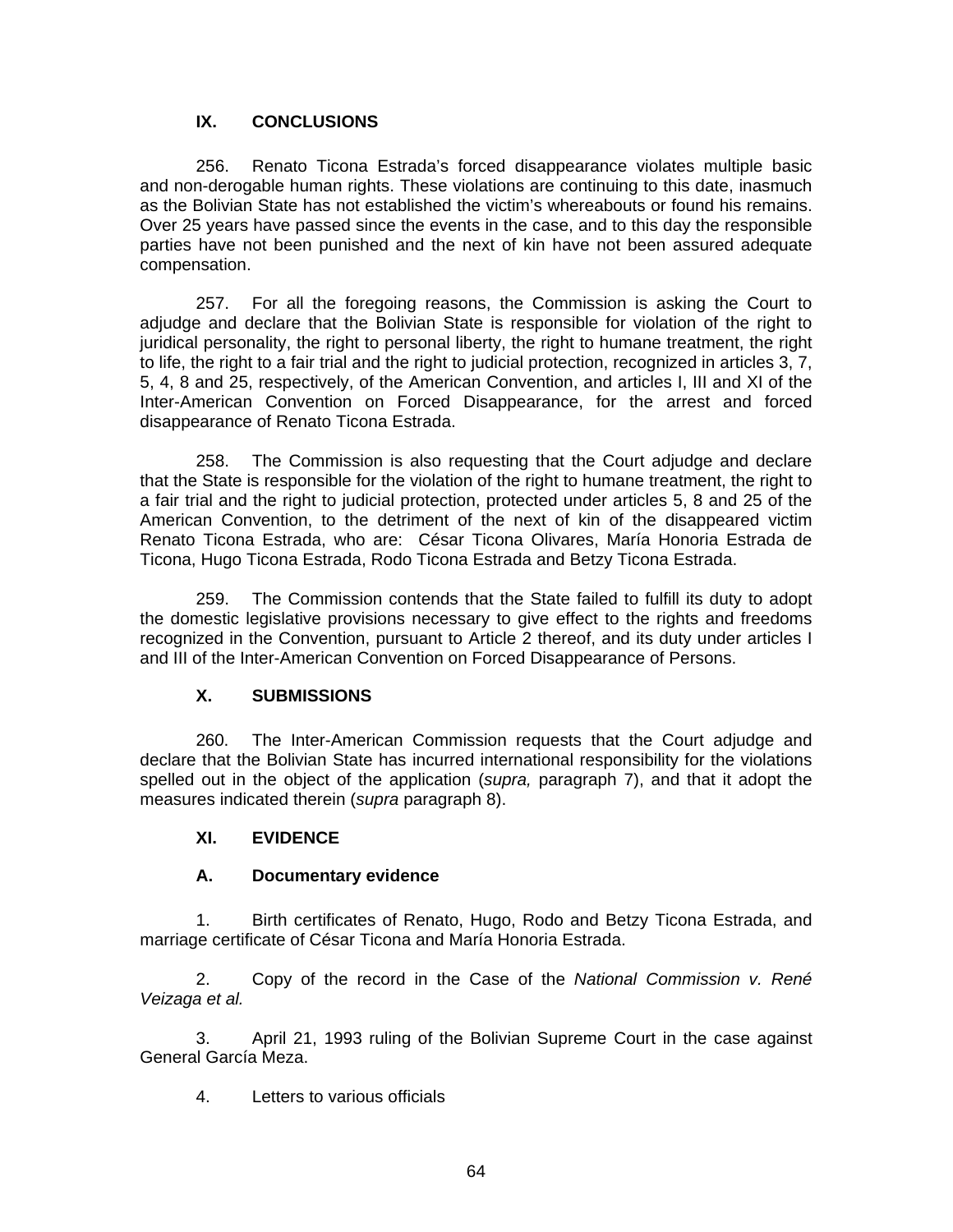5. Newspaper articles.

6. Radio Panamericana's interview with General García Meza, April 15, 2004.

7. Report of Amnesty International.

8. The experts' CVs.

9. Power of attorney that César Ticona Olivares, María Honoria Estrada de Ticona, Hugo Ticona Estrada, Rodo Ticona Estrada and Betzy Ticona Estrada gave to Drs. Waldo Albarracín Sánchez, Ombudsman of Bolivia, and Guido Ibarguen Burgos, Human Rights Advisor to Bolivia's Ombudsman, January 23, 2007.

10. National Commission of Enquiry into Forced Disappearances, February 9, 1983.

11. Law 3326 of January 18, 2006.

12. Voluntary statement that Erasmo Calvimontes Calvimontes made before Small Claims Judge Number 6, April 14, 1984.

13. Statement that José Cadima Meza gave before the National Commission of Enquiry into Forced Disappearances, February 5, 1985.

14. Testimony that Ruth Sánchez García de Jordán and José Cadima Meza gave before the La Paz Second Criminal Examining Court on February 19, 1986, by order of the Third Criminal Examining Judge.

# **b. Request that the Bolivian State be asked to submit documents**

261. The Commission is petitioning the Honorable Court to order the Bolivian State to submit certified and complete copies of all records of the domestic measures taken in connection with the forced disappearance of Renato Ticona Estrada, and the Supreme Court's April 21, 1993 ruling on General García Meza.

# **B. Testimony of witnesses and experts**

# **a. Witnesses**

262. The Commission is submitting the following list of witnesses:

 1. María Honoria Estrada Figueroa de Ticona. The Commission is offering this witness to give testimony to the Court about her son's forced disappearance, her efforts to find him and the family's situation subsequent to his disappearance, among other matters related to the object and purpose of the present application. Any correspondence for this witness may be sent to her representative's address, which appears below.

2. César Ticona Olivares. The Commission is offering this witness to testify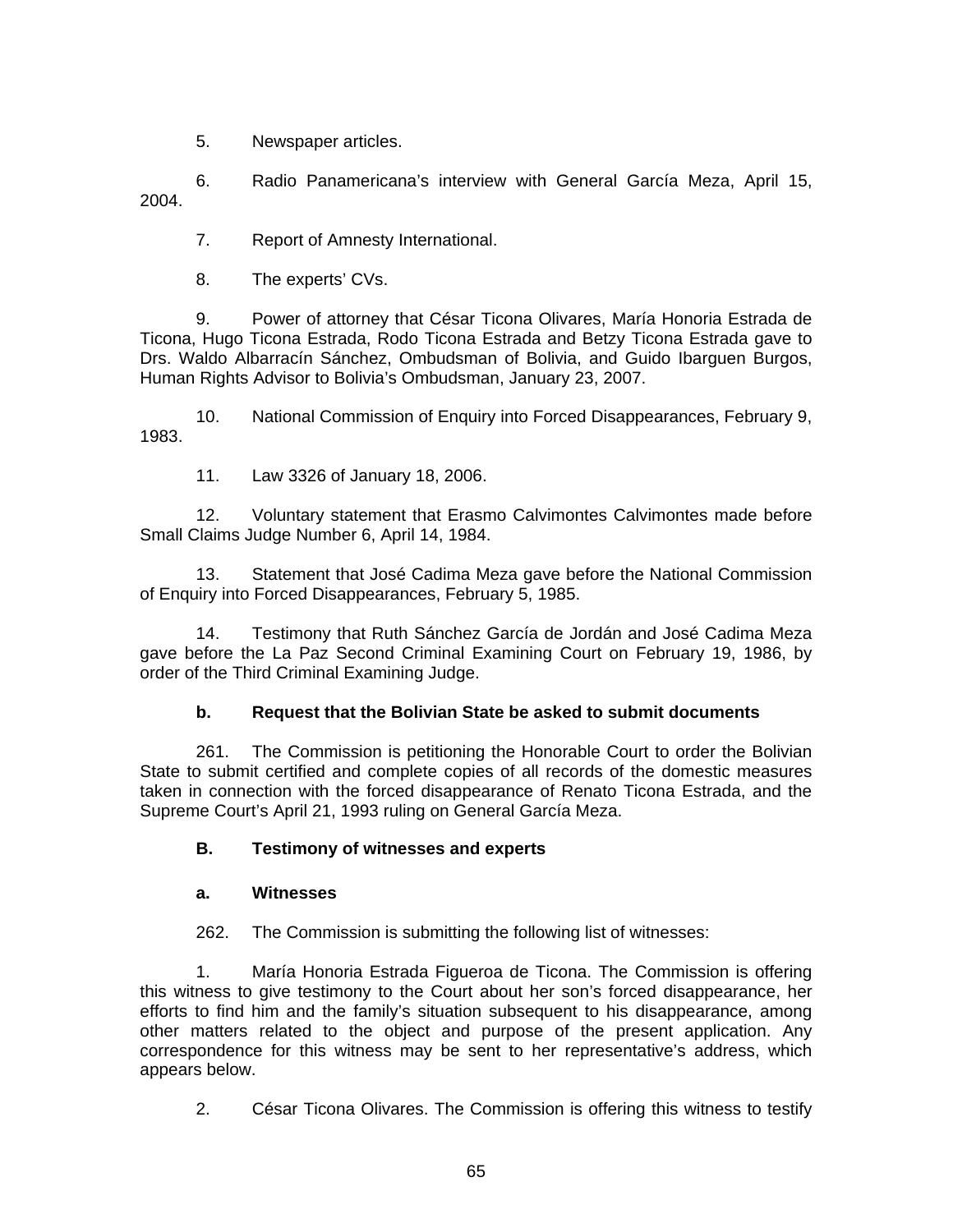about his son's forced disappearance, his efforts to find him and the family's situation subsequent to his disappearance, among other matters related to the object and purpose of the present application. Any correspondence for this witness may be sent to his representative's address, which appears below.

 3. Hugo Ticona Estrada. The Commission is offering this witness to testify about his brother's forced disappearance, his efforts to find him and the family's situation subsequent to his disappearance, among other matters related to the object and purpose of the present application. Any correspondence for this witness may be sent to his representative's address, which appears below.

 4. Rodo Ticona Estrada. The Commission is offering this witness to testify about his brother's forced disappearance, his efforts to find him and the family's situation subsequent to his disappearance, among other matters related to the object and purpose of the present application. Any correspondence for this witness may be sent to his representative's address, which appears below.

 5. Betzy Ticona Estrada. The Commission is offering this witness to testify about her brother's forced disappearance, her efforts to find him and the family's situation subsequent to his disappearance, among other matters related to the object and purpose of the present application. Any correspondence for this witness may be sent to her representative's address, which appears below.

## **b. Experts**

 1. Dr. Andrés Guatier and Lic. Zulema Callejas. Respectively, Director of Bolivia's Institute of Therapy and Research in the Aftermath of State Torture and Violence [*Instituto de Terapia e Investigación sobre las Secuelas de la Tortura y Violencia Estatal]* (ITEI) and a psychologist at the ITEI in Cochabamba. The Commission is offering these experts to provide their expert testimony as to the suffering that Renato Ticona Estrada's forced disappearance caused to his next of kin, their efforts to locate him and the family situation since his disappearance, as well as other issues pertinent to the object and purpose of the present application. Any correspondence for these expert witnesses may be sent to the address of the Bolivian Ombudsman, who is the victim's representative. That address appears below.

 2. Roger Cortéz Hurtado. The Commission is offering this expert to address the backdrop of human rights violations at the time of Renato Ticona Estrada's forced disappearance and the lack of a judicial inquiry into cases such as his, as well as other issues pertinent to the object and purpose of the present application.

 3. Ana María Romero de Campero. The Commission is offering this expert to address the backdrop of human rights violations at the time of Renato Ticona Estrada's forced disappearance and the lack of a judicial inquiry into cases such as his, as well as other issues pertinent to the object and purpose of the present application.

## **XII. PARTICULARS ON THE ORIGINAL PETITIONERS, THE VICTIM AND HIS NEXT OF KIN**

263. In keeping with Article 33 of the Rules of Procedure of the Court, the Inter-American Commission is supplying the following information on the representation